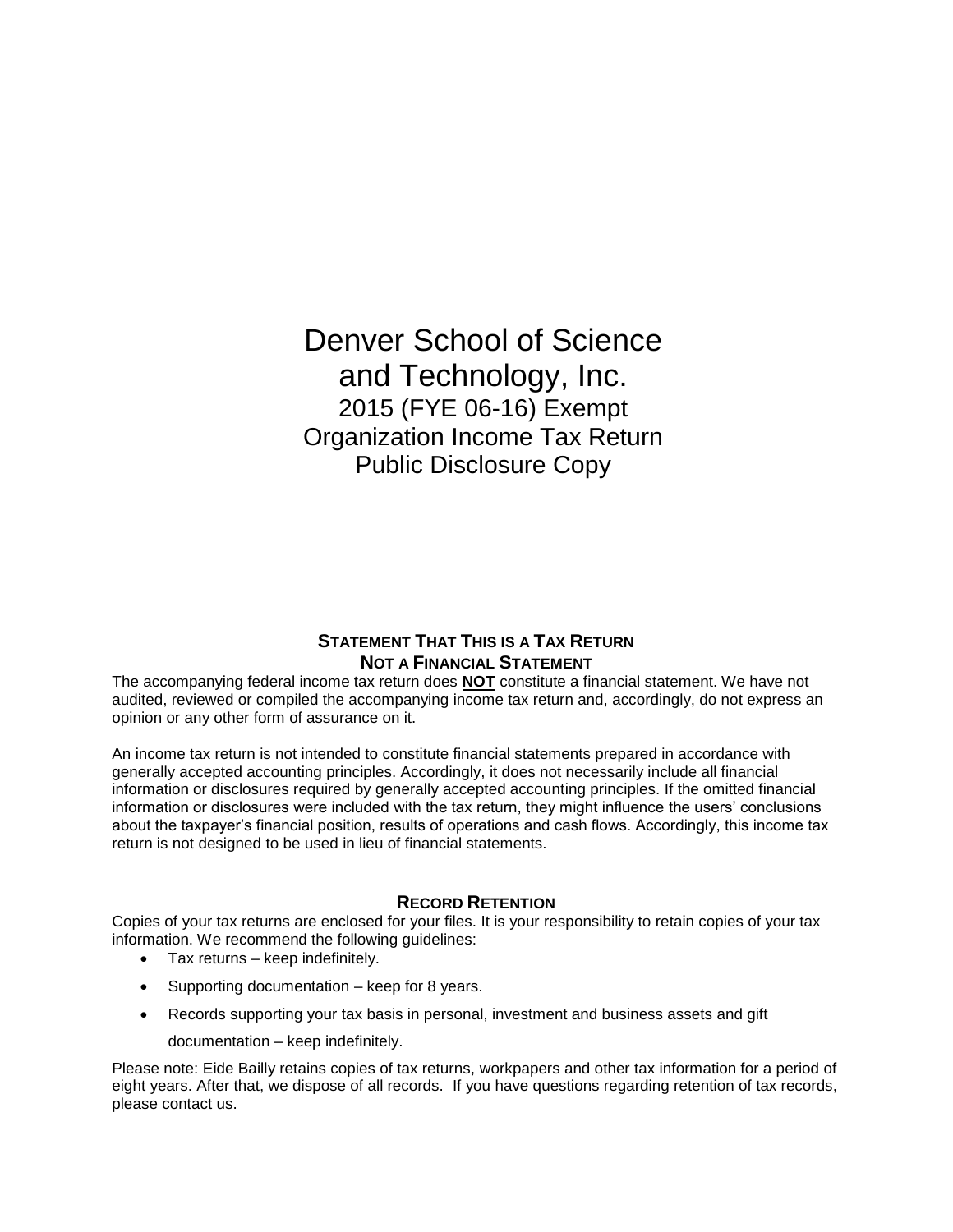|                                |                    |                            |                                                                            | ** PUBLIC DISCLOSURE COPY **                                                                                                                                               |      |                                                     |                                                         |
|--------------------------------|--------------------|----------------------------|----------------------------------------------------------------------------|----------------------------------------------------------------------------------------------------------------------------------------------------------------------------|------|-----------------------------------------------------|---------------------------------------------------------|
|                                |                    |                            |                                                                            | <b>Return of Organization Exempt From Income Tax</b>                                                                                                                       |      |                                                     | OMB No. 1545-0047                                       |
|                                |                    | Form <b>990</b>            |                                                                            | Under section 501(c), 527, or 4947(a)(1) of the Internal Revenue Code (except private foundations)                                                                         |      |                                                     |                                                         |
|                                |                    | Department of the Treasury |                                                                            | Do not enter social security numbers on this form as it may be made public.                                                                                                |      |                                                     | <b>Open to Public</b>                                   |
|                                |                    | Internal Revenue Service   |                                                                            | Information about Form 990 and its instructions is at www.irs.gov/form990.                                                                                                 |      |                                                     | Inspection                                              |
|                                |                    |                            | A For the 2015 calendar year, or tax year beginning                        | JUL 1, 2015                                                                                                                                                                |      | and ending JUN 30, 2016                             |                                                         |
|                                | <b>B</b> Check if  |                            | C Name of organization                                                     |                                                                                                                                                                            |      | D Employer identification number                    |                                                         |
|                                | applicable:        |                            |                                                                            | DENVER SCHOOL OF SCIENCE AND TECHNOLOGY,                                                                                                                                   |      |                                                     |                                                         |
|                                | Address<br>change  | INC.                       |                                                                            |                                                                                                                                                                            |      |                                                     |                                                         |
|                                | ]Name<br>]change   |                            | Doing business as                                                          | 84-1602733                                                                                                                                                                 |      |                                                     |                                                         |
|                                | Ilnitial<br>return |                            | Number and street (or P.O. box if mail is not delivered to street address) | E Telephone number                                                                                                                                                         |      |                                                     |                                                         |
|                                | Final<br>return/   |                            | 3401 OUEBEC STREET                                                         |                                                                                                                                                                            | 7200 |                                                     | $303 - 524 - 6324$                                      |
|                                | termin-<br>ated    |                            |                                                                            | City or town, state or province, country, and ZIP or foreign postal code                                                                                                   |      | G Gross receipts \$                                 | 11,056,888.                                             |
|                                | Amended<br>Ireturn |                            | 80207<br>DENVER, CO                                                        |                                                                                                                                                                            |      | H(a) Is this a group return                         |                                                         |
|                                | Applica-<br>tion   |                            | F Name and address of principal officer: BILL KURTZ                        |                                                                                                                                                                            |      | for subordinates?                                   | $\sqrt{}$ Yes $\sqrt{ \ \overline{\mathrm{X}}\ }$ No    |
|                                | pending            |                            | SAME AS C ABOVE                                                            |                                                                                                                                                                            |      | $H(b)$ Are all subordinates included? $\Box$ Yes    | No                                                      |
|                                |                    |                            | <b>I</b> Tax-exempt status: $X \overline{X}$ 501(c)(3)<br>$501(c)$ (       | $\sqrt{\bullet}$ (insert no.)<br>$4947(a)(1)$ or                                                                                                                           | 527  |                                                     | If "No," attach a list. (see instructions)              |
|                                |                    |                            | J Website: WWW.DSSTPUBLICSCHOOLS.ORG                                       |                                                                                                                                                                            |      | $H(c)$ Group exemption number $\blacktriangleright$ |                                                         |
|                                |                    |                            | K Form of organization: $X$ Corporation<br>Trust                           | Association<br>Other $\blacktriangleright$                                                                                                                                 |      |                                                     | L Year of formation: 2001 M State of legal domicile: CO |
|                                | Part I             | <b>Summary</b>             |                                                                            |                                                                                                                                                                            |      |                                                     |                                                         |
|                                | 1                  |                            |                                                                            | Briefly describe the organization's mission or most significant activities: PROVIDE A TECHNOLOGY-RICH PUBLIC                                                               |      |                                                     |                                                         |
| Governance                     |                    |                            |                                                                            | SCHOOL LEARNING ENVIRONMENT FOR A DIVERSE GROUP OF STUDENTS.                                                                                                               |      |                                                     |                                                         |
|                                | 2                  |                            |                                                                            | Check this box $\blacktriangleright$ $\Box$ if the organization discontinued its operations or disposed of more than 25% of its net assets.                                |      |                                                     |                                                         |
|                                | 3                  |                            | Number of voting members of the governing body (Part VI, line 1a)          |                                                                                                                                                                            |      | 3                                                   | 17                                                      |
|                                |                    |                            |                                                                            |                                                                                                                                                                            |      | $\overline{\mathbf{4}}$                             | $\overline{17}$                                         |
| <b>Activities &amp;</b>        | 5                  |                            |                                                                            |                                                                                                                                                                            |      | 5                                                   | 727                                                     |
|                                | 6                  |                            |                                                                            |                                                                                                                                                                            |      | 6                                                   | 200                                                     |
|                                |                    |                            |                                                                            |                                                                                                                                                                            |      | 7a                                                  | $0$ .                                                   |
|                                |                    |                            |                                                                            |                                                                                                                                                                            |      | 7b                                                  | $\overline{0}$ .                                        |
|                                |                    |                            |                                                                            |                                                                                                                                                                            |      | <b>Prior Year</b>                                   | <b>Current Year</b>                                     |
|                                | 8                  |                            |                                                                            |                                                                                                                                                                            |      | 24,709,848.<br>4,364,903.                           | 2,702,565.<br>6, 137, 174.                              |
| Revenue                        | 9                  |                            | Program service revenue (Part VIII, line 2g)                               |                                                                                                                                                                            |      | 520, 141.                                           | 707,488.                                                |
|                                | 10                 |                            |                                                                            |                                                                                                                                                                            |      | $\leftarrow$ 27,408.                                | 56,967.                                                 |
|                                | 11                 |                            |                                                                            | Other revenue (Part VIII, column (A), lines 5, 6d, 8c, 9c, 10c, and 11e)                                                                                                   |      | 29,567,484.                                         | 9,490,260.                                              |
|                                | 12                 |                            |                                                                            | Total revenue - add lines 8 through 11 (must equal Part VIII, column (A), line 12)                                                                                         |      | 1,650,585.                                          | 2,399,318.                                              |
|                                | 13                 |                            |                                                                            | Grants and similar amounts paid (Part IX, column (A), lines 1-3)                                                                                                           |      | $\overline{0}$ .                                    | $\overline{0}$ .                                        |
|                                |                    |                            |                                                                            | Salaries, other compensation, employee benefits (Part IX, column (A), lines 5-10)                                                                                          |      | 1,106,609.                                          | 4,773,315.                                              |
| Expenses                       |                    |                            | 16a Professional fundraising fees (Part IX, column (A), line 11e)          |                                                                                                                                                                            |      | О.                                                  | $\overline{0}$ .                                        |
|                                |                    |                            | <b>b</b> Total fundraising expenses (Part IX, column (D), line 25)         | 347,683.                                                                                                                                                                   |      |                                                     |                                                         |
|                                |                    |                            |                                                                            |                                                                                                                                                                            |      | 6, 191, 205.                                        | 4, 279, 909.                                            |
|                                |                    |                            |                                                                            | 18 Total expenses. Add lines 13-17 (must equal Part IX, column (A), line 25)                                                                                               |      | 8,948,399.                                          | 11,452,542.                                             |
|                                | 19                 |                            |                                                                            |                                                                                                                                                                            |      | 20,619,085.                                         | $<$ 1,962,282.>                                         |
|                                |                    |                            |                                                                            |                                                                                                                                                                            |      | <b>Beginning of Current Year</b>                    | <b>End of Year</b>                                      |
| Net Assets or<br>Fund Balances | 20                 |                            | Total assets (Part X, line 16)                                             |                                                                                                                                                                            |      | 46, 212, 366.                                       | 44,401,856.                                             |
|                                | 21                 |                            | Total liabilities (Part X, line 26)                                        |                                                                                                                                                                            |      | 747,843.                                            | 897, 373.                                               |
|                                | 22                 |                            |                                                                            |                                                                                                                                                                            |      | 45,464,523.                                         | 43,504,483.                                             |
|                                | Part II            | <b>Signature Block</b>     |                                                                            |                                                                                                                                                                            |      |                                                     |                                                         |
|                                |                    |                            |                                                                            | Under penalties of perjury, I declare that I have examined this return, including accompanying schedules and statements, and to the best of my knowledge and belief, it is |      |                                                     |                                                         |
|                                |                    |                            |                                                                            | true, correct, and complete. Declaration of preparer (other than officer) is based on all information of which preparer has any knowledge.                                 |      |                                                     |                                                         |
|                                |                    |                            |                                                                            |                                                                                                                                                                            |      |                                                     |                                                         |
| Sign                           |                    |                            | Signature of officer                                                       |                                                                                                                                                                            |      | Date                                                |                                                         |
| Here                           |                    |                            | BILL KURTZ,<br><b>CHIEF</b>                                                | EXECUTIVE<br>OFFICER                                                                                                                                                       |      |                                                     |                                                         |
|                                |                    |                            | Type or print name and title                                               |                                                                                                                                                                            |      |                                                     |                                                         |
|                                |                    | Print/Type preparer's name |                                                                            | Preparer's signature                                                                                                                                                       |      | Date<br>Check                                       | PTIN                                                    |
| Paid                           |                    | KYLE FRITCH,               | CPA                                                                        | KYLE FRITCH,                                                                                                                                                               | CPA  | $11/14/16$ self-employed                            | P01313374                                               |
|                                | Preparer           | Firm's name                | $\blacktriangleright$ EIDE BAILLY,                                         | LLP                                                                                                                                                                        |      | Firm's EIN                                          | 45-0250958                                              |
|                                | Use Only           |                            | Firm's address 5299 DTC BLVD., STE.                                        | 1000                                                                                                                                                                       |      |                                                     |                                                         |
|                                |                    |                            |                                                                            | GREENWOOD VILLAGE CO 80111-3329                                                                                                                                            |      |                                                     | Phone no $303 - 770 - 5700$                             |

532001 12-16-15 LHA For Paperwork Reduction Act Notice, see the separate instructions. Form 990 (2015) May the IRS discuss this return with the preparer shown above? (see instructions)

GREENWOOD VILLAGE, CO 80111-3329

Phone no.  $303 - 770 - 5700$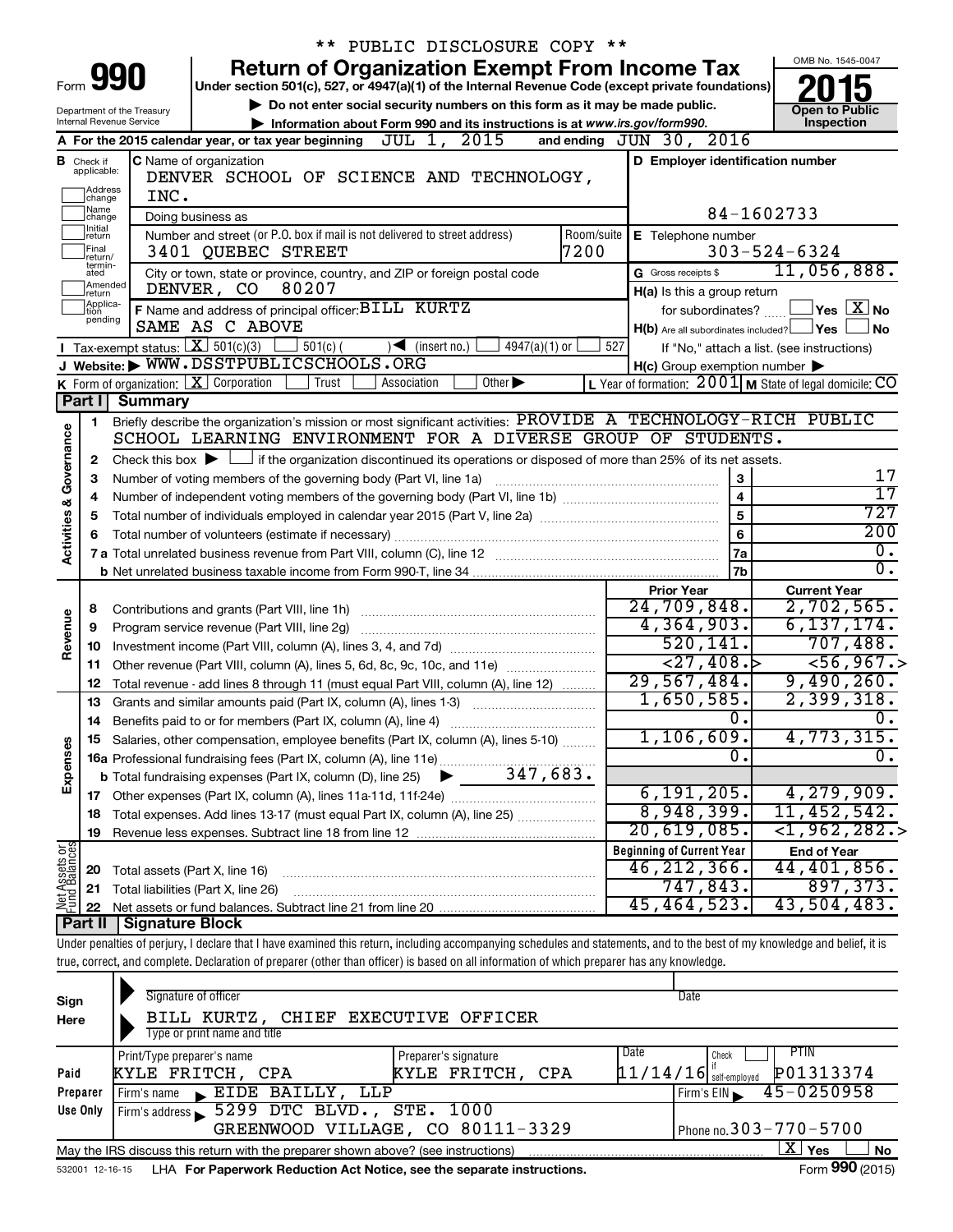|              | DENVER SCHOOL OF SCIENCE AND TECHNOLOGY,                                                                                                                        |                                                                  |
|--------------|-----------------------------------------------------------------------------------------------------------------------------------------------------------------|------------------------------------------------------------------|
|              | 84-1602733<br>INC.<br>Form 990 (2015)                                                                                                                           | Page 2                                                           |
|              | <b>Part III   Statement of Program Service Accomplishments</b>                                                                                                  |                                                                  |
|              |                                                                                                                                                                 |                                                                  |
| 1            | Briefly describe the organization's mission:<br>DSST IS A CHARTER SCHOOL NETWORK THAT TRANSFORMS URBAN PUBLIC                                                   |                                                                  |
|              | EDUCATION BY ELIMINATING EDUCATIONAL INEQUITY AND PREPARING ALL                                                                                                 |                                                                  |
|              | STUDENTS FOR SUCCESS IN COLLEGE AND THE 21ST CENTURY.                                                                                                           |                                                                  |
|              |                                                                                                                                                                 |                                                                  |
| $\mathbf{2}$ | Did the organization undertake any significant program services during the year which were not listed on                                                        |                                                                  |
|              | the prior Form 990 or 990-EZ?                                                                                                                                   | $\Box$ Yes $[\overline{X}]$ No                                   |
|              | If "Yes," describe these new services on Schedule O.                                                                                                            | $\Box$ Yes $\overline{\begin{array}{c} \text{X} \end{array}}$ No |
| 3            | Did the organization cease conducting, or make significant changes in how it conducts, any program services?<br>If "Yes," describe these changes on Schedule O. |                                                                  |
| 4            | Describe the organization's program service accomplishments for each of its three largest program services, as measured by expenses.                            |                                                                  |
|              | Section 501(c)(3) and 501(c)(4) organizations are required to report the amount of grants and allocations to others, the total expenses, and                    |                                                                  |
|              | revenue, if any, for each program service reported.                                                                                                             |                                                                  |
| 4a           | 8, 220, 916. including grants of \$2, 399, 318. ) (Revenue \$<br>(Expenses \$<br>(Code:                                                                         | 6, 137, 174.                                                     |
|              | PROVIDING FUNDING AND MANAGEMENT SERVICES FOR THE ESTABLISHMENT AND                                                                                             |                                                                  |
|              | GROWTH OF PUBLIC SCHOOLS. DSST CURRENTLY SERVES A STUDENT POPULATION OF<br>4,000 IN 10 SCHOOLS GROWING 22% PER YEAR. AT FULL ENROLLMENT IN 2025,                |                                                                  |
|              | DSST WILL SERVE 10,500 STUDENTS IN 22 SCHOOLS, APPROXIMATELY 25% OF THE                                                                                         |                                                                  |
|              | DENVER PUBLIC SCHOOL SECONDARY SCHOOL POPULATION. TO DATE DSST HAS                                                                                              |                                                                  |
|              | PREPARED 100% OF OUR GRADUATES TO ATTEND A FOUR YEAR COLLEGE. DSST                                                                                              |                                                                  |
|              | SCHOOLS ARE RECOGNIZED AMONG THE TOP PERFORMING SCHOOLS IN COLORADO.                                                                                            |                                                                  |
|              |                                                                                                                                                                 |                                                                  |
|              |                                                                                                                                                                 |                                                                  |
|              |                                                                                                                                                                 |                                                                  |
|              |                                                                                                                                                                 |                                                                  |
| 4b           | including grants of \$<br>$\sqrt{3}$ (Revenue \$<br>$\left(\text{Code:} \right) \left(\text{Expenses } \$\right)$                                               | $\overline{\phantom{a}}$                                         |
|              |                                                                                                                                                                 |                                                                  |
|              |                                                                                                                                                                 |                                                                  |
|              |                                                                                                                                                                 |                                                                  |
|              |                                                                                                                                                                 |                                                                  |
|              |                                                                                                                                                                 |                                                                  |
|              |                                                                                                                                                                 |                                                                  |
|              |                                                                                                                                                                 |                                                                  |
|              |                                                                                                                                                                 |                                                                  |
|              |                                                                                                                                                                 |                                                                  |
|              |                                                                                                                                                                 |                                                                  |
|              |                                                                                                                                                                 |                                                                  |
| 4c           | (Code: ) (Expenses \$<br>) (Revenue \$<br>including grants of \$                                                                                                |                                                                  |
|              |                                                                                                                                                                 |                                                                  |
|              |                                                                                                                                                                 |                                                                  |
|              |                                                                                                                                                                 |                                                                  |
|              |                                                                                                                                                                 |                                                                  |
|              |                                                                                                                                                                 |                                                                  |
|              |                                                                                                                                                                 |                                                                  |
|              |                                                                                                                                                                 |                                                                  |
|              |                                                                                                                                                                 |                                                                  |
|              |                                                                                                                                                                 |                                                                  |
|              |                                                                                                                                                                 |                                                                  |
|              |                                                                                                                                                                 |                                                                  |
| 4d           | Other program services (Describe in Schedule O.)<br>(Expenses \$<br>(Revenue \$                                                                                 |                                                                  |
| 4е           | including grants of \$<br>8,220,916.<br>Total program service expenses                                                                                          |                                                                  |
|              |                                                                                                                                                                 | Form 990 (2015)                                                  |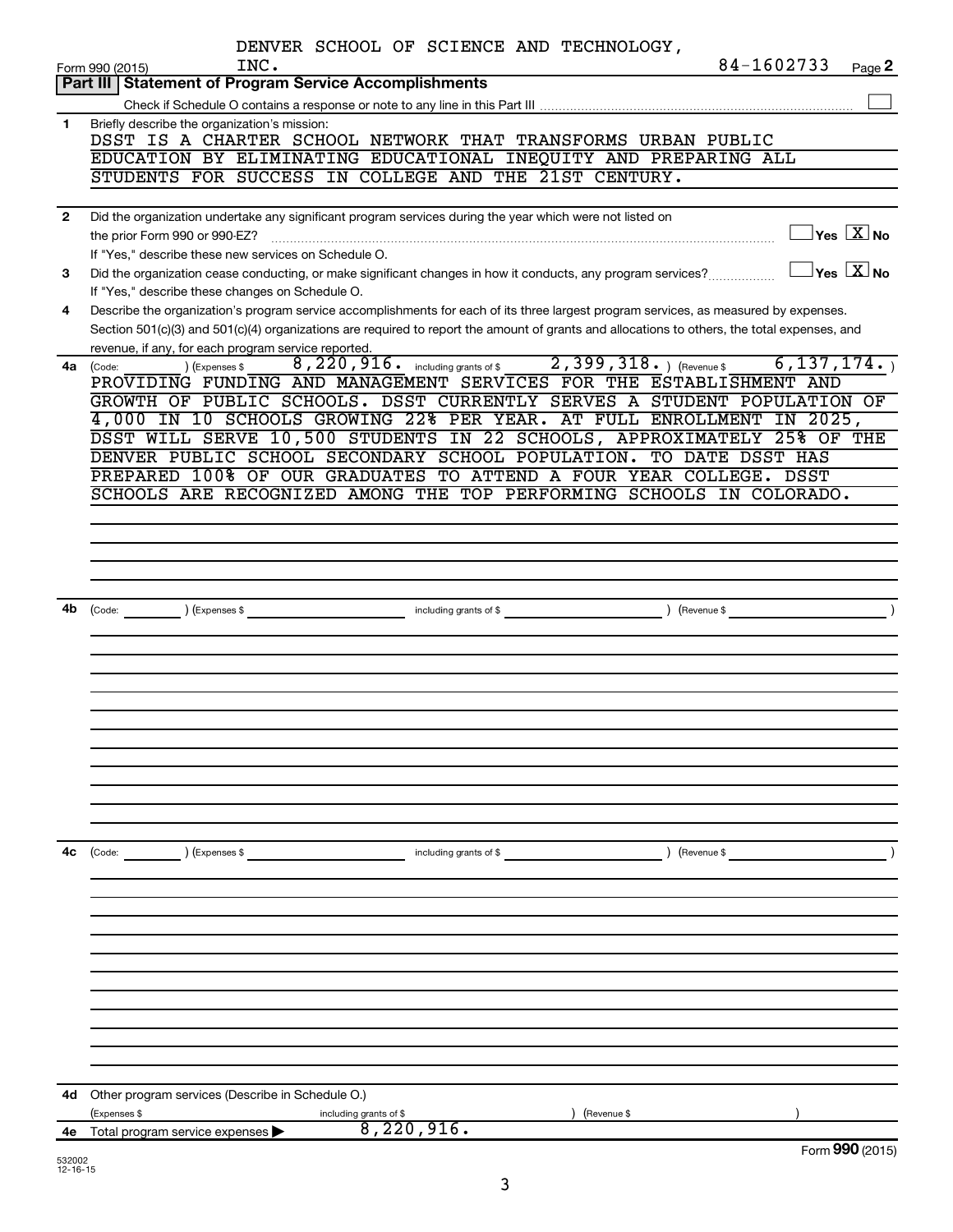|     | Part IV   Checklist of Required Schedules                                                                                                                                                                                                                                                                                                                            |                 |                         |                         |
|-----|----------------------------------------------------------------------------------------------------------------------------------------------------------------------------------------------------------------------------------------------------------------------------------------------------------------------------------------------------------------------|-----------------|-------------------------|-------------------------|
|     |                                                                                                                                                                                                                                                                                                                                                                      |                 | Yes                     | No                      |
| 1   | Is the organization described in section $501(c)(3)$ or $4947(a)(1)$ (other than a private foundation)?                                                                                                                                                                                                                                                              |                 |                         |                         |
|     |                                                                                                                                                                                                                                                                                                                                                                      | 1               | х                       |                         |
| 2   |                                                                                                                                                                                                                                                                                                                                                                      | $\overline{2}$  | $\overline{\textbf{x}}$ |                         |
| 3   | Did the organization engage in direct or indirect political campaign activities on behalf of or in opposition to candidates for                                                                                                                                                                                                                                      |                 |                         |                         |
|     |                                                                                                                                                                                                                                                                                                                                                                      | 3               |                         | x                       |
| 4   | Section 501(c)(3) organizations. Did the organization engage in lobbying activities, or have a section 501(h) election in effect                                                                                                                                                                                                                                     |                 |                         |                         |
|     |                                                                                                                                                                                                                                                                                                                                                                      | 4               |                         | x                       |
| 5   | Is the organization a section 501(c)(4), 501(c)(5), or 501(c)(6) organization that receives membership dues, assessments, or                                                                                                                                                                                                                                         |                 |                         |                         |
|     |                                                                                                                                                                                                                                                                                                                                                                      | 5               |                         | x                       |
| 6   | Did the organization maintain any donor advised funds or any similar funds or accounts for which donors have the right to                                                                                                                                                                                                                                            |                 |                         |                         |
|     | provide advice on the distribution or investment of amounts in such funds or accounts? If "Yes," complete Schedule D, Part I                                                                                                                                                                                                                                         | 6               |                         | x                       |
| 7   | Did the organization receive or hold a conservation easement, including easements to preserve open space,                                                                                                                                                                                                                                                            |                 |                         |                         |
|     | the environment, historic land areas, or historic structures? If "Yes," complete Schedule D, Part II                                                                                                                                                                                                                                                                 | $\overline{7}$  |                         | х                       |
| 8   | Did the organization maintain collections of works of art, historical treasures, or other similar assets? If "Yes," complete                                                                                                                                                                                                                                         |                 |                         |                         |
|     |                                                                                                                                                                                                                                                                                                                                                                      | 8               |                         | x                       |
| 9   | Schedule D, Part III <b>Marting Construction Construction</b> Construction Construction Construction Construction Construction Construction Construction Construction Construction Construction Construction Construction Construct<br>Did the organization report an amount in Part X, line 21, for escrow or custodial account liability, serve as a custodian for |                 |                         |                         |
|     | amounts not listed in Part X; or provide credit counseling, debt management, credit repair, or debt negotiation services?                                                                                                                                                                                                                                            |                 |                         |                         |
|     | If "Yes." complete Schedule D, Part IV                                                                                                                                                                                                                                                                                                                               | 9               |                         | x                       |
| 10  | Did the organization, directly or through a related organization, hold assets in temporarily restricted endowments, permanent                                                                                                                                                                                                                                        |                 |                         |                         |
|     |                                                                                                                                                                                                                                                                                                                                                                      | 10              | x                       |                         |
| 11  | If the organization's answer to any of the following questions is "Yes," then complete Schedule D, Parts VI, VII, VIII, IX, or X                                                                                                                                                                                                                                     |                 |                         |                         |
|     | as applicable.                                                                                                                                                                                                                                                                                                                                                       |                 |                         |                         |
|     | a Did the organization report an amount for land, buildings, and equipment in Part X, line 10? If "Yes," complete Schedule D,                                                                                                                                                                                                                                        |                 |                         |                         |
|     | Part VI                                                                                                                                                                                                                                                                                                                                                              | 11a             | X                       |                         |
|     | <b>b</b> Did the organization report an amount for investments - other securities in Part X, line 12 that is 5% or more of its total                                                                                                                                                                                                                                 |                 |                         |                         |
|     |                                                                                                                                                                                                                                                                                                                                                                      | 11 <sub>b</sub> |                         | х                       |
|     |                                                                                                                                                                                                                                                                                                                                                                      |                 |                         |                         |
|     | c Did the organization report an amount for investments - program related in Part X, line 13 that is 5% or more of its total                                                                                                                                                                                                                                         |                 |                         | x                       |
|     |                                                                                                                                                                                                                                                                                                                                                                      | 11c             |                         |                         |
|     | d Did the organization report an amount for other assets in Part X, line 15 that is 5% or more of its total assets reported in                                                                                                                                                                                                                                       |                 | х                       |                         |
|     |                                                                                                                                                                                                                                                                                                                                                                      | 11d             |                         | $\overline{\mathbf{X}}$ |
|     | Did the organization report an amount for other liabilities in Part X, line 25? If "Yes," complete Schedule D, Part X                                                                                                                                                                                                                                                | 11e             |                         |                         |
| f   | Did the organization's separate or consolidated financial statements for the tax year include a footnote that addresses                                                                                                                                                                                                                                              |                 | X                       |                         |
|     | the organization's liability for uncertain tax positions under FIN 48 (ASC 740)? If "Yes," complete Schedule D, Part X                                                                                                                                                                                                                                               | 11f             |                         |                         |
|     | 12a Did the organization obtain separate, independent audited financial statements for the tax year? If "Yes," complete                                                                                                                                                                                                                                              |                 |                         | x                       |
|     | Schedule D, Parts XI and XII                                                                                                                                                                                                                                                                                                                                         | 12a             |                         |                         |
| b   | Was the organization included in consolidated, independent audited financial statements for the tax year?                                                                                                                                                                                                                                                            |                 | х                       |                         |
|     | If "Yes," and if the organization answered "No" to line 12a, then completing Schedule D, Parts XI and XII is optional                                                                                                                                                                                                                                                | 12 <sub>b</sub> |                         | х                       |
| 13  |                                                                                                                                                                                                                                                                                                                                                                      | 13<br>14a       |                         | $\overline{\mathbf{x}}$ |
| 14a | Did the organization maintain an office, employees, or agents outside of the United States?                                                                                                                                                                                                                                                                          |                 |                         |                         |
| b   | Did the organization have aggregate revenues or expenses of more than \$10,000 from grantmaking, fundraising, business,                                                                                                                                                                                                                                              |                 |                         |                         |
|     | investment, and program service activities outside the United States, or aggregate foreign investments valued at \$100,000                                                                                                                                                                                                                                           |                 |                         | x                       |
|     |                                                                                                                                                                                                                                                                                                                                                                      | 14 <sub>b</sub> |                         |                         |
| 15  | Did the organization report on Part IX, column (A), line 3, more than \$5,000 of grants or other assistance to or for any                                                                                                                                                                                                                                            |                 |                         | x                       |
|     |                                                                                                                                                                                                                                                                                                                                                                      | 15              |                         |                         |
| 16  | Did the organization report on Part IX, column (A), line 3, more than \$5,000 of aggregate grants or other assistance to                                                                                                                                                                                                                                             |                 |                         | x                       |
|     |                                                                                                                                                                                                                                                                                                                                                                      | 16              |                         |                         |
| 17  | Did the organization report a total of more than \$15,000 of expenses for professional fundraising services on Part IX,                                                                                                                                                                                                                                              |                 |                         |                         |
|     |                                                                                                                                                                                                                                                                                                                                                                      | 17              |                         | x                       |
| 18  | Did the organization report more than \$15,000 total of fundraising event gross income and contributions on Part VIII, lines                                                                                                                                                                                                                                         |                 | х                       |                         |
|     |                                                                                                                                                                                                                                                                                                                                                                      | 18              |                         |                         |
| 19  | Did the organization report more than \$15,000 of gross income from gaming activities on Part VIII, line 9a? If "Yes,"                                                                                                                                                                                                                                               |                 |                         |                         |
|     |                                                                                                                                                                                                                                                                                                                                                                      | 19              |                         | x.                      |

Form **990** (2015)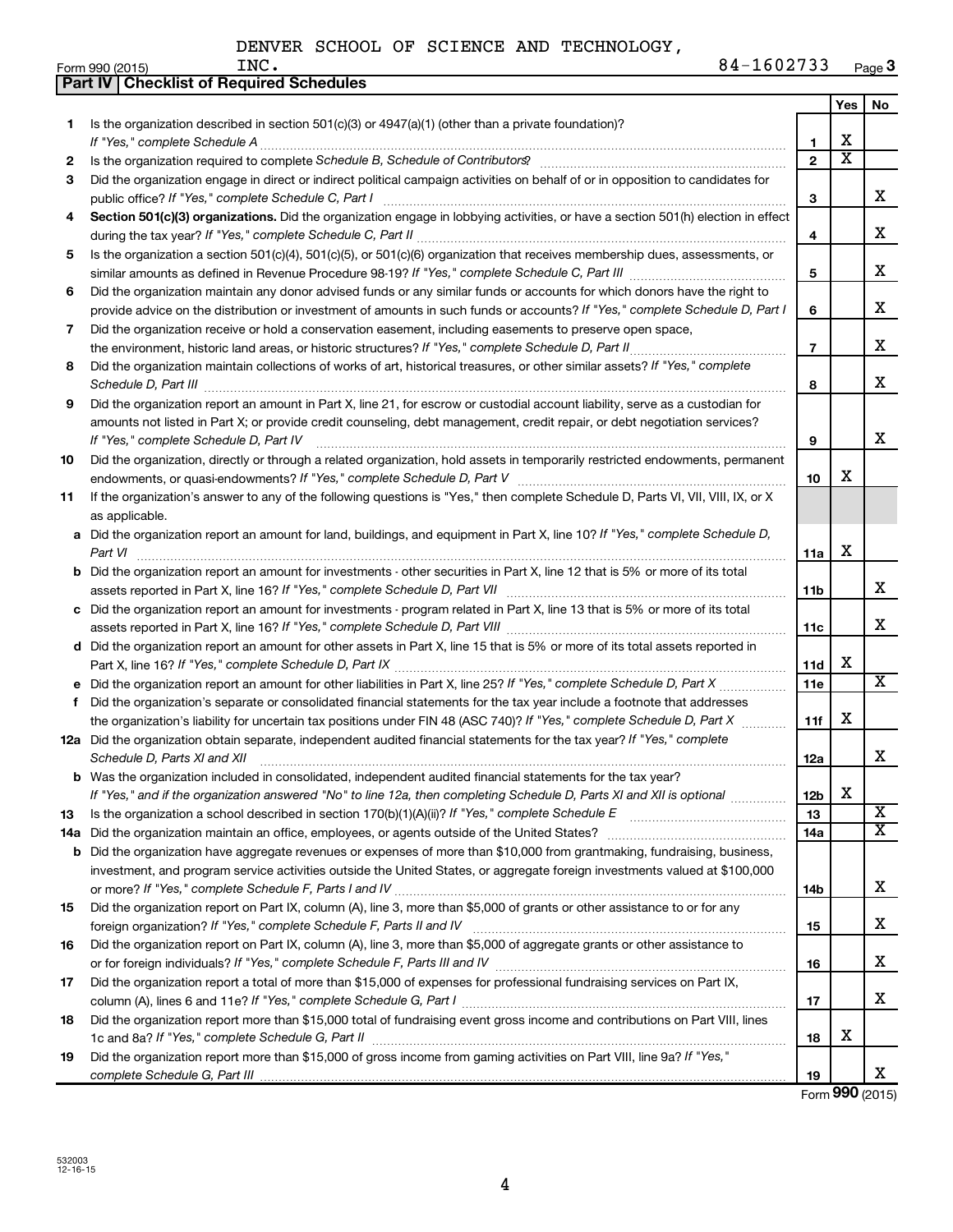|    | <b>Part IV   Checklist of Required Schedules (continued)</b>                                                                        |                 |                         |                         |
|----|-------------------------------------------------------------------------------------------------------------------------------------|-----------------|-------------------------|-------------------------|
|    |                                                                                                                                     |                 | Yes                     | No                      |
|    | 20a Did the organization operate one or more hospital facilities? If "Yes," complete Schedule H                                     | 20a             |                         | x                       |
|    |                                                                                                                                     | 20 <sub>b</sub> |                         |                         |
| 21 | Did the organization report more than \$5,000 of grants or other assistance to any domestic organization or                         |                 |                         |                         |
|    |                                                                                                                                     | 21              | X                       |                         |
| 22 | Did the organization report more than \$5,000 of grants or other assistance to or for domestic individuals on                       |                 |                         |                         |
|    |                                                                                                                                     | 22              |                         | x                       |
| 23 | Did the organization answer "Yes" to Part VII, Section A, line 3, 4, or 5 about compensation of the organization's current          |                 |                         |                         |
|    | and former officers, directors, trustees, key employees, and highest compensated employees? If "Yes," complete                      |                 |                         |                         |
|    | Schedule J <b>Execute Schedule J Execute Schedule J</b>                                                                             | 23              | X                       |                         |
|    | 24a Did the organization have a tax-exempt bond issue with an outstanding principal amount of more than \$100,000 as of the         |                 |                         |                         |
|    | last day of the year, that was issued after December 31, 2002? If "Yes," answer lines 24b through 24d and complete                  |                 |                         |                         |
|    | Schedule K. If "No", go to line 25a                                                                                                 | 24a             |                         | x                       |
| b  |                                                                                                                                     | 24 <sub>b</sub> |                         |                         |
|    | c Did the organization maintain an escrow account other than a refunding escrow at any time during the year to defease              |                 |                         |                         |
|    |                                                                                                                                     | 24c             |                         |                         |
|    |                                                                                                                                     | 24d             |                         |                         |
|    | 25a Section 501(c)(3), 501(c)(4), and 501(c)(29) organizations. Did the organization engage in an excess benefit                    |                 |                         |                         |
|    |                                                                                                                                     | 25a             |                         | x                       |
|    | <b>b</b> Is the organization aware that it engaged in an excess benefit transaction with a disqualified person in a prior year, and |                 |                         |                         |
|    | that the transaction has not been reported on any of the organization's prior Forms 990 or 990-EZ? If "Yes," complete               |                 |                         |                         |
|    | Schedule L, Part I                                                                                                                  | 25b             |                         | х                       |
| 26 | Did the organization report any amount on Part X, line 5, 6, or 22 for receivables from or payables to any current or               |                 |                         |                         |
|    | former officers, directors, trustees, key employees, highest compensated employees, or disqualified persons? If "Yes,"              |                 |                         |                         |
|    | complete Schedule L, Part II                                                                                                        | 26              |                         | х                       |
| 27 | Did the organization provide a grant or other assistance to an officer, director, trustee, key employee, substantial                |                 |                         |                         |
|    | contributor or employee thereof, a grant selection committee member, or to a 35% controlled entity or family member                 |                 |                         |                         |
|    |                                                                                                                                     | 27              |                         | х                       |
| 28 | Was the organization a party to a business transaction with one of the following parties (see Schedule L, Part IV                   |                 |                         |                         |
|    | instructions for applicable filing thresholds, conditions, and exceptions):                                                         |                 |                         |                         |
| а  | A current or former officer, director, trustee, or key employee? If "Yes," complete Schedule L, Part IV                             | 28a             |                         | х                       |
| b  | A family member of a current or former officer, director, trustee, or key employee? If "Yes," complete Schedule L, Part IV          | 28b             |                         | $\overline{\textbf{X}}$ |
|    | c An entity of which a current or former officer, director, trustee, or key employee (or a family member thereof) was an officer,   |                 |                         |                         |
|    | director, trustee, or direct or indirect owner? If "Yes," complete Schedule L, Part IV                                              | 28c             |                         | х                       |
| 29 |                                                                                                                                     | 29              | $\overline{\mathbf{x}}$ |                         |
| 30 | Did the organization receive contributions of art, historical treasures, or other similar assets, or qualified conservation         |                 |                         |                         |
|    |                                                                                                                                     | 30              |                         | ▵                       |
| 31 | Did the organization liquidate, terminate, or dissolve and cease operations?                                                        |                 |                         |                         |
|    |                                                                                                                                     | 31              |                         | x                       |
| 32 | Did the organization sell, exchange, dispose of, or transfer more than 25% of its net assets? If "Yes," complete                    |                 |                         |                         |
|    | Schedule N, Part II                                                                                                                 | 32              |                         | x                       |
| 33 | Did the organization own 100% of an entity disregarded as separate from the organization under Regulations                          |                 |                         |                         |
|    |                                                                                                                                     | 33              |                         | x                       |
| 34 | Was the organization related to any tax-exempt or taxable entity? If "Yes," complete Schedule R, Part II, III, or IV, and           |                 |                         |                         |
|    | Part V, line 1                                                                                                                      | 34              | х                       |                         |
|    |                                                                                                                                     | 35a             | $\overline{\mathbf{X}}$ |                         |
|    | b If "Yes" to line 35a, did the organization receive any payment from or engage in any transaction with a controlled entity         |                 |                         |                         |
|    |                                                                                                                                     | 35b             |                         | x                       |
| 36 | Section 501(c)(3) organizations. Did the organization make any transfers to an exempt non-charitable related organization?          |                 |                         |                         |
|    |                                                                                                                                     | 36              |                         | x                       |
| 37 | Did the organization conduct more than 5% of its activities through an entity that is not a related organization                    |                 |                         |                         |
|    |                                                                                                                                     | 37              |                         | x                       |
| 38 | Did the organization complete Schedule O and provide explanations in Schedule O for Part VI, lines 11b and 19?                      |                 |                         |                         |
|    |                                                                                                                                     | 38              | х                       |                         |

Form **990** (2015)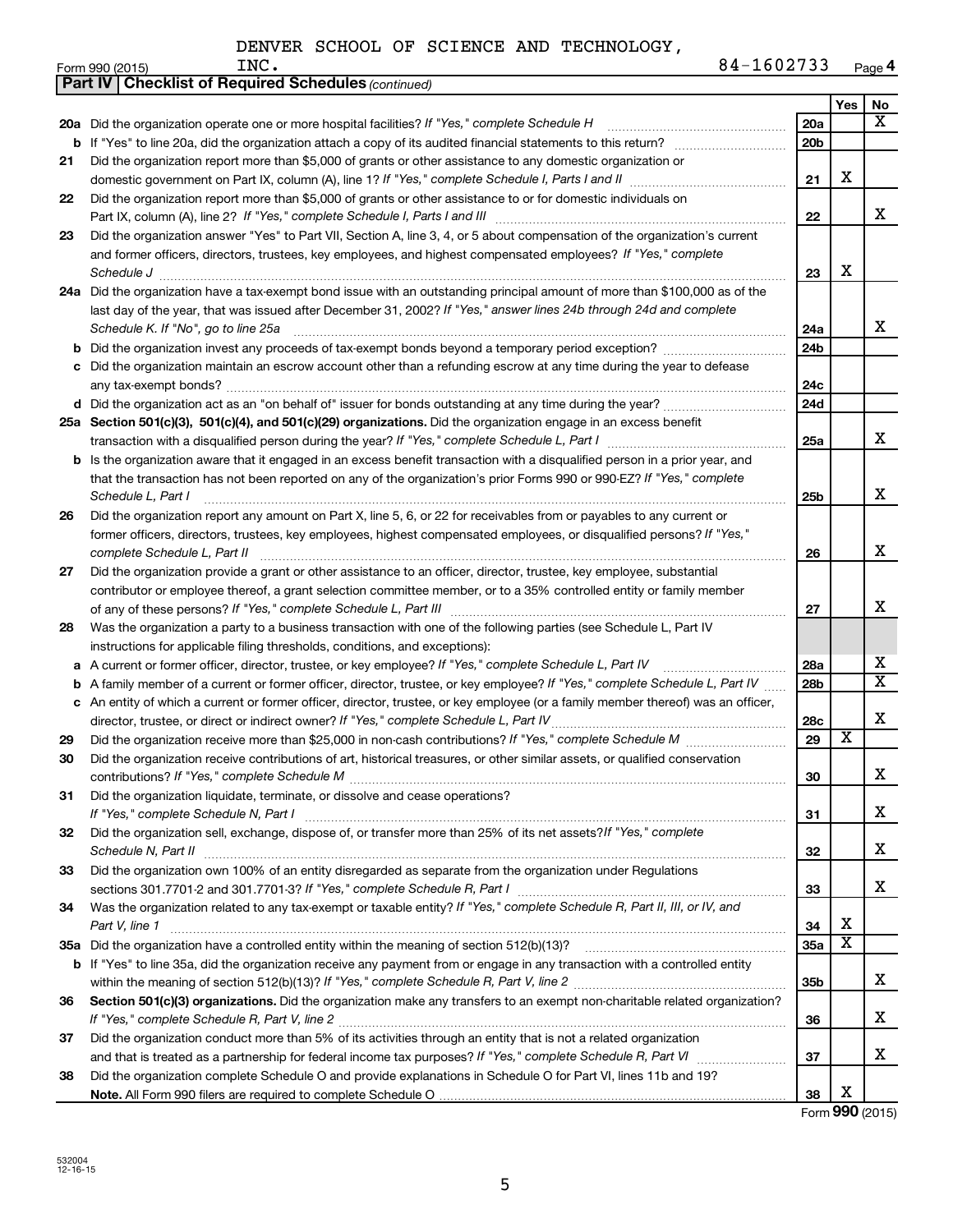| $-1602733$<br>Page 5 |
|----------------------|
|----------------------|

|        | 84-1602733<br>INC.<br>Form 990 (2015)                                                                                                           |                 |     | Page 5                  |
|--------|-------------------------------------------------------------------------------------------------------------------------------------------------|-----------------|-----|-------------------------|
| Part V | <b>Statements Regarding Other IRS Filings and Tax Compliance</b>                                                                                |                 |     |                         |
|        | Check if Schedule O contains a response or note to any line in this Part V                                                                      |                 |     |                         |
|        |                                                                                                                                                 |                 | Yes | No                      |
| ٦а     | 66<br>Enter the number reported in Box 3 of Form 1096. Enter -0- if not applicable<br>1a                                                        |                 |     |                         |
| b      | $\Omega$<br>1 <sub>b</sub><br>Enter the number of Forms W-2G included in line 1a. Enter -0- if not applicable                                   |                 |     |                         |
| c      | Did the organization comply with backup withholding rules for reportable payments to vendors and reportable gaming                              |                 |     |                         |
|        |                                                                                                                                                 | 1c              | х   |                         |
|        | 2a Enter the number of employees reported on Form W-3, Transmittal of Wage and Tax Statements,                                                  |                 |     |                         |
|        | 727<br>filed for the calendar year ending with or within the year covered by this return<br>2a                                                  |                 |     |                         |
|        |                                                                                                                                                 | 2 <sub>b</sub>  | х   |                         |
|        |                                                                                                                                                 |                 |     |                         |
|        | 3a Did the organization have unrelated business gross income of \$1,000 or more during the year?                                                | 3a              |     | x                       |
|        | <b>b</b> If "Yes," has it filed a Form 990-T for this year? If "No," to line 3b, provide an explanation in Schedule O                           | 3b              |     |                         |
|        | 4a At any time during the calendar year, did the organization have an interest in, or a signature or other authority over, a                    |                 |     |                         |
|        | financial account in a foreign country (such as a bank account, securities account, or other financial account)?                                | 4a              |     | X                       |
|        | <b>b</b> If "Yes," enter the name of the foreign country: $\blacktriangleright$                                                                 |                 |     |                         |
|        | See instructions for filing requirements for FinCEN Form 114, Report of Foreign Bank and Financial Accounts (FBAR).                             |                 |     |                         |
|        |                                                                                                                                                 | 5a              |     | x                       |
| b      |                                                                                                                                                 | 5b              |     | $\overline{\mathtt{x}}$ |
| с      |                                                                                                                                                 | 5c              |     |                         |
|        | 6a Does the organization have annual gross receipts that are normally greater than \$100,000, and did the organization solicit                  |                 |     |                         |
|        |                                                                                                                                                 | 6a              |     | x                       |
|        | <b>b</b> If "Yes," did the organization include with every solicitation an express statement that such contributions or gifts                   |                 |     |                         |
|        |                                                                                                                                                 | 6b              |     |                         |
| 7      | Organizations that may receive deductible contributions under section 170(c).                                                                   |                 |     |                         |
| a      | Did the organization receive a payment in excess of \$75 made partly as a contribution and partly for goods and services provided to the payor? | 7a              |     | x                       |
| b      | If "Yes," did the organization notify the donor of the value of the goods or services provided?                                                 | 7b              |     |                         |
| с      | Did the organization sell, exchange, or otherwise dispose of tangible personal property for which it was required                               |                 |     |                         |
|        |                                                                                                                                                 | 7c              |     | х                       |
| d      | <b>7d</b>                                                                                                                                       |                 |     |                         |
| е      | Did the organization receive any funds, directly or indirectly, to pay premiums on a personal benefit contract?                                 | 7e              |     | x                       |
| f      | Did the organization, during the year, pay premiums, directly or indirectly, on a personal benefit contract?                                    | 7f              |     | $\overline{\mathbf{X}}$ |
|        | If the organization received a contribution of qualified intellectual property, did the organization file Form 8899 as required?                | 7g              |     |                         |
| h      | If the organization received a contribution of cars, boats, airplanes, or other vehicles, did the organization file a Form 1098-C?              | 7h              |     |                         |
| 8      | Sponsoring organizations maintaining donor advised funds. Did a donor advised fund maintained by the                                            |                 |     |                         |
|        | sponsoring organization have excess business holdings at any time during the year?                                                              | 8               |     |                         |
|        | Sponsoring organizations maintaining donor advised funds.                                                                                       |                 |     |                         |
| a      | Did the sponsoring organization make any taxable distributions under section 4966?                                                              | 9а              |     |                         |
| b      | Did the sponsoring organization make a distribution to a donor, donor advisor, or related person?                                               | 9b              |     |                         |
| 10     | Section 501(c)(7) organizations. Enter:                                                                                                         |                 |     |                         |
| а      | 10a                                                                                                                                             |                 |     |                         |
| b      | 10 <sub>b</sub><br>Gross receipts, included on Form 990, Part VIII, line 12, for public use of club facilities                                  |                 |     |                         |
| 11     | Section 501(c)(12) organizations. Enter:                                                                                                        |                 |     |                         |
| a      | 11a                                                                                                                                             |                 |     |                         |
| b      | Gross income from other sources (Do not net amounts due or paid to other sources against                                                        |                 |     |                         |
|        | 11 <sub>b</sub><br>amounts due or received from them.)                                                                                          |                 |     |                         |
|        | 12a Section 4947(a)(1) non-exempt charitable trusts. Is the organization filing Form 990 in lieu of Form 1041?                                  | 12a             |     |                         |
|        | 12b<br><b>b</b> If "Yes," enter the amount of tax-exempt interest received or accrued during the year                                           |                 |     |                         |
| 13     | Section 501(c)(29) qualified nonprofit health insurance issuers.                                                                                |                 |     |                         |
|        | a Is the organization licensed to issue qualified health plans in more than one state?                                                          | 13a             |     |                         |
|        | Note. See the instructions for additional information the organization must report on Schedule O.                                               |                 |     |                         |
|        | <b>b</b> Enter the amount of reserves the organization is required to maintain by the states in which the                                       |                 |     |                         |
|        | 13 <sub>b</sub>                                                                                                                                 |                 |     |                         |
|        | 13 <sub>c</sub>                                                                                                                                 |                 |     |                         |
|        | 14a Did the organization receive any payments for indoor tanning services during the tax year?                                                  | 14a             |     | $\overline{\mathbf{X}}$ |
|        |                                                                                                                                                 | 14 <sub>b</sub> |     |                         |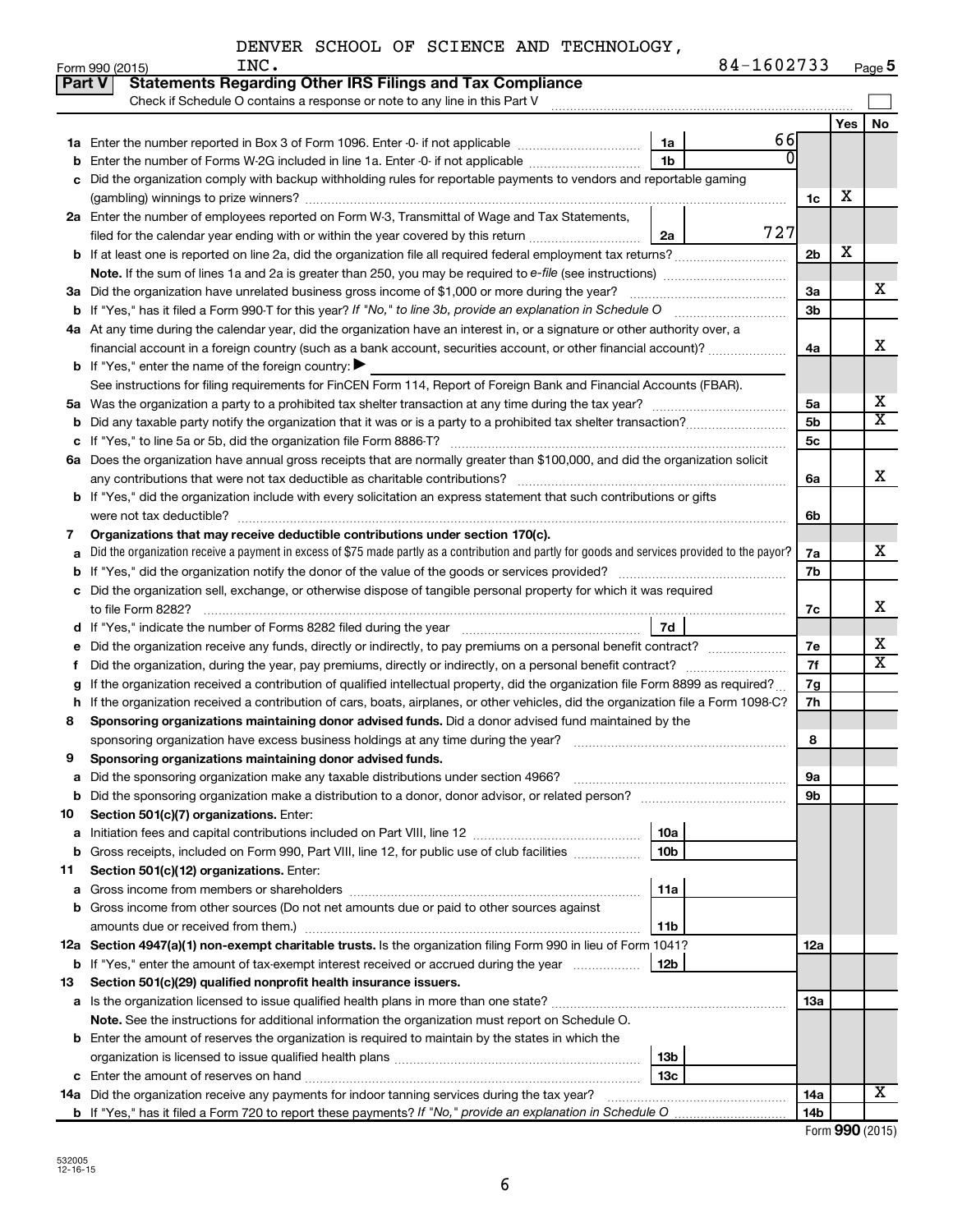| DENVER SCHOOL OF SCIENCE AND TECHNOLOGY, |
|------------------------------------------|
|------------------------------------------|

|     | INC.<br>Form 990 (2015)                                                                                                                                                                                                        |    | 84-1602733 |                 |                         | Page 6                  |
|-----|--------------------------------------------------------------------------------------------------------------------------------------------------------------------------------------------------------------------------------|----|------------|-----------------|-------------------------|-------------------------|
|     | Governance, Management, and Disclosure For each "Yes" response to lines 2 through 7b below, and for a "No" response<br><b>Part VI</b>                                                                                          |    |            |                 |                         |                         |
|     | to line 8a, 8b, or 10b below, describe the circumstances, processes, or changes in Schedule O. See instructions.                                                                                                               |    |            |                 |                         |                         |
|     |                                                                                                                                                                                                                                |    |            |                 |                         | $\boxed{\text{X}}$      |
|     | Section A. Governing Body and Management                                                                                                                                                                                       |    |            |                 |                         |                         |
|     |                                                                                                                                                                                                                                |    |            |                 | Yes                     | No                      |
|     | 1a Enter the number of voting members of the governing body at the end of the tax year                                                                                                                                         | 1a | 17         |                 |                         |                         |
|     | If there are material differences in voting rights among members of the governing body, or if the governing                                                                                                                    |    |            |                 |                         |                         |
|     | body delegated broad authority to an executive committee or similar committee, explain in Schedule O.                                                                                                                          |    |            |                 |                         |                         |
| b   | Enter the number of voting members included in line 1a, above, who are independent                                                                                                                                             | 1b | 17         |                 |                         |                         |
| 2   | Did any officer, director, trustee, or key employee have a family relationship or a business relationship with any other                                                                                                       |    |            |                 |                         |                         |
|     | officer, director, trustee, or key employee?                                                                                                                                                                                   |    |            | $\mathbf{2}$    |                         | х                       |
| 3   | Did the organization delegate control over management duties customarily performed by or under the direct supervision                                                                                                          |    |            |                 |                         |                         |
|     |                                                                                                                                                                                                                                |    |            | 3               |                         | X                       |
| 4   | Did the organization make any significant changes to its governing documents since the prior Form 990 was filed?                                                                                                               |    |            | 4               |                         | $\overline{\textbf{X}}$ |
| 5   |                                                                                                                                                                                                                                |    |            | 5               |                         | $\overline{\textbf{X}}$ |
| 6   |                                                                                                                                                                                                                                |    |            | 6               |                         | $\overline{\textbf{x}}$ |
| 7a  | Did the organization have members, stockholders, or other persons who had the power to elect or appoint one or                                                                                                                 |    |            |                 |                         |                         |
|     | more members of the governing body?                                                                                                                                                                                            |    |            | 7a              |                         | X                       |
|     | <b>b</b> Are any governance decisions of the organization reserved to (or subject to approval by) members, stockholders, or                                                                                                    |    |            |                 |                         |                         |
|     | persons other than the governing body?                                                                                                                                                                                         |    |            | 7b              |                         | x                       |
| 8   | Did the organization contemporaneously document the meetings held or written actions undertaken during the year by the following:                                                                                              |    |            |                 |                         |                         |
| а   | The governing body?                                                                                                                                                                                                            |    |            | 8а              | X                       |                         |
| b   |                                                                                                                                                                                                                                |    |            | 8b              |                         | $\overline{\mathbf{X}}$ |
| 9   | Is there any officer, director, trustee, or key employee listed in Part VII, Section A, who cannot be reached at the                                                                                                           |    |            |                 |                         |                         |
|     |                                                                                                                                                                                                                                |    |            | 9               |                         | х                       |
|     | Section B. Policies (This Section B requests information about policies not required by the Internal Revenue Code.)                                                                                                            |    |            |                 |                         |                         |
|     |                                                                                                                                                                                                                                |    |            |                 | Yes                     | No                      |
|     |                                                                                                                                                                                                                                |    |            | 10a             |                         | x                       |
|     | <b>b</b> If "Yes," did the organization have written policies and procedures governing the activities of such chapters, affiliates,                                                                                            |    |            |                 |                         |                         |
|     | and branches to ensure their operations are consistent with the organization's exempt purposes? www.www.www.www.                                                                                                               |    |            | 10b             |                         |                         |
|     | 11a Has the organization provided a complete copy of this Form 990 to all members of its governing body before filing the form?                                                                                                |    |            | 11a             |                         | x                       |
|     | <b>b</b> Describe in Schedule O the process, if any, used by the organization to review this Form 990.                                                                                                                         |    |            |                 |                         |                         |
| 12a | Did the organization have a written conflict of interest policy? If "No," go to line 13                                                                                                                                        |    |            | 12a             | х                       |                         |
| b   | Were officers, directors, or trustees, and key employees required to disclose annually interests that could give rise to conflicts?                                                                                            |    |            | 12 <sub>b</sub> | X                       |                         |
| с   | Did the organization regularly and consistently monitor and enforce compliance with the policy? If "Yes," describe                                                                                                             |    |            |                 |                         |                         |
|     |                                                                                                                                                                                                                                |    |            | 12c             | х                       |                         |
| 13  | Did the organization have a written whistleblower policy?                                                                                                                                                                      |    |            | 13              | $\overline{\texttt{x}}$ |                         |
| 14  | Did the organization have a written document retention and destruction policy? [11] manufaction manufaction in                                                                                                                 |    |            | 14              |                         | X                       |
| 15  | Did the process for determining compensation of the following persons include a review and approval by independent                                                                                                             |    |            |                 |                         |                         |
|     | persons, comparability data, and contemporaneous substantiation of the deliberation and decision?                                                                                                                              |    |            |                 |                         |                         |
| а   | The organization's CEO, Executive Director, or top management official manufactured content of the organization's CEO, Executive Director, or top management official manufactured content of the state of the state of the st |    |            | <b>15a</b>      | х<br>X                  |                         |
| b   |                                                                                                                                                                                                                                |    |            | 15 <sub>b</sub> |                         |                         |
|     | If "Yes" to line 15a or 15b, describe the process in Schedule O (see instructions).                                                                                                                                            |    |            |                 |                         |                         |
|     | <b>16a</b> Did the organization invest in, contribute assets to, or participate in a joint venture or similar arrangement with a                                                                                               |    |            |                 |                         | х                       |
|     | taxable entity during the year?                                                                                                                                                                                                |    |            | 16a             |                         |                         |
|     | b If "Yes," did the organization follow a written policy or procedure requiring the organization to evaluate its participation                                                                                                 |    |            |                 |                         |                         |
|     | in joint venture arrangements under applicable federal tax law, and take steps to safeguard the organization's                                                                                                                 |    |            |                 |                         |                         |
|     | exempt status with respect to such arrangements?<br><b>Section C. Disclosure</b>                                                                                                                                               |    |            | 16b             |                         |                         |
|     | List the states with which a copy of this Form 990 is required to be filed $\blacktriangleright$ CO                                                                                                                            |    |            |                 |                         |                         |
| 17  |                                                                                                                                                                                                                                |    |            |                 |                         |                         |
| 18  | Section 6104 requires an organization to make its Forms 1023 (or 1024 if applicable), 990, and 990-T (Section 501(c)(3)s only) available                                                                                       |    |            |                 |                         |                         |
|     | for public inspection. Indicate how you made these available. Check all that apply.<br>$\lfloor \underline{X} \rfloor$ Upon request<br>Another's website<br>Other (explain in Schedule O)<br>Own website                       |    |            |                 |                         |                         |
|     | Describe in Schedule O whether (and if so, how) the organization made its governing documents, conflict of interest policy, and financial                                                                                      |    |            |                 |                         |                         |
| 19  | statements available to the public during the tax year.                                                                                                                                                                        |    |            |                 |                         |                         |
| 20  | State the name, address, and telephone number of the person who possesses the organization's books and records:                                                                                                                |    |            |                 |                         |                         |
|     | SCOTT WALKER - 303-524-6324                                                                                                                                                                                                    |    |            |                 |                         |                         |
|     | 80207<br>3401 QUEBEC STREET STE. 7200, DENVER, CO                                                                                                                                                                              |    |            |                 |                         |                         |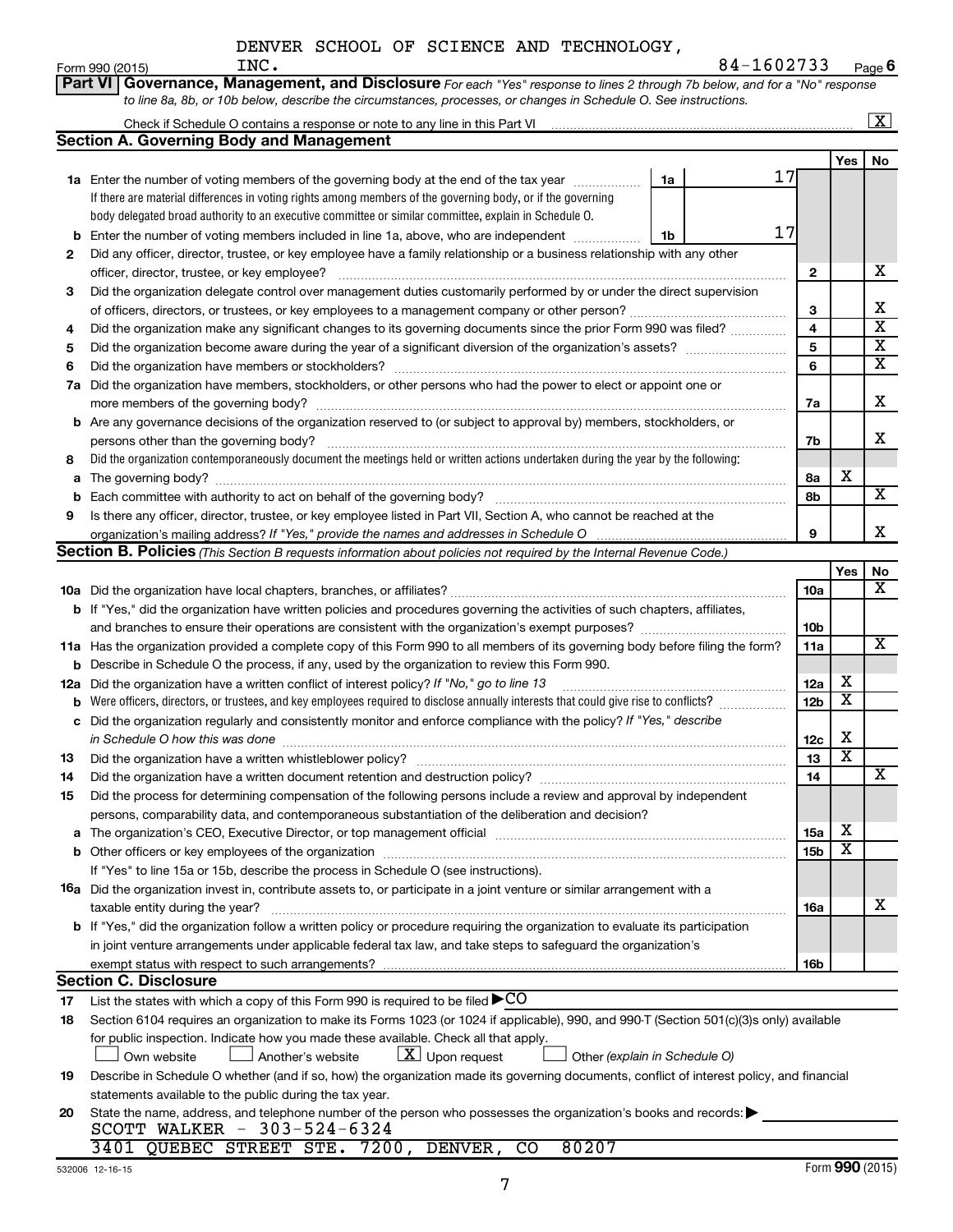| Part VII Compensation of Officers, Directors, Trustees, Key Employees, Highest Compensated |
|--------------------------------------------------------------------------------------------|
| <b>Employees, and Independent Contractors</b>                                              |

Check if Schedule O contains a response or note to any line in this Part VII

 $\boxed{\text{X}}$ 

**Section A. Officers, Directors, Trustees, Key Employees, and Highest Compensated Employees 1a**  Complete this table for all persons required to be listed. Report compensation for the calendar year ending with or within the organization's tax year.

**•** List all of the organization's current officers, directors, trustees (whether individuals or organizations), regardless of amount of compensation.

Enter -0- in columns  $(D)$ ,  $(E)$ , and  $(F)$  if no compensation was paid.

**•** List all of the organization's **current** key employees, if any. See instructions for definition of "key employee."

**•** List the organization's five current highest compensated employees (other than an officer, director, trustee, or key employee) who received reportable compensation (Box 5 of Form W-2 and/or Box 7 of Form 1099-MISC) of more than \$100,000 from the organization and any related organizations.

**•** List all of the organization's former officers, key employees, and highest compensated employees who received more than \$100,000 of reportable compensation from the organization and any related organizations.

**•** List all of the organization's former directors or trustees that received, in the capacity as a former director or trustee of the organization, more than \$10,000 of reportable compensation from the organization and any related organizations.

List persons in the following order: individual trustees or directors; institutional trustees; officers; key employees; highest compensated employees; and former such persons.

Check this box if neither the organization nor any related organization compensated any current officer, director, or trustee.  $\Box$ 

| (A)                         | (B)                    |                                |                                                                  |             | (C)          |                                 |        | (D)             | (E)             | (F)                          |
|-----------------------------|------------------------|--------------------------------|------------------------------------------------------------------|-------------|--------------|---------------------------------|--------|-----------------|-----------------|------------------------------|
| Name and Title              | Average                |                                | (do not check more than one                                      | Position    |              |                                 |        | Reportable      | Reportable      | Estimated                    |
|                             | hours per              |                                | box, unless person is both an<br>officer and a director/trustee) |             |              |                                 |        | compensation    | compensation    | amount of                    |
|                             | week                   |                                |                                                                  |             |              |                                 |        | from            | from related    | other                        |
|                             | (list any              |                                |                                                                  |             |              |                                 |        | the             | organizations   | compensation                 |
|                             | hours for              |                                |                                                                  |             |              |                                 |        | organization    | (W-2/1099-MISC) | from the                     |
|                             | related                |                                |                                                                  |             |              |                                 |        | (W-2/1099-MISC) |                 | organization                 |
|                             | organizations<br>below |                                |                                                                  |             |              |                                 |        |                 |                 | and related<br>organizations |
|                             | line)                  | Individual trustee or director | Institutional trustee                                            | Officer     | Key employee | Highest compensated<br>employee | Former |                 |                 |                              |
| STEVEN C. HALSTEDT<br>(1)   | 2.00                   |                                |                                                                  |             |              |                                 |        |                 |                 |                              |
| <b>CHAIR</b>                |                        | $\mathbf X$                    |                                                                  | $\mathbf x$ |              |                                 |        | $\mathbf 0$ .   | $\mathbf 0$ .   | $\mathbf 0$ .                |
| (2)<br>TERESA BERRYMAN      | 2.00                   |                                |                                                                  |             |              |                                 |        |                 |                 |                              |
| VICE CHAIR/TREASURER        |                        | $\mathbf X$                    |                                                                  | $\mathbf X$ |              |                                 |        | 0.              | $\mathbf 0$ .   | $\mathbf 0$ .                |
| (3)<br>SEAN VANBERSCHOT     | 2.00                   |                                |                                                                  |             |              |                                 |        |                 |                 |                              |
| <b>SECRETARY</b>            |                        | $\mathbf x$                    |                                                                  | $\mathbf X$ |              |                                 |        | $\mathbf 0$     | $\mathbf 0$ .   | $\mathbf 0$ .                |
| MATTHEW SCHNITTMAN<br>(4)   | 2.00                   |                                |                                                                  |             |              |                                 |        |                 |                 |                              |
| <b>DIRECTOR</b>             |                        | $\mathbf X$                    |                                                                  |             |              |                                 |        | 0.              | $\mathbf 0$ .   | $\mathbf 0$ .                |
| (5)<br>PETER FRITZINGER     | 2.00                   |                                |                                                                  |             |              |                                 |        |                 |                 |                              |
| <b>DIRECTOR</b>             |                        | $\mathbf X$                    |                                                                  |             |              |                                 |        | 0.              | $\mathbf 0$ .   | $\mathbf 0$ .                |
| (6)<br><b>GLORIA ZAMORA</b> | 2.00                   |                                |                                                                  |             |              |                                 |        |                 |                 |                              |
| <b>DIRECTOR</b>             |                        | $\mathbf X$                    |                                                                  |             |              |                                 |        | $\mathbf 0$     | $\mathbf 0$ .   | $\mathbf 0$ .                |
| DWIGHT JONES<br>(7)         | 2.00                   |                                |                                                                  |             |              |                                 |        |                 |                 |                              |
| <b>DIRECTOR</b>             |                        | $\mathbf X$                    |                                                                  |             |              |                                 |        | $\mathbf 0$     | $\mathbf 0$ .   | 0.                           |
| ALEX HERNANDEZ<br>(8)       | 2.00                   |                                |                                                                  |             |              |                                 |        |                 |                 |                              |
| <b>DIRECTOR</b>             |                        | $\mathbf X$                    |                                                                  |             |              |                                 |        | $\mathbf 0$     | $\mathbf 0$ .   | $\mathbf 0$ .                |
| (9)<br>MICHELE COOPER       | 2.00                   |                                |                                                                  |             |              |                                 |        |                 |                 |                              |
| <b>DIRECTOR</b>             |                        | $\mathbf X$                    |                                                                  |             |              |                                 |        | $\mathbf{0}$ .  | $\mathbf 0$ .   | $\mathbf 0$ .                |
| (10) HEATHER LAMM           | 2.00                   |                                |                                                                  |             |              |                                 |        |                 |                 |                              |
| <b>DIRECTOR</b>             |                        | X                              |                                                                  |             |              |                                 |        | 0               | 0.              | $\mathbf 0$ .                |
| (11) STEVE MCCONAHEY        | 2.00                   |                                |                                                                  |             |              |                                 |        |                 |                 |                              |
| <b>DIRECTOR</b>             |                        | X                              |                                                                  |             |              |                                 |        | $\mathbf{0}$    | $\mathbf 0$     | $0$ .                        |
| (12) DON KIRKPATRICK        | 2.00                   |                                |                                                                  |             |              |                                 |        |                 |                 |                              |
| <b>DIRECTOR</b>             |                        | X                              |                                                                  |             |              |                                 |        | 0               | $\mathbf 0$ .   | $\mathbf 0$ .                |
| (13) KEITH EVANS            | 2.00                   |                                |                                                                  |             |              |                                 |        |                 |                 |                              |
| <b>DIRECTOR</b>             |                        | $\mathbf X$                    |                                                                  |             |              |                                 |        | $\mathbf 0$     | $\mathbf 0$ .   | $\mathbf 0$ .                |
| (14) JACKIE SULLIVAN        | 2.00                   |                                |                                                                  |             |              |                                 |        |                 |                 |                              |
| <b>DIRECTOR</b>             |                        | X                              |                                                                  |             |              |                                 |        | $\mathbf 0$     | $\mathbf 0$ .   | $\mathbf 0$ .                |
| (15) DANIEL WILKERSON       | 2.00                   |                                |                                                                  |             |              |                                 |        |                 |                 |                              |
| <b>DIRECTOR</b>             |                        | X                              |                                                                  |             |              |                                 |        | $\mathbf 0$     | $\mathbf 0$ .   | $\mathbf 0$ .                |
| (16) DEBORAH MCGRIFF        | 2.00                   |                                |                                                                  |             |              |                                 |        |                 |                 |                              |
| <b>DIRECTOR</b>             |                        | X                              |                                                                  |             |              |                                 |        | 0               | 0.              | 0.                           |
| (17) JUSTIN JASCHKE         | 2.00                   |                                |                                                                  |             |              |                                 |        |                 |                 |                              |
| <b>DIRECTOR</b>             |                        | X                              |                                                                  |             |              |                                 |        | $\mathbf 0$     | $\mathbf 0$ .   | $0$ .                        |

532007 12-16-15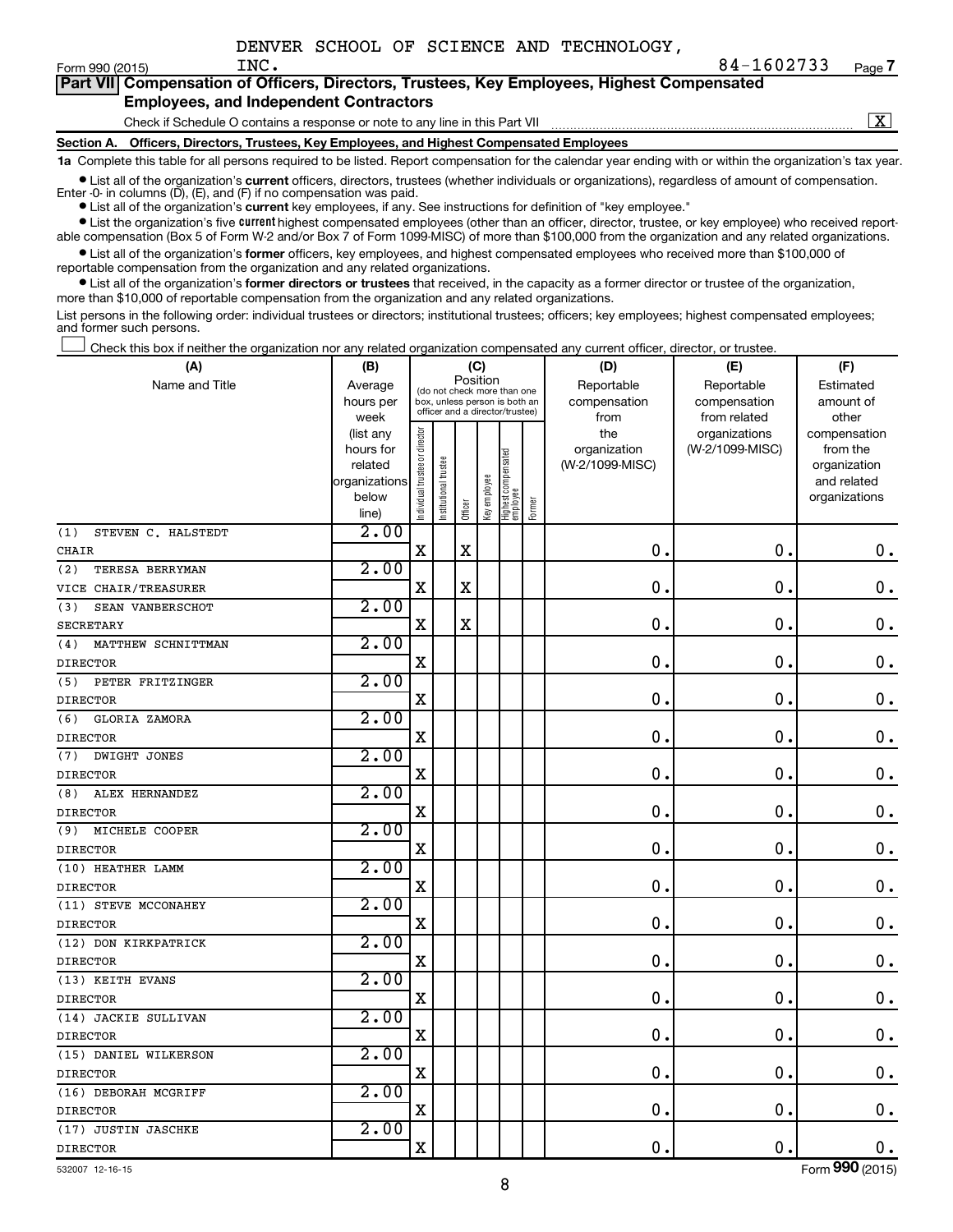|  |  |  |  |  | DENVER SCHOOL OF SCIENCE AND TECHNOLOGY, |
|--|--|--|--|--|------------------------------------------|
|--|--|--|--|--|------------------------------------------|

| INC.<br>Form 990 (2015)                                                                                                                      |               |                               |                                                              |         |              |                                  |                  |                         | 84-1602733      |              |                  | Page 8  |
|----------------------------------------------------------------------------------------------------------------------------------------------|---------------|-------------------------------|--------------------------------------------------------------|---------|--------------|----------------------------------|------------------|-------------------------|-----------------|--------------|------------------|---------|
| <b>Part VII</b><br>Section A. Officers, Directors, Trustees, Key Employees, and Highest Compensated Employees (continued)                    |               |                               |                                                              |         |              |                                  |                  |                         |                 |              |                  |         |
| (A)                                                                                                                                          | (B)           |                               |                                                              | (C)     |              |                                  |                  | (D)                     | (E)             |              | (F)              |         |
| Name and title                                                                                                                               | Average       |                               |                                                              |         | Position     |                                  |                  | Reportable              | Reportable      |              | Estimated        |         |
|                                                                                                                                              | hours per     |                               | (do not check more than one<br>box, unless person is both an |         |              |                                  |                  | compensation            | compensation    |              | amount of        |         |
|                                                                                                                                              | week          |                               | officer and a director/trustee)                              |         |              |                                  |                  | from                    | from related    |              | other            |         |
|                                                                                                                                              | (list any     |                               |                                                              |         |              |                                  |                  | the                     | organizations   |              | compensation     |         |
|                                                                                                                                              | hours for     |                               |                                                              |         |              |                                  |                  | organization            | (W-2/1099-MISC) |              | from the         |         |
|                                                                                                                                              | related       |                               |                                                              |         |              |                                  |                  | (W-2/1099-MISC)         |                 |              | organization     |         |
|                                                                                                                                              | organizations |                               |                                                              |         |              |                                  |                  |                         |                 |              | and related      |         |
|                                                                                                                                              | below         | ndividual trustee or director | Institutional trustee                                        |         |              |                                  |                  |                         |                 |              | organizations    |         |
|                                                                                                                                              | line)         |                               |                                                              | Officer | Key employee | Highest compensated<br> employee | Former           |                         |                 |              |                  |         |
| (18) BILL KURTZ                                                                                                                              | 40.00         |                               |                                                              |         |              |                                  |                  |                         |                 |              |                  |         |
| CHIEF EXECUTIVE OFFICER                                                                                                                      |               |                               |                                                              | X       |              |                                  |                  | 152,647.                | $\mathbf 0$ .   |              |                  | 20,629. |
| (19) SCOTT WALKER                                                                                                                            | 40.00         |                               |                                                              |         |              |                                  |                  |                         |                 |              |                  |         |
| CHIEF OPERATING OFFICER                                                                                                                      |               |                               |                                                              | Χ       |              |                                  |                  | 75,846.                 | $\mathbf 0$ .   |              |                  | 10,647. |
| (20) BILL DURBIN                                                                                                                             | 40.00         |                               |                                                              |         |              |                                  |                  |                         |                 |              |                  |         |
|                                                                                                                                              |               |                               |                                                              | Χ       |              |                                  |                  | 49,002.                 | 0.              |              |                  | 894.    |
| CHIEF OF SCHOOLS (FROM 9/15)                                                                                                                 |               |                               |                                                              |         |              |                                  |                  |                         |                 |              |                  |         |
| (21) ROCHELLE VAN DIJK                                                                                                                       | 40.00         |                               |                                                              |         |              |                                  |                  |                         |                 |              |                  |         |
| CHIEF OF SCHOOLS (THRU 6/16)                                                                                                                 |               |                               |                                                              | Χ       |              |                                  |                  | 93,498.                 | 0.              |              |                  | 9,537.  |
| (22) CHRISTINE NELSON                                                                                                                        | 40.00         |                               |                                                              |         |              |                                  |                  |                         |                 |              |                  |         |
| CHIEF OF STAFF                                                                                                                               |               |                               |                                                              | X       |              |                                  |                  | 91,647.                 | 0.              |              |                  | 13,542. |
|                                                                                                                                              |               |                               |                                                              |         |              |                                  |                  |                         |                 |              |                  |         |
|                                                                                                                                              |               |                               |                                                              |         |              |                                  |                  |                         |                 |              |                  |         |
|                                                                                                                                              |               |                               |                                                              |         |              |                                  |                  |                         |                 |              |                  |         |
|                                                                                                                                              |               |                               |                                                              |         |              |                                  |                  |                         |                 |              |                  |         |
|                                                                                                                                              |               |                               |                                                              |         |              |                                  |                  |                         |                 |              |                  |         |
|                                                                                                                                              |               |                               |                                                              |         |              |                                  |                  |                         |                 |              |                  |         |
|                                                                                                                                              |               |                               |                                                              |         |              |                                  |                  |                         |                 |              |                  |         |
|                                                                                                                                              |               |                               |                                                              |         |              |                                  |                  |                         |                 |              |                  |         |
|                                                                                                                                              |               |                               |                                                              |         |              |                                  |                  |                         |                 |              |                  |         |
| 462,640.<br>1b Sub-total                                                                                                                     |               |                               |                                                              |         |              |                                  |                  | σ.                      |                 |              | 55,249.          |         |
| $\overline{0}$ .<br>c Total from continuation sheets to Part VII, Section A manuscreen by                                                    |               |                               |                                                              |         |              |                                  |                  | $\overline{0}$ .        |                 |              | $\overline{0}$ . |         |
| 462,640.                                                                                                                                     |               |                               |                                                              |         |              |                                  | $\overline{0}$ . |                         |                 | 55,249.      |                  |         |
| Total number of individuals (including but not limited to those listed above) who received more than \$100,000 of reportable<br>$\mathbf{2}$ |               |                               |                                                              |         |              |                                  |                  |                         |                 |              |                  |         |
| compensation from the organization $\blacktriangleright$                                                                                     |               |                               |                                                              |         |              |                                  |                  |                         |                 |              |                  | 1       |
|                                                                                                                                              |               |                               |                                                              |         |              |                                  |                  |                         |                 |              | Yes              | No      |
| 3<br>Did the organization list any former officer, director, or trustee, key employee, or highest compensated employee on                    |               |                               |                                                              |         |              |                                  |                  |                         |                 |              |                  |         |
|                                                                                                                                              |               |                               |                                                              |         |              |                                  |                  |                         |                 |              |                  | X       |
|                                                                                                                                              |               |                               |                                                              |         |              |                                  |                  |                         |                 | 3            |                  |         |
| For any individual listed on line 1a, is the sum of reportable compensation and other compensation from the organization                     |               |                               |                                                              |         |              |                                  |                  |                         |                 |              |                  |         |
| and related organizations greater than \$150,000? If "Yes," complete Schedule J for such individual                                          |               |                               |                                                              |         |              |                                  |                  |                         |                 | 4            | х                |         |
| Did any person listed on line 1a receive or accrue compensation from any unrelated organization or individual for services<br>5.             |               |                               |                                                              |         |              |                                  |                  |                         |                 |              |                  |         |
| rendered to the organization? If "Yes," complete Schedule J for such person.                                                                 |               |                               |                                                              |         |              |                                  |                  |                         |                 | 5            |                  | X       |
| <b>Section B. Independent Contractors</b>                                                                                                    |               |                               |                                                              |         |              |                                  |                  |                         |                 |              |                  |         |
| Complete this table for your five highest compensated independent contractors that received more than \$100,000 of compensation from<br>1.   |               |                               |                                                              |         |              |                                  |                  |                         |                 |              |                  |         |
| the organization. Report compensation for the calendar year ending with or within the organization's tax year.                               |               |                               |                                                              |         |              |                                  |                  |                         |                 |              |                  |         |
| (A)                                                                                                                                          |               |                               |                                                              |         |              |                                  |                  | (B)                     |                 | (C)          |                  |         |
| Name and business address                                                                                                                    |               |                               |                                                              |         |              |                                  |                  | Description of services |                 | Compensation |                  |         |
| SCIENCE AND TECH MANAGEMENT CORP,                                                                                                            |               |                               | 3401                                                         |         |              |                                  |                  | PAYROLL AND EMPLOYEE    |                 |              |                  |         |
| QUEBEC STREET SUITE 7200, DENVER, CO 80207                                                                                                   |               |                               |                                                              |         |              |                                  |                  | SERVICES                |                 |              | 879,067.         |         |
| FULL DUPLEX, INC., 11426 LEWISTON STREET,                                                                                                    |               |                               |                                                              |         |              |                                  |                  |                         |                 |              |                  |         |
|                                                                                                                                              |               |                               |                                                              |         |              |                                  |                  |                         |                 |              |                  |         |
| COMMERCE CITY, CO 80022                                                                                                                      |               |                               |                                                              |         |              |                                  |                  | IT CONSULTING           |                 |              | 312,000.         |         |
|                                                                                                                                              |               |                               |                                                              |         |              |                                  |                  |                         |                 |              |                  |         |
|                                                                                                                                              |               |                               |                                                              |         |              |                                  |                  |                         |                 |              |                  |         |
|                                                                                                                                              |               |                               |                                                              |         |              |                                  |                  |                         |                 |              |                  |         |
|                                                                                                                                              |               |                               |                                                              |         |              |                                  |                  |                         |                 |              |                  |         |
|                                                                                                                                              |               |                               |                                                              |         |              |                                  |                  |                         |                 |              |                  |         |
|                                                                                                                                              |               |                               |                                                              |         |              |                                  |                  |                         |                 |              |                  |         |
| Total number of independent contractors (including but not limited to those listed above) who received more than<br>2                        |               |                               |                                                              |         |              |                                  |                  |                         |                 |              |                  |         |
| \$100,000 of compensation from the organization                                                                                              |               |                               |                                                              |         |              | 2                                |                  |                         |                 |              |                  |         |

\$100,000 of compensation from the organization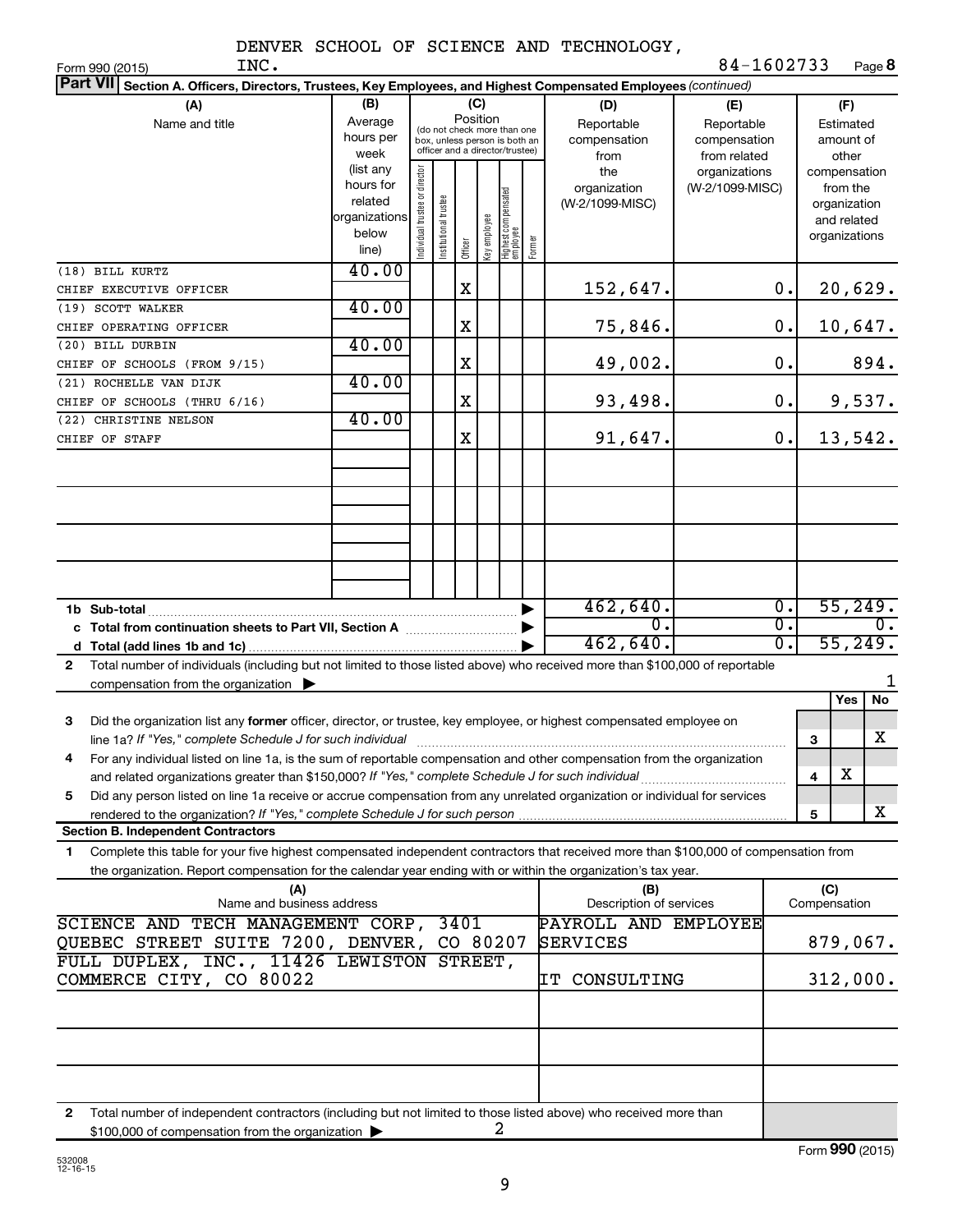Form 990 (2015)  $INC$  .  $2015$ **9**

|                                                           | <b>Part VIII</b> | <b>Statement of Revenue</b>                                   |                                         |                                |                      |                                                 |                                         |                                                                    |
|-----------------------------------------------------------|------------------|---------------------------------------------------------------|-----------------------------------------|--------------------------------|----------------------|-------------------------------------------------|-----------------------------------------|--------------------------------------------------------------------|
|                                                           |                  |                                                               |                                         |                                |                      |                                                 |                                         |                                                                    |
|                                                           |                  |                                                               |                                         |                                | (A)<br>Total revenue | (B)<br>Related or<br>exempt function<br>revenue | (C)<br>Unrelated<br>business<br>revenue | (D)<br>Revenue excluded<br>from tax under<br>sections<br>512 - 514 |
|                                                           |                  | 1 a Federated campaigns                                       | 1a                                      |                                |                      |                                                 |                                         |                                                                    |
|                                                           |                  | <b>b</b> Membership dues                                      | 1 <sub>b</sub>                          |                                |                      |                                                 |                                         |                                                                    |
|                                                           |                  | c Fundraising events                                          | 1 <sub>c</sub>                          | 1,248,889.                     |                      |                                                 |                                         |                                                                    |
|                                                           |                  | d Related organizations                                       | 1d                                      |                                |                      |                                                 |                                         |                                                                    |
|                                                           |                  | e Government grants (contributions)                           | 1e                                      | 192,998.                       |                      |                                                 |                                         |                                                                    |
|                                                           |                  | f All other contributions, gifts, grants, and                 |                                         |                                |                      |                                                 |                                         |                                                                    |
|                                                           |                  | similar amounts not included above                            | 1f                                      | 1,260,678.                     |                      |                                                 |                                         |                                                                    |
| Contributions, Gifts, Grants<br>and Other Similar Amounts |                  | g Noncash contributions included in lines 1a-1f: \$           |                                         | 49,799                         |                      |                                                 |                                         |                                                                    |
|                                                           |                  |                                                               |                                         |                                | 2,702,565.           |                                                 |                                         |                                                                    |
|                                                           |                  | MANAGEMENT FEE INCOME                                         |                                         | <b>Business Code</b><br>611710 | 6, 130, 607.         | 6,130,607.                                      |                                         |                                                                    |
| Program Service<br>Revenue                                | 2a               |                                                               |                                         |                                |                      |                                                 |                                         |                                                                    |
|                                                           | b<br>с           |                                                               |                                         |                                |                      |                                                 |                                         |                                                                    |
|                                                           | d                | <u> 1980 - Jan Barbara (j. 1980)</u>                          |                                         |                                |                      |                                                 |                                         |                                                                    |
|                                                           |                  |                                                               |                                         |                                |                      |                                                 |                                         |                                                                    |
|                                                           |                  | f All other program service revenue                           |                                         | 900099                         | 6,567.               | 6,567.                                          |                                         |                                                                    |
|                                                           |                  |                                                               |                                         |                                | 6, 137, 174.         |                                                 |                                         |                                                                    |
|                                                           | 3                | Investment income (including dividends, interest, and         |                                         |                                |                      |                                                 |                                         |                                                                    |
|                                                           |                  |                                                               |                                         |                                | 544,261.             |                                                 |                                         | 544,261.                                                           |
|                                                           | 4                | Income from investment of tax-exempt bond proceeds            |                                         |                                |                      |                                                 |                                         |                                                                    |
|                                                           | 5                |                                                               |                                         |                                |                      |                                                 |                                         |                                                                    |
|                                                           |                  |                                                               | (i) Real                                | (ii) Personal                  |                      |                                                 |                                         |                                                                    |
|                                                           |                  | 6 a Gross rents                                               |                                         |                                |                      |                                                 |                                         |                                                                    |
|                                                           |                  | <b>b</b> Less: rental expenses                                |                                         |                                |                      |                                                 |                                         |                                                                    |
|                                                           |                  | c Rental income or (loss)                                     |                                         |                                |                      |                                                 |                                         |                                                                    |
|                                                           |                  |                                                               |                                         |                                |                      |                                                 |                                         |                                                                    |
|                                                           |                  | 7 a Gross amount from sales of<br>assets other than inventory | (i) Securities<br>1,496,045.            | (ii) Other<br>168,401          |                      |                                                 |                                         |                                                                    |
|                                                           |                  | <b>b</b> Less: cost or other basis                            |                                         |                                |                      |                                                 |                                         |                                                                    |
|                                                           |                  | and sales expenses  L                                         | 1,501,219.                              | 0.                             |                      |                                                 |                                         |                                                                    |
|                                                           |                  |                                                               |                                         | 168,401,                       |                      |                                                 |                                         |                                                                    |
|                                                           |                  |                                                               |                                         |                                | 163,227.             |                                                 |                                         | 163,227.                                                           |
|                                                           |                  | 8 a Gross income from fundraising events (not                 |                                         |                                |                      |                                                 |                                         |                                                                    |
| <b>Other Revenue</b>                                      |                  | 1,248,889.of<br>including $$$                                 |                                         |                                |                      |                                                 |                                         |                                                                    |
|                                                           |                  | contributions reported on line 1c). See                       |                                         |                                |                      |                                                 |                                         |                                                                    |
|                                                           |                  |                                                               |                                         | 8,442.                         |                      |                                                 |                                         |                                                                    |
|                                                           |                  |                                                               | $\mathbf b$                             | 65,409.                        |                      |                                                 |                                         |                                                                    |
|                                                           |                  | c Net income or (loss) from fundraising events                |                                         | ▶<br>.                         | <56,967.             |                                                 |                                         | $<$ 56, 967.>                                                      |
|                                                           |                  | 9 a Gross income from gaming activities. See                  |                                         |                                |                      |                                                 |                                         |                                                                    |
|                                                           |                  |                                                               | $\mathbf b$                             |                                |                      |                                                 |                                         |                                                                    |
|                                                           |                  |                                                               |                                         |                                |                      |                                                 |                                         |                                                                    |
|                                                           |                  | 10 a Gross sales of inventory, less returns                   |                                         |                                |                      |                                                 |                                         |                                                                    |
|                                                           |                  |                                                               |                                         |                                |                      |                                                 |                                         |                                                                    |
|                                                           |                  |                                                               |                                         |                                |                      |                                                 |                                         |                                                                    |
|                                                           |                  | c Net income or (loss) from sales of inventory                |                                         |                                |                      |                                                 |                                         |                                                                    |
|                                                           |                  | Miscellaneous Revenue                                         |                                         | <b>Business Code</b>           |                      |                                                 |                                         |                                                                    |
|                                                           | 11 $a$           | the control of the control of the control of the control of   |                                         |                                |                      |                                                 |                                         |                                                                    |
|                                                           | b                |                                                               |                                         |                                |                      |                                                 |                                         |                                                                    |
|                                                           | с                |                                                               | <u> 1989 - Johann Barbara, martin a</u> |                                |                      |                                                 |                                         |                                                                    |
|                                                           |                  |                                                               |                                         |                                |                      |                                                 |                                         |                                                                    |
|                                                           |                  |                                                               |                                         |                                |                      |                                                 |                                         |                                                                    |
|                                                           | 12               |                                                               |                                         |                                | 9,490,260.           | 6, 137, 174.                                    | 0.                                      | 650,521.                                                           |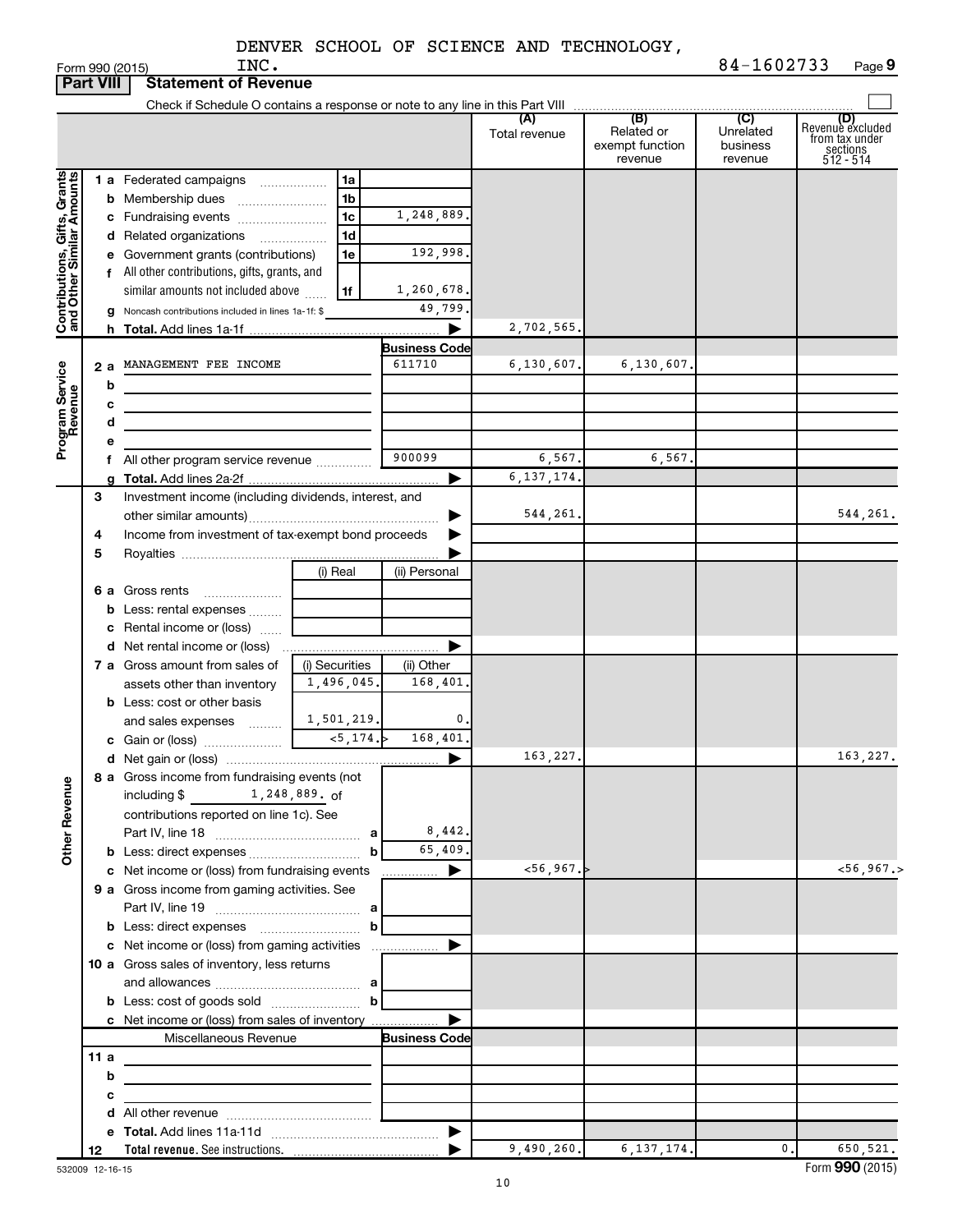|              | Part IX   Statement of Functional Expenses                                                                                                                                                                  |                       |                                    |                                    |                                |  |  |  |
|--------------|-------------------------------------------------------------------------------------------------------------------------------------------------------------------------------------------------------------|-----------------------|------------------------------------|------------------------------------|--------------------------------|--|--|--|
|              | Section 501(c)(3) and 501(c)(4) organizations must complete all columns. All other organizations must complete column (A).                                                                                  |                       |                                    |                                    |                                |  |  |  |
|              | Check if Schedule O contains a response or note to any line in this Part IX.                                                                                                                                |                       |                                    |                                    |                                |  |  |  |
|              | Do not include amounts reported on lines 6b,<br>7b, 8b, 9b, and 10b of Part VIII.                                                                                                                           | (A)<br>Total expenses | (B)<br>Program service<br>expenses | Management and<br>general expenses | (D)<br>Fundraising<br>expenses |  |  |  |
| 1.           | Grants and other assistance to domestic organizations                                                                                                                                                       |                       |                                    |                                    |                                |  |  |  |
|              | and domestic governments. See Part IV, line 21                                                                                                                                                              | 2,399,318.            | 2,399,318.                         |                                    |                                |  |  |  |
| $\mathbf{2}$ | Grants and other assistance to domestic                                                                                                                                                                     |                       |                                    |                                    |                                |  |  |  |
|              | individuals. See Part IV, line 22                                                                                                                                                                           |                       |                                    |                                    |                                |  |  |  |
| 3            | Grants and other assistance to foreign                                                                                                                                                                      |                       |                                    |                                    |                                |  |  |  |
|              | organizations, foreign governments, and foreign                                                                                                                                                             |                       |                                    |                                    |                                |  |  |  |
|              | individuals. See Part IV, lines 15 and 16                                                                                                                                                                   |                       |                                    |                                    |                                |  |  |  |
| 4            | Benefits paid to or for members                                                                                                                                                                             |                       |                                    |                                    |                                |  |  |  |
| 5            | Compensation of current officers, directors,                                                                                                                                                                |                       |                                    |                                    |                                |  |  |  |
|              | trustees, and key employees                                                                                                                                                                                 | 682,055.              | 377,132.                           | 238,622.                           | 66,301.                        |  |  |  |
| 6            | Compensation not included above, to disqualified                                                                                                                                                            |                       |                                    |                                    |                                |  |  |  |
|              | persons (as defined under section 4958(f)(1)) and                                                                                                                                                           |                       |                                    |                                    |                                |  |  |  |
|              | persons described in section 4958(c)(3)(B)                                                                                                                                                                  |                       |                                    |                                    |                                |  |  |  |
| 7            |                                                                                                                                                                                                             | 3,435,455.            | 2,045,537.                         | 1,158,759.                         | 231, 159.                      |  |  |  |
| 8            | Pension plan accruals and contributions (include                                                                                                                                                            |                       |                                    |                                    |                                |  |  |  |
|              | section 401(k) and 403(b) employer contributions)                                                                                                                                                           | 145,095.              | 86,550.                            | $\frac{48,870}{73,635}$            | $\frac{9,675}{8,558}$          |  |  |  |
| 9            |                                                                                                                                                                                                             | 208,963.              | 126,770.                           |                                    |                                |  |  |  |
| 10           |                                                                                                                                                                                                             | 301, 747.             | 177,880.                           | 102, 564.                          | 21,303.                        |  |  |  |
| 11           | Fees for services (non-employees):                                                                                                                                                                          |                       |                                    |                                    |                                |  |  |  |
| a            |                                                                                                                                                                                                             |                       |                                    |                                    |                                |  |  |  |
| b            |                                                                                                                                                                                                             | 26,424.               |                                    | 26,424.                            |                                |  |  |  |
|              |                                                                                                                                                                                                             | 67,685.               |                                    | 67,685.                            |                                |  |  |  |
|              |                                                                                                                                                                                                             |                       |                                    |                                    |                                |  |  |  |
|              | Professional fundraising services. See Part IV, line 17                                                                                                                                                     |                       |                                    |                                    |                                |  |  |  |
|              | Investment management fees                                                                                                                                                                                  | 43,605.               |                                    | 43,605.                            |                                |  |  |  |
| g            | Other. (If line 11g amount exceeds 10% of line 25,                                                                                                                                                          | 509,875.              | 340,256.                           | 162,059.                           |                                |  |  |  |
|              | column (A) amount, list line 11g expenses on Sch O.)                                                                                                                                                        | 19,583.               | 19,583.                            |                                    | 7,560.                         |  |  |  |
| 12           |                                                                                                                                                                                                             | 415,616.              | 212, 162.                          | 201,063.                           | 2,391.                         |  |  |  |
| 13           |                                                                                                                                                                                                             | 2,320,177.            | 1,947,249.                         | 372,928.                           |                                |  |  |  |
| 14           |                                                                                                                                                                                                             |                       |                                    |                                    |                                |  |  |  |
| 15<br>16     |                                                                                                                                                                                                             | 117, 125.             | 52,140.                            | 64,985.                            |                                |  |  |  |
| 17           | Travel                                                                                                                                                                                                      | 315,847.              | 277,814.                           | 37,297.                            | 736.                           |  |  |  |
| 18           | Payments of travel or entertainment expenses                                                                                                                                                                |                       |                                    |                                    |                                |  |  |  |
|              | for any federal, state, or local public officials                                                                                                                                                           |                       |                                    |                                    |                                |  |  |  |
| 19           | Conferences, conventions, and meetings                                                                                                                                                                      |                       |                                    |                                    |                                |  |  |  |
| 20           | Interest                                                                                                                                                                                                    |                       |                                    |                                    |                                |  |  |  |
| 21           |                                                                                                                                                                                                             |                       |                                    |                                    |                                |  |  |  |
| 22           | Depreciation, depletion, and amortization                                                                                                                                                                   | 197,689.              |                                    | 197,689.                           |                                |  |  |  |
| 23           | Insurance                                                                                                                                                                                                   | 79,849.               |                                    | 79,849.                            |                                |  |  |  |
| 24           | Other expenses. Itemize expenses not covered<br>above. (List miscellaneous expenses in line 24e. If line<br>24e amount exceeds 10% of line 25, column (A)<br>amount, list line 24e expenses on Schedule O.) |                       |                                    |                                    |                                |  |  |  |
| a            | CURRICULUM AND ASSESSME                                                                                                                                                                                     | 145,953.              | 145,953.                           |                                    |                                |  |  |  |
|              | <b>INSTRUCTIONAL SUPPLIES</b>                                                                                                                                                                               | 9,470.                | 9,470.                             |                                    |                                |  |  |  |
|              | STUDENT ACTIVITIES                                                                                                                                                                                          | 2,144.                | 2,144.                             |                                    |                                |  |  |  |
| d            |                                                                                                                                                                                                             |                       |                                    |                                    |                                |  |  |  |
|              | e All other expenses                                                                                                                                                                                        | 8,867.                | 958.                               | 7,909.                             |                                |  |  |  |
| 25           | Total functional expenses. Add lines 1 through 24e                                                                                                                                                          | 11,452,542.           | 8,220,916.                         | 2,883,943.                         | 347,683.                       |  |  |  |
| 26           | Joint costs. Complete this line only if the organization                                                                                                                                                    |                       |                                    |                                    |                                |  |  |  |
|              | reported in column (B) joint costs from a combined                                                                                                                                                          |                       |                                    |                                    |                                |  |  |  |
|              | educational campaign and fundraising solicitation.<br>Check here $\blacktriangleright$                                                                                                                      |                       |                                    |                                    |                                |  |  |  |
|              | if following SOP 98-2 (ASC 958-720)                                                                                                                                                                         |                       |                                    |                                    |                                |  |  |  |

532010 12-16-15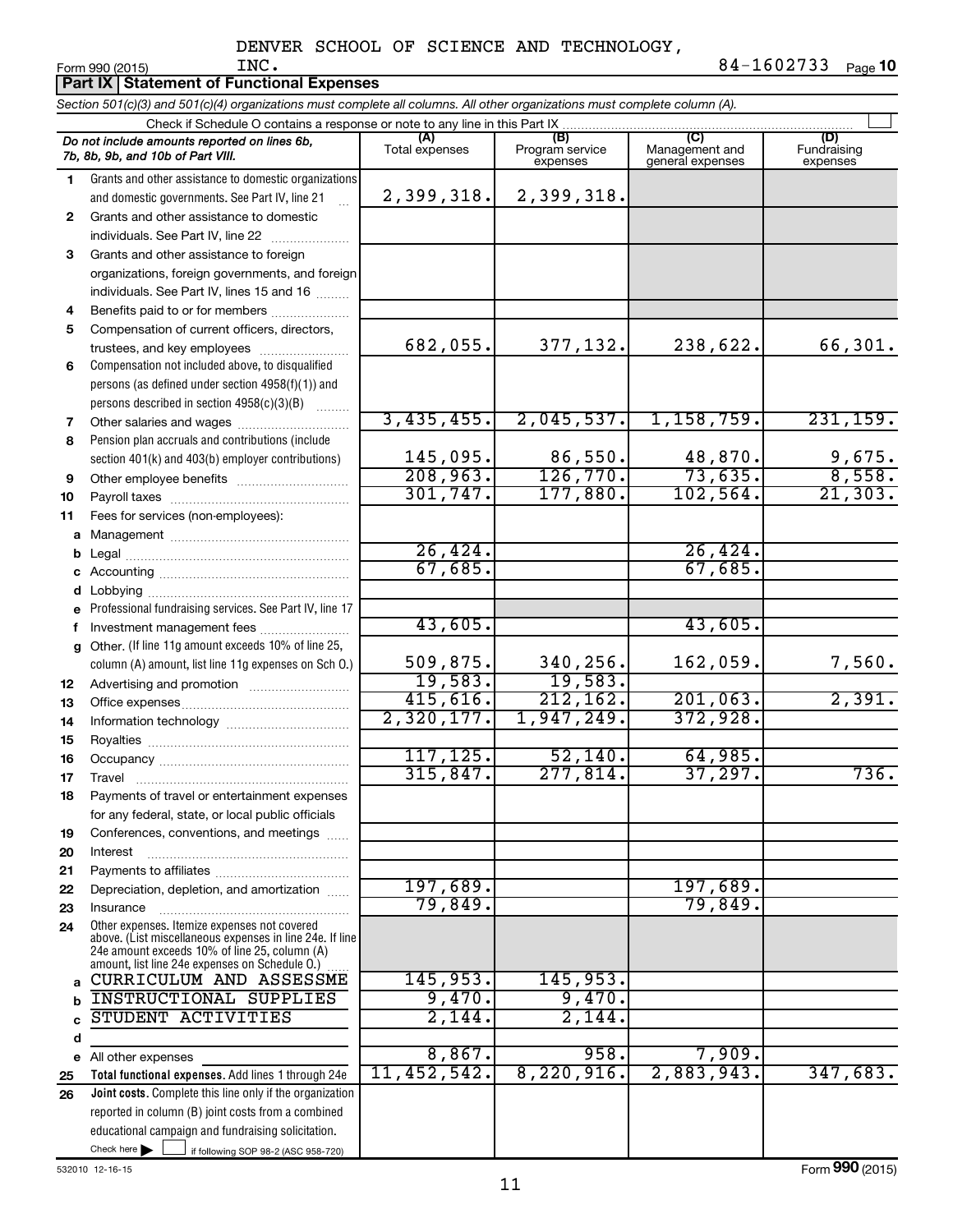**Form 990 (2015)**<br>**Part X Balance** 

|                             | нап х | <b>Balance Sheet</b>                                                                                                                                                                                                           |           |            |                   |                         |               |
|-----------------------------|-------|--------------------------------------------------------------------------------------------------------------------------------------------------------------------------------------------------------------------------------|-----------|------------|-------------------|-------------------------|---------------|
|                             |       |                                                                                                                                                                                                                                |           |            |                   |                         |               |
|                             |       |                                                                                                                                                                                                                                |           |            | (A)               |                         | (B)           |
|                             |       |                                                                                                                                                                                                                                |           |            | Beginning of year |                         | End of year   |
|                             | 1     |                                                                                                                                                                                                                                |           |            |                   | 1                       |               |
|                             | 2     |                                                                                                                                                                                                                                |           |            | 13,304,145.       | $\mathbf{2}$            | 17,438,789.   |
|                             | з     |                                                                                                                                                                                                                                |           |            | 10, 206, 933.     | $\mathbf{3}$            | 4,939,000.    |
|                             | 4     |                                                                                                                                                                                                                                |           |            | 703, 553.         | $\overline{\mathbf{4}}$ | 397,618.      |
|                             | 5     | Loans and other receivables from current and former officers, directors,                                                                                                                                                       |           |            |                   |                         |               |
|                             |       | trustees, key employees, and highest compensated employees. Complete                                                                                                                                                           |           |            |                   |                         |               |
|                             |       | Part II of Schedule L                                                                                                                                                                                                          |           |            |                   | 5                       |               |
|                             | 6     | Loans and other receivables from other disqualified persons (as defined under                                                                                                                                                  |           |            |                   |                         |               |
|                             |       | section $4958(f)(1)$ , persons described in section $4958(c)(3)(B)$ , and contributing                                                                                                                                         |           |            |                   |                         |               |
|                             |       | employers and sponsoring organizations of section 501(c)(9) voluntary                                                                                                                                                          |           |            |                   |                         |               |
|                             |       | employees' beneficiary organizations (see instr). Complete Part II of Sch L                                                                                                                                                    |           |            |                   | 6                       |               |
| Assets                      | 7     |                                                                                                                                                                                                                                |           |            |                   | $\overline{7}$          |               |
|                             | 8     |                                                                                                                                                                                                                                |           |            |                   | 8                       |               |
|                             | 9     | Prepaid expenses and deferred charges [11] matter continuum matter and referred charges [11] matter continuum matter continuum matter and continuum matter continuum matter continuum matter continuum matter continuum matter |           |            | 157,912.          | 9                       | 115, 154.     |
|                             |       | <b>10a</b> Land, buildings, and equipment: cost or other                                                                                                                                                                       |           |            |                   |                         |               |
|                             |       | basis. Complete Part VI of Schedule D $\frac{10a}{10a}$ 1, 272, 182.                                                                                                                                                           |           |            |                   |                         |               |
|                             |       |                                                                                                                                                                                                                                |           | 543,928.   | 637,392.          | 10 <sub>c</sub>         | 728,254.      |
|                             | 11    |                                                                                                                                                                                                                                |           |            | 12, 157, 640.     | 11                      | 12,586,519.   |
|                             | 12    |                                                                                                                                                                                                                                |           |            | 12                |                         |               |
|                             | 13    |                                                                                                                                                                                                                                |           | 13         |                   |                         |               |
|                             | 14    |                                                                                                                                                                                                                                |           |            |                   | 14                      |               |
|                             | 15    |                                                                                                                                                                                                                                |           |            | 9,044,791.        | 15                      | 8, 196, 522.  |
|                             | 16    |                                                                                                                                                                                                                                |           |            | 46, 212, 366.     | 16                      | 44,401,856.   |
|                             | 17    |                                                                                                                                                                                                                                | 242,641.  | 17         | 560, 571.         |                         |               |
|                             | 18    |                                                                                                                                                                                                                                |           | 18         |                   |                         |               |
|                             | 19    |                                                                                                                                                                                                                                | 505, 202. | 19         | 336,802.          |                         |               |
|                             | 20    |                                                                                                                                                                                                                                |           | 20         |                   |                         |               |
|                             | 21    | Escrow or custodial account liability. Complete Part IV of Schedule D                                                                                                                                                          |           | 21         |                   |                         |               |
|                             | 22    | Loans and other payables to current and former officers, directors, trustees,                                                                                                                                                  |           |            |                   |                         |               |
|                             |       | key employees, highest compensated employees, and disqualified persons.                                                                                                                                                        |           |            |                   |                         |               |
| Liabilities                 |       |                                                                                                                                                                                                                                |           |            |                   | 22                      |               |
|                             | 23    | Secured mortgages and notes payable to unrelated third parties                                                                                                                                                                 |           |            |                   | 23                      |               |
|                             | 24    | Unsecured notes and loans payable to unrelated third parties                                                                                                                                                                   |           |            |                   | 24                      |               |
|                             | 25    | Other liabilities (including federal income tax, payables to related third                                                                                                                                                     |           |            |                   |                         |               |
|                             |       | parties, and other liabilities not included on lines 17-24). Complete Part X of                                                                                                                                                |           |            |                   |                         |               |
|                             |       | Schedule D                                                                                                                                                                                                                     |           |            |                   | 25                      |               |
|                             | 26    | Total liabilities. Add lines 17 through 25                                                                                                                                                                                     |           | . <u>.</u> | 747,843.          | 26                      | 897,373.      |
|                             |       | Organizations that follow SFAS 117 (ASC 958), check here $\blacktriangleright \begin{array}{c} \boxed{X} \\ \end{array}$ and                                                                                                   |           |            |                   |                         |               |
|                             |       | complete lines 27 through 29, and lines 33 and 34.                                                                                                                                                                             |           |            |                   |                         |               |
|                             | 27    |                                                                                                                                                                                                                                |           |            | 15,336,701.       | 27                      | 16,789,664.   |
|                             | 28    |                                                                                                                                                                                                                                |           |            | 29,982,686.       | 28                      | 26, 575, 642. |
|                             | 29    | Permanently restricted net assets                                                                                                                                                                                              |           |            | 145, 136.         | 29                      | 139, 177.     |
|                             |       | Organizations that do not follow SFAS 117 (ASC 958), check here ▶ □                                                                                                                                                            |           |            |                   |                         |               |
| Net Assets or Fund Balances |       | and complete lines 30 through 34.                                                                                                                                                                                              |           |            |                   |                         |               |
|                             | 30    |                                                                                                                                                                                                                                |           |            |                   | 30                      |               |
|                             | 31    | Paid-in or capital surplus, or land, building, or equipment fund                                                                                                                                                               |           |            |                   | 31                      |               |
|                             | 32    | Retained earnings, endowment, accumulated income, or other funds                                                                                                                                                               |           |            |                   | 32                      |               |
|                             | 33    |                                                                                                                                                                                                                                |           |            | 45,464,523.       | 33                      | 43,504,483.   |
|                             | 34    |                                                                                                                                                                                                                                |           |            | 46, 212, 366.     | 34                      | 44,401,856.   |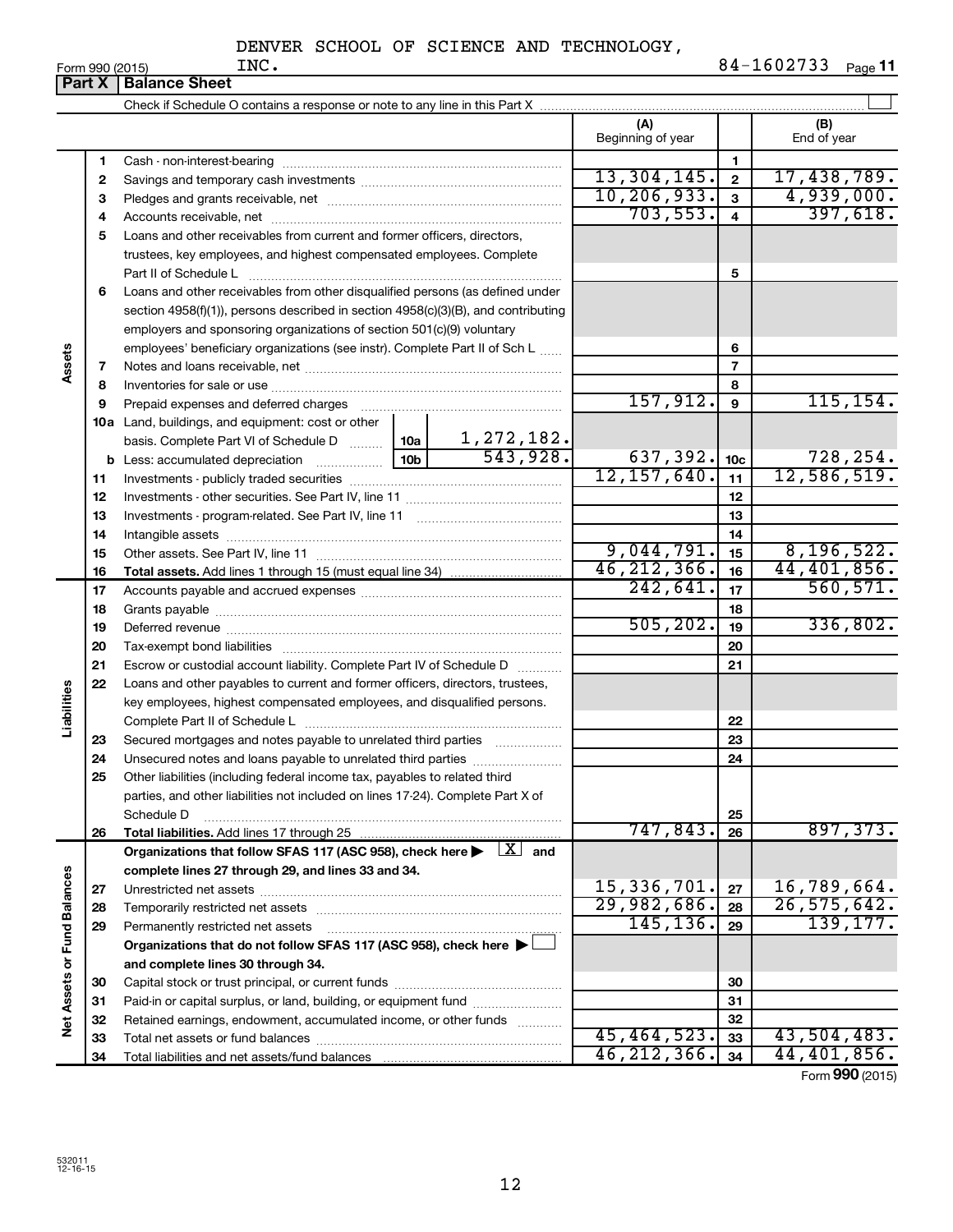|    | DENVER SCHOOL OF SCIENCE AND TECHNOLOGY,                                                                                        |                |                          |         |                  |
|----|---------------------------------------------------------------------------------------------------------------------------------|----------------|--------------------------|---------|------------------|
|    | INC.<br>Form 990 (2015)                                                                                                         |                | 84-1602733               |         | Page 12          |
|    | Part XI<br><b>Reconciliation of Net Assets</b>                                                                                  |                |                          |         |                  |
|    |                                                                                                                                 |                |                          |         |                  |
|    |                                                                                                                                 |                |                          |         |                  |
| 1  | Total revenue (must equal Part VIII, column (A), line 12)                                                                       | $\mathbf{1}$   | 9,490,260.               |         |                  |
| 2  |                                                                                                                                 | $\mathbf{2}$   | 11, 452, 542.            |         |                  |
| 3  | Revenue less expenses. Subtract line 2 from line 1                                                                              | $\mathbf{3}$   | $\overline{<}1,962,282.$ |         |                  |
| 4  |                                                                                                                                 | $\overline{4}$ | 45,464,523.              |         |                  |
| 5  |                                                                                                                                 | 5              |                          | 2, 242. |                  |
| 6  | Donated services and use of facilities                                                                                          | 6              |                          |         |                  |
| 7  | Investment expenses                                                                                                             | $\overline{7}$ |                          |         |                  |
| 8  | Prior period adjustments                                                                                                        | 8              |                          |         | $\overline{0}$ . |
| 9  | 9                                                                                                                               |                |                          |         |                  |
| 10 | Net assets or fund balances at end of year. Combine lines 3 through 9 (must equal Part X, line 33,                              |                |                          |         |                  |
|    | 43,504,483.<br>10<br>column (B))                                                                                                |                |                          |         |                  |
|    | Part XII Financial Statements and Reporting                                                                                     |                |                          |         |                  |
|    |                                                                                                                                 |                |                          |         |                  |
|    |                                                                                                                                 |                |                          | Yes l   | <b>No</b>        |
| 1. | $\boxed{\text{X}}$ Accrual<br>Accounting method used to prepare the Form 990: $\Box$ Cash<br>Other                              |                |                          |         |                  |
|    | If the organization changed its method of accounting from a prior year or checked "Other," explain in Schedule O.               |                |                          |         |                  |
|    |                                                                                                                                 |                | 2a                       |         | х                |
|    | If "Yes," check a box below to indicate whether the financial statements for the year were compiled or reviewed on a            |                |                          |         |                  |
|    | separate basis, consolidated basis, or both:                                                                                    |                |                          |         |                  |
|    | Separate basis<br><b>Consolidated basis</b><br>Both consolidated and separate basis                                             |                |                          |         |                  |
|    | <b>b</b> Were the organization's financial statements audited by an independent accountant?                                     |                | 2 <sub>b</sub>           | х       |                  |
|    | If "Yes," check a box below to indicate whether the financial statements for the year were audited on a separate basis,         |                |                          |         |                  |
|    | consolidated basis, or both:                                                                                                    |                |                          |         |                  |
|    | $\boxed{\textbf{X}}$ Consolidated basis<br>Both consolidated and separate basis<br>Separate basis                               |                |                          |         |                  |
|    | c If "Yes" to line 2a or 2b, does the organization have a committee that assumes responsibility for oversight of the audit,     |                |                          |         |                  |
|    |                                                                                                                                 |                | 2c                       | X       |                  |
|    | If the organization changed either its oversight process or selection process during the tax year, explain in Schedule O.       |                |                          |         |                  |
|    | 3a As a result of a federal award, was the organization required to undergo an audit or audits as set forth in the Single Audit |                |                          |         |                  |
|    |                                                                                                                                 |                | За                       |         | х                |
|    | b If "Yes," did the organization undergo the required audit or audits? If the organization did not undergo the required audit   |                |                          |         |                  |
|    |                                                                                                                                 |                | 3b                       |         |                  |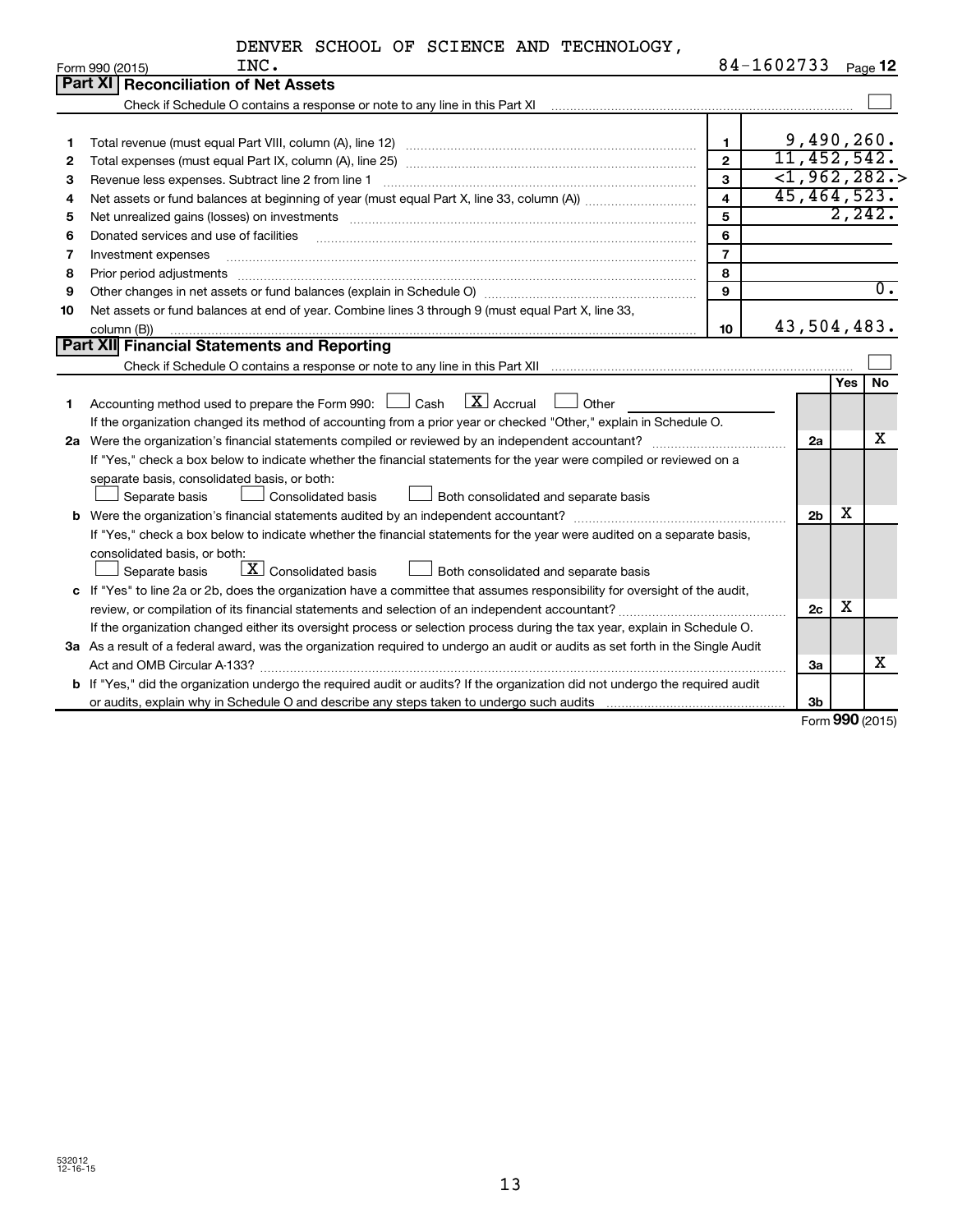| <b>SCHEDULE A</b>                                                                                                                                                                                                                                                                      |                                                                                                                                                                                                                                |                                                               |                                                                                                                                            |     |                           |                                        |  | OMB No. 1545-0047                                   |  |
|----------------------------------------------------------------------------------------------------------------------------------------------------------------------------------------------------------------------------------------------------------------------------------------|--------------------------------------------------------------------------------------------------------------------------------------------------------------------------------------------------------------------------------|---------------------------------------------------------------|--------------------------------------------------------------------------------------------------------------------------------------------|-----|---------------------------|----------------------------------------|--|-----------------------------------------------------|--|
| (Form 990 or 990-EZ)                                                                                                                                                                                                                                                                   |                                                                                                                                                                                                                                |                                                               | <b>Public Charity Status and Public Support</b><br>Complete if the organization is a section 501(c)(3) organization or a section           |     |                           |                                        |  |                                                     |  |
|                                                                                                                                                                                                                                                                                        |                                                                                                                                                                                                                                |                                                               | 4947(a)(1) nonexempt charitable trust.                                                                                                     |     |                           |                                        |  |                                                     |  |
| Department of the Treasury<br>Internal Revenue Service                                                                                                                                                                                                                                 |                                                                                                                                                                                                                                |                                                               | Attach to Form 990 or Form 990-EZ.                                                                                                         |     |                           |                                        |  | <b>Open to Public</b>                               |  |
|                                                                                                                                                                                                                                                                                        |                                                                                                                                                                                                                                |                                                               | Information about Schedule A (Form 990 or 990-EZ) and its instructions is at WWW.irs.gov/form990.                                          |     |                           |                                        |  | Inspection                                          |  |
| Name of the organization                                                                                                                                                                                                                                                               | INC.                                                                                                                                                                                                                           |                                                               | DENVER SCHOOL OF SCIENCE AND TECHNOLOGY,                                                                                                   |     |                           |                                        |  | <b>Employer identification number</b><br>84-1602733 |  |
| Part I                                                                                                                                                                                                                                                                                 |                                                                                                                                                                                                                                |                                                               | Reason for Public Charity Status (All organizations must complete this part.) See instructions.                                            |     |                           |                                        |  |                                                     |  |
| The organization is not a private foundation because it is: (For lines 1 through 11, check only one box.)                                                                                                                                                                              |                                                                                                                                                                                                                                |                                                               |                                                                                                                                            |     |                           |                                        |  |                                                     |  |
| 1                                                                                                                                                                                                                                                                                      |                                                                                                                                                                                                                                |                                                               | A church, convention of churches, or association of churches described in <b>section 170(b)(1)(A)(i).</b>                                  |     |                           |                                        |  |                                                     |  |
| 2                                                                                                                                                                                                                                                                                      |                                                                                                                                                                                                                                |                                                               | A school described in section 170(b)(1)(A)(ii). (Attach Schedule E (Form 990 or 990-EZ).)                                                  |     |                           |                                        |  |                                                     |  |
| 3                                                                                                                                                                                                                                                                                      |                                                                                                                                                                                                                                |                                                               | A hospital or a cooperative hospital service organization described in section 170(b)(1)(A)(iii).                                          |     |                           |                                        |  |                                                     |  |
| 4                                                                                                                                                                                                                                                                                      |                                                                                                                                                                                                                                |                                                               | A medical research organization operated in conjunction with a hospital described in section 170(b)(1)(A)(iii). Enter the hospital's name, |     |                           |                                        |  |                                                     |  |
| city, and state:                                                                                                                                                                                                                                                                       |                                                                                                                                                                                                                                |                                                               |                                                                                                                                            |     |                           |                                        |  |                                                     |  |
| 5                                                                                                                                                                                                                                                                                      |                                                                                                                                                                                                                                |                                                               | An organization operated for the benefit of a college or university owned or operated by a governmental unit described in                  |     |                           |                                        |  |                                                     |  |
|                                                                                                                                                                                                                                                                                        |                                                                                                                                                                                                                                | section 170(b)(1)(A)(iv). (Complete Part II.)                 |                                                                                                                                            |     |                           |                                        |  |                                                     |  |
| 6                                                                                                                                                                                                                                                                                      |                                                                                                                                                                                                                                |                                                               | A federal, state, or local government or governmental unit described in section 170(b)(1)(A)(v).                                           |     |                           |                                        |  |                                                     |  |
| $\mathbf{X}$<br>$\overline{7}$                                                                                                                                                                                                                                                         | An organization that normally receives a substantial part of its support from a governmental unit or from the general public described in                                                                                      |                                                               |                                                                                                                                            |     |                           |                                        |  |                                                     |  |
|                                                                                                                                                                                                                                                                                        |                                                                                                                                                                                                                                | section 170(b)(1)(A)(vi). (Complete Part II.)                 |                                                                                                                                            |     |                           |                                        |  |                                                     |  |
| 9                                                                                                                                                                                                                                                                                      | 8<br>A community trust described in section 170(b)(1)(A)(vi). (Complete Part II.)<br>An organization that normally receives: (1) more than 33 1/3% of its support from contributions, membership fees, and gross receipts from |                                                               |                                                                                                                                            |     |                           |                                        |  |                                                     |  |
|                                                                                                                                                                                                                                                                                        |                                                                                                                                                                                                                                |                                                               |                                                                                                                                            |     |                           |                                        |  |                                                     |  |
| activities related to its exempt functions - subject to certain exceptions, and (2) no more than 33 1/3% of its support from gross investment<br>income and unrelated business taxable income (less section 511 tax) from businesses acquired by the organization after June 30, 1975. |                                                                                                                                                                                                                                |                                                               |                                                                                                                                            |     |                           |                                        |  |                                                     |  |
| See section 509(a)(2). (Complete Part III.)                                                                                                                                                                                                                                            |                                                                                                                                                                                                                                |                                                               |                                                                                                                                            |     |                           |                                        |  |                                                     |  |
| 10                                                                                                                                                                                                                                                                                     |                                                                                                                                                                                                                                |                                                               | An organization organized and operated exclusively to test for public safety. See section 509(a)(4).                                       |     |                           |                                        |  |                                                     |  |
| 11                                                                                                                                                                                                                                                                                     | An organization organized and operated exclusively for the benefit of, to perform the functions of, or to carry out the purposes of one or                                                                                     |                                                               |                                                                                                                                            |     |                           |                                        |  |                                                     |  |
|                                                                                                                                                                                                                                                                                        | more publicly supported organizations described in section 509(a)(1) or section 509(a)(2). See section 509(a)(3). Check the box in                                                                                             |                                                               |                                                                                                                                            |     |                           |                                        |  |                                                     |  |
| lines 11a through 11d that describes the type of supporting organization and complete lines 11e, 11f, and 11g.                                                                                                                                                                         |                                                                                                                                                                                                                                |                                                               |                                                                                                                                            |     |                           |                                        |  |                                                     |  |
| a                                                                                                                                                                                                                                                                                      |                                                                                                                                                                                                                                |                                                               | Type I. A supporting organization operated, supervised, or controlled by its supported organization(s), typically by giving                |     |                           |                                        |  |                                                     |  |
|                                                                                                                                                                                                                                                                                        |                                                                                                                                                                                                                                |                                                               | the supported organization(s) the power to regularly appoint or elect a majority of the directors or trustees of the supporting            |     |                           |                                        |  |                                                     |  |
|                                                                                                                                                                                                                                                                                        |                                                                                                                                                                                                                                | organization. You must complete Part IV, Sections A and B.    |                                                                                                                                            |     |                           |                                        |  |                                                     |  |
| b                                                                                                                                                                                                                                                                                      |                                                                                                                                                                                                                                |                                                               | Type II. A supporting organization supervised or controlled in connection with its supported organization(s), by having                    |     |                           |                                        |  |                                                     |  |
|                                                                                                                                                                                                                                                                                        |                                                                                                                                                                                                                                |                                                               | control or management of the supporting organization vested in the same persons that control or manage the supported                       |     |                           |                                        |  |                                                     |  |
| с                                                                                                                                                                                                                                                                                      |                                                                                                                                                                                                                                | organization(s). You must complete Part IV, Sections A and C. | Type III functionally integrated. A supporting organization operated in connection with, and functionally integrated with,                 |     |                           |                                        |  |                                                     |  |
|                                                                                                                                                                                                                                                                                        |                                                                                                                                                                                                                                |                                                               | its supported organization(s) (see instructions). You must complete Part IV, Sections A, D, and E.                                         |     |                           |                                        |  |                                                     |  |
| d                                                                                                                                                                                                                                                                                      |                                                                                                                                                                                                                                |                                                               | Type III non-functionally integrated. A supporting organization operated in connection with its supported organization(s)                  |     |                           |                                        |  |                                                     |  |
|                                                                                                                                                                                                                                                                                        |                                                                                                                                                                                                                                |                                                               | that is not functionally integrated. The organization generally must satisfy a distribution requirement and an attentiveness               |     |                           |                                        |  |                                                     |  |
|                                                                                                                                                                                                                                                                                        |                                                                                                                                                                                                                                |                                                               | requirement (see instructions). You must complete Part IV, Sections A and D, and Part V.                                                   |     |                           |                                        |  |                                                     |  |
| е                                                                                                                                                                                                                                                                                      |                                                                                                                                                                                                                                |                                                               | Check this box if the organization received a written determination from the IRS that it is a Type I, Type II, Type III                    |     |                           |                                        |  |                                                     |  |
|                                                                                                                                                                                                                                                                                        |                                                                                                                                                                                                                                |                                                               | functionally integrated, or Type III non-functionally integrated supporting organization.                                                  |     |                           |                                        |  |                                                     |  |
|                                                                                                                                                                                                                                                                                        |                                                                                                                                                                                                                                |                                                               |                                                                                                                                            |     |                           |                                        |  |                                                     |  |
| g Provide the following information about the supported organization(s).                                                                                                                                                                                                               |                                                                                                                                                                                                                                |                                                               | (iii) Type of organization                                                                                                                 |     | (iv) Is the organization  |                                        |  | (vi) Amount of                                      |  |
| (i) Name of supported<br>organization                                                                                                                                                                                                                                                  |                                                                                                                                                                                                                                | (ii) EIN                                                      | (described on lines 1-9                                                                                                                    |     | listed in your            | (v) Amount of monetary<br>support (see |  | other support (see                                  |  |
|                                                                                                                                                                                                                                                                                        |                                                                                                                                                                                                                                |                                                               | above (see instructions))                                                                                                                  | Yes | governing document?<br>No | instructions)                          |  | instructions)                                       |  |
|                                                                                                                                                                                                                                                                                        |                                                                                                                                                                                                                                |                                                               |                                                                                                                                            |     |                           |                                        |  |                                                     |  |
|                                                                                                                                                                                                                                                                                        |                                                                                                                                                                                                                                |                                                               |                                                                                                                                            |     |                           |                                        |  |                                                     |  |
|                                                                                                                                                                                                                                                                                        |                                                                                                                                                                                                                                |                                                               |                                                                                                                                            |     |                           |                                        |  |                                                     |  |
|                                                                                                                                                                                                                                                                                        |                                                                                                                                                                                                                                |                                                               |                                                                                                                                            |     |                           |                                        |  |                                                     |  |
|                                                                                                                                                                                                                                                                                        |                                                                                                                                                                                                                                |                                                               |                                                                                                                                            |     |                           |                                        |  |                                                     |  |
|                                                                                                                                                                                                                                                                                        |                                                                                                                                                                                                                                |                                                               |                                                                                                                                            |     |                           |                                        |  |                                                     |  |
|                                                                                                                                                                                                                                                                                        |                                                                                                                                                                                                                                |                                                               |                                                                                                                                            |     |                           |                                        |  |                                                     |  |
|                                                                                                                                                                                                                                                                                        |                                                                                                                                                                                                                                |                                                               |                                                                                                                                            |     |                           |                                        |  |                                                     |  |
|                                                                                                                                                                                                                                                                                        |                                                                                                                                                                                                                                |                                                               |                                                                                                                                            |     |                           |                                        |  |                                                     |  |
|                                                                                                                                                                                                                                                                                        |                                                                                                                                                                                                                                |                                                               |                                                                                                                                            |     |                           |                                        |  |                                                     |  |
| Total                                                                                                                                                                                                                                                                                  |                                                                                                                                                                                                                                |                                                               |                                                                                                                                            |     |                           |                                        |  |                                                     |  |
|                                                                                                                                                                                                                                                                                        |                                                                                                                                                                                                                                |                                                               |                                                                                                                                            |     |                           |                                        |  |                                                     |  |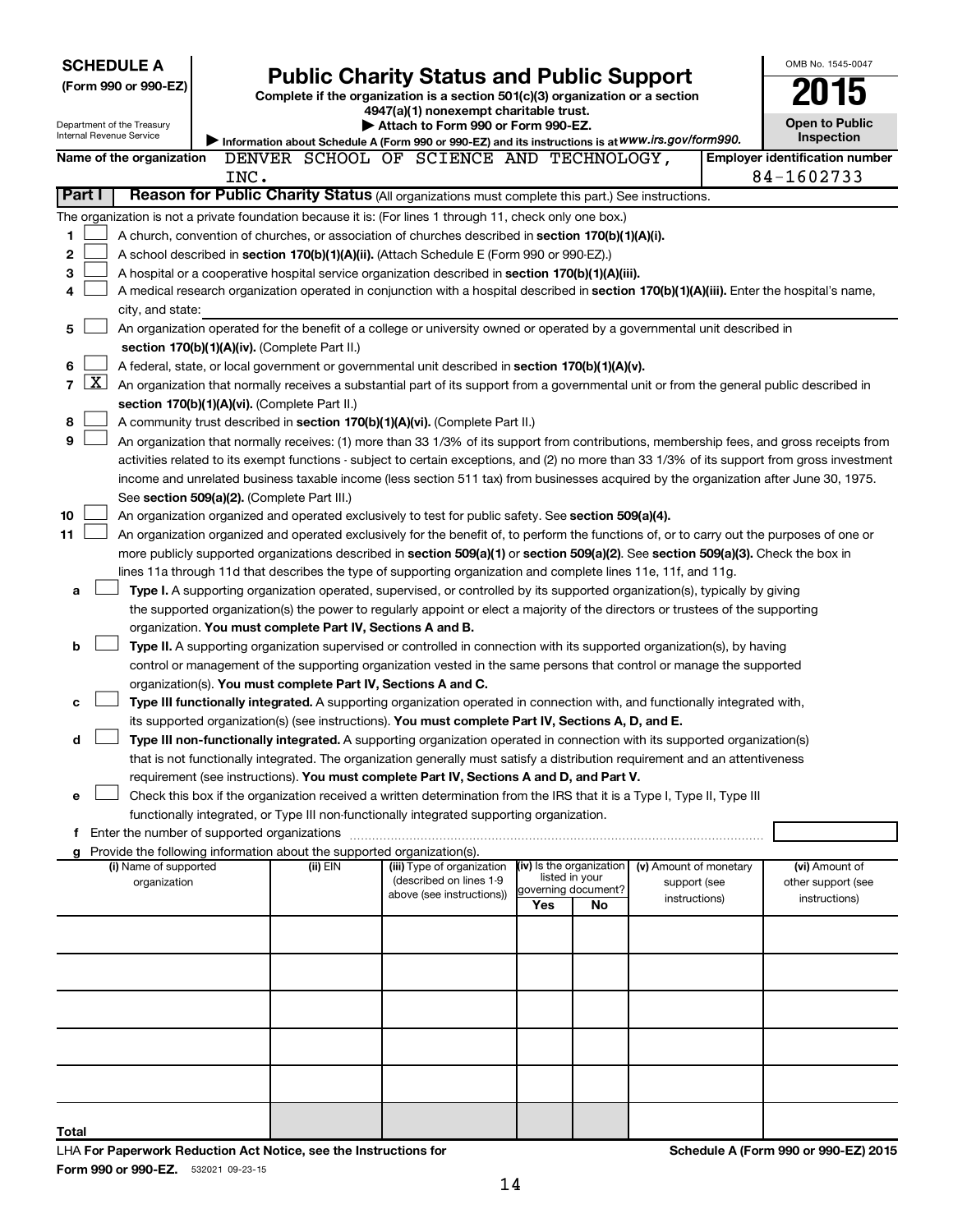## Schedule A (Form 990 or 990-EZ) 2015 INC.<br>**Part II** | Support Schedule for Orga

**2** INC. 84-1602733

(Complete only if you checked the box on line 5, 7, or 8 of Part I or if the organization failed to qualify under Part III. If the organization fails to qualify under the tests listed below, please complete Part III.) **Support Schedule for Organizations Described in Sections 170(b)(1)(A)(iv) and 170(b)(1)(A)(vi)** 

|    | <b>Section A. Public Support</b>                                                                                                                                                                                               |                      |          |                                                 |            |          |                                    |  |
|----|--------------------------------------------------------------------------------------------------------------------------------------------------------------------------------------------------------------------------------|----------------------|----------|-------------------------------------------------|------------|----------|------------------------------------|--|
|    | Calendar year (or fiscal year beginning in)                                                                                                                                                                                    | (a) 2011             | (b) 2012 | $(c)$ 2013                                      | $(d)$ 2014 | (e) 2015 | (f) Total                          |  |
|    | 1 Gifts, grants, contributions, and                                                                                                                                                                                            |                      |          |                                                 |            |          |                                    |  |
|    | membership fees received. (Do not                                                                                                                                                                                              |                      |          |                                                 |            |          |                                    |  |
|    | include any "unusual grants.")                                                                                                                                                                                                 | 9973707.             |          | 2707880.10197958.24709848.                      |            |          | 2702565.50291958.                  |  |
|    | 2 Tax revenues levied for the organ-                                                                                                                                                                                           |                      |          |                                                 |            |          |                                    |  |
|    | ization's benefit and either paid to                                                                                                                                                                                           |                      |          |                                                 |            |          |                                    |  |
|    | or expended on its behalf                                                                                                                                                                                                      |                      |          |                                                 |            |          |                                    |  |
|    | 3 The value of services or facilities                                                                                                                                                                                          |                      |          |                                                 |            |          |                                    |  |
|    | furnished by a governmental unit to                                                                                                                                                                                            |                      |          |                                                 |            |          |                                    |  |
|    | the organization without charge                                                                                                                                                                                                |                      |          |                                                 |            |          |                                    |  |
|    | 4 Total. Add lines 1 through 3                                                                                                                                                                                                 | 9973707.             |          | 2707880.10197958.24709848.                      |            |          | 2702565.50291958.                  |  |
|    | 5 The portion of total contributions                                                                                                                                                                                           |                      |          |                                                 |            |          |                                    |  |
|    | by each person (other than a                                                                                                                                                                                                   |                      |          |                                                 |            |          |                                    |  |
|    | governmental unit or publicly                                                                                                                                                                                                  |                      |          |                                                 |            |          |                                    |  |
|    | supported organization) included                                                                                                                                                                                               |                      |          |                                                 |            |          |                                    |  |
|    | on line 1 that exceeds 2% of the                                                                                                                                                                                               |                      |          |                                                 |            |          |                                    |  |
|    | amount shown on line 11,                                                                                                                                                                                                       |                      |          |                                                 |            |          |                                    |  |
|    |                                                                                                                                                                                                                                |                      |          |                                                 |            |          | 17322367.                          |  |
|    | column (f)                                                                                                                                                                                                                     |                      |          |                                                 |            |          | 32969591.                          |  |
|    | 6 Public support. Subtract line 5 from line 4.<br><b>Section B. Total Support</b>                                                                                                                                              |                      |          |                                                 |            |          |                                    |  |
|    |                                                                                                                                                                                                                                |                      |          |                                                 |            |          |                                    |  |
|    | Calendar year (or fiscal year beginning in)                                                                                                                                                                                    | (a) 2011<br>9973707. | (b) 2012 | $(c)$ 2013<br><u>2707880.10197958.24709848.</u> | $(d)$ 2014 | (e) 2015 | (f) Total<br>2702565.50291958.     |  |
|    | 7 Amounts from line 4                                                                                                                                                                                                          |                      |          |                                                 |            |          |                                    |  |
|    | 8 Gross income from interest,                                                                                                                                                                                                  |                      |          |                                                 |            |          |                                    |  |
|    | dividends, payments received on                                                                                                                                                                                                |                      |          |                                                 |            |          |                                    |  |
|    | securities loans, rents, royalties                                                                                                                                                                                             |                      |          |                                                 |            |          |                                    |  |
|    | and income from similar sources                                                                                                                                                                                                | 20, 172.             | 37, 207. | 209,904.                                        | 378,833.   | 544,261. | 1190377.                           |  |
|    | <b>9</b> Net income from unrelated business                                                                                                                                                                                    |                      |          |                                                 |            |          |                                    |  |
|    | activities, whether or not the                                                                                                                                                                                                 |                      |          |                                                 |            |          |                                    |  |
|    | business is regularly carried on                                                                                                                                                                                               |                      |          |                                                 |            |          |                                    |  |
|    | 10 Other income. Do not include gain                                                                                                                                                                                           |                      |          |                                                 |            |          |                                    |  |
|    | or loss from the sale of capital                                                                                                                                                                                               |                      |          |                                                 |            |          |                                    |  |
|    | assets (Explain in Part VI.)                                                                                                                                                                                                   |                      | 55,705.  | 8, 296.                                         |            |          | 64,001.                            |  |
|    | 11 Total support. Add lines 7 through 10                                                                                                                                                                                       |                      |          |                                                 |            |          | 51546336.                          |  |
|    | 12 Gross receipts from related activities, etc. (see instructions)                                                                                                                                                             |                      |          |                                                 |            | 12       | 17,770,685.                        |  |
|    | 13 First five years. If the Form 990 is for the organization's first, second, third, fourth, or fifth tax year as a section 501(c)(3)                                                                                          |                      |          |                                                 |            |          |                                    |  |
|    | organization, check this box and stop here                                                                                                                                                                                     |                      |          |                                                 |            |          |                                    |  |
|    | <b>Section C. Computation of Public Support Percentage</b>                                                                                                                                                                     |                      |          |                                                 |            |          |                                    |  |
|    |                                                                                                                                                                                                                                |                      |          |                                                 |            | 14       | 63.96<br>%                         |  |
|    |                                                                                                                                                                                                                                |                      |          |                                                 |            | 15       | 60.79<br>%                         |  |
|    | 16a 33 1/3% support test - 2015. If the organization did not check the box on line 13, and line 14 is 33 1/3% or more, check this box and                                                                                      |                      |          |                                                 |            |          |                                    |  |
|    | stop here. The organization qualifies as a publicly supported organization manufactured content and the organization of the state of the state of the state of the state of the state of the state of the state of the state o |                      |          |                                                 |            |          | $\blacktriangleright$ $\mathbf{X}$ |  |
|    | b 33 1/3% support test - 2014. If the organization did not check a box on line 13 or 16a, and line 15 is 33 1/3% or more, check this box                                                                                       |                      |          |                                                 |            |          |                                    |  |
|    |                                                                                                                                                                                                                                |                      |          |                                                 |            |          |                                    |  |
|    | 17a 10% -facts-and-circumstances test - 2015. If the organization did not check a box on line 13, 16a, or 16b, and line 14 is 10% or more,                                                                                     |                      |          |                                                 |            |          |                                    |  |
|    | and if the organization meets the "facts-and-circumstances" test, check this box and stop here. Explain in Part VI how the organization                                                                                        |                      |          |                                                 |            |          |                                    |  |
|    |                                                                                                                                                                                                                                |                      |          |                                                 |            |          |                                    |  |
|    | <b>b 10%</b> -facts-and-circumstances test - 2014. If the organization did not check a box on line 13, 16a, 16b, or 17a, and line 15 is 10% or                                                                                 |                      |          |                                                 |            |          |                                    |  |
|    | more, and if the organization meets the "facts-and-circumstances" test, check this box and stop here. Explain in Part VI how the                                                                                               |                      |          |                                                 |            |          |                                    |  |
|    | organization meets the "facts-and-circumstances" test. The organization qualifies as a publicly supported organization                                                                                                         |                      |          |                                                 |            |          |                                    |  |
|    |                                                                                                                                                                                                                                |                      |          |                                                 |            |          |                                    |  |
| 18 | Private foundation. If the organization did not check a box on line 13, 16a, 16b, 17a, or 17b, check this box and see instructions                                                                                             |                      |          |                                                 |            |          |                                    |  |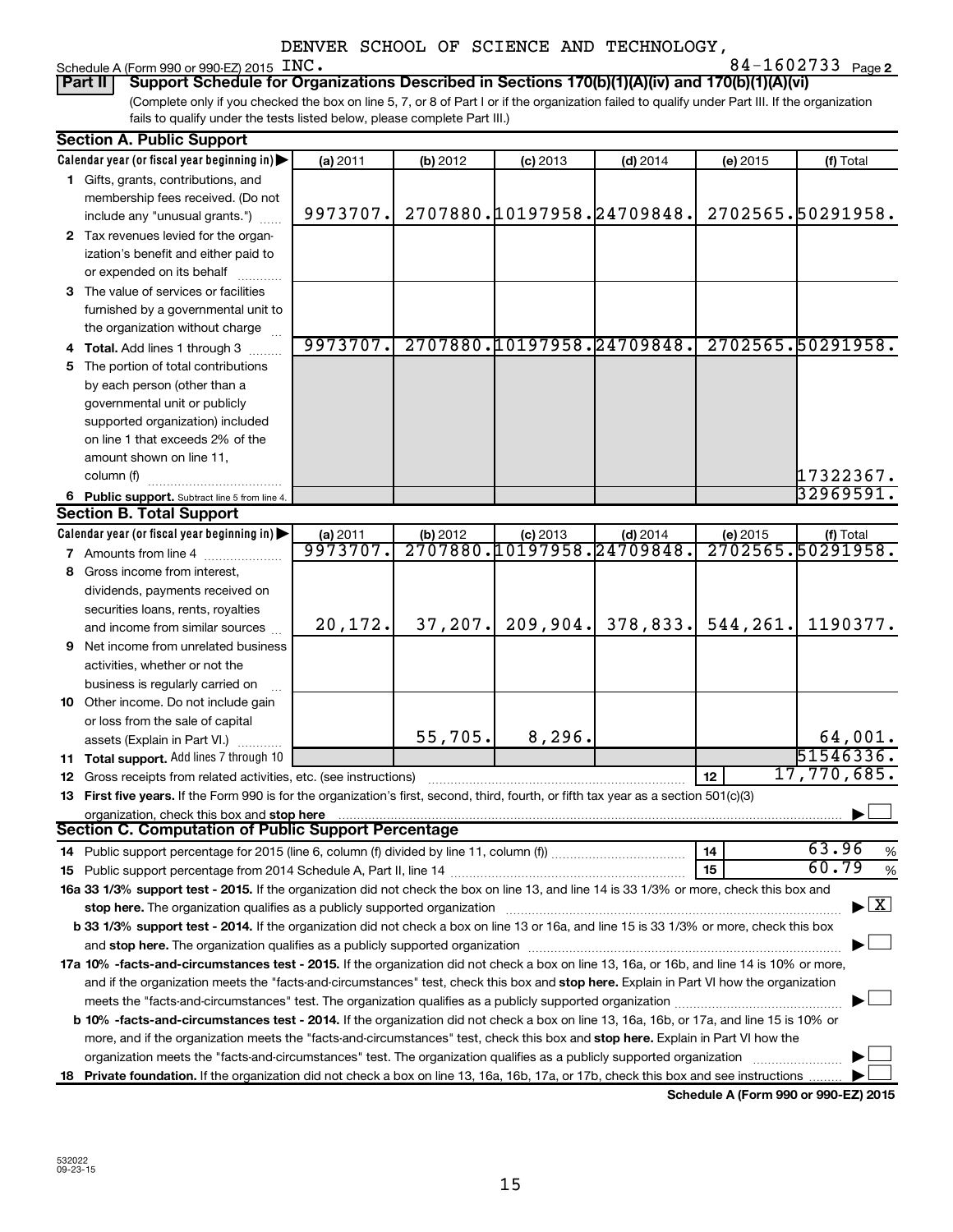### Schedule A (Form 990 or 990-EZ) 2015 INC.

**INC.** 84-1602733 Page 3

| Part III   Support Schedule for Organizations Described in Section 509(a)(2) |
|------------------------------------------------------------------------------|
|------------------------------------------------------------------------------|

(Complete only if you checked the box on line 9 of Part I or if the organization failed to qualify under Part II. If the organization fails to qualify under the tests listed below, please complete Part II.)

| <b>Section A. Public Support</b>                                                                                                                    |          |          |          |            |          |           |  |  |  |  |
|-----------------------------------------------------------------------------------------------------------------------------------------------------|----------|----------|----------|------------|----------|-----------|--|--|--|--|
| Calendar year (or fiscal year beginning in)                                                                                                         | (a) 2011 | (b) 2012 | (c) 2013 | $(d)$ 2014 | (e) 2015 | (f) Total |  |  |  |  |
| 1 Gifts, grants, contributions, and                                                                                                                 |          |          |          |            |          |           |  |  |  |  |
| membership fees received. (Do not                                                                                                                   |          |          |          |            |          |           |  |  |  |  |
| include any "unusual grants.")                                                                                                                      |          |          |          |            |          |           |  |  |  |  |
| 2 Gross receipts from admissions,                                                                                                                   |          |          |          |            |          |           |  |  |  |  |
| merchandise sold or services per-                                                                                                                   |          |          |          |            |          |           |  |  |  |  |
| formed, or facilities furnished in                                                                                                                  |          |          |          |            |          |           |  |  |  |  |
| any activity that is related to the<br>organization's tax-exempt purpose                                                                            |          |          |          |            |          |           |  |  |  |  |
| 3 Gross receipts from activities that                                                                                                               |          |          |          |            |          |           |  |  |  |  |
| are not an unrelated trade or bus-                                                                                                                  |          |          |          |            |          |           |  |  |  |  |
| iness under section 513                                                                                                                             |          |          |          |            |          |           |  |  |  |  |
| 4 Tax revenues levied for the organ-                                                                                                                |          |          |          |            |          |           |  |  |  |  |
| ization's benefit and either paid to                                                                                                                |          |          |          |            |          |           |  |  |  |  |
| or expended on its behalf                                                                                                                           |          |          |          |            |          |           |  |  |  |  |
| 5 The value of services or facilities                                                                                                               |          |          |          |            |          |           |  |  |  |  |
| furnished by a governmental unit to                                                                                                                 |          |          |          |            |          |           |  |  |  |  |
| the organization without charge                                                                                                                     |          |          |          |            |          |           |  |  |  |  |
|                                                                                                                                                     |          |          |          |            |          |           |  |  |  |  |
| <b>6 Total.</b> Add lines 1 through 5<br>7a Amounts included on lines 1, 2, and                                                                     |          |          |          |            |          |           |  |  |  |  |
| 3 received from disqualified persons                                                                                                                |          |          |          |            |          |           |  |  |  |  |
| <b>b</b> Amounts included on lines 2 and 3 received                                                                                                 |          |          |          |            |          |           |  |  |  |  |
| from other than disqualified persons that                                                                                                           |          |          |          |            |          |           |  |  |  |  |
| exceed the greater of \$5,000 or 1% of the                                                                                                          |          |          |          |            |          |           |  |  |  |  |
| amount on line 13 for the year                                                                                                                      |          |          |          |            |          |           |  |  |  |  |
| c Add lines 7a and 7b                                                                                                                               |          |          |          |            |          |           |  |  |  |  |
| 8 Public support. (Subtract line 7c from line 6.)<br><b>Section B. Total Support</b>                                                                |          |          |          |            |          |           |  |  |  |  |
|                                                                                                                                                     |          |          |          |            |          |           |  |  |  |  |
| Calendar year (or fiscal year beginning in)                                                                                                         | (a) 2011 | (b) 2012 | (c) 2013 | $(d)$ 2014 | (e) 2015 | (f) Total |  |  |  |  |
| 9 Amounts from line 6                                                                                                                               |          |          |          |            |          |           |  |  |  |  |
| <b>10a</b> Gross income from interest,<br>dividends, payments received on                                                                           |          |          |          |            |          |           |  |  |  |  |
| securities loans, rents, royalties                                                                                                                  |          |          |          |            |          |           |  |  |  |  |
| and income from similar sources                                                                                                                     |          |          |          |            |          |           |  |  |  |  |
| <b>b</b> Unrelated business taxable income                                                                                                          |          |          |          |            |          |           |  |  |  |  |
| (less section 511 taxes) from businesses                                                                                                            |          |          |          |            |          |           |  |  |  |  |
| acquired after June 30, 1975<br>$\frac{1}{2}$                                                                                                       |          |          |          |            |          |           |  |  |  |  |
| c Add lines 10a and 10b                                                                                                                             |          |          |          |            |          |           |  |  |  |  |
| 11 Net income from unrelated business                                                                                                               |          |          |          |            |          |           |  |  |  |  |
| activities not included in line 10b.<br>whether or not the business is                                                                              |          |          |          |            |          |           |  |  |  |  |
| regularly carried on                                                                                                                                |          |          |          |            |          |           |  |  |  |  |
| <b>12</b> Other income. Do not include gain                                                                                                         |          |          |          |            |          |           |  |  |  |  |
| or loss from the sale of capital<br>assets (Explain in Part VI.)                                                                                    |          |          |          |            |          |           |  |  |  |  |
| <b>13</b> Total support. (Add lines 9, 10c, 11, and 12.)                                                                                            |          |          |          |            |          |           |  |  |  |  |
| 14 First five years. If the Form 990 is for the organization's first, second, third, fourth, or fifth tax year as a section 501(c)(3) organization, |          |          |          |            |          |           |  |  |  |  |
|                                                                                                                                                     |          |          |          |            |          |           |  |  |  |  |
| Section C. Computation of Public Support Percentage                                                                                                 |          |          |          |            |          |           |  |  |  |  |
|                                                                                                                                                     |          |          |          |            | 15       | %         |  |  |  |  |
| 16 Public support percentage from 2014 Schedule A, Part III, line 15                                                                                |          |          |          |            | 16       | %         |  |  |  |  |
| Section D. Computation of Investment Income Percentage                                                                                              |          |          |          |            |          |           |  |  |  |  |
|                                                                                                                                                     |          |          |          |            | 17       | %         |  |  |  |  |
| 18 Investment income percentage from 2014 Schedule A, Part III, line 17                                                                             |          |          |          |            | 18       | %         |  |  |  |  |
| 19a 33 1/3% support tests - 2015. If the organization did not check the box on line 14, and line 15 is more than 33 1/3%, and line 17 is not        |          |          |          |            |          |           |  |  |  |  |
| more than 33 1/3%, check this box and stop here. The organization qualifies as a publicly supported organization                                    |          |          |          |            |          |           |  |  |  |  |
| b 33 1/3% support tests - 2014. If the organization did not check a box on line 14 or line 19a, and line 16 is more than 33 1/3%, and               |          |          |          |            |          |           |  |  |  |  |
| line 18 is not more than 33 1/3%, check this box and stop here. The organization qualifies as a publicly supported organization                     |          |          |          |            |          |           |  |  |  |  |
|                                                                                                                                                     |          |          |          |            |          |           |  |  |  |  |
|                                                                                                                                                     |          |          |          |            |          |           |  |  |  |  |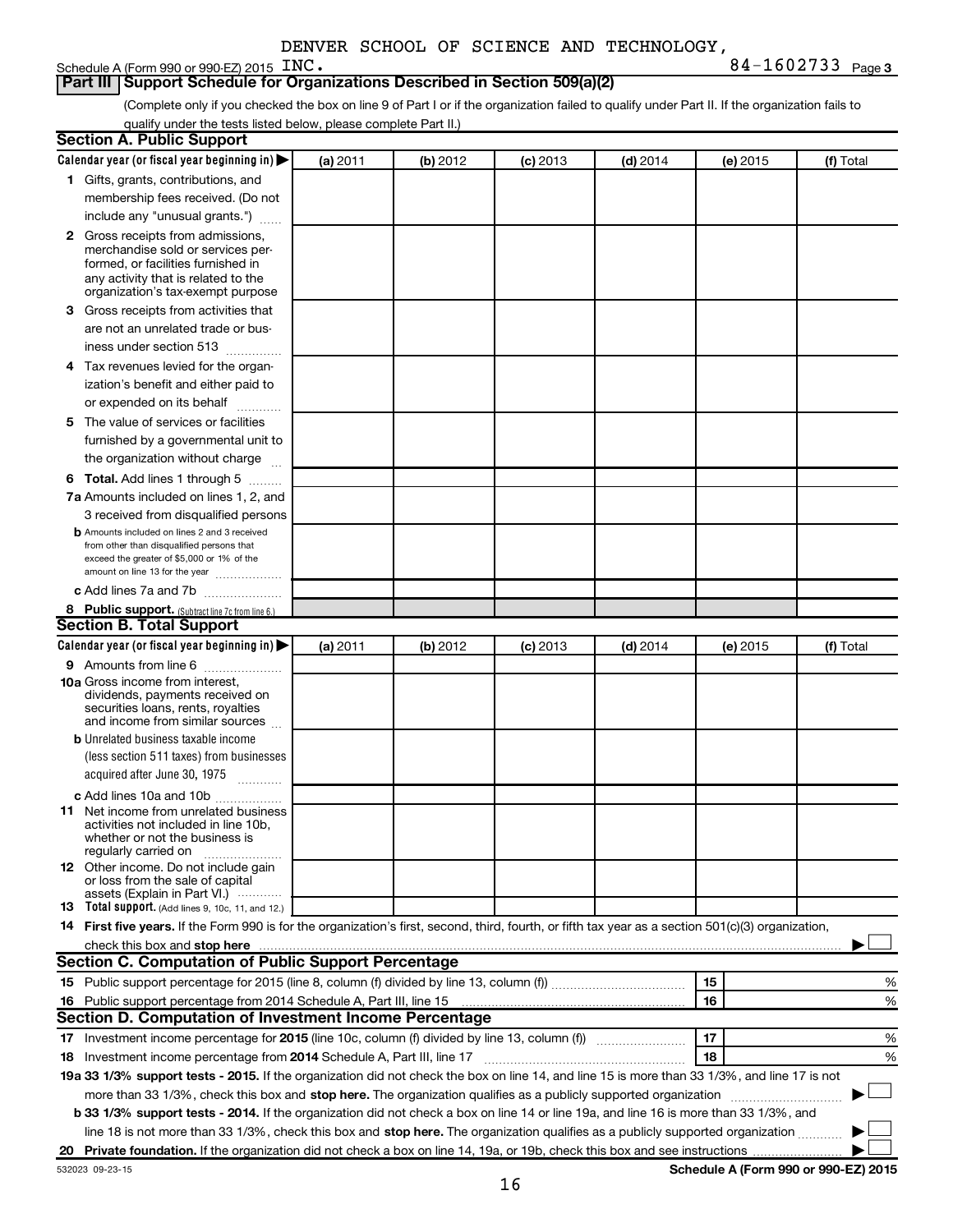**Yes No**

#### Schedule A (Form 990 or 990-EZ) 2015  $\text{INC.}$ **Part IV Supporting Organizations**

(Complete only if you checked a box in line 11 on Part I. If you checked 11a of Part I, complete Sections A and B. If you checked 11b of Part I, complete Sections A and C. If you checked 11c of Part I, complete Sections A, D, and E. If you checked 11d of Part I, complete Sections A and D, and complete Part V.)

#### **Section A. All Supporting Organizations**

- **1** Are all of the organization's supported organizations listed by name in the organization's governing documents? If "No" describe in Part VI how the supported organizations are designated. If designated by *class or purpose, describe the designation. If historic and continuing relationship, explain.*
- **2** Did the organization have any supported organization that does not have an IRS determination of status under section 509(a)(1) or (2)? If "Yes," explain in Part VI how the organization determined that the supported *organization was described in section 509(a)(1) or (2).*
- **3a** Did the organization have a supported organization described in section 501(c)(4), (5), or (6)? If "Yes," answer *(b) and (c) below.*
- **b** Did the organization confirm that each supported organization qualified under section 501(c)(4), (5), or (6) and satisfied the public support tests under section 509(a)(2)? If "Yes," describe in Part VI when and how the *organization made the determination.*
- **c** Did the organization ensure that all support to such organizations was used exclusively for section 170(c)(2)(B) purposes? If "Yes," explain in Part VI what controls the organization put in place to ensure such use.
- **4 a** *If* Was any supported organization not organized in the United States ("foreign supported organization")? *"Yes," and if you checked 11a or 11b in Part I, answer (b) and (c) below.*
- **b** Did the organization have ultimate control and discretion in deciding whether to make grants to the foreign supported organization? If "Yes," describe in Part VI how the organization had such control and discretion *despite being controlled or supervised by or in connection with its supported organizations.*
- **c** Did the organization support any foreign supported organization that does not have an IRS determination under sections 501(c)(3) and 509(a)(1) or (2)? If "Yes," explain in Part VI what controls the organization used *to ensure that all support to the foreign supported organization was used exclusively for section 170(c)(2)(B) purposes.*
- **5a** Did the organization add, substitute, or remove any supported organizations during the tax year? If "Yes," answer (b) and (c) below (if applicable). Also, provide detail in Part VI, including (i) the names and EIN *numbers of the supported organizations added, substituted, or removed; (ii) the reasons for each such action; (iii) the authority under the organization's organizing document authorizing such action; and (iv) how the action was accomplished (such as by amendment to the organizing document).*
- **b Type I or Type II only.** Was any added or substituted supported organization part of a class already designated in the organization's organizing document?
- **c Substitutions only.**  Was the substitution the result of an event beyond the organization's control?
- **6** Did the organization provide support (whether in the form of grants or the provision of services or facilities) to support or benefit one or more of the filing organization's supported organizations? If "Yes," provide detail in anyone other than (i) its supported organizations, (ii) individuals that are part of the charitable class benefited by one or more of its supported organizations, or (iii) other supporting organizations that also *Part VI.*
- **7** Did the organization provide a grant, loan, compensation, or other similar payment to a substantial contributor regard to a substantial contributor? If "Yes," complete Part I of Schedule L (Form 990 or 990-EZ). (defined in section 4958(c)(3)(C)), a family member of a substantial contributor, or a 35% controlled entity with
- **8** Did the organization make a loan to a disqualified person (as defined in section 4958) not described in line 7? *If "Yes," complete Part I of Schedule L (Form 990 or 990-EZ).*
- **9 a** Was the organization controlled directly or indirectly at any time during the tax year by one or more in section 509(a)(1) or (2))? If "Yes," provide detail in Part VI. disqualified persons as defined in section 4946 (other than foundation managers and organizations described
- **b** Did one or more disqualified persons (as defined in line 9a) hold a controlling interest in any entity in which the supporting organization had an interest? If "Yes," provide detail in Part VI.
- **c** Did a disqualified person (as defined in line 9a) have an ownership interest in, or derive any personal benefit from, assets in which the supporting organization also had an interest? If "Yes," provide detail in Part VI.
- **10 a** Was the organization subject to the excess business holdings rules of section 4943 because of section supporting organizations)? If "Yes," answer 10b below. 4943(f) (regarding certain Type II supporting organizations, and all Type III non-functionally integrated
- **b** Did the organization have any excess business holdings in the tax year? (Use Schedule C, Form 4720, to *determine whether the organization had excess business holdings.)*

**1 2 3a 3b 3c 4a 4b 4c 5a 5b 5c 6 7 8 9a 9b 9c**

**Schedule A (Form 990 or 990-EZ) 2015**

**10a**

**10b**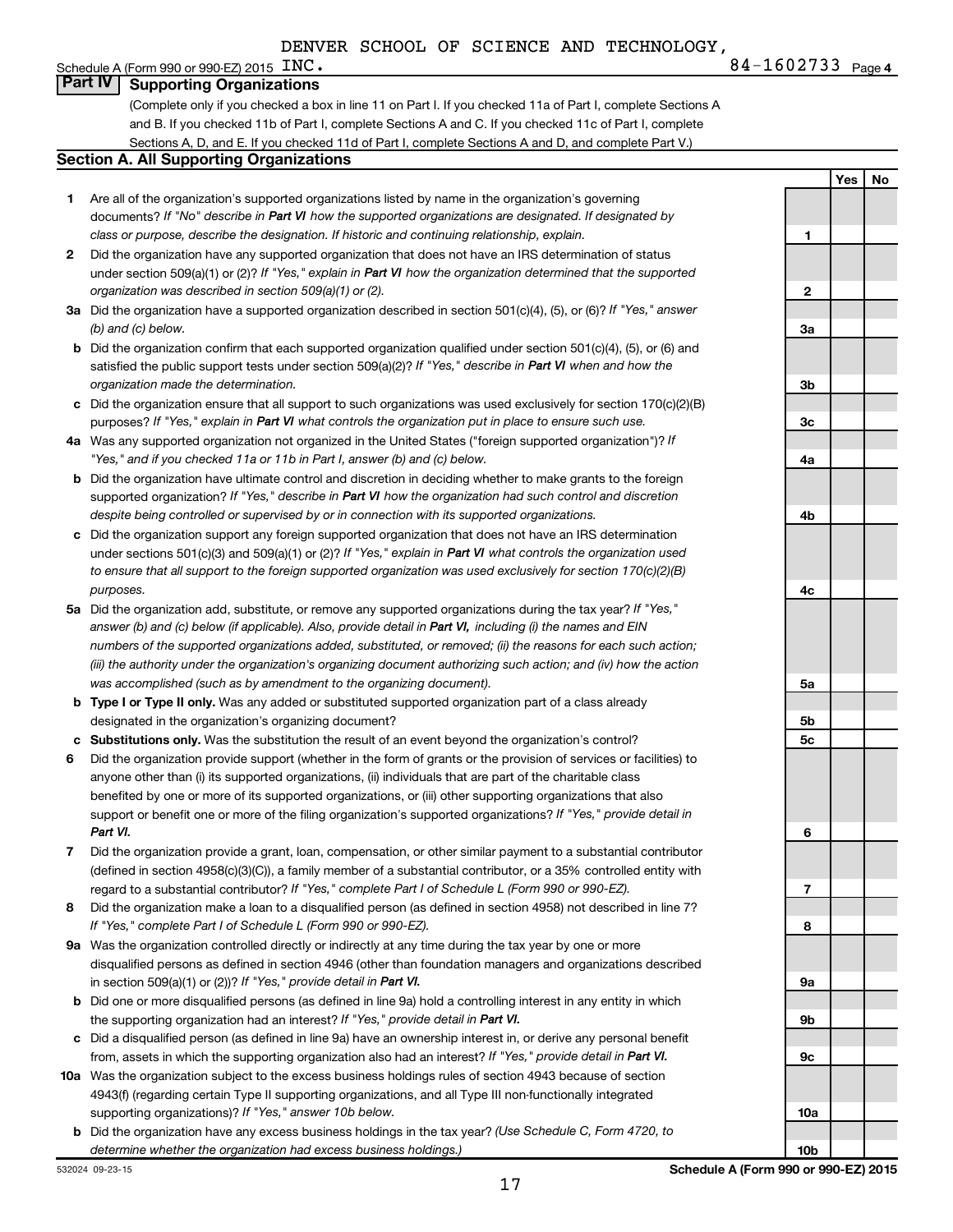Schedule A (Form 990 or 990-EZ) 2015  $\overline{INC}$ .

|    | Part IV<br><b>Supporting Organizations (continued)</b>                                                                          |                 |     |    |
|----|---------------------------------------------------------------------------------------------------------------------------------|-----------------|-----|----|
|    |                                                                                                                                 |                 | Yes | No |
| 11 | Has the organization accepted a gift or contribution from any of the following persons?                                         |                 |     |    |
|    | a A person who directly or indirectly controls, either alone or together with persons described in (b) and (c)                  |                 |     |    |
|    | below, the governing body of a supported organization?                                                                          | 11a             |     |    |
|    | <b>b</b> A family member of a person described in (a) above?                                                                    | 11 <sub>b</sub> |     |    |
|    | c A 35% controlled entity of a person described in (a) or (b) above? If "Yes" to a, b, or c, provide detail in Part VI.         | 11c             |     |    |
|    | <b>Section B. Type I Supporting Organizations</b>                                                                               |                 |     |    |
|    |                                                                                                                                 |                 | Yes | No |
| 1. | Did the directors, trustees, or membership of one or more supported organizations have the power to                             |                 |     |    |
|    | regularly appoint or elect at least a majority of the organization's directors or trustees at all times during the              |                 |     |    |
|    | tax year? If "No," describe in Part VI how the supported organization(s) effectively operated, supervised, or                   |                 |     |    |
|    | controlled the organization's activities. If the organization had more than one supported organization,                         |                 |     |    |
|    | describe how the powers to appoint and/or remove directors or trustees were allocated among the supported                       |                 |     |    |
|    | organizations and what conditions or restrictions, if any, applied to such powers during the tax year.                          | 1               |     |    |
| 2  | Did the organization operate for the benefit of any supported organization other than the supported                             |                 |     |    |
|    | organization(s) that operated, supervised, or controlled the supporting organization? If "Yes," explain in                      |                 |     |    |
|    | Part VI how providing such benefit carried out the purposes of the supported organization(s) that operated,                     |                 |     |    |
|    | supervised, or controlled the supporting organization.                                                                          | 2               |     |    |
|    | <b>Section C. Type II Supporting Organizations</b>                                                                              |                 |     |    |
|    |                                                                                                                                 |                 | Yes | No |
| 1. | Were a majority of the organization's directors or trustees during the tax year also a majority of the directors                |                 |     |    |
|    | or trustees of each of the organization's supported organization(s)? If "No," describe in Part VI how control                   |                 |     |    |
|    | or management of the supporting organization was vested in the same persons that controlled or managed                          |                 |     |    |
|    | the supported organization(s).                                                                                                  | 1               |     |    |
|    | <b>Section D. All Type III Supporting Organizations</b>                                                                         |                 |     |    |
|    |                                                                                                                                 |                 | Yes | No |
|    |                                                                                                                                 |                 |     |    |
| 1  | Did the organization provide to each of its supported organizations, by the last day of the fifth month of the                  |                 |     |    |
|    | organization's tax year, (i) a written notice describing the type and amount of support provided during the prior tax           |                 |     |    |
|    | year, (ii) a copy of the Form 990 that was most recently filed as of the date of notification, and (iii) copies of the          |                 |     |    |
|    | organization's governing documents in effect on the date of notification, to the extent not previously provided?                | 1               |     |    |
| 2  | Were any of the organization's officers, directors, or trustees either (i) appointed or elected by the supported                |                 |     |    |
|    | organization(s) or (ii) serving on the governing body of a supported organization? If "No," explain in Part VI how              |                 |     |    |
|    | the organization maintained a close and continuous working relationship with the supported organization(s).                     | $\mathbf{2}$    |     |    |
| 3  | By reason of the relationship described in (2), did the organization's supported organizations have a                           |                 |     |    |
|    | significant voice in the organization's investment policies and in directing the use of the organization's                      |                 |     |    |
|    | income or assets at all times during the tax year? If "Yes," describe in Part VI the role the organization's                    |                 |     |    |
|    | supported organizations played in this regard.                                                                                  | з               |     |    |
|    | Section E. Type III Functionally-Integrated Supporting Organizations                                                            |                 |     |    |
| 1  | Check the box next to the method that the organization used to satisfy the Integral Part Test during the yeafsee instructions): |                 |     |    |
| a  | The organization satisfied the Activities Test. Complete line 2 below.                                                          |                 |     |    |
| b  | The organization is the parent of each of its supported organizations. Complete line 3 below.                                   |                 |     |    |
| с  | The organization supported a governmental entity. Describe in Part VI how you supported a government entity (see instructions). |                 |     |    |
| 2  | Activities Test. Answer (a) and (b) below.                                                                                      |                 | Yes | No |
| а  | Did substantially all of the organization's activities during the tax year directly further the exempt purposes of              |                 |     |    |
|    | the supported organization(s) to which the organization was responsive? If "Yes," then in Part VI identify                      |                 |     |    |
|    | how these activities directly furthered their exempt purposes,<br>those supported organizations and explain                     |                 |     |    |
|    | how the organization was responsive to those supported organizations, and how the organization determined                       |                 |     |    |
|    | that these activities constituted substantially all of its activities.                                                          | 2a              |     |    |
|    | b Did the activities described in (a) constitute activities that, but for the organization's involvement, one or more           |                 |     |    |
|    | of the organization's supported organization(s) would have been engaged in? If "Yes," explain in Part VI the                    |                 |     |    |
|    | reasons for the organization's position that its supported organization(s) would have engaged in these                          |                 |     |    |
|    | activities but for the organization's involvement.                                                                              | 2b              |     |    |
| з  | Parent of Supported Organizations. Answer (a) and (b) below.                                                                    |                 |     |    |
| а  | Did the organization have the power to regularly appoint or elect a majority of the officers, directors, or                     |                 |     |    |
|    | trustees of each of the supported organizations? Provide details in Part VI.                                                    | За              |     |    |
|    | <b>b</b> Did the organization exercise a substantial degree of direction over the policies, programs, and activities of each    |                 |     |    |
|    | of its supported organizations? If "Yes," describe in Part VI the role played by the organization in this regard.               | 3b              |     |    |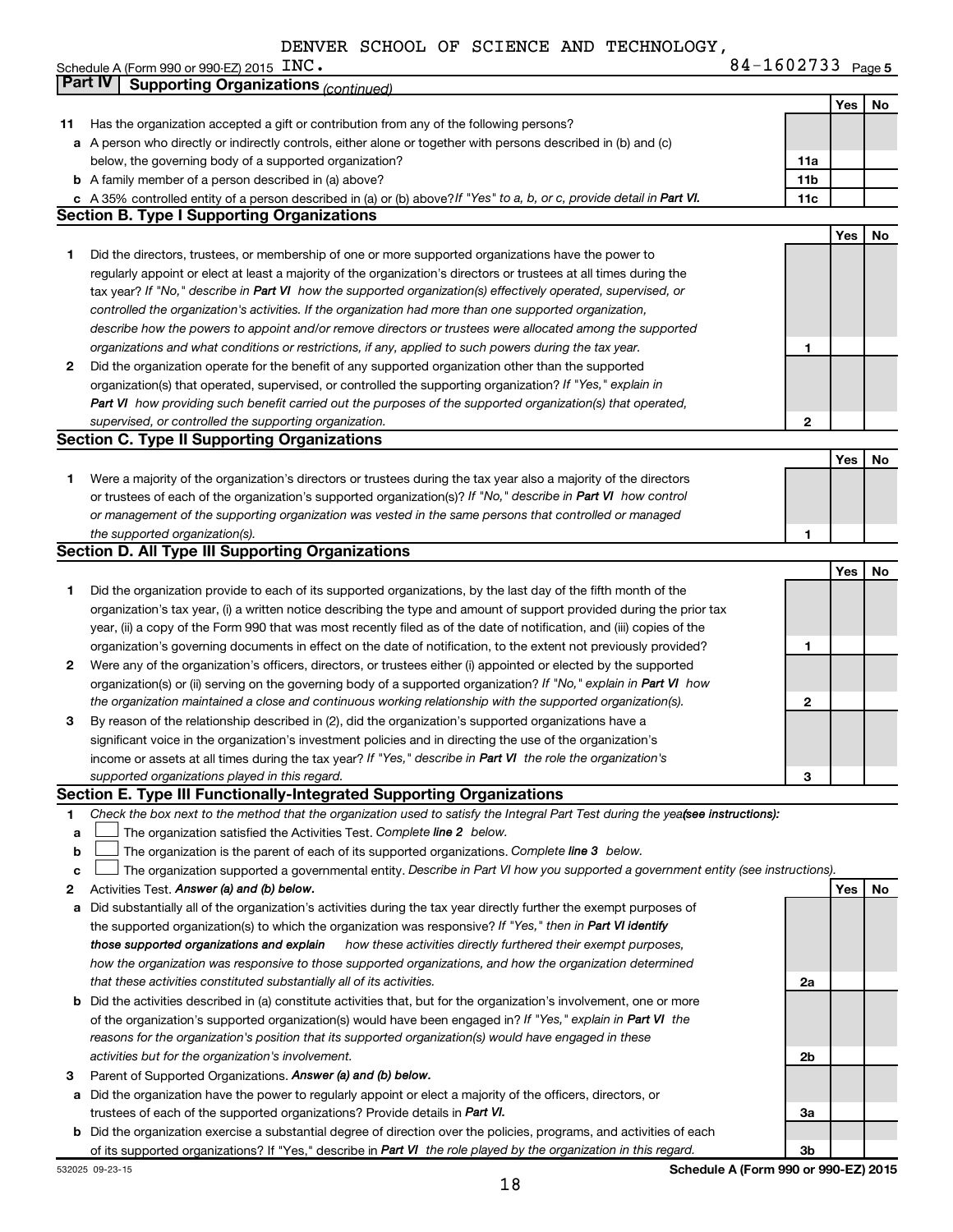| DENVER SCHOOL OF SCIENCE AND TECHNOLOGY, |  |  |  |  |  |  |
|------------------------------------------|--|--|--|--|--|--|
|------------------------------------------|--|--|--|--|--|--|

|               | Schedule A (Form 990 or 990-EZ) 2015 $\text{INC}$ .                                                                           | 84-1602733 Page 6 |                |                                |
|---------------|-------------------------------------------------------------------------------------------------------------------------------|-------------------|----------------|--------------------------------|
| <b>Part V</b> | Type III Non-Functionally Integrated 509(a)(3) Supporting Organizations                                                       |                   |                |                                |
| 1             | Check here if the organization satisfied the Integral Part Test as a qualifying trust on Nov. 20, 1970. See instructions. All |                   |                |                                |
|               | other Type III non-functionally integrated supporting organizations must complete Sections A through E.                       |                   |                |                                |
|               | Section A - Adjusted Net Income                                                                                               |                   | (A) Prior Year | (B) Current Year<br>(optional) |
| 1             | Net short-term capital gain                                                                                                   | 1                 |                |                                |
| 2             | Recoveries of prior-year distributions                                                                                        | $\mathbf{2}$      |                |                                |
| з             | Other gross income (see instructions)                                                                                         | 3                 |                |                                |
| 4             | Add lines 1 through 3                                                                                                         | 4                 |                |                                |
| 5             | Depreciation and depletion                                                                                                    | 5                 |                |                                |
| 6             | Portion of operating expenses paid or incurred for production or                                                              |                   |                |                                |
|               | collection of gross income or for management, conservation, or                                                                |                   |                |                                |
|               | maintenance of property held for production of income (see instructions)                                                      | 6                 |                |                                |
| 7             | Other expenses (see instructions)                                                                                             | $\overline{7}$    |                |                                |
| 8             | Adjusted Net Income (subtract lines 5, 6 and 7 from line 4)                                                                   | 8                 |                |                                |
|               | <b>Section B - Minimum Asset Amount</b>                                                                                       |                   | (A) Prior Year | (B) Current Year<br>(optional) |
| 1.            | Aggregate fair market value of all non-exempt-use assets (see                                                                 |                   |                |                                |
|               | instructions for short tax year or assets held for part of year):                                                             |                   |                |                                |
|               | <b>a</b> Average monthly value of securities                                                                                  | 1a                |                |                                |
|               | <b>b</b> Average monthly cash balances                                                                                        | 1 <sub>b</sub>    |                |                                |
|               | c Fair market value of other non-exempt-use assets                                                                            | 1c                |                |                                |
|               | d Total (add lines 1a, 1b, and 1c)                                                                                            | 1d                |                |                                |
|               | e Discount claimed for blockage or other                                                                                      |                   |                |                                |
|               | factors (explain in detail in <b>Part VI</b> ):                                                                               |                   |                |                                |
| 2             | Acquisition indebtedness applicable to non-exempt-use assets                                                                  | $\mathbf{2}$      |                |                                |
| 3             | Subtract line 2 from line 1d                                                                                                  | 3                 |                |                                |
| 4             | Cash deemed held for exempt use. Enter 1-1/2% of line 3 (for greater amount,                                                  |                   |                |                                |
|               | see instructions)                                                                                                             | 4                 |                |                                |
| 5             | Net value of non-exempt-use assets (subtract line 4 from line 3)                                                              | 5                 |                |                                |
| 6             | Multiply line 5 by .035                                                                                                       | 6                 |                |                                |
| 7             | Recoveries of prior-year distributions                                                                                        | $\overline{7}$    |                |                                |
| 8             | Minimum Asset Amount (add line 7 to line 6)                                                                                   | 8                 |                |                                |
|               | <b>Section C - Distributable Amount</b>                                                                                       |                   |                | <b>Current Year</b>            |
| 1             | Adjusted net income for prior year (from Section A, line 8, Column A)                                                         | 1                 |                |                                |
| 2             | Enter 85% of line 1                                                                                                           | $\mathbf{2}$      |                |                                |
| з             | Minimum asset amount for prior year (from Section B, line 8, Column A)                                                        | 3                 |                |                                |
| 4             | Enter greater of line 2 or line 3                                                                                             | 4                 |                |                                |
| 5             | Income tax imposed in prior year                                                                                              | 5                 |                |                                |
| 6             | <b>Distributable Amount.</b> Subtract line 5 from line 4, unless subject to                                                   |                   |                |                                |
|               | emergency temporary reduction (see instructions)                                                                              | 6                 |                |                                |

**7** Check here if the current year is the organization's first as a non-functionally-integrated Type III supporting organization (see † instructions).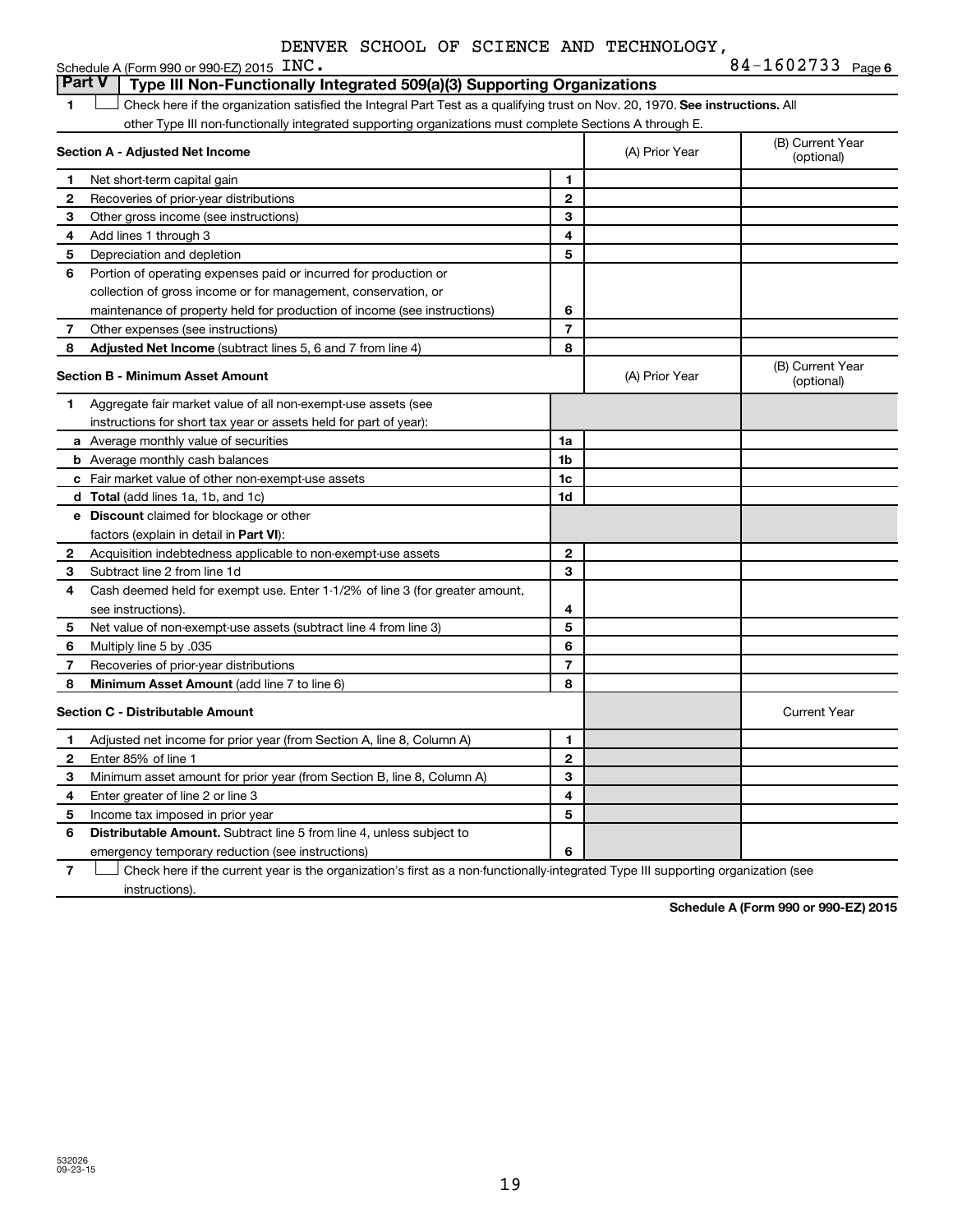|               | Schedule A (Form 990 or 990-EZ) 2015 INC.                                                  |                                    |                                                | 84-1602733 Page 7                                |
|---------------|--------------------------------------------------------------------------------------------|------------------------------------|------------------------------------------------|--------------------------------------------------|
| <b>Part V</b> | Type III Non-Functionally Integrated 509(a)(3) Supporting Organizations (continued)        |                                    |                                                |                                                  |
|               | <b>Section D - Distributions</b>                                                           |                                    |                                                | <b>Current Year</b>                              |
| 1             | Amounts paid to supported organizations to accomplish exempt purposes                      |                                    |                                                |                                                  |
| 2             | Amounts paid to perform activity that directly furthers exempt purposes of supported       |                                    |                                                |                                                  |
|               | organizations, in excess of income from activity                                           |                                    |                                                |                                                  |
| 3             | Administrative expenses paid to accomplish exempt purposes of supported organizations      |                                    |                                                |                                                  |
| 4             | Amounts paid to acquire exempt-use assets                                                  |                                    |                                                |                                                  |
| 5             | Qualified set-aside amounts (prior IRS approval required)                                  |                                    |                                                |                                                  |
| 6             | Other distributions (describe in Part VI). See instructions.                               |                                    |                                                |                                                  |
| 7             | Total annual distributions. Add lines 1 through 6.                                         |                                    |                                                |                                                  |
| 8             | Distributions to attentive supported organizations to which the organization is responsive |                                    |                                                |                                                  |
|               | (provide details in Part VI). See instructions.                                            |                                    |                                                |                                                  |
| 9             | Distributable amount for 2015 from Section C, line 6                                       |                                    |                                                |                                                  |
| 10            | Line 8 amount divided by Line 9 amount                                                     |                                    |                                                |                                                  |
|               | Section E - Distribution Allocations (see instructions)                                    | (i)<br><b>Excess Distributions</b> | (iii)<br><b>Underdistributions</b><br>Pre-2015 | (iii)<br><b>Distributable</b><br>Amount for 2015 |
| 1             | Distributable amount for 2015 from Section C, line 6                                       |                                    |                                                |                                                  |
| $\mathbf{2}$  | Underdistributions, if any, for years prior to 2015                                        |                                    |                                                |                                                  |
|               | (reasonable cause required-see instructions)                                               |                                    |                                                |                                                  |
| 3             | Excess distributions carryover, if any, to 2015:                                           |                                    |                                                |                                                  |
| a             |                                                                                            |                                    |                                                |                                                  |
| b             |                                                                                            |                                    |                                                |                                                  |
| c             |                                                                                            |                                    |                                                |                                                  |
|               | <b>d</b> From 2013                                                                         |                                    |                                                |                                                  |
|               | e From 2014                                                                                |                                    |                                                |                                                  |
|               | f Total of lines 3a through e                                                              |                                    |                                                |                                                  |
|               | g Applied to underdistributions of prior years                                             |                                    |                                                |                                                  |
|               | <b>h</b> Applied to 2015 distributable amount                                              |                                    |                                                |                                                  |
| Ť.            | Carryover from 2010 not applied (see instructions)                                         |                                    |                                                |                                                  |
|               | Remainder. Subtract lines 3g, 3h, and 3i from 3f.                                          |                                    |                                                |                                                  |
| 4             | Distributions for 2015 from Section D,                                                     |                                    |                                                |                                                  |
|               | $line 7$ :                                                                                 |                                    |                                                |                                                  |
|               | a Applied to underdistributions of prior years                                             |                                    |                                                |                                                  |
|               | <b>b</b> Applied to 2015 distributable amount                                              |                                    |                                                |                                                  |
|               | <b>c</b> Remainder. Subtract lines 4a and 4b from 4.                                       |                                    |                                                |                                                  |
| 5             | Remaining underdistributions for years prior to 2015, if                                   |                                    |                                                |                                                  |
|               | any. Subtract lines 3g and 4a from line 2 (if amount                                       |                                    |                                                |                                                  |
|               | greater than zero, see instructions).                                                      |                                    |                                                |                                                  |
| 6             | Remaining underdistributions for 2015. Subtract lines 3h                                   |                                    |                                                |                                                  |
|               | and 4b from line 1 (if amount greater than zero, see                                       |                                    |                                                |                                                  |
|               | instructions).                                                                             |                                    |                                                |                                                  |
| 7             | Excess distributions carryover to 2016. Add lines 3j                                       |                                    |                                                |                                                  |
|               | and 4c.                                                                                    |                                    |                                                |                                                  |
| 8             | Breakdown of line 7:                                                                       |                                    |                                                |                                                  |
| а             |                                                                                            |                                    |                                                |                                                  |
| b             |                                                                                            |                                    |                                                |                                                  |
|               | c Excess from 2013                                                                         |                                    |                                                |                                                  |
|               | d Excess from 2014                                                                         |                                    |                                                |                                                  |
|               | e Excess from 2015                                                                         |                                    |                                                |                                                  |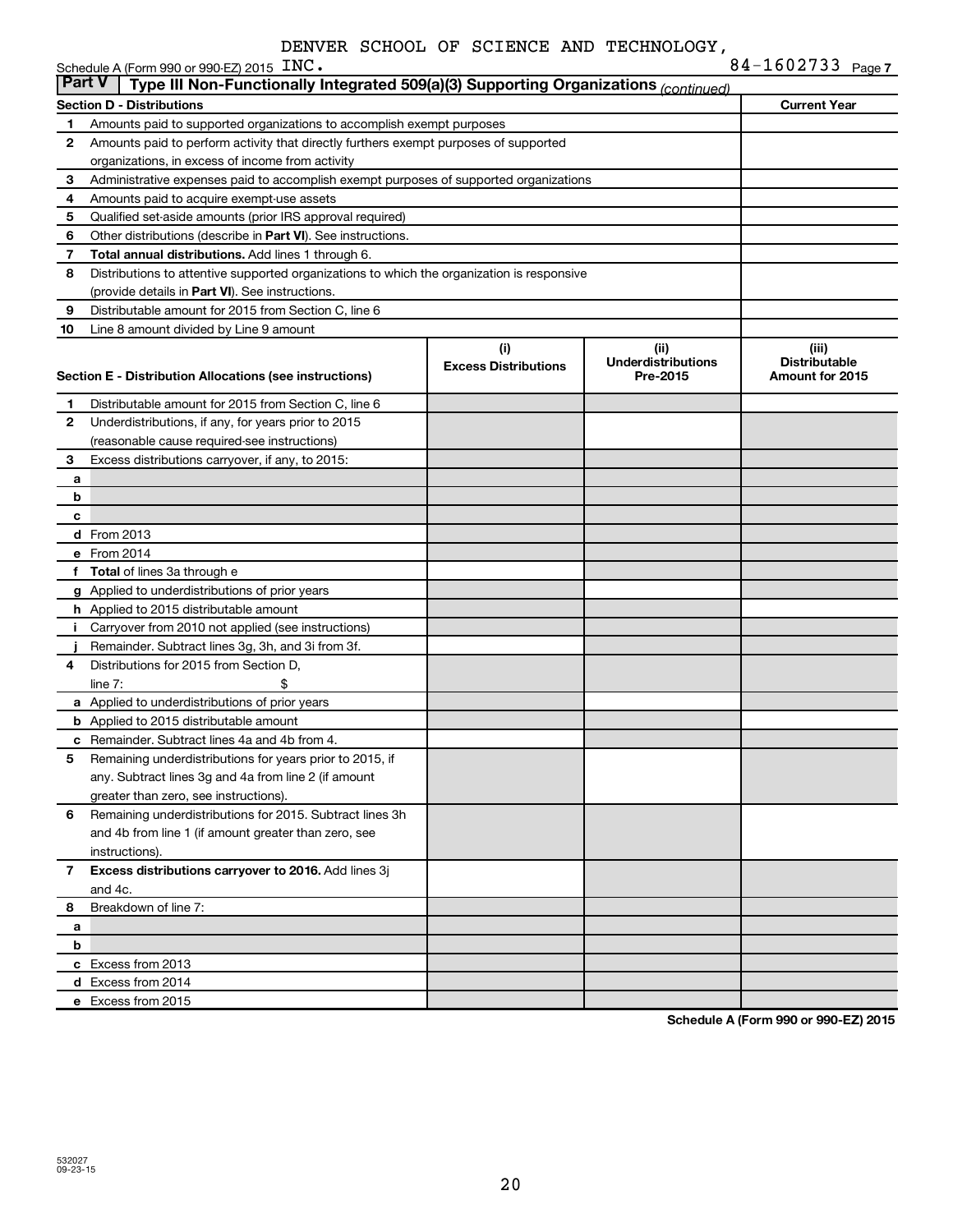|  |  |  |  |  | DENVER SCHOOL OF SCIENCE AND TECHNOLOGY, |
|--|--|--|--|--|------------------------------------------|
|--|--|--|--|--|------------------------------------------|

| INC. | 84-1602733 $_{Page 8}$ |  |
|------|------------------------|--|
|------|------------------------|--|

Schedule A (Form 990 or 990-EZ) 2015  $\text{INC.}$ Part VI | Supplemental Information. Provide the explanations required by Part II, line 10; Part II, line 17a or 17b; Part III, line 12; Part IV, Section A, lines 1, 2, 3b, 3c, 4b, 4c, 5a, 6, 9a, 9b, 9c, 11a, 11b, and 11c; Part IV, Section B, lines 1 and 2; Part IV, Section C, line 1; Part IV, Section D, lines 2 and 3; Part IV, Section E, lines 1c, 2a, 2b, 3a and 3b; Part V, line 1; Part V, Section B, line 1e; Part V, Section D, lines 5, 6, and 8; and Part V, Section E, lines 2, 5, and 6. Also complete this part for any additional information. (See instructions.)

SCHEDULE A, PART II, LINE 10, EXPLANATION FOR OTHER INCOME:

| REIMBURSEMENTS & REBATES |               |
|--------------------------|---------------|
| 2011 AMOUNT: \$          | 0.            |
| 2012 AMOUNT: \$          | 55,705.       |
| 2013 AMOUNT: \$          | 8,296.        |
| 2014 AMOUNT: \$          | 0.            |
| 2015 AMOUNT: \$          | $\mathbf 0$ . |
|                          |               |
|                          |               |
|                          |               |
|                          |               |
|                          |               |
|                          |               |
|                          |               |
|                          |               |
|                          |               |
|                          |               |
|                          |               |
|                          |               |
|                          |               |
|                          |               |
|                          |               |
|                          |               |
|                          |               |
|                          |               |
|                          |               |
|                          |               |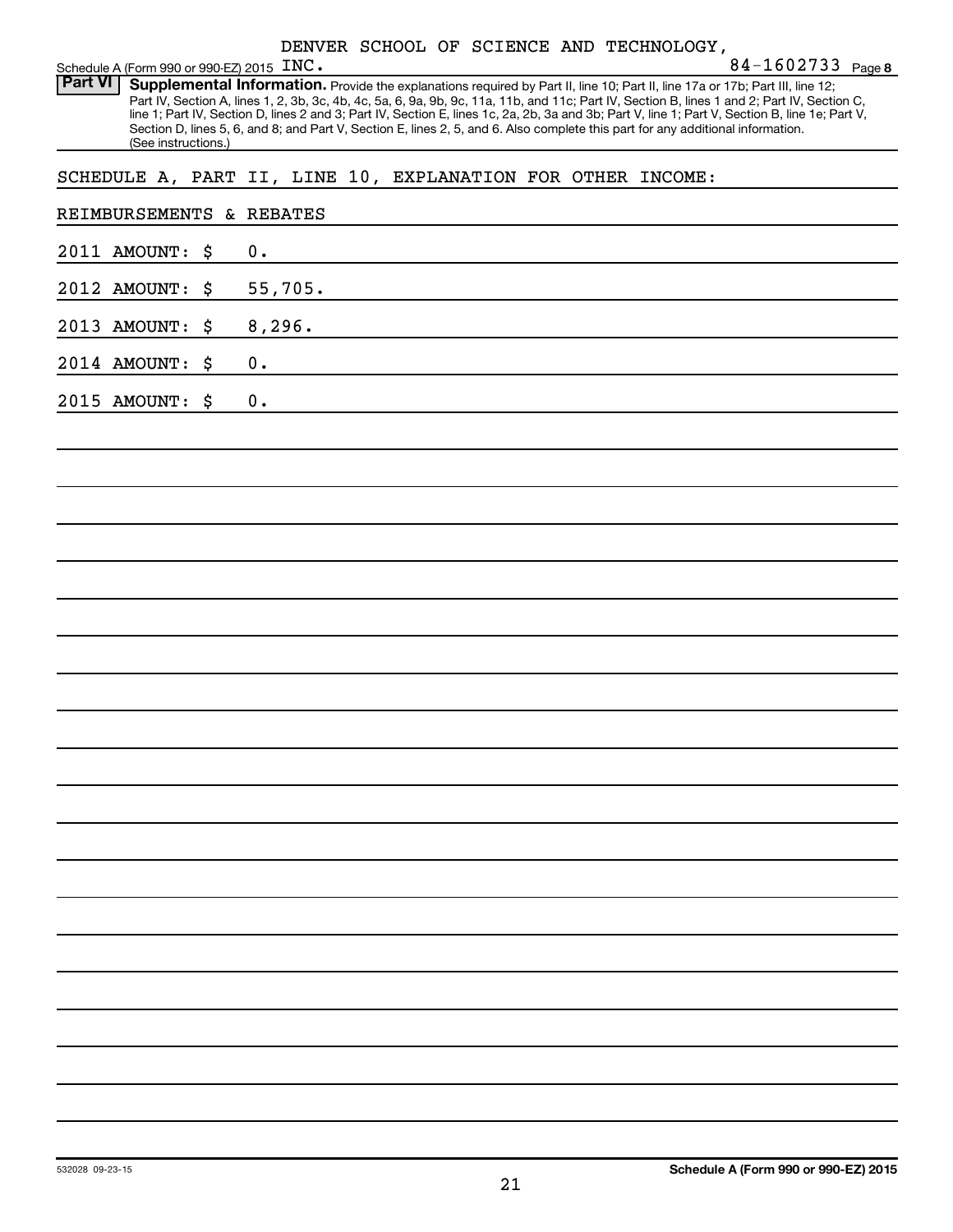|  |  | ** PUBLIC DISCLOSURE COPY ** |  |  |
|--|--|------------------------------|--|--|
|--|--|------------------------------|--|--|

## **Schedule B Schedule of Contributors**

OMB No. 1545-0047

**or 990-PF) | Attach to Form 990, Form 990-EZ, or Form 990-PF. | Information about Schedule B (Form 990, 990-EZ, or 990-PF) and** its instructions is at www.irs.gov/form990.

| or 990-PF)<br>Department of the Treasury<br>Internal Revenue Service | $\blacktriangleright$ Attach to Form 990, Form 990-EZ, or Form 990-PF.<br>Information about Schedule B (Form 990, 990-EZ, or 990-PF) and<br>its instructions is at www.irs.gov/form990, | 2015                                  |
|----------------------------------------------------------------------|-----------------------------------------------------------------------------------------------------------------------------------------------------------------------------------------|---------------------------------------|
| Name of the organization                                             | SCHOOL OF SCIENCE AND TECHNOLOGY,<br>DENVER                                                                                                                                             | <b>Employer identification number</b> |
|                                                                      | INC.                                                                                                                                                                                    | 84-1602733                            |
| <b>Organization type (check one):</b>                                |                                                                                                                                                                                         |                                       |
| Filers of:                                                           | Section:                                                                                                                                                                                |                                       |
| Form 990 or 990-EZ                                                   | $\boxed{\textbf{X}}$ 501(c)( 3) (enter number) organization                                                                                                                             |                                       |
|                                                                      | $4947(a)(1)$ nonexempt charitable trust <b>not</b> treated as a private foundation                                                                                                      |                                       |
|                                                                      | 527 political organization                                                                                                                                                              |                                       |
| Form 990-PF                                                          | 501(c)(3) exempt private foundation                                                                                                                                                     |                                       |
|                                                                      |                                                                                                                                                                                         |                                       |

 $\Box$  4947(a)(1) nonexempt charitable trust treated as a private foundation

501(c)(3) taxable private foundation  $\Box$ 

Check if your organization is covered by the General Rule or a Special Rule.

**Note.**  Only a section 501(c)(7), (8), or (10) organization can check boxes for both the General Rule and a Special Rule. See instructions.

#### **General Rule**

 $\Box$ 

**(Form 990, 990-EZ,**

For an organization filing Form 990, 990-EZ, or 990-PF that received, during the year, contributions totaling \$5,000 or more (in money or property) from any one contributor. Complete Parts I and II. See instructions for determining a contributor's total contributions.

#### **Special Rules**

any one contributor, during the year, total contributions of the greater of **(1)** \$5,000 or **(2)** 2% of the amount on (i) Form 990, Part VIII, line 1h,  $\boxed{\text{X}}$  For an organization described in section 501(c)(3) filing Form 990 or 990-EZ that met the 33 1/3% support test of the regulations under sections 509(a)(1) and 170(b)(1)(A)(vi), that checked Schedule A (Form 990 or 990-EZ), Part II, line 13, 16a, or 16b, and that received from or (ii) Form 990-EZ, line 1. Complete Parts I and II.

year, total contributions of more than \$1,000 *exclusively* for religious, charitable, scientific, literary, or educational purposes, or for For an organization described in section 501(c)(7), (8), or (10) filing Form 990 or 990-EZ that received from any one contributor, during the the prevention of cruelty to children or animals. Complete Parts I, II, and III.  $\Box$ 

purpose. Do not complete any of the parts unless the General Rule applies to this organization because it received nonexclusively year, contributions exclusively for religious, charitable, etc., purposes, but no such contributions totaled more than \$1,000. If this box is checked, enter here the total contributions that were received during the year for an exclusively religious, charitable, etc., For an organization described in section 501(c)(7), (8), or (10) filing Form 990 or 990-EZ that received from any one contributor, during the religious, charitable, etc., contributions totaling \$5,000 or more during the year  $\ldots$  $\ldots$  $\ldots$  $\ldots$  $\ldots$  $\ldots$  $\Box$ 

**Caution.** An organization that is not covered by the General Rule and/or the Special Rules does not file Schedule B (Form 990, 990-EZ, or 990-PF),  **must** but it answer "No" on Part IV, line 2, of its Form 990; or check the box on line H of its Form 990-EZ or on its Form 990-PF, Part I, line 2, to certify that it does not meet the filing requirements of Schedule B (Form 990, 990-EZ, or 990-PF).

LHA For Paperwork Reduction Act Notice, see the Instructions for Form 990, 990-EZ, or 990-PF. Schedule B (Form 990, 990-EZ, or 990-PF) (2015)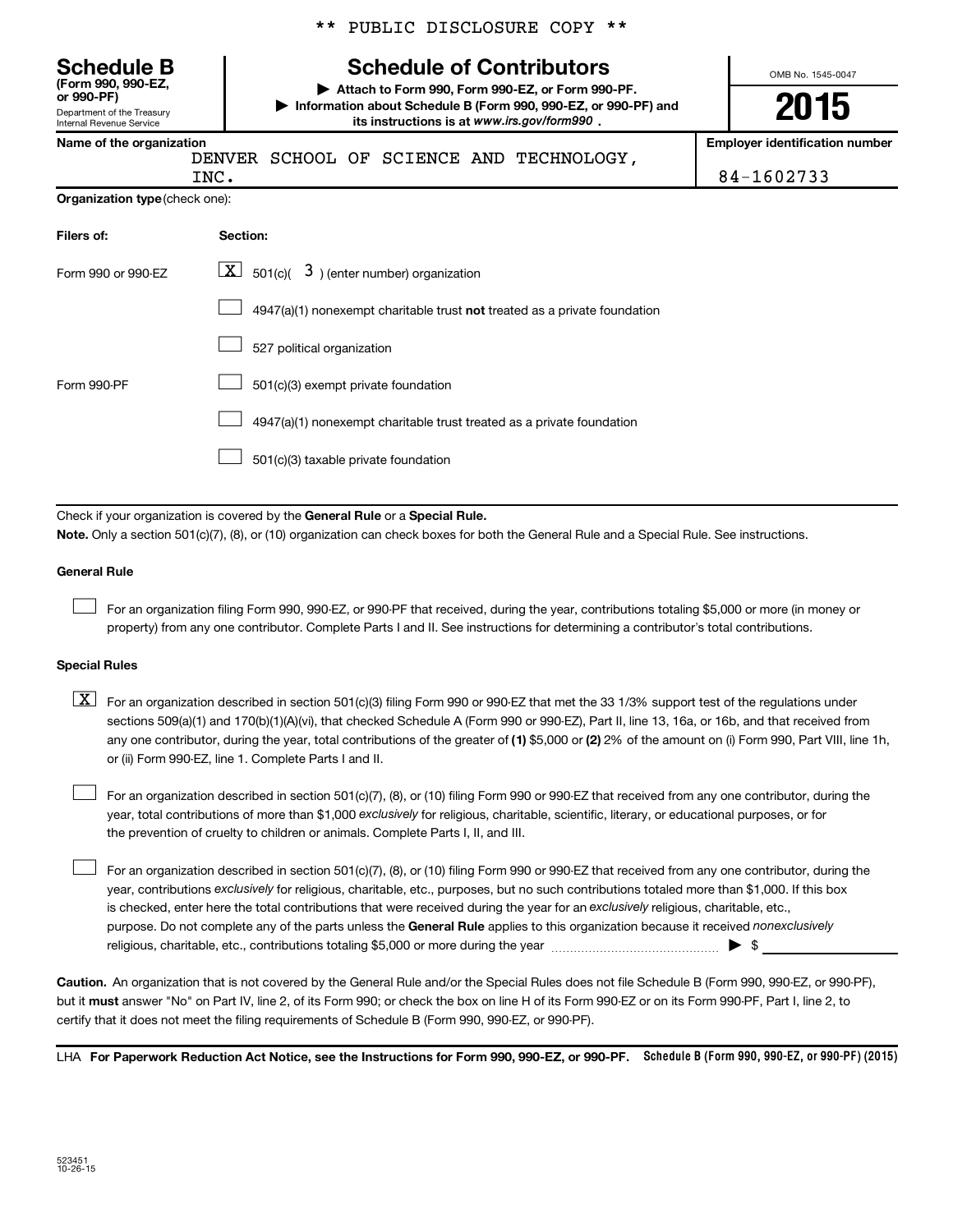| INC.       | DENVER SCHOOL OF SCIENCE AND TECHNOLOGY,                                                       |                                   | 84-1602733                                                                                                |
|------------|------------------------------------------------------------------------------------------------|-----------------------------------|-----------------------------------------------------------------------------------------------------------|
| Part I     | Contributors (see instructions). Use duplicate copies of Part I if additional space is needed. |                                   |                                                                                                           |
| (a)<br>No. | (b)<br>Name, address, and ZIP + 4                                                              | (c)<br><b>Total contributions</b> | (d)<br>Type of contribution                                                                               |
| 1          |                                                                                                | 1,000,000.<br>\$                  | $\overline{\text{X}}$<br>Person<br>Payroll<br>Noncash<br>(Complete Part II for<br>noncash contributions.) |
| (a)<br>No. | (b)<br>Name, address, and ZIP + 4                                                              | (c)<br><b>Total contributions</b> | (d)<br>Type of contribution                                                                               |
| 2          |                                                                                                | 300,000.<br>\$                    | $\overline{\text{X}}$<br>Person<br>Payroll<br>Noncash<br>(Complete Part II for<br>noncash contributions.) |
| (a)<br>No. | (b)<br>Name, address, and ZIP + 4                                                              | (c)<br><b>Total contributions</b> | (d)<br>Type of contribution                                                                               |
| 3          |                                                                                                | 150,000.<br>\$                    | $\overline{\text{X}}$<br>Person<br>Payroll<br>Noncash<br>(Complete Part II for<br>noncash contributions.) |
| (a)<br>No. | (b)<br>Name, address, and ZIP + 4                                                              | (c)<br><b>Total contributions</b> | (d)<br>Type of contribution                                                                               |
|            |                                                                                                | \$                                | Person<br>Payroll<br>Noncash<br>(Complete Part II for<br>noncash contributions.)                          |
| (a)<br>No. | (b)<br>Name, address, and ZIP + 4                                                              | (c)<br><b>Total contributions</b> | (d)<br>Type of contribution                                                                               |
|            |                                                                                                | \$                                | Person<br>Payroll<br>Noncash<br>(Complete Part II for<br>noncash contributions.)                          |
| (a)<br>No. | (b)<br>Name, address, and ZIP + 4                                                              | (c)<br><b>Total contributions</b> | (d)<br>Type of contribution                                                                               |
|            |                                                                                                | \$                                | Person<br>Payroll<br>Noncash<br>(Complete Part II for<br>noncash contributions.)                          |

23

**Name of organization Employer identification number**

**2**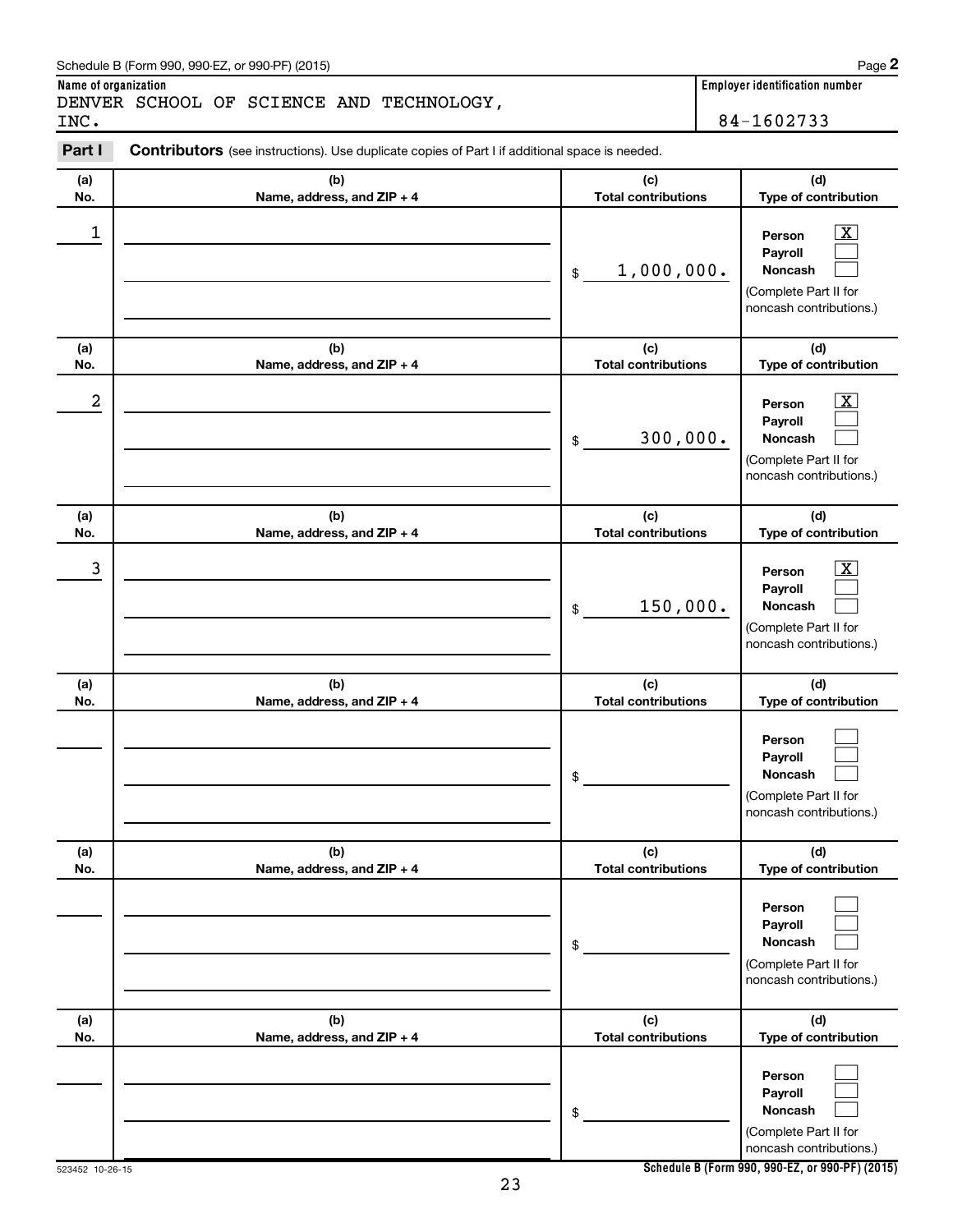| Name of organization         | SCHEDDIE D (LOULD AAD) AAD-ET' OL AAD-LEJ (SO 19)                                                   |                                                | Page o<br><b>Employer identification number</b> |
|------------------------------|-----------------------------------------------------------------------------------------------------|------------------------------------------------|-------------------------------------------------|
|                              | DENVER SCHOOL OF SCIENCE AND TECHNOLOGY,                                                            |                                                |                                                 |
| INC.                         |                                                                                                     |                                                | 84-1602733                                      |
| Part II                      | Noncash Property (see instructions). Use duplicate copies of Part II if additional space is needed. |                                                |                                                 |
| (a)<br>No.<br>from<br>Part I | (b)<br>Description of noncash property given                                                        | (c)<br>FMV (or estimate)<br>(see instructions) | (d)<br>Date received                            |
|                              |                                                                                                     | \$                                             |                                                 |
| (a)<br>No.<br>from<br>Part I | (b)<br>Description of noncash property given                                                        | (c)<br>FMV (or estimate)<br>(see instructions) | (d)<br>Date received                            |
|                              |                                                                                                     | \$                                             |                                                 |
| (a)<br>No.<br>from<br>Part I | (b)<br>Description of noncash property given                                                        | (c)<br>FMV (or estimate)<br>(see instructions) | (d)<br>Date received                            |
|                              |                                                                                                     | \$                                             |                                                 |
| (a)<br>No.<br>from<br>Part I | (b)<br>Description of noncash property given                                                        | (c)<br>FMV (or estimate)<br>(see instructions) | (d)<br>Date received                            |
|                              |                                                                                                     | \$                                             |                                                 |
| (a)<br>No.<br>from<br>Part I | (b)<br>Description of noncash property given                                                        | (c)<br>FMV (or estimate)<br>(see instructions) | (d)<br>Date received                            |
|                              |                                                                                                     | \$                                             |                                                 |
| (a)<br>No.<br>from<br>Part I | (b)<br>Description of noncash property given                                                        | (c)<br>FMV (or estimate)<br>(see instructions) | (d)<br>Date received                            |
|                              |                                                                                                     | \$                                             |                                                 |

 $Schendule B (Form 990, 990E7 or 990E) (2015)$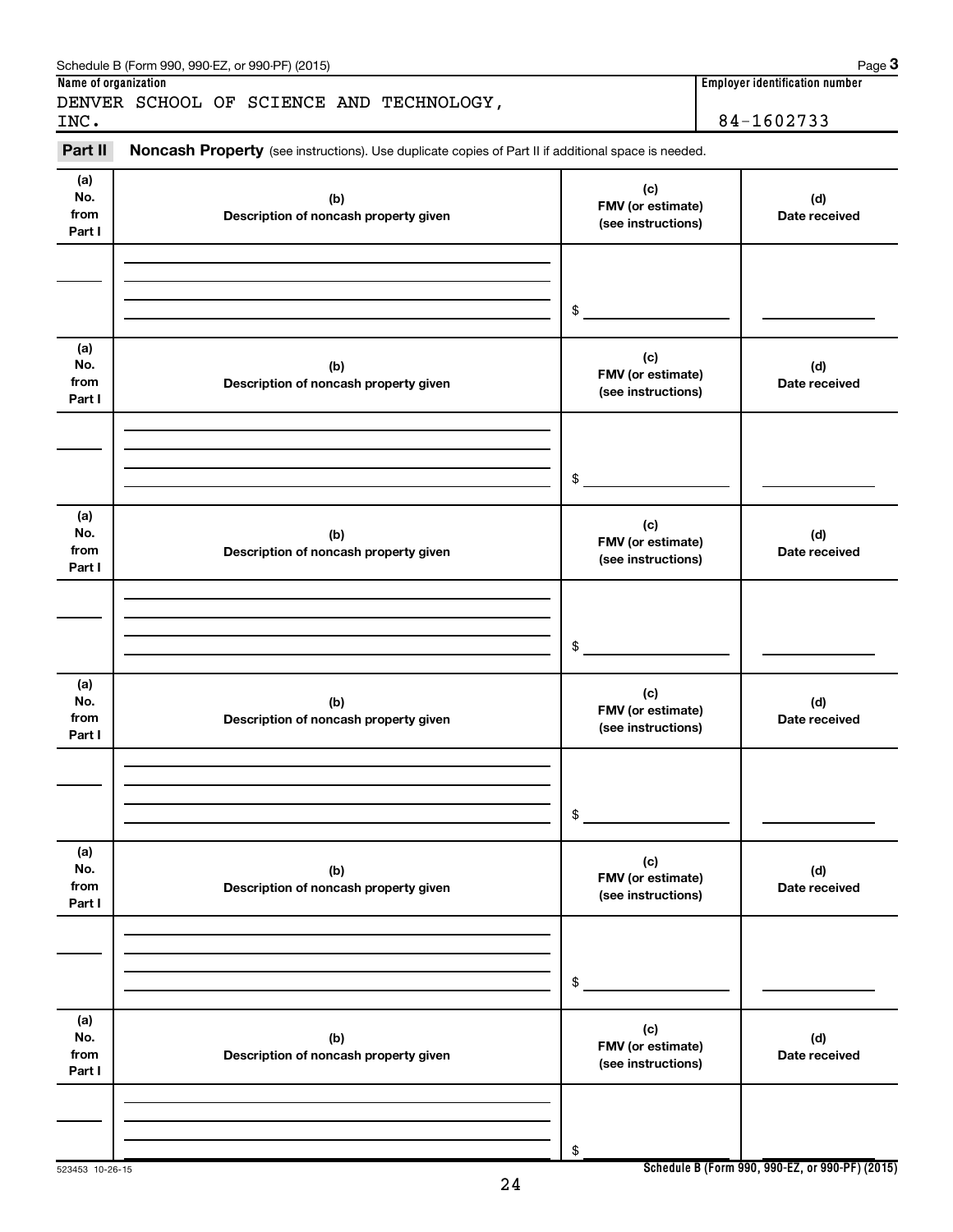|                      | Schedule B (Form 990, 990-EZ, or 990-PF) (2015)                                                                                                          |                      |                                          | Page 4                                                                                                                                                |  |  |  |  |
|----------------------|----------------------------------------------------------------------------------------------------------------------------------------------------------|----------------------|------------------------------------------|-------------------------------------------------------------------------------------------------------------------------------------------------------|--|--|--|--|
| Name of organization |                                                                                                                                                          |                      |                                          | <b>Employer identification number</b>                                                                                                                 |  |  |  |  |
|                      | DENVER SCHOOL OF SCIENCE AND TECHNOLOGY,                                                                                                                 |                      |                                          |                                                                                                                                                       |  |  |  |  |
| INC.                 |                                                                                                                                                          |                      |                                          | 84-1602733                                                                                                                                            |  |  |  |  |
| Part III             | the year from any one contributor. Complete columns (a) through (e) and the following line entry. For organizations                                      |                      |                                          | Exclusively religious, charitable, etc., contributions to organizations described in section 501(c)(7), (8), or (10) that total more than \$1,000 for |  |  |  |  |
|                      | completing Part III, enter the total of exclusively religious, charitable, etc., contributions of \$1,000 or less for the year. (Enter this info. once.) |                      |                                          | $\blacktriangleright$ \$                                                                                                                              |  |  |  |  |
|                      | Use duplicate copies of Part III if additional space is needed.                                                                                          |                      |                                          |                                                                                                                                                       |  |  |  |  |
| (a) No.<br>`from     | (b) Purpose of gift                                                                                                                                      | (c) Use of gift      |                                          | (d) Description of how gift is held                                                                                                                   |  |  |  |  |
| Part I               |                                                                                                                                                          |                      |                                          |                                                                                                                                                       |  |  |  |  |
|                      |                                                                                                                                                          |                      |                                          |                                                                                                                                                       |  |  |  |  |
|                      |                                                                                                                                                          |                      |                                          |                                                                                                                                                       |  |  |  |  |
|                      |                                                                                                                                                          |                      |                                          |                                                                                                                                                       |  |  |  |  |
|                      |                                                                                                                                                          |                      |                                          |                                                                                                                                                       |  |  |  |  |
|                      |                                                                                                                                                          | (e) Transfer of gift |                                          |                                                                                                                                                       |  |  |  |  |
|                      | Transferee's name, address, and ZIP + 4                                                                                                                  |                      | Relationship of transferor to transferee |                                                                                                                                                       |  |  |  |  |
|                      |                                                                                                                                                          |                      |                                          |                                                                                                                                                       |  |  |  |  |
|                      |                                                                                                                                                          |                      |                                          |                                                                                                                                                       |  |  |  |  |
|                      |                                                                                                                                                          |                      |                                          |                                                                                                                                                       |  |  |  |  |
|                      |                                                                                                                                                          |                      |                                          |                                                                                                                                                       |  |  |  |  |
| (a) No.              |                                                                                                                                                          |                      |                                          |                                                                                                                                                       |  |  |  |  |
| from<br>Part I       | (b) Purpose of gift                                                                                                                                      | (c) Use of gift      |                                          | (d) Description of how gift is held                                                                                                                   |  |  |  |  |
|                      |                                                                                                                                                          |                      |                                          |                                                                                                                                                       |  |  |  |  |
|                      |                                                                                                                                                          |                      |                                          |                                                                                                                                                       |  |  |  |  |
|                      |                                                                                                                                                          |                      |                                          |                                                                                                                                                       |  |  |  |  |
|                      |                                                                                                                                                          |                      |                                          |                                                                                                                                                       |  |  |  |  |
|                      | (e) Transfer of gift                                                                                                                                     |                      |                                          |                                                                                                                                                       |  |  |  |  |
|                      |                                                                                                                                                          |                      |                                          |                                                                                                                                                       |  |  |  |  |
|                      | Transferee's name, address, and ZIP + 4                                                                                                                  |                      |                                          | Relationship of transferor to transferee                                                                                                              |  |  |  |  |
|                      |                                                                                                                                                          |                      |                                          |                                                                                                                                                       |  |  |  |  |
|                      |                                                                                                                                                          |                      |                                          |                                                                                                                                                       |  |  |  |  |
|                      |                                                                                                                                                          |                      |                                          |                                                                                                                                                       |  |  |  |  |
| (a) No.              |                                                                                                                                                          |                      |                                          |                                                                                                                                                       |  |  |  |  |
| from<br>Part I       | (b) Purpose of gift                                                                                                                                      | (c) Use of gift      |                                          | (d) Description of how gift is held                                                                                                                   |  |  |  |  |
|                      |                                                                                                                                                          |                      |                                          |                                                                                                                                                       |  |  |  |  |
|                      |                                                                                                                                                          |                      |                                          |                                                                                                                                                       |  |  |  |  |
|                      |                                                                                                                                                          |                      |                                          |                                                                                                                                                       |  |  |  |  |
|                      |                                                                                                                                                          |                      |                                          |                                                                                                                                                       |  |  |  |  |
|                      |                                                                                                                                                          | (e) Transfer of gift |                                          |                                                                                                                                                       |  |  |  |  |
|                      |                                                                                                                                                          |                      |                                          |                                                                                                                                                       |  |  |  |  |
|                      | Transferee's name, address, and ZIP + 4                                                                                                                  |                      |                                          | Relationship of transferor to transferee                                                                                                              |  |  |  |  |
|                      |                                                                                                                                                          |                      |                                          |                                                                                                                                                       |  |  |  |  |
|                      |                                                                                                                                                          |                      |                                          |                                                                                                                                                       |  |  |  |  |
|                      |                                                                                                                                                          |                      |                                          |                                                                                                                                                       |  |  |  |  |
| (a) No.              |                                                                                                                                                          |                      |                                          |                                                                                                                                                       |  |  |  |  |
| from<br>Part I       | (b) Purpose of gift                                                                                                                                      | (c) Use of gift      |                                          | (d) Description of how gift is held                                                                                                                   |  |  |  |  |
|                      |                                                                                                                                                          |                      |                                          |                                                                                                                                                       |  |  |  |  |
|                      |                                                                                                                                                          |                      |                                          |                                                                                                                                                       |  |  |  |  |
|                      |                                                                                                                                                          |                      |                                          |                                                                                                                                                       |  |  |  |  |
|                      |                                                                                                                                                          |                      |                                          |                                                                                                                                                       |  |  |  |  |
|                      | (e) Transfer of gift                                                                                                                                     |                      |                                          |                                                                                                                                                       |  |  |  |  |
|                      |                                                                                                                                                          |                      |                                          |                                                                                                                                                       |  |  |  |  |
|                      | Transferee's name, address, and ZIP + 4                                                                                                                  |                      | Relationship of transferor to transferee |                                                                                                                                                       |  |  |  |  |
|                      |                                                                                                                                                          |                      |                                          |                                                                                                                                                       |  |  |  |  |
|                      |                                                                                                                                                          |                      |                                          |                                                                                                                                                       |  |  |  |  |
|                      |                                                                                                                                                          |                      |                                          |                                                                                                                                                       |  |  |  |  |
|                      |                                                                                                                                                          |                      |                                          |                                                                                                                                                       |  |  |  |  |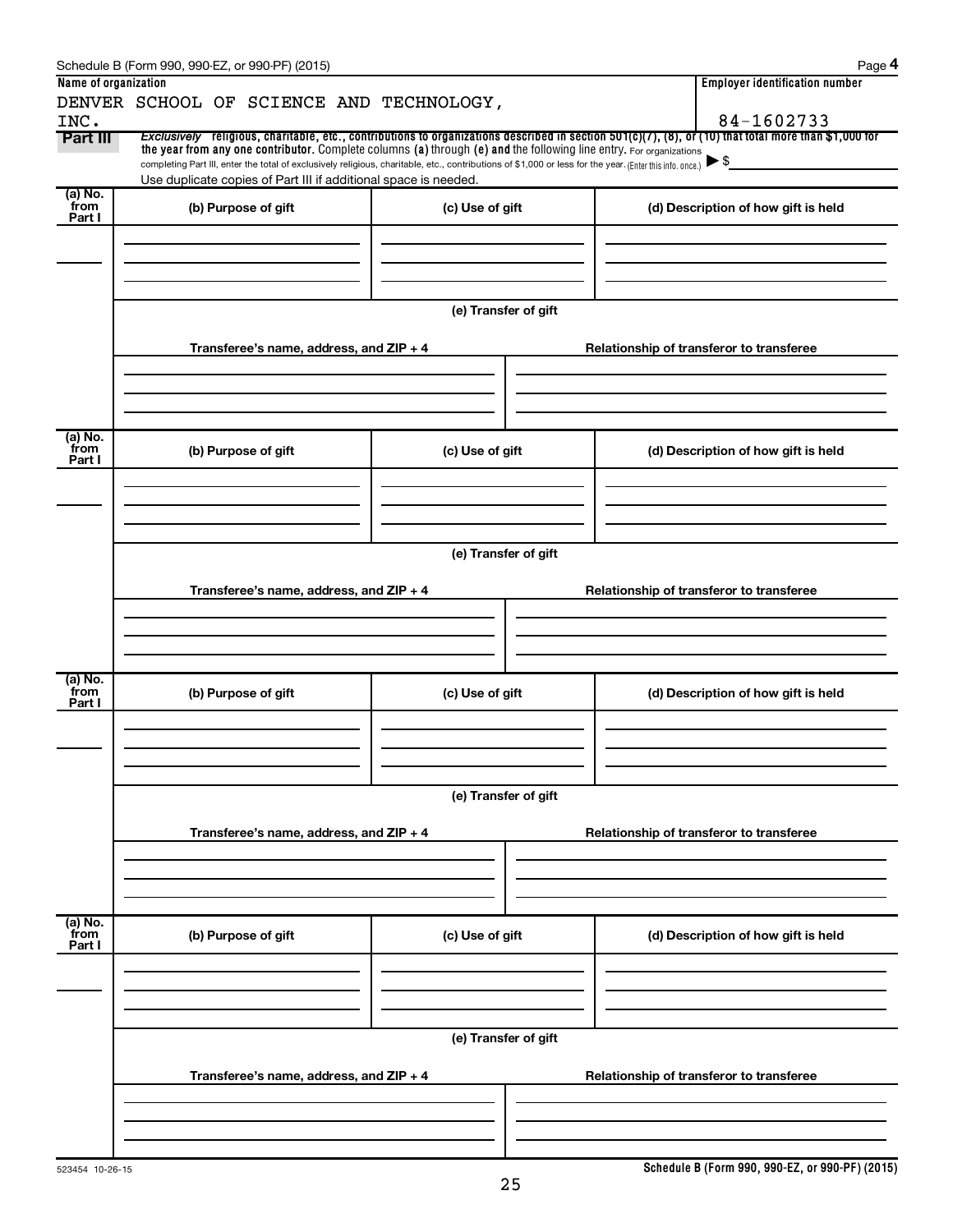| <b>SCHEDULE D</b> |                                                                                                                                                    |                                                                                                                                                                                                                                                                                                            | <b>Supplemental Financial Statements</b> |                                                    |  |                                                     |
|-------------------|----------------------------------------------------------------------------------------------------------------------------------------------------|------------------------------------------------------------------------------------------------------------------------------------------------------------------------------------------------------------------------------------------------------------------------------------------------------------|------------------------------------------|----------------------------------------------------|--|-----------------------------------------------------|
|                   | Complete if the organization answered "Yes" on Form 990,<br>(Form 990)<br>Part IV, line 6, 7, 8, 9, 10, 11a, 11b, 11c, 11d, 11e, 11f, 12a, or 12b. |                                                                                                                                                                                                                                                                                                            |                                          |                                                    |  |                                                     |
|                   | Department of the Treasury                                                                                                                         |                                                                                                                                                                                                                                                                                                            | Attach to Form 990.                      |                                                    |  | <b>Open to Public</b>                               |
|                   | Internal Revenue Service                                                                                                                           | Information about Schedule D (Form 990) and its instructions is at www.irs.gov/form990.<br>DENVER SCHOOL OF SCIENCE AND TECHNOLOGY,                                                                                                                                                                        |                                          |                                                    |  | Inspection                                          |
|                   | Name of the organization                                                                                                                           | INC.                                                                                                                                                                                                                                                                                                       |                                          |                                                    |  | <b>Employer identification number</b><br>84-1602733 |
| Part I            |                                                                                                                                                    | Organizations Maintaining Donor Advised Funds or Other Similar Funds or Accounts. Complete if the                                                                                                                                                                                                          |                                          |                                                    |  |                                                     |
|                   |                                                                                                                                                    | organization answered "Yes" on Form 990, Part IV, line 6.                                                                                                                                                                                                                                                  |                                          |                                                    |  |                                                     |
|                   |                                                                                                                                                    |                                                                                                                                                                                                                                                                                                            |                                          | (a) Donor advised funds                            |  | (b) Funds and other accounts                        |
| 1                 |                                                                                                                                                    |                                                                                                                                                                                                                                                                                                            |                                          |                                                    |  |                                                     |
| 2                 |                                                                                                                                                    | Aggregate value of contributions to (during year)                                                                                                                                                                                                                                                          |                                          |                                                    |  |                                                     |
| З                 |                                                                                                                                                    |                                                                                                                                                                                                                                                                                                            |                                          |                                                    |  |                                                     |
| 4                 |                                                                                                                                                    |                                                                                                                                                                                                                                                                                                            |                                          |                                                    |  |                                                     |
| 5                 |                                                                                                                                                    | Did the organization inform all donors and donor advisors in writing that the assets held in donor advised funds                                                                                                                                                                                           |                                          |                                                    |  |                                                     |
|                   |                                                                                                                                                    |                                                                                                                                                                                                                                                                                                            |                                          |                                                    |  | Yes<br><b>No</b>                                    |
| 6                 |                                                                                                                                                    | Did the organization inform all grantees, donors, and donor advisors in writing that grant funds can be used only<br>for charitable purposes and not for the benefit of the donor or donor advisor, or for any other purpose conferring                                                                    |                                          |                                                    |  |                                                     |
|                   | impermissible private benefit?                                                                                                                     |                                                                                                                                                                                                                                                                                                            |                                          |                                                    |  | Yes<br>No                                           |
| Part II           |                                                                                                                                                    | Conservation Easements. Complete if the organization answered "Yes" on Form 990, Part IV, line 7.                                                                                                                                                                                                          |                                          |                                                    |  |                                                     |
| 1                 |                                                                                                                                                    | Purpose(s) of conservation easements held by the organization (check all that apply).                                                                                                                                                                                                                      |                                          |                                                    |  |                                                     |
|                   |                                                                                                                                                    | Preservation of land for public use (e.g., recreation or education)                                                                                                                                                                                                                                        |                                          | Preservation of a historically important land area |  |                                                     |
|                   |                                                                                                                                                    | Protection of natural habitat                                                                                                                                                                                                                                                                              |                                          | Preservation of a certified historic structure     |  |                                                     |
|                   |                                                                                                                                                    | Preservation of open space                                                                                                                                                                                                                                                                                 |                                          |                                                    |  |                                                     |
| 2                 |                                                                                                                                                    | Complete lines 2a through 2d if the organization held a qualified conservation contribution in the form of a conservation easement on the last                                                                                                                                                             |                                          |                                                    |  |                                                     |
|                   | day of the tax year.                                                                                                                               |                                                                                                                                                                                                                                                                                                            |                                          |                                                    |  | Held at the End of the Tax Year                     |
|                   |                                                                                                                                                    |                                                                                                                                                                                                                                                                                                            |                                          |                                                    |  | 2a                                                  |
| b                 |                                                                                                                                                    |                                                                                                                                                                                                                                                                                                            |                                          |                                                    |  | 2 <sub>b</sub>                                      |
|                   |                                                                                                                                                    |                                                                                                                                                                                                                                                                                                            |                                          |                                                    |  | 2c                                                  |
|                   |                                                                                                                                                    | d Number of conservation easements included in (c) acquired after 8/17/06, and not on a historic structure                                                                                                                                                                                                 |                                          |                                                    |  |                                                     |
|                   |                                                                                                                                                    |                                                                                                                                                                                                                                                                                                            |                                          |                                                    |  | 2d                                                  |
| 3                 |                                                                                                                                                    | Number of conservation easements modified, transferred, released, extinguished, or terminated by the organization during the tax                                                                                                                                                                           |                                          |                                                    |  |                                                     |
|                   | $year \blacktriangleright$                                                                                                                         | Number of states where property subject to conservation easement is located >                                                                                                                                                                                                                              |                                          |                                                    |  |                                                     |
| 4<br>5            |                                                                                                                                                    | Does the organization have a written policy regarding the periodic monitoring, inspection, handling of                                                                                                                                                                                                     |                                          |                                                    |  |                                                     |
|                   |                                                                                                                                                    | violations, and enforcement of the conservation easements it holds?                                                                                                                                                                                                                                        |                                          |                                                    |  | <b>No</b><br>Yes                                    |
| 6                 |                                                                                                                                                    | Staff and volunteer hours devoted to monitoring, inspecting, handling of violations, and enforcing conservation easements during the year                                                                                                                                                                  |                                          |                                                    |  |                                                     |
|                   |                                                                                                                                                    |                                                                                                                                                                                                                                                                                                            |                                          |                                                    |  |                                                     |
| 7                 |                                                                                                                                                    | Amount of expenses incurred in monitoring, inspecting, handling of violations, and enforcing conservation easements during the year                                                                                                                                                                        |                                          |                                                    |  |                                                     |
|                   | ▶ \$                                                                                                                                               |                                                                                                                                                                                                                                                                                                            |                                          |                                                    |  |                                                     |
| 8                 |                                                                                                                                                    | Does each conservation easement reported on line 2(d) above satisfy the requirements of section 170(h)(4)(B)(i)                                                                                                                                                                                            |                                          |                                                    |  |                                                     |
|                   |                                                                                                                                                    |                                                                                                                                                                                                                                                                                                            |                                          |                                                    |  | <b>No</b><br>Yes                                    |
| 9                 |                                                                                                                                                    | In Part XIII, describe how the organization reports conservation easements in its revenue and expense statement, and balance sheet, and                                                                                                                                                                    |                                          |                                                    |  |                                                     |
|                   |                                                                                                                                                    | include, if applicable, the text of the footnote to the organization's financial statements that describes the organization's accounting for                                                                                                                                                               |                                          |                                                    |  |                                                     |
|                   | conservation easements.                                                                                                                            |                                                                                                                                                                                                                                                                                                            |                                          |                                                    |  |                                                     |
|                   | Part III                                                                                                                                           | Organizations Maintaining Collections of Art, Historical Treasures, or Other Similar Assets.                                                                                                                                                                                                               |                                          |                                                    |  |                                                     |
|                   |                                                                                                                                                    | Complete if the organization answered "Yes" on Form 990, Part IV, line 8.                                                                                                                                                                                                                                  |                                          |                                                    |  |                                                     |
|                   |                                                                                                                                                    | 1a If the organization elected, as permitted under SFAS 116 (ASC 958), not to report in its revenue statement and balance sheet works of art,<br>historical treasures, or other similar assets held for public exhibition, education, or research in furtherance of public service, provide, in Part XIII, |                                          |                                                    |  |                                                     |
|                   |                                                                                                                                                    | the text of the footnote to its financial statements that describes these items.                                                                                                                                                                                                                           |                                          |                                                    |  |                                                     |
| b                 |                                                                                                                                                    | If the organization elected, as permitted under SFAS 116 (ASC 958), to report in its revenue statement and balance sheet works of art, historical                                                                                                                                                          |                                          |                                                    |  |                                                     |
|                   |                                                                                                                                                    | treasures, or other similar assets held for public exhibition, education, or research in furtherance of public service, provide the following amounts                                                                                                                                                      |                                          |                                                    |  |                                                     |
|                   | relating to these items:                                                                                                                           |                                                                                                                                                                                                                                                                                                            |                                          |                                                    |  |                                                     |
|                   |                                                                                                                                                    |                                                                                                                                                                                                                                                                                                            |                                          |                                                    |  |                                                     |
|                   |                                                                                                                                                    | (ii) Assets included in Form 990, Part X                                                                                                                                                                                                                                                                   |                                          |                                                    |  | $\mathbb{S}$                                        |
| 2                 |                                                                                                                                                    | If the organization received or held works of art, historical treasures, or other similar assets for financial gain, provide                                                                                                                                                                               |                                          |                                                    |  |                                                     |
|                   |                                                                                                                                                    | the following amounts required to be reported under SFAS 116 (ASC 958) relating to these items:                                                                                                                                                                                                            |                                          |                                                    |  |                                                     |
| а                 |                                                                                                                                                    |                                                                                                                                                                                                                                                                                                            |                                          |                                                    |  | \$<br>▶                                             |
|                   |                                                                                                                                                    |                                                                                                                                                                                                                                                                                                            |                                          |                                                    |  | $\blacktriangleright$ s                             |
|                   |                                                                                                                                                    | LHA For Paperwork Reduction Act Notice, see the Instructions for Form 990.                                                                                                                                                                                                                                 |                                          |                                                    |  | Schedule D (Form 990) 2015                          |

532051 11-02-15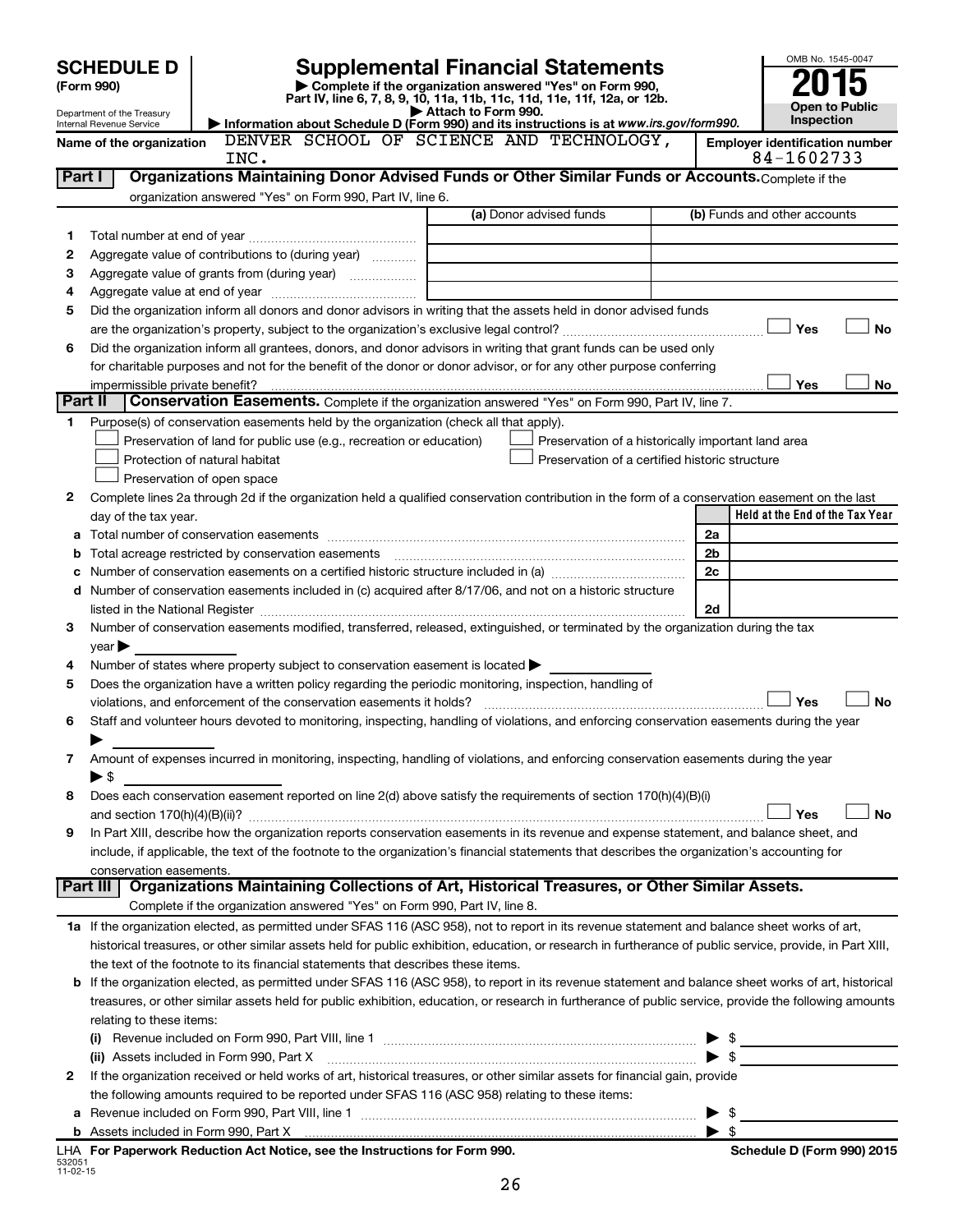|  |  |  |  |  | DENVER SCHOOL OF SCIENCE AND TECHNOLOGY, |
|--|--|--|--|--|------------------------------------------|
|--|--|--|--|--|------------------------------------------|

|                |                                                                                                                                                                                       | DENVER SCHOOL OF SCIENCE AND TECHNOLOGY, |                |                           |  |                      |          |                     |     |           |  |  |
|----------------|---------------------------------------------------------------------------------------------------------------------------------------------------------------------------------------|------------------------------------------|----------------|---------------------------|--|----------------------|----------|---------------------|-----|-----------|--|--|
|                | INC.<br>Schedule D (Form 990) 2015                                                                                                                                                    |                                          |                |                           |  |                      |          | 84-1602733 Page 2   |     |           |  |  |
|                | Organizations Maintaining Collections of Art, Historical Treasures, or Other Similar Assets (continued)<br>Part III                                                                   |                                          |                |                           |  |                      |          |                     |     |           |  |  |
| 3              | Using the organization's acquisition, accession, and other records, check any of the following that are a significant use of its collection items                                     |                                          |                |                           |  |                      |          |                     |     |           |  |  |
|                | (check all that apply):                                                                                                                                                               |                                          |                |                           |  |                      |          |                     |     |           |  |  |
| a              | Public exhibition                                                                                                                                                                     | d                                        |                | Loan or exchange programs |  |                      |          |                     |     |           |  |  |
| b              | Scholarly research                                                                                                                                                                    | e                                        | Other          |                           |  |                      |          |                     |     |           |  |  |
| c              | Preservation for future generations                                                                                                                                                   |                                          |                |                           |  |                      |          |                     |     |           |  |  |
| 4              | Provide a description of the organization's collections and explain how they further the organization's exempt purpose in Part XIII.                                                  |                                          |                |                           |  |                      |          |                     |     |           |  |  |
| 5              | During the year, did the organization solicit or receive donations of art, historical treasures, or other similar assets                                                              |                                          |                |                           |  |                      |          |                     |     |           |  |  |
|                |                                                                                                                                                                                       |                                          |                |                           |  |                      |          | Yes                 |     | No        |  |  |
|                | Part IV<br>Escrow and Custodial Arrangements. Complete if the organization answered "Yes" on Form 990, Part IV, line 9, or                                                            |                                          |                |                           |  |                      |          |                     |     |           |  |  |
|                | reported an amount on Form 990, Part X, line 21.                                                                                                                                      |                                          |                |                           |  |                      |          |                     |     |           |  |  |
|                | 1a Is the organization an agent, trustee, custodian or other intermediary for contributions or other assets not included                                                              |                                          |                |                           |  |                      |          |                     |     |           |  |  |
|                |                                                                                                                                                                                       |                                          |                |                           |  |                      |          | Yes                 |     | <b>No</b> |  |  |
|                | b If "Yes," explain the arrangement in Part XIII and complete the following table:                                                                                                    |                                          |                |                           |  |                      |          |                     |     |           |  |  |
|                |                                                                                                                                                                                       |                                          |                |                           |  |                      |          | Amount              |     |           |  |  |
|                | c Beginning balance                                                                                                                                                                   |                                          |                |                           |  | 1c                   |          |                     |     |           |  |  |
|                |                                                                                                                                                                                       |                                          |                |                           |  | 1d                   |          |                     |     |           |  |  |
|                | e Distributions during the year manufactured and an account of the year manufactured and account of the year manufactured and account of the USA of the Distributions during the year |                                          |                |                           |  | 1e                   |          |                     |     |           |  |  |
| f              |                                                                                                                                                                                       |                                          |                |                           |  | 1f                   |          |                     |     |           |  |  |
|                | 2a Did the organization include an amount on Form 990, Part X, line 21, for escrow or custodial account liability?                                                                    |                                          |                |                           |  |                      |          | Yes                 |     | No        |  |  |
|                | b If "Yes," explain the arrangement in Part XIII. Check here if the explanation has been provided on Part XIII                                                                        |                                          |                |                           |  |                      |          |                     |     |           |  |  |
| <b>Part V</b>  | Endowment Funds. Complete if the organization answered "Yes" on Form 990, Part IV, line 10.                                                                                           |                                          |                |                           |  |                      |          |                     |     |           |  |  |
|                |                                                                                                                                                                                       | (a) Current year                         | (b) Prior year | (c) Two years back        |  | (d) Three years back |          | (e) Four years back |     |           |  |  |
|                | 1a Beginning of year balance                                                                                                                                                          | 145, 136.                                | 141,206.       | 131,609.                  |  |                      | 125,000. |                     |     | 125,000.  |  |  |
|                |                                                                                                                                                                                       |                                          |                |                           |  |                      |          |                     |     |           |  |  |
|                | c Net investment earnings, gains, and losses                                                                                                                                          | $<$ 3,724.                               | 9,833.         | 14,828.                   |  |                      | 7,503.   |                     |     |           |  |  |
|                |                                                                                                                                                                                       |                                          |                |                           |  |                      |          |                     |     |           |  |  |
|                | e Other expenditures for facilities                                                                                                                                                   |                                          |                |                           |  |                      |          |                     |     |           |  |  |
|                | and programs                                                                                                                                                                          | 2, 235.                                  | 5,903.         | 3,750.                    |  |                      |          |                     |     |           |  |  |
|                | f Administrative expenses                                                                                                                                                             |                                          |                | 1,481.                    |  |                      | 894.     |                     |     |           |  |  |
| g              | End of year balance                                                                                                                                                                   | 139, 177.                                | 145, 136.      | 141,206.                  |  |                      | 131,609. |                     |     | 125,000.  |  |  |
| 2              | Provide the estimated percentage of the current year end balance (line 1g, column (a)) held as:                                                                                       |                                          |                |                           |  |                      |          |                     |     |           |  |  |
|                | a Board designated or quasi-endowment >                                                                                                                                               |                                          | %              |                           |  |                      |          |                     |     |           |  |  |
|                | 100.00<br><b>b</b> Permanent endowment $\blacktriangleright$                                                                                                                          | %                                        |                |                           |  |                      |          |                     |     |           |  |  |
|                | c Temporarily restricted endowment $\blacktriangleright$                                                                                                                              | %                                        |                |                           |  |                      |          |                     |     |           |  |  |
|                | The percentages on lines 2a, 2b, and 2c should equal 100%.                                                                                                                            |                                          |                |                           |  |                      |          |                     |     |           |  |  |
|                | 3a Are there endowment funds not in the possession of the organization that are held and administered for the organization                                                            |                                          |                |                           |  |                      |          |                     |     |           |  |  |
|                | by:                                                                                                                                                                                   |                                          |                |                           |  |                      |          |                     | Yes | No        |  |  |
|                | (i)                                                                                                                                                                                   |                                          |                |                           |  |                      |          | 3a(i)               | х   |           |  |  |
|                |                                                                                                                                                                                       |                                          |                |                           |  |                      |          | 3a(ii)              |     | X         |  |  |
|                |                                                                                                                                                                                       |                                          |                |                           |  |                      |          | 3b                  |     |           |  |  |
| 4              | Describe in Part XIII the intended uses of the organization's endowment funds.                                                                                                        |                                          |                |                           |  |                      |          |                     |     |           |  |  |
| <b>Part VI</b> | Land, Buildings, and Equipment.                                                                                                                                                       |                                          |                |                           |  |                      |          |                     |     |           |  |  |
|                | Complete if the organization answered "Yes" on Form 990, Part IV, line 11a. See Form 990, Part X, line 10.                                                                            |                                          |                |                           |  |                      |          |                     |     |           |  |  |
|                | Description of property                                                                                                                                                               | (a) Cost or other                        |                | (b) Cost or other         |  | (c) Accumulated      |          | (d) Book value      |     |           |  |  |
|                |                                                                                                                                                                                       | basis (investment)                       |                | basis (other)             |  | depreciation         |          |                     |     |           |  |  |
|                |                                                                                                                                                                                       |                                          |                |                           |  |                      |          |                     |     |           |  |  |
|                |                                                                                                                                                                                       |                                          |                |                           |  |                      |          |                     |     |           |  |  |
|                |                                                                                                                                                                                       |                                          |                |                           |  |                      |          |                     |     |           |  |  |
|                |                                                                                                                                                                                       |                                          |                | 1,272,182.                |  | 543,928.             |          |                     |     | 728, 254. |  |  |
|                |                                                                                                                                                                                       |                                          |                |                           |  |                      |          |                     |     |           |  |  |
|                | Total. Add lines 1a through 1e. (Column (d) must equal Form 990, Part X, column (B), line 10c.)                                                                                       |                                          |                |                           |  |                      |          |                     |     | 728, 254. |  |  |

**Schedule D (Form 990) 2015**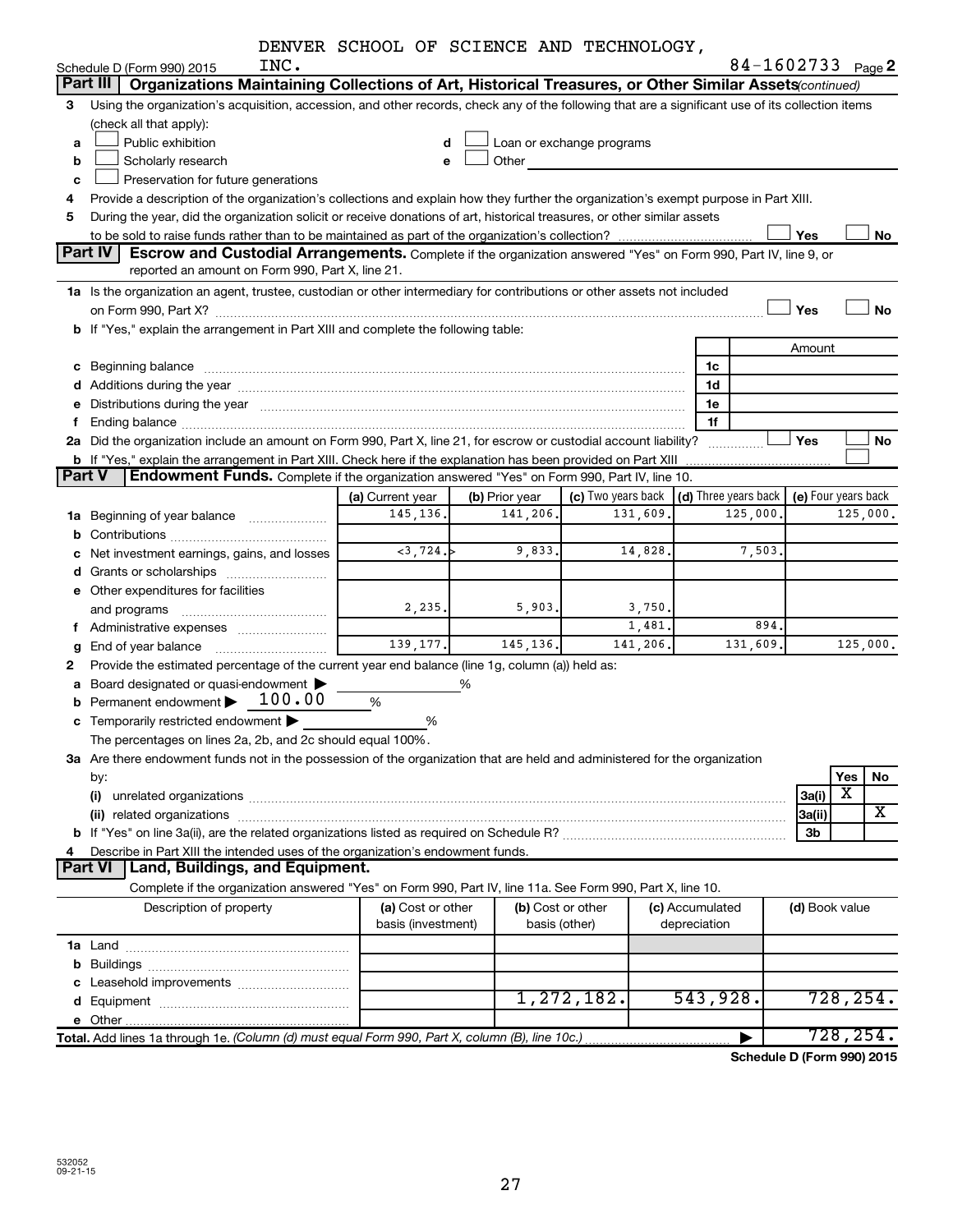| DENVER SCHOOL OF SCIENCE AND TECHNOLOGY, |  |
|------------------------------------------|--|
|------------------------------------------|--|

| INC.<br>Schedule D (Form 990) 2015                                                                                                                   |                 |                                                           | 84-1602733 Page 3 |
|------------------------------------------------------------------------------------------------------------------------------------------------------|-----------------|-----------------------------------------------------------|-------------------|
| Part VII Investments - Other Securities.                                                                                                             |                 |                                                           |                   |
| Complete if the organization answered "Yes" on Form 990, Part IV, line 11b. See Form 990, Part X, line 12.                                           |                 |                                                           |                   |
| (a) Description of security or category (including name of security)                                                                                 | (b) Book value  | (c) Method of valuation: Cost or end-of-year market value |                   |
|                                                                                                                                                      |                 |                                                           |                   |
|                                                                                                                                                      |                 |                                                           |                   |
| (3) Other                                                                                                                                            |                 |                                                           |                   |
| (A)                                                                                                                                                  |                 |                                                           |                   |
| (B)                                                                                                                                                  |                 |                                                           |                   |
| (C)                                                                                                                                                  |                 |                                                           |                   |
| (D)                                                                                                                                                  |                 |                                                           |                   |
| (E)                                                                                                                                                  |                 |                                                           |                   |
| (F)                                                                                                                                                  |                 |                                                           |                   |
| (G)                                                                                                                                                  |                 |                                                           |                   |
| (H)                                                                                                                                                  |                 |                                                           |                   |
| Total. (Col. (b) must equal Form 990, Part X, col. (B) line 12.)                                                                                     |                 |                                                           |                   |
| Part VIII Investments - Program Related.                                                                                                             |                 |                                                           |                   |
| Complete if the organization answered "Yes" on Form 990, Part IV, line 11c. See Form 990, Part X, line 13.                                           |                 |                                                           |                   |
| (a) Description of investment                                                                                                                        | (b) Book value  | (c) Method of valuation: Cost or end-of-year market value |                   |
| (1)                                                                                                                                                  |                 |                                                           |                   |
| (2)                                                                                                                                                  |                 |                                                           |                   |
| (3)                                                                                                                                                  |                 |                                                           |                   |
| (4)                                                                                                                                                  |                 |                                                           |                   |
| (5)                                                                                                                                                  |                 |                                                           |                   |
| (6)                                                                                                                                                  |                 |                                                           |                   |
| (7)                                                                                                                                                  |                 |                                                           |                   |
| (8)                                                                                                                                                  |                 |                                                           |                   |
| (9)                                                                                                                                                  |                 |                                                           |                   |
| Total. (Col. (b) must equal Form 990, Part X, col. (B) line $13.$ )                                                                                  |                 |                                                           |                   |
| <b>Other Assets.</b><br>Part IX                                                                                                                      |                 |                                                           |                   |
| Complete if the organization answered "Yes" on Form 990, Part IV, line 11d. See Form 990, Part X, line 15.                                           |                 |                                                           |                   |
|                                                                                                                                                      | (a) Description |                                                           | (b) Book value    |
| SECURITY DEPOSIT<br>(1)                                                                                                                              |                 |                                                           | 7,068.            |
| <b>ENDOWMENT</b><br>(2)                                                                                                                              |                 |                                                           | 139, 177.         |
| PREPAID PENSION CERTIFICATES OF PARTICIPATION<br>(3)                                                                                                 |                 |                                                           | 8,050,277.        |
| (4)                                                                                                                                                  |                 |                                                           |                   |
| (5)                                                                                                                                                  |                 |                                                           |                   |
| (6)                                                                                                                                                  |                 |                                                           |                   |
| (7)                                                                                                                                                  |                 |                                                           |                   |
| (8)                                                                                                                                                  |                 |                                                           |                   |
| (9)                                                                                                                                                  |                 |                                                           |                   |
| Total. (Column (b) must equal Form 990, Part X, col. (B) line 15.)                                                                                   |                 |                                                           | 8, 196, 522.      |
| <b>Other Liabilities.</b><br>Part X                                                                                                                  |                 |                                                           |                   |
| Complete if the organization answered "Yes" on Form 990, Part IV, line 11e or 11f. See Form 990, Part X, line 25.                                    |                 |                                                           |                   |
| (a) Description of liability<br>1.                                                                                                                   |                 | (b) Book value                                            |                   |
| Federal income taxes<br>(1)                                                                                                                          |                 |                                                           |                   |
| (2)                                                                                                                                                  |                 |                                                           |                   |
| (3)                                                                                                                                                  |                 |                                                           |                   |
| (4)                                                                                                                                                  |                 |                                                           |                   |
| (5)                                                                                                                                                  |                 |                                                           |                   |
|                                                                                                                                                      |                 |                                                           |                   |
| (6)                                                                                                                                                  |                 |                                                           |                   |
| (7)                                                                                                                                                  |                 |                                                           |                   |
| (8)                                                                                                                                                  |                 |                                                           |                   |
| (9)                                                                                                                                                  |                 |                                                           |                   |
| Total. (Column (b) must equal Form 990, Part X, col. (B) line 25.)                                                                                   |                 |                                                           |                   |
| 2. Liability for uncertain tax positions. In Part XIII, provide the text of the footnote to the organization's financial statements that reports the |                 |                                                           |                   |

organization's liability for uncertain tax positions under FIN 48 (ASC 740). Check here if the text of the footnote has been provided in Part XIII  $\boxed{\text{X}}$ 

**Schedule D (Form 990) 2015**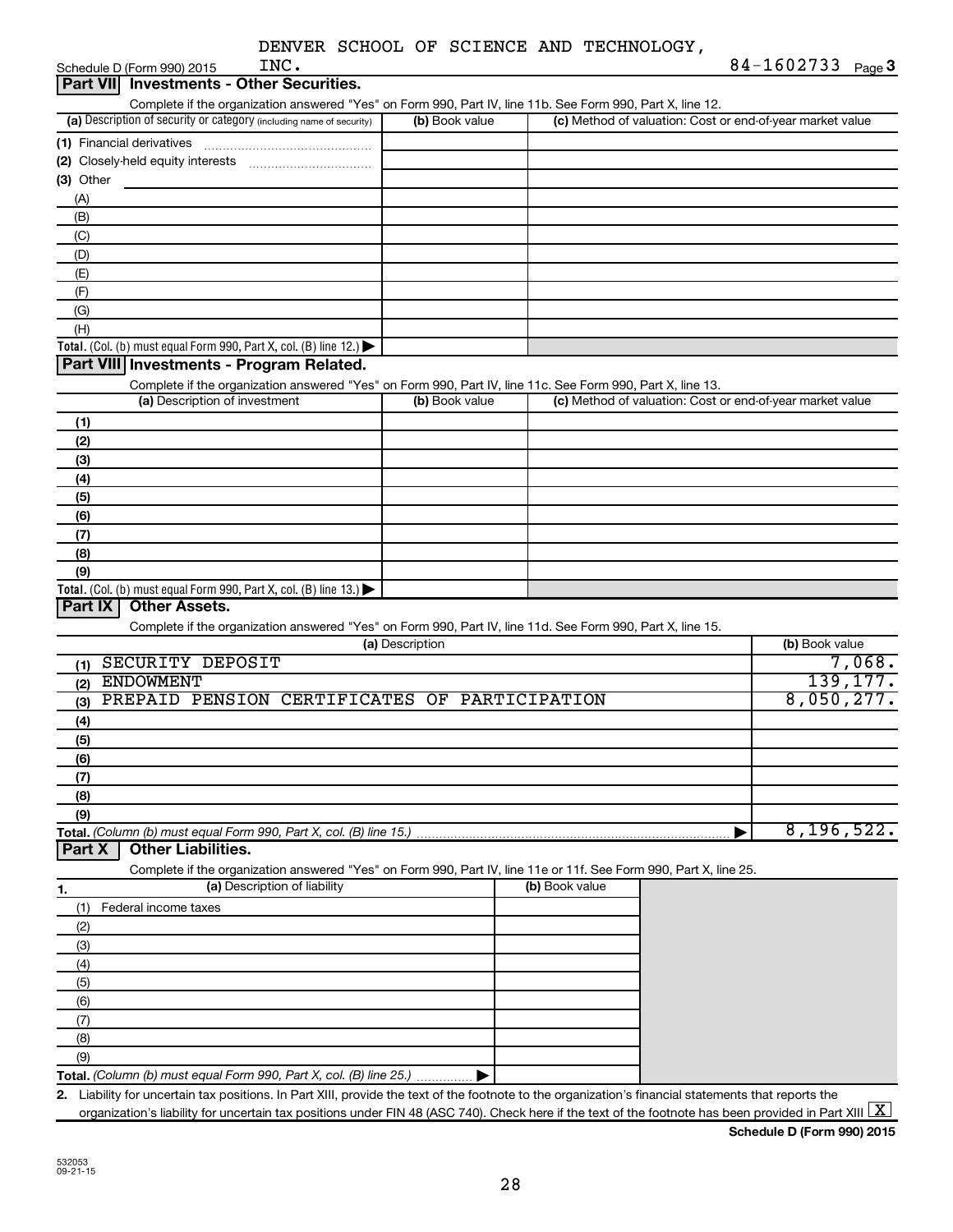|    | INC.<br>Schedule D (Form 990) 2015                                                                                                                                                                                                  |                | 84-1602733 $_{Page 4}$ |  |
|----|-------------------------------------------------------------------------------------------------------------------------------------------------------------------------------------------------------------------------------------|----------------|------------------------|--|
|    | Reconciliation of Revenue per Audited Financial Statements With Revenue per Return.<br><b>Part XI</b>                                                                                                                               |                |                        |  |
|    | Complete if the organization answered "Yes" on Form 990, Part IV, line 12a.                                                                                                                                                         |                |                        |  |
| 1. | Total revenue, gains, and other support per audited financial statements [111] [11] Total revenue, gains, and other support per audited financial statements                                                                        |                | $\mathbf{1}$           |  |
| 2  | Amounts included on line 1 but not on Form 990, Part VIII, line 12:                                                                                                                                                                 |                |                        |  |
| a  |                                                                                                                                                                                                                                     | 2a             |                        |  |
| b  |                                                                                                                                                                                                                                     | 2 <sub>b</sub> |                        |  |
| с  |                                                                                                                                                                                                                                     | 2 <sub>c</sub> |                        |  |
| d  |                                                                                                                                                                                                                                     | 2d             |                        |  |
| e  | Add lines 2a through 2d <b>[10]</b> University of the state of the state of the state of the state of the state of the state of the state of the state of the state of the state of the state of the state of the state of the stat |                | 2е                     |  |
| З  |                                                                                                                                                                                                                                     |                | 3                      |  |
| 4  | Amounts included on Form 990, Part VIII, line 12, but not on line 1:                                                                                                                                                                |                |                        |  |
|    |                                                                                                                                                                                                                                     | 4a             |                        |  |
| b  | Other (Describe in Part XIII.) <b>Construction Contract Construction</b> Chern Construction Construction Construction                                                                                                               | 4 <sub>b</sub> |                        |  |
| c. | Add lines 4a and 4b                                                                                                                                                                                                                 |                | 4c                     |  |
| 5  | Total revenue. Add lines 3 and 4c. (This must equal Form 990, Part I, line 12.)                                                                                                                                                     |                | 5                      |  |
|    | Part XII Reconciliation of Expenses per Audited Financial Statements With Expenses per Return.                                                                                                                                      |                |                        |  |
|    | Complete if the organization answered "Yes" on Form 990, Part IV, line 12a.                                                                                                                                                         |                |                        |  |
| 1  |                                                                                                                                                                                                                                     |                | $\blacksquare$         |  |
| 2  | Amounts included on line 1 but not on Form 990, Part IX, line 25:                                                                                                                                                                   |                |                        |  |
| a  |                                                                                                                                                                                                                                     | 2a             |                        |  |
| b  |                                                                                                                                                                                                                                     | 2 <sub>b</sub> |                        |  |
| C  |                                                                                                                                                                                                                                     | 2 <sub>c</sub> |                        |  |
|    |                                                                                                                                                                                                                                     | 2d             |                        |  |
| e  | Add lines 2a through 2d <b>must be a constructed as the constant of the constant of the constant of the construction</b>                                                                                                            |                | 2e                     |  |
| З  |                                                                                                                                                                                                                                     |                | 3                      |  |
| 4  | Amounts included on Form 990, Part IX, line 25, but not on line 1:                                                                                                                                                                  |                |                        |  |
| а  |                                                                                                                                                                                                                                     | 4a             |                        |  |
| b  |                                                                                                                                                                                                                                     | 4 <sub>b</sub> |                        |  |
|    | Add lines 4a and 4b                                                                                                                                                                                                                 |                | 4с                     |  |
| 5  |                                                                                                                                                                                                                                     |                | 5                      |  |
|    | <b>Part XIII</b> Supplemental Information.                                                                                                                                                                                          |                |                        |  |

Provide the descriptions required for Part II, lines 3, 5, and 9; Part III, lines 1a and 4; Part IV, lines 1b and 2b; Part V, line 4; Part X, line 2; Part XI, lines 2d and 4b; and Part XII, lines 2d and 4b. Also complete this part to provide any additional information.

PART V, LINE 4:

THE ENDOWMENT FUND IS TO BE USED TO SUPPORT THE DENVER SCHOOL OF SCIENCE

AND TECHNOLOGY'S 1:1 LAPTOP PROGRAM. INCOME FROM THE FUND WILL BE USED

FOR ANNUAL COMPUTER AND COMPUTER-RELATED EQUIPMENT PURCHASES TO SUSTAIN

"1:1" COMPUTING PROGRAMS FOR THE SCHOOLS.

PART X, LINE 2:

DSST, INC., IS EXEMPT FROM FEDERAL INCOME TAX UNDER SECTION 501(C)(3) OF

THE INTERNAL REVENUE CODE, QUALIFIES FOR THE CHARITABLE CONTRIBUTION

DEDUCTION UNDER SECTION 170(B)(1)(A)(VI), AND HAS BEEN CLASSIFIED AS AN

ORGANIZATION OTHER THAN A PRIVATE FOUNDATION UNDER SECTION 509(A)(1).

532054 09-21-15 **Schedule D (Form 990) 2015** DSST, INC. IS ANNUALLY REQUIRED TO FILE A RETURN OF ORGANIZATION EXEMPT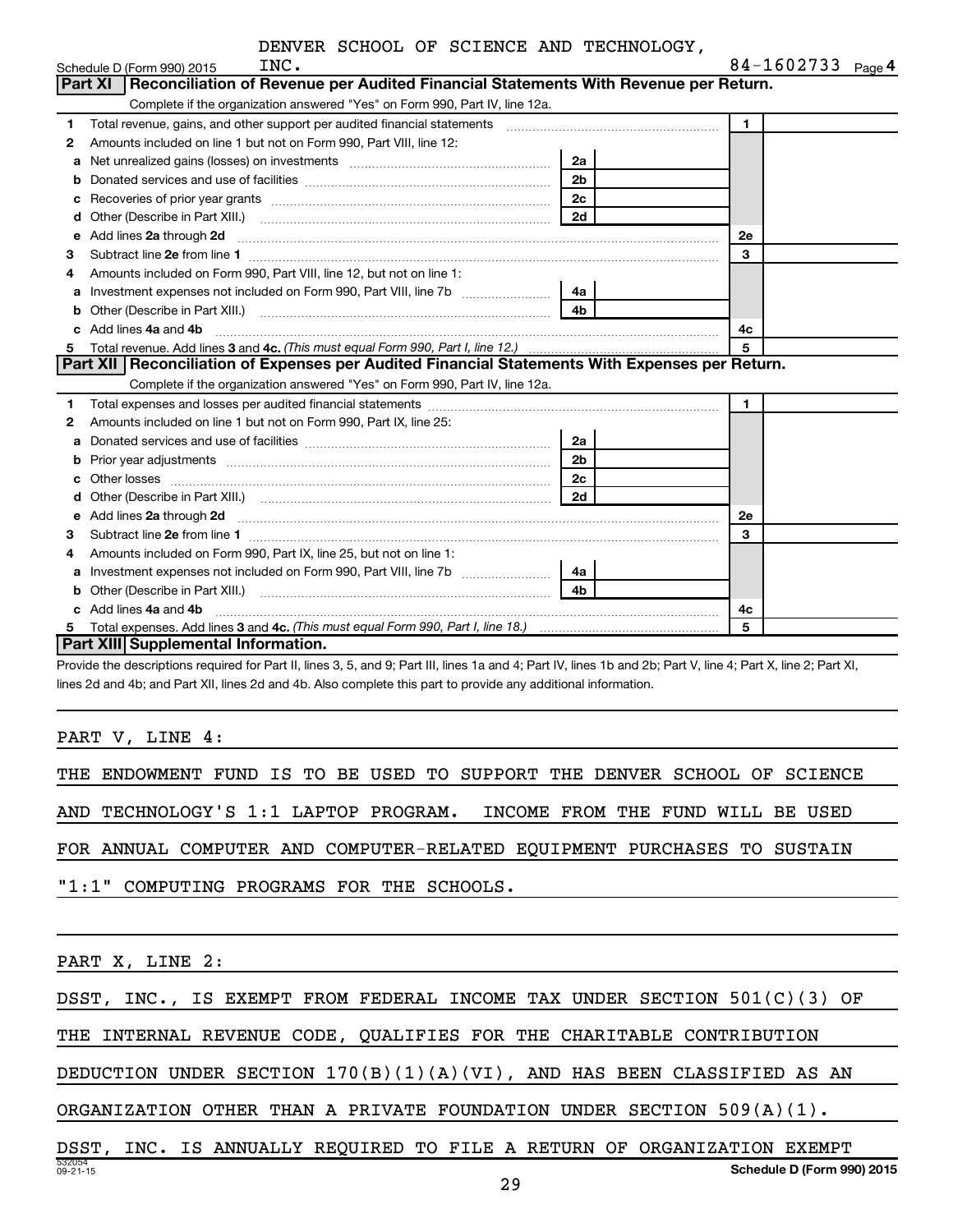| DENVER SCHOOL OF SCIENCE AND TECHNOLOGY,<br>$84 - 1602733$ Page 5<br>INC.<br>Schedule D (Form 990) 2015 |
|---------------------------------------------------------------------------------------------------------|
| <b>Part XIII Supplemental Information (continued)</b>                                                   |
| FROM INCOME TAX (FORM 990) WITH THE IRS. IN ADDITION, DSST, INC. SUBJECT                                |
| TO INCOME TAX ON NET INCOME THAT IS DERIVED FROM BUSINESS ACTIVITIES THAT                               |
| ARE UNRELATED TO ITS EXEMPT PURPOSES. DSST, INC. HAS DETERMINED IT IS NOT                               |
| SUBJECT TO UNRELATED BUSINESS INCOME TAX AND HAS NOT FILED AN EXEMPT                                    |
| ORGANIZATION BUSINESS INCOME TAX RETURN (FORM 990-T) WITH THE IRS.                                      |
|                                                                                                         |
|                                                                                                         |
|                                                                                                         |
|                                                                                                         |
|                                                                                                         |
|                                                                                                         |
|                                                                                                         |
|                                                                                                         |
|                                                                                                         |
|                                                                                                         |
|                                                                                                         |
|                                                                                                         |
|                                                                                                         |
|                                                                                                         |
|                                                                                                         |
|                                                                                                         |
|                                                                                                         |
|                                                                                                         |
|                                                                                                         |
|                                                                                                         |
|                                                                                                         |
|                                                                                                         |
|                                                                                                         |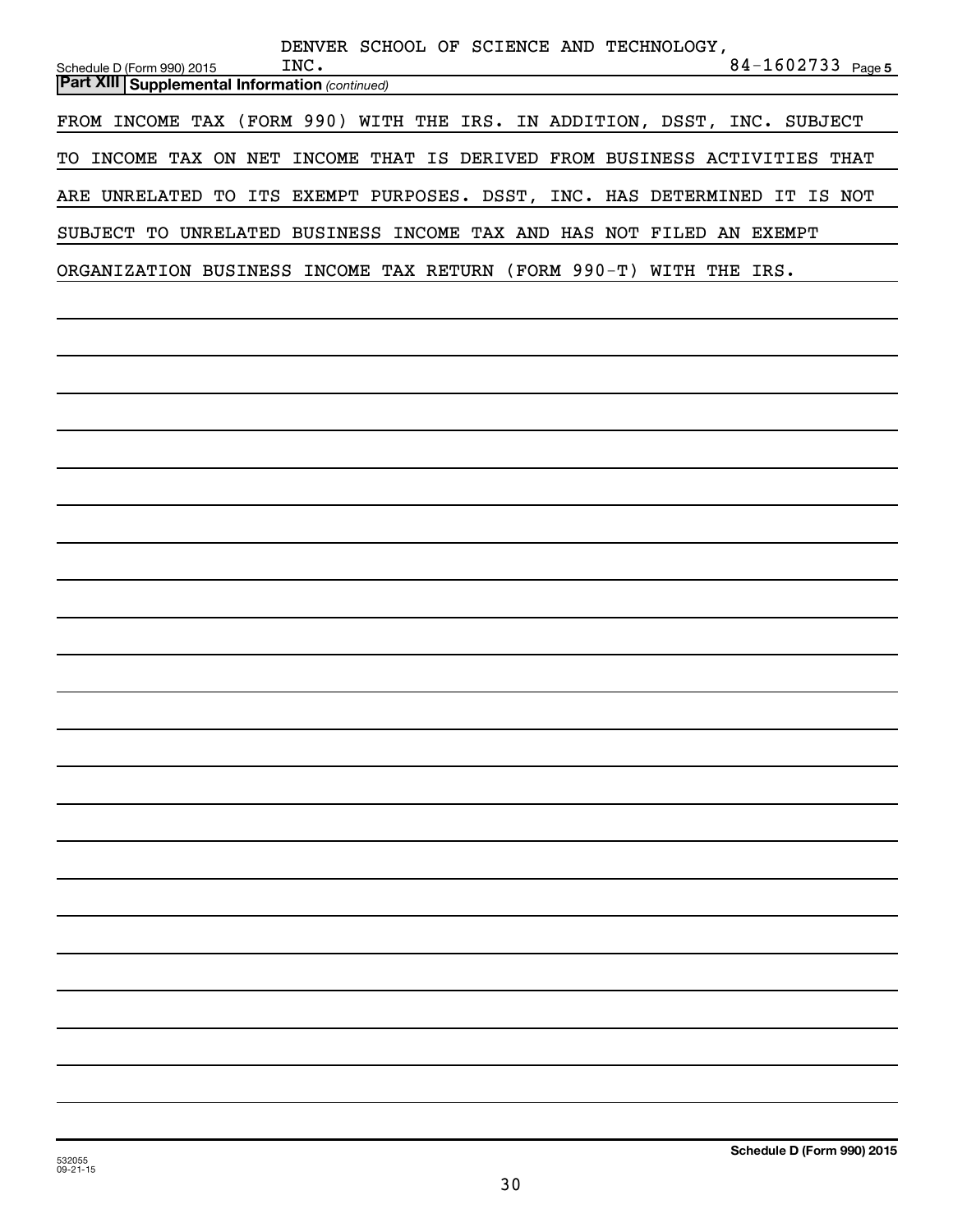| <b>SCHEDULE G</b><br>(Form 990 or 990-EZ)<br>Department of the Treasury<br>Internal Revenue Service<br>Name of the organization<br>Part I                                                                                                                                                                                                                                                                                                                                                                                                                                                                                                                                                                                                                                                                                                                                    | INC. |  |               | Attach to Form 990 or Form 990-EZ. |     |                                                                            | <b>Supplemental Information Regarding Fundraising or Gaming Activities</b><br>Complete if the organization answered "Yes" on Form 990, Part IV, lines 17, 18, or 19, or if the<br>organization entered more than \$15,000 on Form 990-EZ, line 6a.<br>Information about Schedule G (Form 990 or 990-EZ) and its instructions is at WWW.irs.gov/form990.<br>DENVER SCHOOL OF SCIENCE AND TECHNOLOGY,<br>Fundraising Activities. Complete if the organization answered "Yes" on Form 990, Part IV, line 17. Form 990-EZ filers are not | 84-1602733                                                                 | OMB No. 1545-0047<br><b>Open to Public</b><br>Inspection<br><b>Employer identification number</b> |
|------------------------------------------------------------------------------------------------------------------------------------------------------------------------------------------------------------------------------------------------------------------------------------------------------------------------------------------------------------------------------------------------------------------------------------------------------------------------------------------------------------------------------------------------------------------------------------------------------------------------------------------------------------------------------------------------------------------------------------------------------------------------------------------------------------------------------------------------------------------------------|------|--|---------------|------------------------------------|-----|----------------------------------------------------------------------------|--------------------------------------------------------------------------------------------------------------------------------------------------------------------------------------------------------------------------------------------------------------------------------------------------------------------------------------------------------------------------------------------------------------------------------------------------------------------------------------------------------------------------------------|----------------------------------------------------------------------------|---------------------------------------------------------------------------------------------------|
| required to complete this part.<br>1 Indicate whether the organization raised funds through any of the following activities. Check all that apply.<br>Mail solicitations<br>Solicitation of non-government grants<br>a<br>е<br>Solicitation of government grants<br>Internet and email solicitations<br>f<br>b<br>Phone solicitations<br>Special fundraising events<br>с<br>g<br>In-person solicitations<br>d<br>2 a Did the organization have a written or oral agreement with any individual (including officers, directors, trustees or<br>key employees listed in Form 990, Part VII) or entity in connection with professional fundraising services?<br>Yes<br><b>No</b><br>b If "Yes," list the ten highest paid individuals or entities (fundraisers) pursuant to agreements under which the fundraiser is to be<br>compensated at least \$5,000 by the organization. |      |  |               |                                    |     |                                                                            |                                                                                                                                                                                                                                                                                                                                                                                                                                                                                                                                      |                                                                            |                                                                                                   |
| (i) Name and address of individual<br>or entity (fundraiser)                                                                                                                                                                                                                                                                                                                                                                                                                                                                                                                                                                                                                                                                                                                                                                                                                 |      |  | (ii) Activity |                                    |     | (iii) Did<br>fundraiser<br>have custody<br>or control of<br>contributions? | (iv) Gross receipts<br>from activity                                                                                                                                                                                                                                                                                                                                                                                                                                                                                                 | (v) Amount paid<br>to (or retained by)<br>fundraiser<br>listed in col. (i) | (vi) Amount paid<br>to (or retained by)<br>organization                                           |
|                                                                                                                                                                                                                                                                                                                                                                                                                                                                                                                                                                                                                                                                                                                                                                                                                                                                              |      |  |               |                                    | Yes | No                                                                         |                                                                                                                                                                                                                                                                                                                                                                                                                                                                                                                                      |                                                                            |                                                                                                   |
|                                                                                                                                                                                                                                                                                                                                                                                                                                                                                                                                                                                                                                                                                                                                                                                                                                                                              |      |  |               |                                    |     |                                                                            |                                                                                                                                                                                                                                                                                                                                                                                                                                                                                                                                      |                                                                            |                                                                                                   |
|                                                                                                                                                                                                                                                                                                                                                                                                                                                                                                                                                                                                                                                                                                                                                                                                                                                                              |      |  |               |                                    |     |                                                                            |                                                                                                                                                                                                                                                                                                                                                                                                                                                                                                                                      |                                                                            |                                                                                                   |
|                                                                                                                                                                                                                                                                                                                                                                                                                                                                                                                                                                                                                                                                                                                                                                                                                                                                              |      |  |               |                                    |     |                                                                            |                                                                                                                                                                                                                                                                                                                                                                                                                                                                                                                                      |                                                                            |                                                                                                   |
|                                                                                                                                                                                                                                                                                                                                                                                                                                                                                                                                                                                                                                                                                                                                                                                                                                                                              |      |  |               |                                    |     |                                                                            |                                                                                                                                                                                                                                                                                                                                                                                                                                                                                                                                      |                                                                            |                                                                                                   |
|                                                                                                                                                                                                                                                                                                                                                                                                                                                                                                                                                                                                                                                                                                                                                                                                                                                                              |      |  |               |                                    |     |                                                                            |                                                                                                                                                                                                                                                                                                                                                                                                                                                                                                                                      |                                                                            |                                                                                                   |
|                                                                                                                                                                                                                                                                                                                                                                                                                                                                                                                                                                                                                                                                                                                                                                                                                                                                              |      |  |               |                                    |     |                                                                            |                                                                                                                                                                                                                                                                                                                                                                                                                                                                                                                                      |                                                                            |                                                                                                   |
|                                                                                                                                                                                                                                                                                                                                                                                                                                                                                                                                                                                                                                                                                                                                                                                                                                                                              |      |  |               |                                    |     |                                                                            |                                                                                                                                                                                                                                                                                                                                                                                                                                                                                                                                      |                                                                            |                                                                                                   |
|                                                                                                                                                                                                                                                                                                                                                                                                                                                                                                                                                                                                                                                                                                                                                                                                                                                                              |      |  |               |                                    |     |                                                                            |                                                                                                                                                                                                                                                                                                                                                                                                                                                                                                                                      |                                                                            |                                                                                                   |
|                                                                                                                                                                                                                                                                                                                                                                                                                                                                                                                                                                                                                                                                                                                                                                                                                                                                              |      |  |               |                                    |     |                                                                            |                                                                                                                                                                                                                                                                                                                                                                                                                                                                                                                                      |                                                                            |                                                                                                   |
| Total                                                                                                                                                                                                                                                                                                                                                                                                                                                                                                                                                                                                                                                                                                                                                                                                                                                                        |      |  |               |                                    |     |                                                                            |                                                                                                                                                                                                                                                                                                                                                                                                                                                                                                                                      |                                                                            |                                                                                                   |
| 3 List all states in which the organization is registered or licensed to solicit contributions or has been notified it is exempt from registration<br>or licensing.                                                                                                                                                                                                                                                                                                                                                                                                                                                                                                                                                                                                                                                                                                          |      |  |               |                                    |     |                                                                            |                                                                                                                                                                                                                                                                                                                                                                                                                                                                                                                                      |                                                                            |                                                                                                   |
|                                                                                                                                                                                                                                                                                                                                                                                                                                                                                                                                                                                                                                                                                                                                                                                                                                                                              |      |  |               |                                    |     |                                                                            |                                                                                                                                                                                                                                                                                                                                                                                                                                                                                                                                      |                                                                            |                                                                                                   |
|                                                                                                                                                                                                                                                                                                                                                                                                                                                                                                                                                                                                                                                                                                                                                                                                                                                                              |      |  |               |                                    |     |                                                                            |                                                                                                                                                                                                                                                                                                                                                                                                                                                                                                                                      |                                                                            |                                                                                                   |

**For Paperwork Reduction Act Notice, see the Instructions for Form 990 or 990-EZ. Schedule G (Form 990 or 990-EZ) 2015** LHA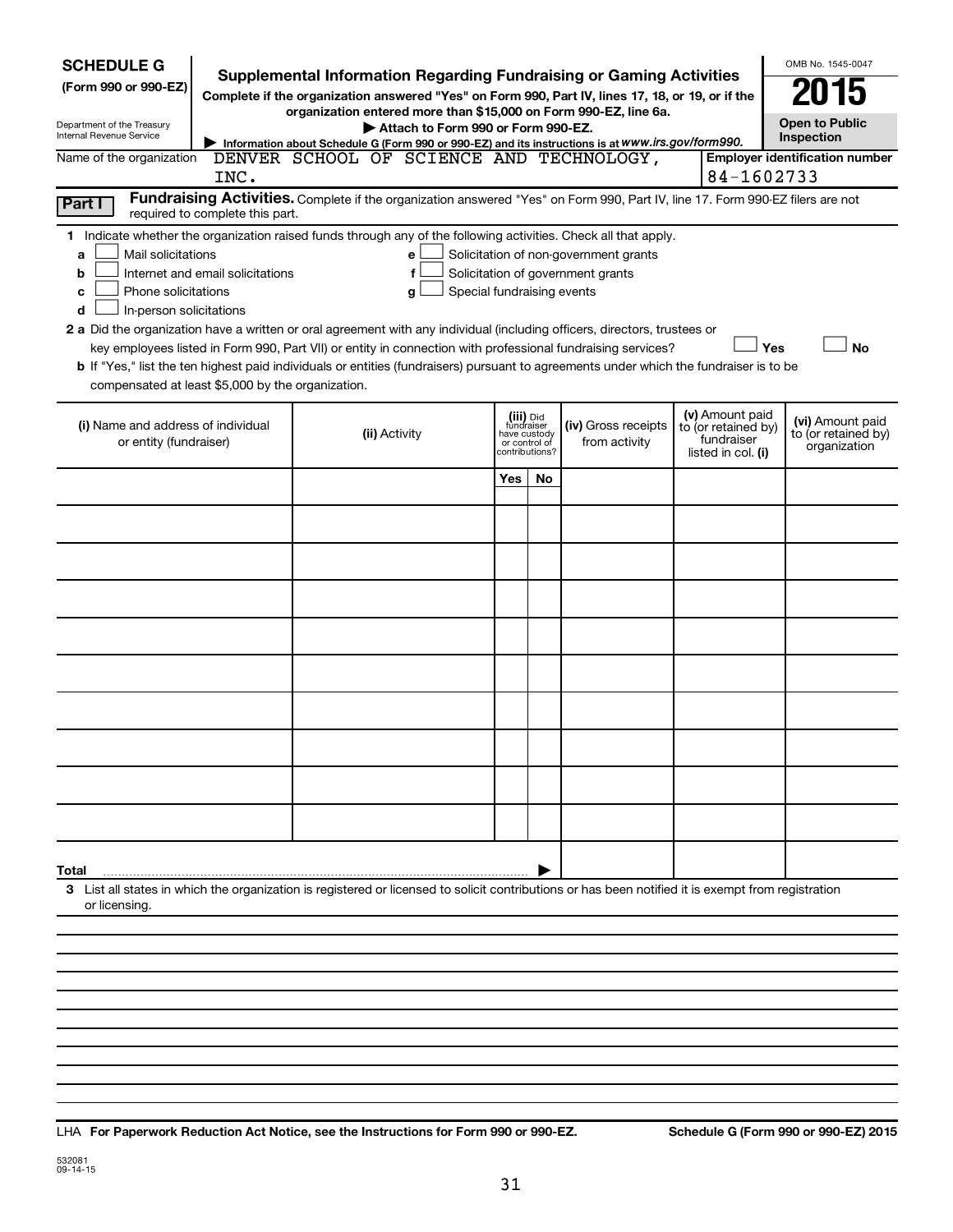|                                                                                                                                                 | DENVER SCHOOL OF SCIENCE AND IECHNOLOGI,                                                                                                  |                                    |                |                |                                 |                                   |  |  |  |
|-------------------------------------------------------------------------------------------------------------------------------------------------|-------------------------------------------------------------------------------------------------------------------------------------------|------------------------------------|----------------|----------------|---------------------------------|-----------------------------------|--|--|--|
|                                                                                                                                                 | 84-1602733 $Page 2$<br>Schedule G (Form 990 or 990-EZ) 2015 INC.                                                                          |                                    |                |                |                                 |                                   |  |  |  |
| Fundraising Events. Complete if the organization answered "Yes" on Form 990, Part IV, line 18, or reported more than \$15,000<br><b>Part II</b> |                                                                                                                                           |                                    |                |                |                                 |                                   |  |  |  |
|                                                                                                                                                 | of fundraising event contributions and gross income on Form 990-EZ, lines 1 and 6b. List events with gross receipts greater than \$5,000. |                                    |                |                |                                 |                                   |  |  |  |
|                                                                                                                                                 |                                                                                                                                           |                                    | $(a)$ Event #1 | $(b)$ Event #2 | (c) Other events<br><b>NONE</b> | (d) Total events                  |  |  |  |
|                                                                                                                                                 |                                                                                                                                           |                                    | SLICE OF PI    |                |                                 | (add col. (a) through<br>col. (c) |  |  |  |
|                                                                                                                                                 |                                                                                                                                           |                                    | (event type)   | (event type)   | (total number)                  |                                   |  |  |  |
| Revenue                                                                                                                                         |                                                                                                                                           | Gross receipts                     | 1, 257, 331.   |                |                                 | 1, 257, 331.                      |  |  |  |
|                                                                                                                                                 | 2                                                                                                                                         | Less: Contributions                | 1,248,889.     |                |                                 | 1,248,889.                        |  |  |  |
|                                                                                                                                                 |                                                                                                                                           | Gross income (line 1 minus line 2) | 8,442.         |                |                                 | 8,442.                            |  |  |  |
|                                                                                                                                                 |                                                                                                                                           |                                    |                |                |                                 |                                   |  |  |  |

~~~~~~~~~~~~~~~~~~~~~~~~~~~~~~~~~~~ ▶

20,052. 20,052.

1,750. 1,750. 43,607. 43,607.

**11** Net income summary. Subtract line 10 from line 3, column (d) |

Part III | Gaming. Complete if the organization answered "Yes" on Form 990, Part IV, line 19, or reported more than

\$15,000 on Form 990-EZ, line 6a.

**10** Direct expense summary. Add lines 4 through 9 in column (d)

……………………………

**4** Cash prizes ~~~~~~~~~~~~~~~

**5** Noncash prizes ~~~~~~~~~~~~~

**6** Rent/facility costs ~~~~~~~~~~~~

**8** Entertainment ~~~~~~~~~~~~~~ **9** Other direct expenses  $\ldots$  **............................** 

**7** Food and beverages

Direct Expenses

Direct Expenses

| Revenue         |                                                                                                                 | (a) Bingo             | (b) Pull tabs/instant<br>bingo/progressive bingo | (c) Other gaming      | (d) Total gaming (add<br>$ col. (a)$ through col. $(c)$ |
|-----------------|-----------------------------------------------------------------------------------------------------------------|-----------------------|--------------------------------------------------|-----------------------|---------------------------------------------------------|
|                 |                                                                                                                 |                       |                                                  |                       |                                                         |
|                 | 2                                                                                                               |                       |                                                  |                       |                                                         |
| Direct Expenses | 3                                                                                                               |                       |                                                  |                       |                                                         |
|                 | 4                                                                                                               |                       |                                                  |                       |                                                         |
|                 | 5                                                                                                               |                       |                                                  |                       |                                                         |
|                 | 6                                                                                                               | Yes<br>%<br><b>No</b> | Yes<br>%<br><b>No</b>                            | Yes<br>%<br><b>No</b> |                                                         |
|                 | 7                                                                                                               |                       |                                                  | ▶                     |                                                         |
|                 | 8                                                                                                               |                       |                                                  |                       |                                                         |
| 9               | Enter the state(s) in which the organization conducts gaming activities: ________                               |                       |                                                  |                       | Yes<br><b>No</b>                                        |
|                 |                                                                                                                 |                       |                                                  |                       |                                                         |
|                 | <b>10a</b> Were any of the organization's gaming licenses revoked, suspended or terminated during the tax year? |                       |                                                  |                       | Yes<br><b>No</b>                                        |
|                 |                                                                                                                 |                       |                                                  |                       |                                                         |

532082 09-14-15

**Schedule G (Form 990 or 990-EZ) 2015**

65,409.  $<$ 56,967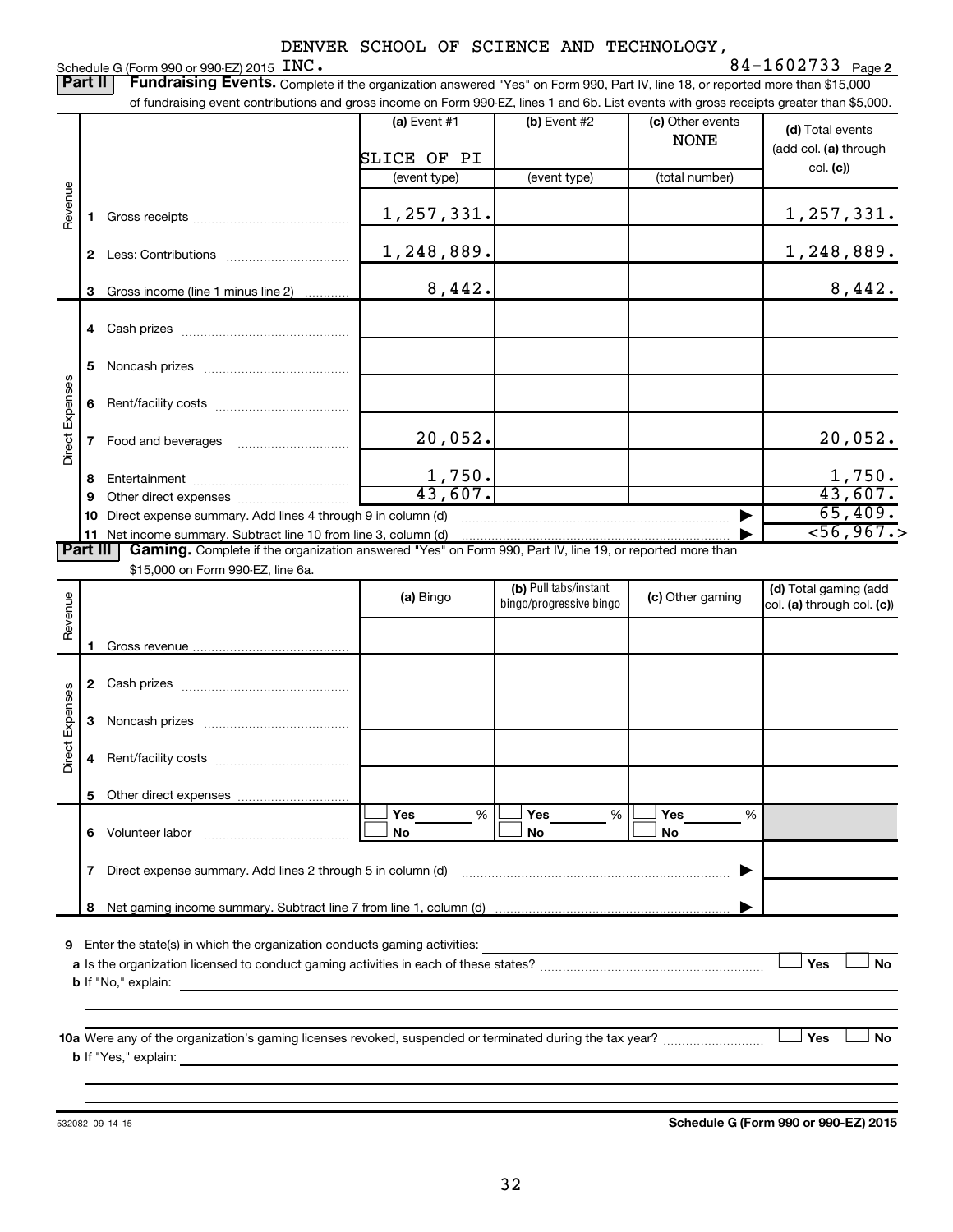|  |  |  |  |  | DENVER SCHOOL OF SCIENCE AND TECHNOLOGY, |
|--|--|--|--|--|------------------------------------------|
|--|--|--|--|--|------------------------------------------|

| Schedule G (Form 990 or 990-EZ) 2015 $\text{INC.}$                                                                                                                                                                                                                                                                                                                |     |     | 84-1602733 Page 3 |
|-------------------------------------------------------------------------------------------------------------------------------------------------------------------------------------------------------------------------------------------------------------------------------------------------------------------------------------------------------------------|-----|-----|-------------------|
|                                                                                                                                                                                                                                                                                                                                                                   |     | Yes | No                |
| 12 Is the organization a grantor, beneficiary or trustee of a trust or a member of a partnership or other entity formed                                                                                                                                                                                                                                           |     |     |                   |
|                                                                                                                                                                                                                                                                                                                                                                   |     | Yes | No                |
| 13 Indicate the percentage of gaming activity conducted in:                                                                                                                                                                                                                                                                                                       |     |     |                   |
| a The organization's facility [11, 2010] The organization's facility [11, 2010] The organization's facility [11, 2010] The organization's facility [11, 2010] The organization of the state of the state of the state of the s                                                                                                                                    | 13a |     | %                 |
| <b>b</b> An outside facility <b>with the contract of the contract of the contract of the contract of the contract of the contract of the contract of the contract of the contract of the contract of the contract of the contract of </b><br>14 Enter the name and address of the person who prepares the organization's gaming/special events books and records: | 13b |     | %                 |
|                                                                                                                                                                                                                                                                                                                                                                   |     |     |                   |
| Name $\blacktriangleright$<br><u> 1989 - Johann Harry Harry Harry Harry Harry Harry Harry Harry Harry Harry Harry Harry Harry Harry Harry Harry</u>                                                                                                                                                                                                               |     |     |                   |
| Address ><br><u> 1999 - Johann Harry Harry Harry Harry Harry Harry Harry Harry Harry Harry Harry Harry Harry Harry Harry Harry H</u>                                                                                                                                                                                                                              |     |     |                   |
| 15a Does the organization have a contract with a third party from whom the organization receives gaming revenue?                                                                                                                                                                                                                                                  |     | Yes | No                |
|                                                                                                                                                                                                                                                                                                                                                                   |     |     |                   |
| of gaming revenue retained by the third party $\triangleright$ \$ ___________________.<br>c If "Yes," enter name and address of the third party:                                                                                                                                                                                                                  |     |     |                   |
|                                                                                                                                                                                                                                                                                                                                                                   |     |     |                   |
| Name $\blacktriangleright$<br><u> Alexandria (m. 1888)</u>                                                                                                                                                                                                                                                                                                        |     |     |                   |
| Address $\blacktriangleright$<br><u> Alexandria de la contrada de la contrada de la contrada de la contrada de la contrada de la contrada de la c</u>                                                                                                                                                                                                             |     |     |                   |
| 16 Gaming manager information:                                                                                                                                                                                                                                                                                                                                    |     |     |                   |
| Name $\blacktriangleright$<br><u> 1989 - Johann John Stein, markin film yn y breninnas y breninnas y breninn y breninn y breninn y breninn y br</u>                                                                                                                                                                                                               |     |     |                   |
|                                                                                                                                                                                                                                                                                                                                                                   |     |     |                   |
| Gaming manager compensation > \$                                                                                                                                                                                                                                                                                                                                  |     |     |                   |
|                                                                                                                                                                                                                                                                                                                                                                   |     |     |                   |
|                                                                                                                                                                                                                                                                                                                                                                   |     |     |                   |
|                                                                                                                                                                                                                                                                                                                                                                   |     |     |                   |
| Director/officer<br>Employee<br>Independent contractor                                                                                                                                                                                                                                                                                                            |     |     |                   |
| 17 Mandatory distributions:                                                                                                                                                                                                                                                                                                                                       |     |     |                   |
| a Is the organization required under state law to make charitable distributions from the gaming proceeds to                                                                                                                                                                                                                                                       |     |     |                   |
| retain the state gaming license?                                                                                                                                                                                                                                                                                                                                  |     | Yes | No                |
| <b>b</b> Enter the amount of distributions required under state law to be distributed to other exempt organizations or spent in the                                                                                                                                                                                                                               |     |     |                   |
| organization's own exempt activities during the tax year $\triangleright$ \$                                                                                                                                                                                                                                                                                      |     |     |                   |
| <b>Part IV</b><br>Supplemental Information. Provide the explanations required by Part I, line 2b, columns (iii) and (v); and Part III, lines 9, 9b, 10b, 15b,<br>15c, 16, and 17b, as applicable. Also provide any additional information (see instructions).                                                                                                     |     |     |                   |
|                                                                                                                                                                                                                                                                                                                                                                   |     |     |                   |
|                                                                                                                                                                                                                                                                                                                                                                   |     |     |                   |
|                                                                                                                                                                                                                                                                                                                                                                   |     |     |                   |
|                                                                                                                                                                                                                                                                                                                                                                   |     |     |                   |
|                                                                                                                                                                                                                                                                                                                                                                   |     |     |                   |
|                                                                                                                                                                                                                                                                                                                                                                   |     |     |                   |
|                                                                                                                                                                                                                                                                                                                                                                   |     |     |                   |
|                                                                                                                                                                                                                                                                                                                                                                   |     |     |                   |
|                                                                                                                                                                                                                                                                                                                                                                   |     |     |                   |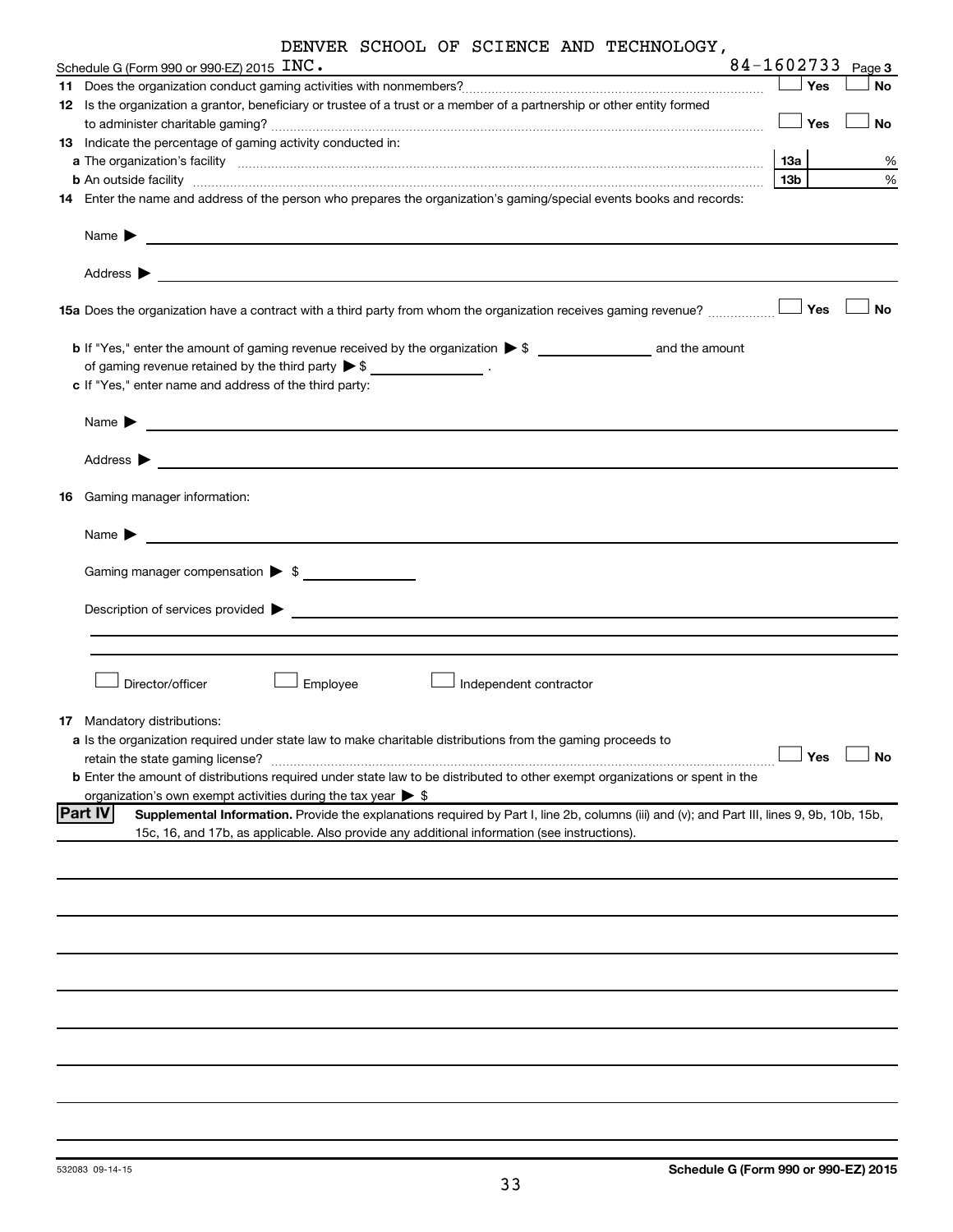| Schedule G (Form 990 or 990-EZ) INC.<br><b>Part IV   Supplemental Information</b> (continued) | INC. |  |  | DENVER SCHOOL OF SCIENCE AND TECHNOLOGY, | 84-1602733 Page 4 |  |
|-----------------------------------------------------------------------------------------------|------|--|--|------------------------------------------|-------------------|--|
|                                                                                               |      |  |  |                                          |                   |  |
|                                                                                               |      |  |  |                                          |                   |  |
|                                                                                               |      |  |  |                                          |                   |  |
|                                                                                               |      |  |  |                                          |                   |  |
|                                                                                               |      |  |  |                                          |                   |  |
|                                                                                               |      |  |  |                                          |                   |  |
|                                                                                               |      |  |  |                                          |                   |  |
|                                                                                               |      |  |  |                                          |                   |  |
|                                                                                               |      |  |  |                                          |                   |  |
|                                                                                               |      |  |  |                                          |                   |  |
|                                                                                               |      |  |  |                                          |                   |  |
|                                                                                               |      |  |  |                                          |                   |  |
|                                                                                               |      |  |  |                                          |                   |  |
|                                                                                               |      |  |  |                                          |                   |  |
|                                                                                               |      |  |  |                                          |                   |  |
|                                                                                               |      |  |  |                                          |                   |  |
|                                                                                               |      |  |  |                                          |                   |  |
|                                                                                               |      |  |  |                                          |                   |  |
|                                                                                               |      |  |  |                                          |                   |  |
|                                                                                               |      |  |  |                                          |                   |  |
|                                                                                               |      |  |  |                                          |                   |  |
|                                                                                               |      |  |  |                                          |                   |  |
|                                                                                               |      |  |  |                                          |                   |  |
|                                                                                               |      |  |  |                                          |                   |  |
|                                                                                               |      |  |  |                                          |                   |  |
|                                                                                               |      |  |  |                                          |                   |  |
|                                                                                               |      |  |  |                                          |                   |  |
|                                                                                               |      |  |  |                                          |                   |  |
|                                                                                               |      |  |  |                                          |                   |  |
|                                                                                               |      |  |  |                                          |                   |  |
|                                                                                               |      |  |  |                                          |                   |  |
|                                                                                               |      |  |  |                                          |                   |  |
|                                                                                               |      |  |  |                                          |                   |  |
|                                                                                               |      |  |  |                                          |                   |  |
|                                                                                               |      |  |  |                                          |                   |  |
|                                                                                               |      |  |  |                                          |                   |  |
|                                                                                               |      |  |  |                                          |                   |  |
|                                                                                               |      |  |  |                                          |                   |  |
|                                                                                               |      |  |  |                                          |                   |  |
|                                                                                               |      |  |  |                                          |                   |  |
|                                                                                               |      |  |  |                                          |                   |  |
|                                                                                               |      |  |  |                                          |                   |  |
|                                                                                               |      |  |  |                                          |                   |  |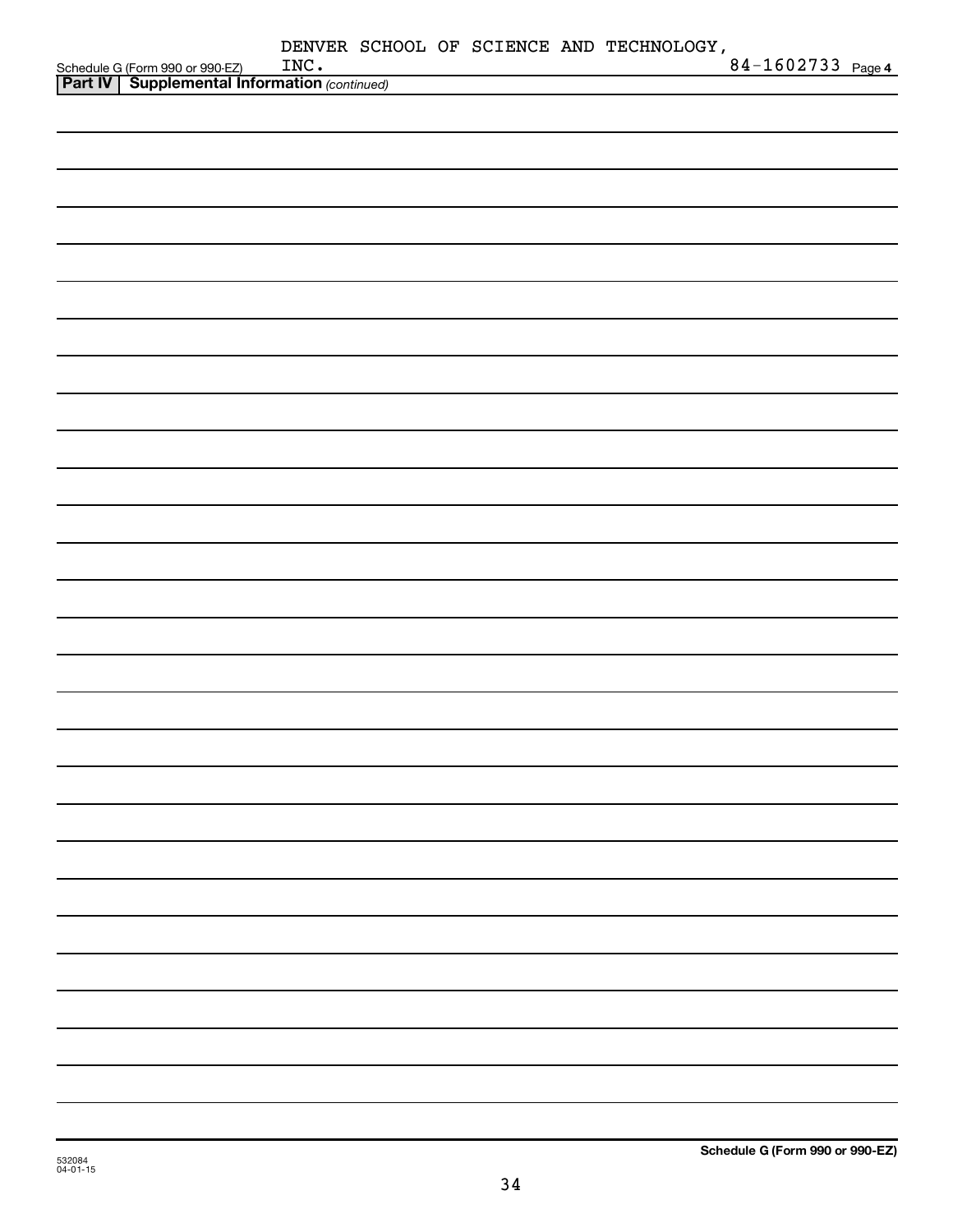| <b>SCHEDULE I</b><br>(Form 990)<br>Department of the Treasury                                                                                                                                                                                                             | <b>Grants and Other Assistance to Organizations,</b><br>Governments, and Individuals in the United States<br>Complete if the organization answered "Yes" on Form 990, Part IV, line 21 or 22.<br>Attach to Form 990. |                                  |                             |                                         |                                                                |                                           |                                       |                  |  |  |
|---------------------------------------------------------------------------------------------------------------------------------------------------------------------------------------------------------------------------------------------------------------------------|----------------------------------------------------------------------------------------------------------------------------------------------------------------------------------------------------------------------|----------------------------------|-----------------------------|-----------------------------------------|----------------------------------------------------------------|-------------------------------------------|---------------------------------------|------------------|--|--|
| Internal Revenue Service                                                                                                                                                                                                                                                  | Information about Schedule I (Form 990) and its instructions is at www.irs.gov/form990.                                                                                                                              |                                  |                             |                                         |                                                                |                                           |                                       |                  |  |  |
| DENVER SCHOOL OF SCIENCE AND TECHNOLOGY,<br>Name of the organization<br><b>Employer identification number</b><br>84-1602733<br>INC.                                                                                                                                       |                                                                                                                                                                                                                      |                                  |                             |                                         |                                                                |                                           |                                       |                  |  |  |
| Part I<br><b>General Information on Grants and Assistance</b>                                                                                                                                                                                                             |                                                                                                                                                                                                                      |                                  |                             |                                         |                                                                |                                           |                                       |                  |  |  |
| Does the organization maintain records to substantiate the amount of the grants or assistance, the grantees' eligibility for the grants or assistance, and the selection<br>$\mathbf 1$                                                                                   |                                                                                                                                                                                                                      |                                  |                             |                                         |                                                                |                                           |                                       |                  |  |  |
|                                                                                                                                                                                                                                                                           |                                                                                                                                                                                                                      |                                  |                             |                                         |                                                                |                                           | $\boxed{\text{X}}$ Yes                | l No             |  |  |
| Describe in Part IV the organization's procedures for monitoring the use of grant funds in the United States.<br>2<br>Part II                                                                                                                                             |                                                                                                                                                                                                                      |                                  |                             |                                         |                                                                |                                           |                                       |                  |  |  |
| Grants and Other Assistance to Domestic Organizations and Domestic Governments. Complete if the organization answered "Yes" on Form 990, Part IV, line 21, for any<br>recipient that received more than \$5,000. Part II can be duplicated if additional space is needed. |                                                                                                                                                                                                                      |                                  |                             |                                         |                                                                |                                           |                                       |                  |  |  |
| 1 (a) Name and address of organization<br>or government                                                                                                                                                                                                                   | $(b)$ EIN                                                                                                                                                                                                            | (c) IRC section<br>if applicable | (d) Amount of<br>cash grant | (e) Amount of<br>non-cash<br>assistance | (f) Method of<br>valuation (book,<br>FMV, appraisal,<br>other) | (g) Description of<br>non-cash assistance | (h) Purpose of grant<br>or assistance |                  |  |  |
| - BYERS MIDDLE SCHOOL<br>DSST<br>200 S. UNIVERSITY BLVD.<br>DENVER CO 80206                                                                                                                                                                                               |                                                                                                                                                                                                                      | IRC 115                          | 248,710.                    | $\mathbf{0}$                            |                                                                |                                           | GENERAL SUPPORT                       |                  |  |  |
| DSST - COLE HIGH SCHOOL<br>3240 HUMBOLDT ST.<br>DENVER, CO 80205                                                                                                                                                                                                          |                                                                                                                                                                                                                      | IRC 115                          | 255,603.                    | $\mathbf{0}$                            |                                                                |                                           | GENERAL SUPPORT                       |                  |  |  |
| DSST - COLE MIDDLE SCHOOL<br>3240 HUMBOLDT ST.<br>DENVER CO 80205                                                                                                                                                                                                         |                                                                                                                                                                                                                      | IRC 115                          | 257,688.                    | $\mathbf{0}$                            |                                                                |                                           | GENERAL SUPPORT                       |                  |  |  |
| DSST - COLLEGE VIEW MIDDLE SCHOOL<br>3001 S. FEDERAL BLVD<br>DENVER CO 80236                                                                                                                                                                                              |                                                                                                                                                                                                                      | IRC 115                          | 34, 369.                    | $\mathbf{0}$                            |                                                                |                                           | GENERAL SUPPORT                       |                  |  |  |
| - COLLEGE VIEW HIGH SCHOOL<br>DSST<br>3111 W DARTMOUTH AVE.<br>DENVER CO 80236                                                                                                                                                                                            |                                                                                                                                                                                                                      | IRC 115                          | 315,905.                    | $\mathbf{0}$                            |                                                                |                                           | GENERAL SUPPORT                       |                  |  |  |
| DSST - CONSERVATORY GREEN MIDDLE<br>SCHOOL - 8499 E. STOLL PLACE -<br>DENVER CO 80238                                                                                                                                                                                     |                                                                                                                                                                                                                      | IRC 115                          | 336.070.                    | $\mathbf{0}$ .                          |                                                                |                                           | GENERAL SUPPORT                       | 10.              |  |  |
| Enter total number of other organizations listed in the line 1 table<br>3                                                                                                                                                                                                 |                                                                                                                                                                                                                      |                                  |                             |                                         |                                                                |                                           |                                       | $\overline{0}$ . |  |  |

**For Paperwork Reduction Act Notice, see the Instructions for Form 990. Schedule I (Form 990) (2015)** LHA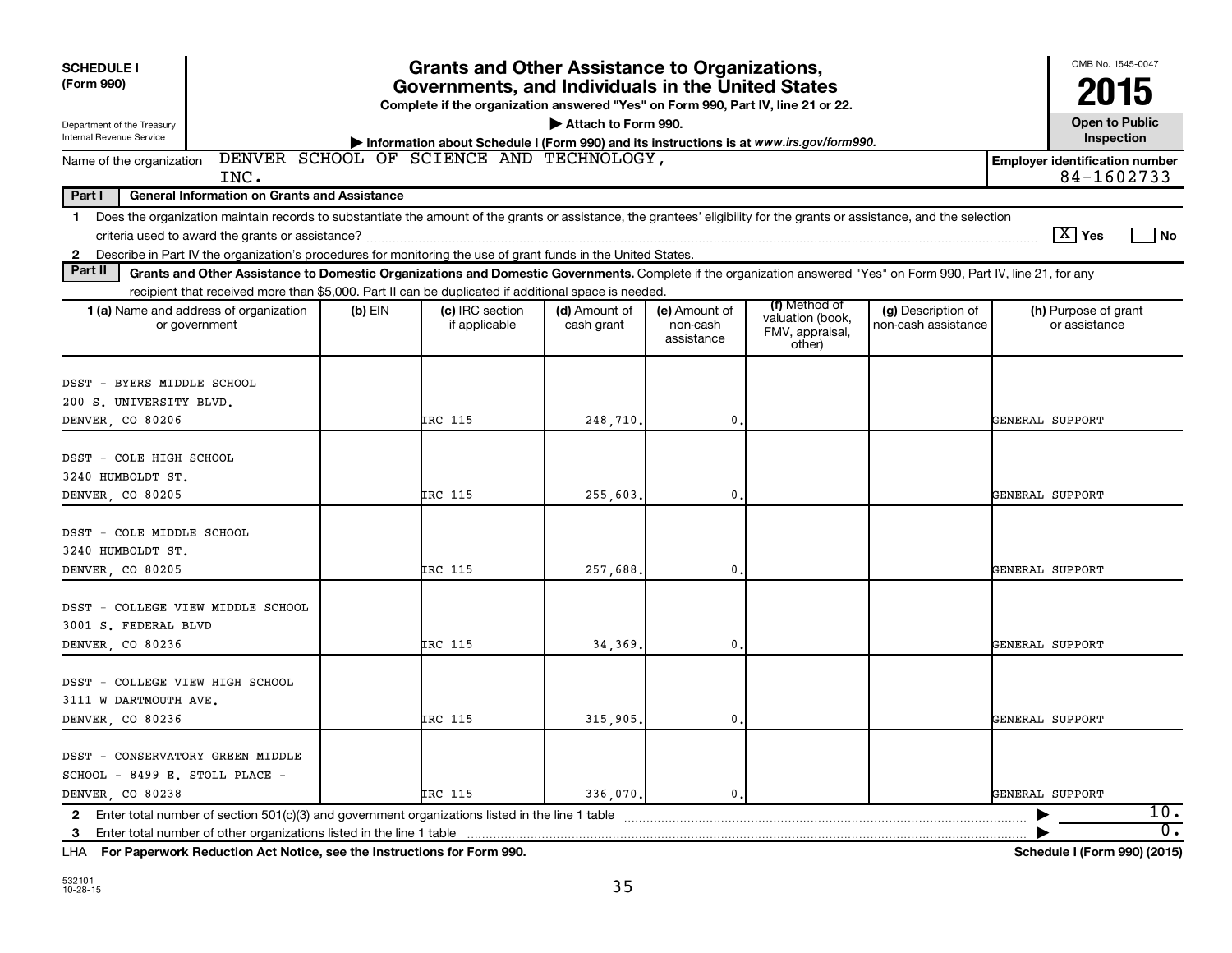Schedule I (Form 990) INC.

| INC. | 84-1602733 | Page 1 |
|------|------------|--------|
|      |            |        |

| Part II   Continuation of Grants and Other Assistance to Governments and Organizations in the United States (Schedule I (Form 990), Part II.) |           |                                  |                             |                                         |                                                                |                                           |                                       |
|-----------------------------------------------------------------------------------------------------------------------------------------------|-----------|----------------------------------|-----------------------------|-----------------------------------------|----------------------------------------------------------------|-------------------------------------------|---------------------------------------|
| (a) Name and address of<br>organization or government                                                                                         | $(b)$ EIN | (c) IRC section<br>if applicable | (d) Amount of<br>cash grant | (e) Amount of<br>non-cash<br>assistance | (f) Method of<br>valuation<br>(book, FMV,<br>appraisal, other) | (g) Description of<br>non-cash assistance | (h) Purpose of grant<br>or assistance |
| DSST - GREEN VALLEY RANCH HIGH<br>SCHOOL - 4800 TEL LURIDE STREET -                                                                           |           |                                  |                             |                                         |                                                                |                                           |                                       |
| DENVER, CO 80249                                                                                                                              |           | IRC 115                          | 354,560.                    | $\mathfrak o$ .                         |                                                                |                                           | GENERAL SUPPORT                       |
| DSST - GREEN VALLEY RANCH MIDDLE<br>SCHOOL - 4800 TELLURIDE STREET -                                                                          |           |                                  |                             |                                         |                                                                |                                           |                                       |
| DENVER, CO 80249                                                                                                                              |           | IRC 115                          | 366,202.                    | 0.                                      |                                                                |                                           | GENERAL SUPPORT                       |
| DSST - STAPLETON HIGH SCHOOL<br>2000 VALENTIA STREET                                                                                          |           |                                  |                             |                                         |                                                                |                                           |                                       |
| DENVER, CO 80238                                                                                                                              |           | IRC 115                          | 143,285                     | 0.                                      |                                                                |                                           | GENERAL SUPPORT                       |
| DSST - STAPLETON MIDDLE SCHOOL<br>2000 VALENTIA STREET                                                                                        |           |                                  |                             |                                         |                                                                |                                           |                                       |
| DENVER, CO 80238                                                                                                                              |           | IRC 115                          | 86,923                      | $\mathsf{0}$ .                          |                                                                |                                           | GENERAL SUPPORT                       |
|                                                                                                                                               |           |                                  |                             |                                         |                                                                |                                           |                                       |
|                                                                                                                                               |           |                                  |                             |                                         |                                                                |                                           |                                       |
|                                                                                                                                               |           |                                  |                             |                                         |                                                                |                                           |                                       |
|                                                                                                                                               |           |                                  |                             |                                         |                                                                |                                           |                                       |
|                                                                                                                                               |           |                                  |                             |                                         |                                                                |                                           |                                       |

**Schedule I (Form 990)**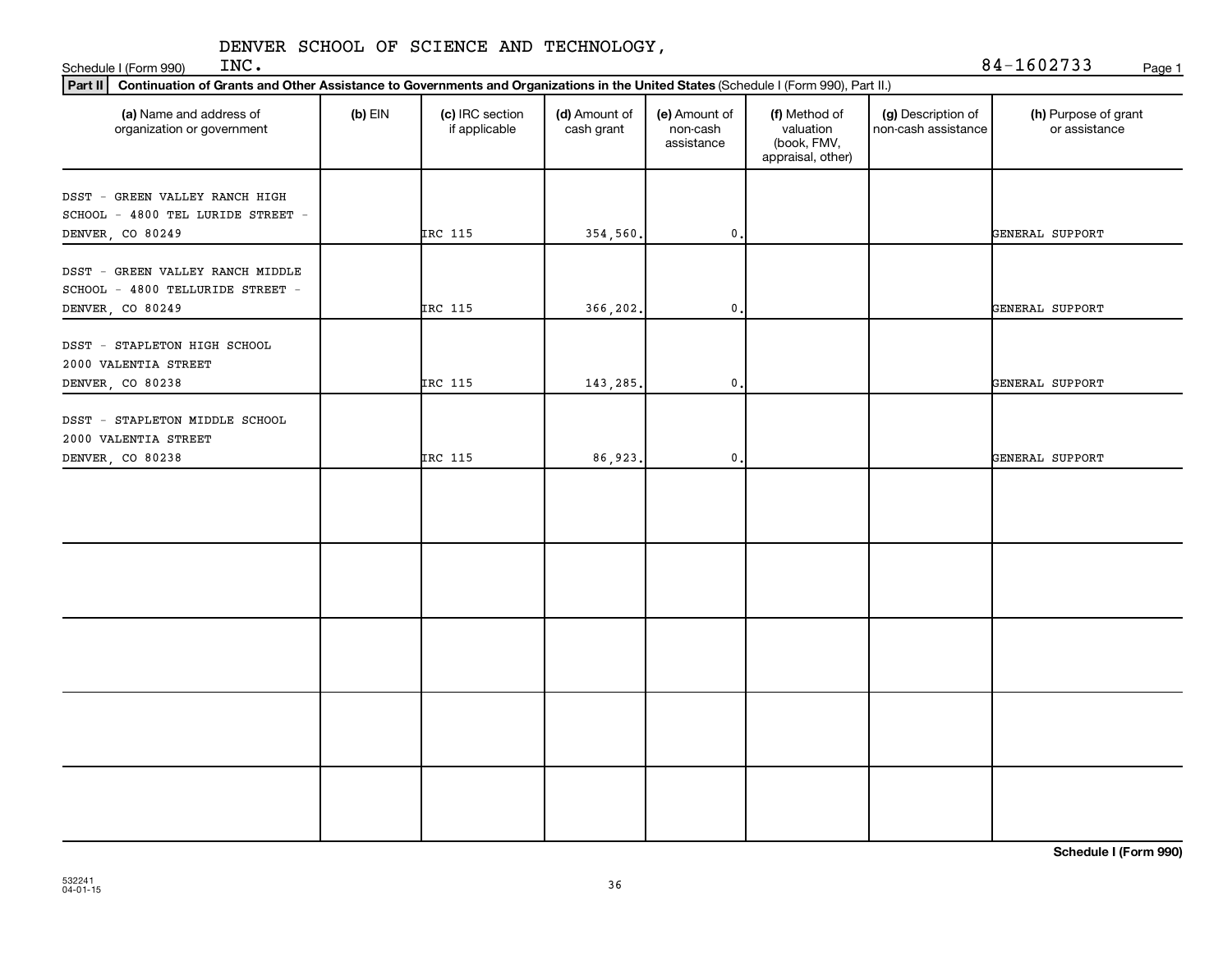Schedule I (Form 990) (2015)  $\text{INC.}$ 

**2**

Part III | Grants and Other Assistance to Domestic Individuals. Complete if the organization answered "Yes" on Form 990, Part IV, line 22. Part III can be duplicated if additional space is needed.

| (a) Type of grant or assistance | (b) Number of<br>recipients | (c) Amount of<br>cash grant | (d) Amount of non-<br>cash assistance | (e) Method of valuation<br>(book, FMV, appraisal, other) | (f) Description of non-cash assistance |
|---------------------------------|-----------------------------|-----------------------------|---------------------------------------|----------------------------------------------------------|----------------------------------------|
|                                 |                             |                             |                                       |                                                          |                                        |
|                                 |                             |                             |                                       |                                                          |                                        |
|                                 |                             |                             |                                       |                                                          |                                        |
|                                 |                             |                             |                                       |                                                          |                                        |
|                                 |                             |                             |                                       |                                                          |                                        |
|                                 |                             |                             |                                       |                                                          |                                        |
|                                 |                             |                             |                                       |                                                          |                                        |
|                                 |                             |                             |                                       |                                                          |                                        |
|                                 |                             |                             |                                       |                                                          |                                        |
|                                 |                             |                             |                                       |                                                          |                                        |

Part IV | Supplemental Information. Provide the information required in Part I, line 2, Part III, column (b), and any other additional information.

PART I, LINE 2:

DSST, INC. DEVELOPS A SPENDING PLAN FOR EACH GRANT OR ASSISTANCE PROVIDED

TO THE SCHOOLS. A CODE IS ASSIGNED TO THE RESTRICTED GRANT OR ASSISTANCE,

WHICH DSST USES TO MONITOR THE EXPENDITURE OF THE FUNDS TO THE SCHOOLS.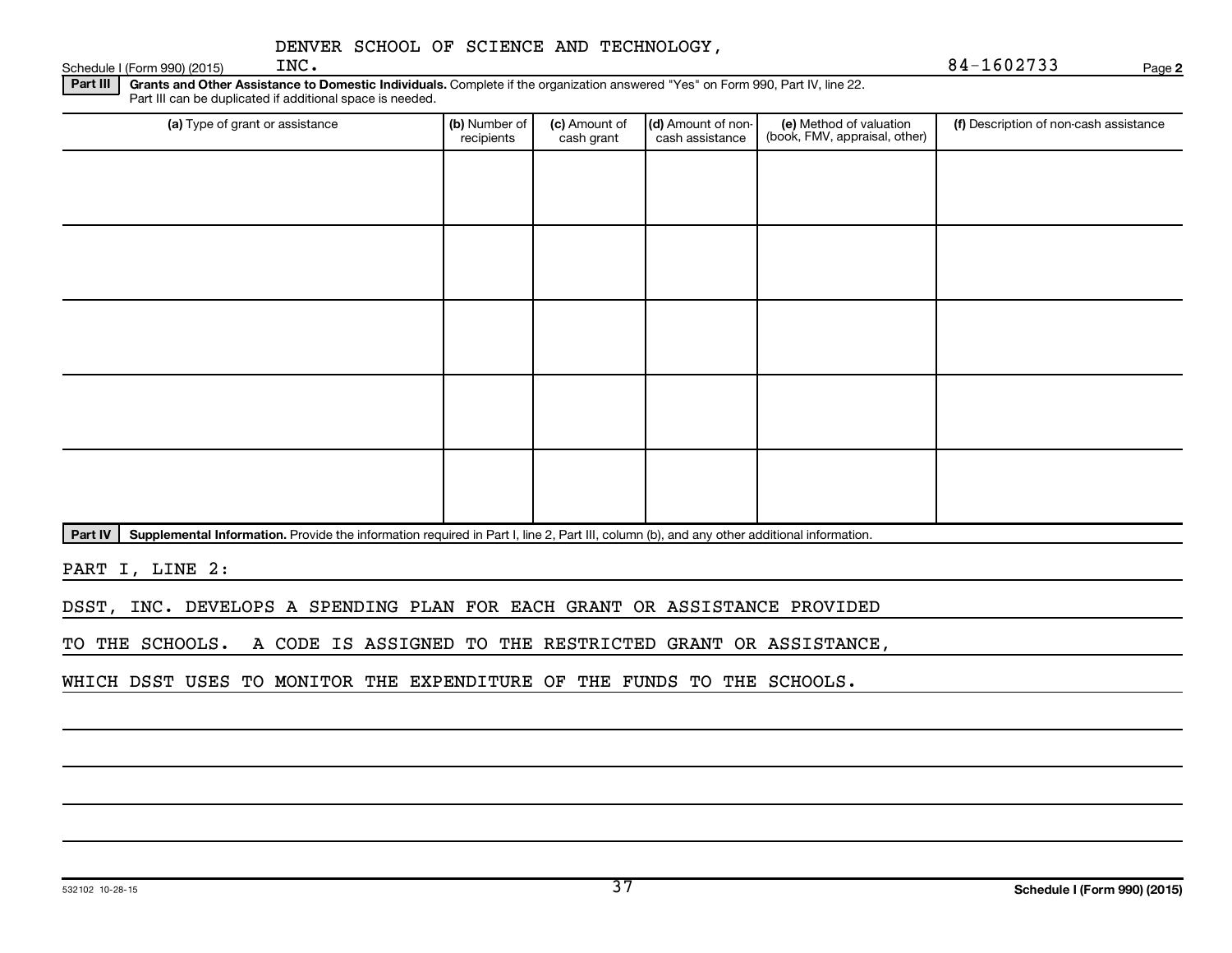|   | <b>SCHEDULE J</b>                       | OMB No. 1545-0047                                                                                                         |                                       |     |                         |  |  |
|---|-----------------------------------------|---------------------------------------------------------------------------------------------------------------------------|---------------------------------------|-----|-------------------------|--|--|
|   | (Form 990)                              | <b>Compensation Information</b><br>For certain Officers, Directors, Trustees, Key Employees, and Highest                  | 2015                                  |     |                         |  |  |
|   |                                         | <b>Compensated Employees</b>                                                                                              |                                       |     |                         |  |  |
|   | Department of the Treasury              | Complete if the organization answered "Yes" on Form 990, Part IV, line 23.<br>Attach to Form 990.                         | <b>Open to Public</b>                 |     |                         |  |  |
|   | Internal Revenue Service                | Information about Schedule J (Form 990) and its instructions is at www.irs.gov/form990.                                   | Inspection                            |     |                         |  |  |
|   | Name of the organization                | DENVER SCHOOL OF SCIENCE AND TECHNOLOGY,                                                                                  | <b>Employer identification number</b> |     |                         |  |  |
|   |                                         | INC.                                                                                                                      | 84-1602733                            |     |                         |  |  |
|   | Part I                                  | <b>Questions Regarding Compensation</b>                                                                                   |                                       |     |                         |  |  |
|   |                                         |                                                                                                                           |                                       | Yes | No                      |  |  |
|   |                                         | 1a Check the appropriate box(es) if the organization provided any of the following to or for a person listed on Form 990, |                                       |     |                         |  |  |
|   |                                         | Part VII, Section A, line 1a. Complete Part III to provide any relevant information regarding these items.                |                                       |     |                         |  |  |
|   | First-class or charter travel           | Housing allowance or residence for personal use                                                                           |                                       |     |                         |  |  |
|   | Travel for companions                   | Payments for business use of personal residence                                                                           |                                       |     |                         |  |  |
|   |                                         | Health or social club dues or initiation fees<br>Tax indemnification and gross-up payments                                |                                       |     |                         |  |  |
|   |                                         | Personal services (e.g., maid, chauffeur, chef)<br>Discretionary spending account                                         |                                       |     |                         |  |  |
|   |                                         |                                                                                                                           |                                       |     |                         |  |  |
|   |                                         | <b>b</b> If any of the boxes on line 1a are checked, did the organization follow a written policy regarding payment or    |                                       |     |                         |  |  |
|   |                                         |                                                                                                                           | 1b                                    |     |                         |  |  |
| 2 |                                         | Did the organization require substantiation prior to reimbursing or allowing expenses incurred by all directors,          |                                       |     |                         |  |  |
|   |                                         | trustees, and officers, including the CEO/Executive Director, regarding the items checked in line 1a?                     | $\mathbf{2}$                          |     |                         |  |  |
|   |                                         |                                                                                                                           |                                       |     |                         |  |  |
| 3 |                                         | Indicate which, if any, of the following the filing organization used to establish the compensation of the organization's |                                       |     |                         |  |  |
|   |                                         | CEO/Executive Director. Check all that apply. Do not check any boxes for methods used by a related organization to        |                                       |     |                         |  |  |
|   |                                         | establish compensation of the CEO/Executive Director, but explain in Part III.                                            |                                       |     |                         |  |  |
|   | Compensation committee                  | Written employment contract                                                                                               |                                       |     |                         |  |  |
|   |                                         | Compensation survey or study<br>Independent compensation consultant                                                       |                                       |     |                         |  |  |
|   |                                         | $ \mathbf{X} $ Approval by the board or compensation committee<br>Form 990 of other organizations                         |                                       |     |                         |  |  |
|   |                                         |                                                                                                                           |                                       |     |                         |  |  |
| 4 |                                         | During the year, did any person listed on Form 990, Part VII, Section A, line 1a, with respect to the filing              |                                       |     |                         |  |  |
|   | organization or a related organization: |                                                                                                                           |                                       |     |                         |  |  |
| а |                                         | Receive a severance payment or change-of-control payment?                                                                 | 4a                                    |     | x                       |  |  |
| b |                                         |                                                                                                                           | 4b                                    |     | $\overline{\textbf{x}}$ |  |  |
| c |                                         |                                                                                                                           | 4c                                    |     | X                       |  |  |
|   |                                         | If "Yes" to any of lines 4a-c, list the persons and provide the applicable amounts for each item in Part III.             |                                       |     |                         |  |  |
|   |                                         |                                                                                                                           |                                       |     |                         |  |  |
|   |                                         | Only section 501(c)(3), 501(c)(4), and 501(c)(29) organizations must complete lines 5-9.                                  |                                       |     |                         |  |  |
|   |                                         | For persons listed on Form 990, Part VII, Section A, line 1a, did the organization pay or accrue any compensation         |                                       |     |                         |  |  |
|   | contingent on the revenues of:          |                                                                                                                           |                                       |     |                         |  |  |
|   |                                         |                                                                                                                           | 5a                                    |     | x                       |  |  |
|   |                                         |                                                                                                                           | 5b                                    |     | х                       |  |  |
|   |                                         | If "Yes" to line 5a or 5b, describe in Part III.                                                                          |                                       |     |                         |  |  |
|   |                                         | 6 For persons listed on Form 990, Part VII, Section A, line 1a, did the organization pay or accrue any compensation       |                                       |     |                         |  |  |
|   | contingent on the net earnings of:      |                                                                                                                           |                                       |     |                         |  |  |
|   |                                         |                                                                                                                           | 6a                                    |     | x                       |  |  |
|   |                                         |                                                                                                                           | 6b                                    |     | х                       |  |  |
|   |                                         | If "Yes" on line 6a or 6b, describe in Part III.                                                                          |                                       |     |                         |  |  |
|   |                                         | 7 For persons listed on Form 990, Part VII, Section A, line 1a, did the organization provide any non-fixed payments       |                                       |     |                         |  |  |
|   |                                         |                                                                                                                           | $\overline{7}$                        | х   |                         |  |  |
| 8 |                                         | Were any amounts reported on Form 990, Part VII, paid or accrued pursuant to a contract that was subject to the           |                                       |     |                         |  |  |
|   |                                         |                                                                                                                           | 8                                     |     | x                       |  |  |
| 9 |                                         | If "Yes" to line 8, did the organization also follow the rebuttable presumption procedure described in                    |                                       |     |                         |  |  |
|   |                                         |                                                                                                                           | 9                                     |     |                         |  |  |
|   |                                         | LHA For Paperwork Reduction Act Notice, see the Instructions for Form 990.                                                | Schedule J (Form 990) 2015            |     |                         |  |  |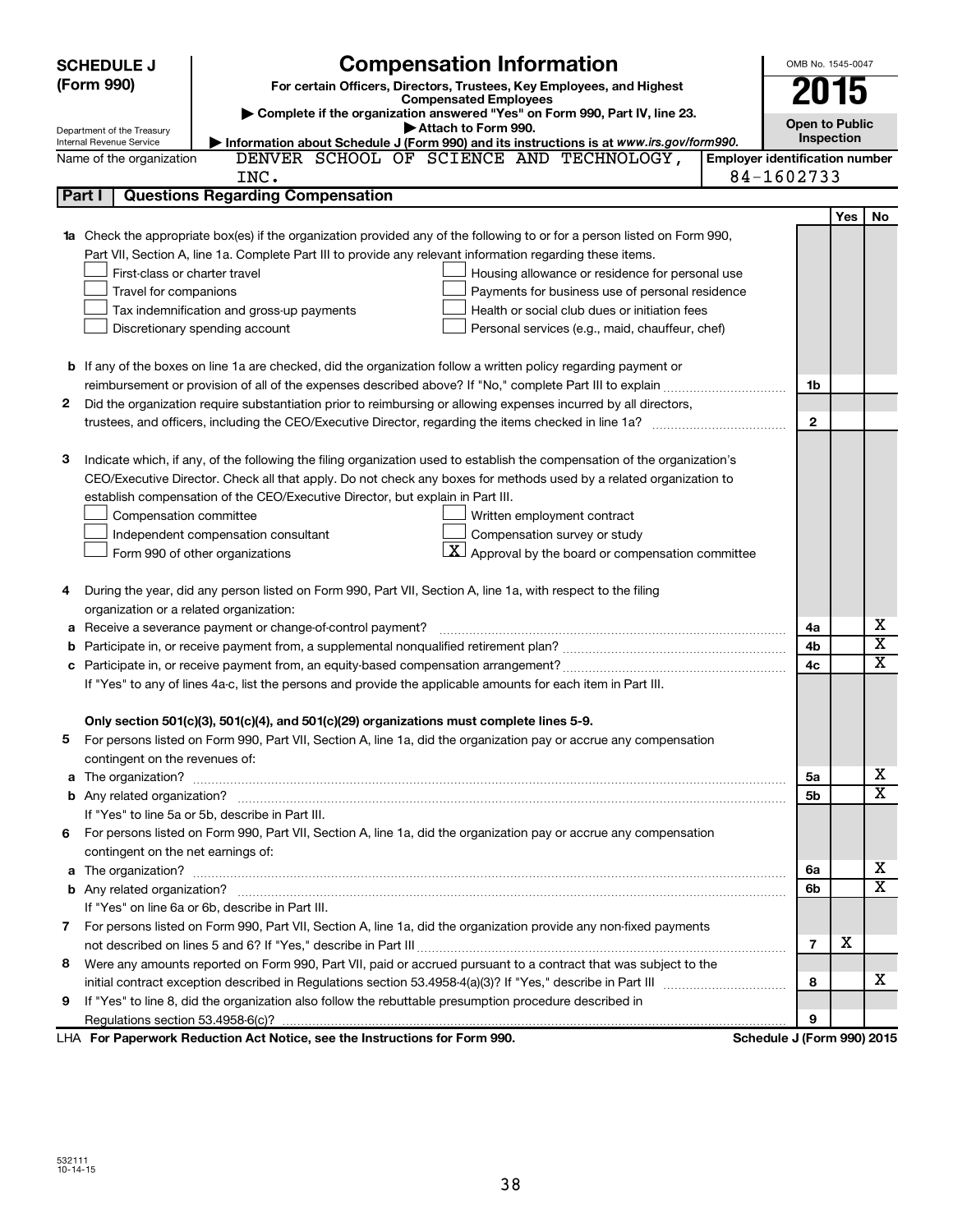Schedule J (Form 990) 2015  $\text{INC.}$ 

Part II | Officers, Directors, Trustees, Key Employees, and Highest Compensated Employees. Use duplicate copies if additional space is needed.

For each individual whose compensation must be reported on Schedule J, report compensation from the organization on row (i) and from related organizations, described in the instructions, on row (ii). Do not list any individuals that are not listed on Form 990, Part VII.

INC. 84-1602733

Note: The sum of columns (B)(i)-(iii) for each listed individual must equal the total amount of Form 990, Part VII, Section A, line 1a, applicable column (D) and (E) amounts for that individual.

| (A) Name and Title      |                     |                          | (B) Breakdown of W-2 and/or 1099-MISC compensation |                                           | (C) Retirement and             | (D) Nontaxable   | (E) Total of columns | (F) Compensation                                           |  |
|-------------------------|---------------------|--------------------------|----------------------------------------------------|-------------------------------------------|--------------------------------|------------------|----------------------|------------------------------------------------------------|--|
|                         |                     | (i) Base<br>compensation | (ii) Bonus &<br>incentive<br>compensation          | (iii) Other<br>reportable<br>compensation | other deferred<br>compensation | benefits         | $(B)(i)-(D)$         | in column (B)<br>reported as deferred<br>on prior Form 990 |  |
| BILL KURTZ<br>(1)       | (i)                 | 126, 135.                | 26,512.                                            | $\overline{\mathbf{0}}$ .                 | 8,500.                         | 12,186.          | 173, 333.            | $\overline{0}$ .                                           |  |
| CHIEF EXECUTIVE OFFICER | $\vert$ (ii)        | $\overline{0}$ .         | $\overline{0}$ .                                   | $\overline{0}$ .                          | $\overline{0}$ .               | $\overline{0}$ . | $\overline{0}$ .     | $\overline{0}$ .                                           |  |
|                         | (i)                 |                          |                                                    |                                           |                                |                  |                      |                                                            |  |
|                         | $\vert$ (ii)        |                          |                                                    |                                           |                                |                  |                      |                                                            |  |
|                         | (i)                 |                          |                                                    |                                           |                                |                  |                      |                                                            |  |
|                         | $\vert$ (ii)        |                          |                                                    |                                           |                                |                  |                      |                                                            |  |
|                         | (i)                 |                          |                                                    |                                           |                                |                  |                      |                                                            |  |
|                         | (ii)                |                          |                                                    |                                           |                                |                  |                      |                                                            |  |
|                         | (i)                 |                          |                                                    |                                           |                                |                  |                      |                                                            |  |
|                         | $\vert$ (ii)        |                          |                                                    |                                           |                                |                  |                      |                                                            |  |
|                         | (i)                 |                          |                                                    |                                           |                                |                  |                      |                                                            |  |
|                         | (ii)                |                          |                                                    |                                           |                                |                  |                      |                                                            |  |
|                         | (i)<br>$\vert$ (ii) |                          |                                                    |                                           |                                |                  |                      |                                                            |  |
|                         | (i)                 |                          |                                                    |                                           |                                |                  |                      |                                                            |  |
|                         | (ii)                |                          |                                                    |                                           |                                |                  |                      |                                                            |  |
|                         | (i)                 |                          |                                                    |                                           |                                |                  |                      |                                                            |  |
|                         | (ii)                |                          |                                                    |                                           |                                |                  |                      |                                                            |  |
|                         | (i)                 |                          |                                                    |                                           |                                |                  |                      |                                                            |  |
|                         | $\vert$ (ii)        |                          |                                                    |                                           |                                |                  |                      |                                                            |  |
|                         | (i)                 |                          |                                                    |                                           |                                |                  |                      |                                                            |  |
|                         | $\vert$ (ii)        |                          |                                                    |                                           |                                |                  |                      |                                                            |  |
|                         | (i)                 |                          |                                                    |                                           |                                |                  |                      |                                                            |  |
|                         | $\vert$ (ii)        |                          |                                                    |                                           |                                |                  |                      |                                                            |  |
|                         | (i)                 |                          |                                                    |                                           |                                |                  |                      |                                                            |  |
|                         | $\vert$ (ii)        |                          |                                                    |                                           |                                |                  |                      |                                                            |  |
|                         | (i)                 |                          |                                                    |                                           |                                |                  |                      |                                                            |  |
|                         | $\vert$ (ii)        |                          |                                                    |                                           |                                |                  |                      |                                                            |  |
|                         | (i)                 |                          |                                                    |                                           |                                |                  |                      |                                                            |  |
|                         | $\vert$ (ii)        |                          |                                                    |                                           |                                |                  |                      |                                                            |  |
|                         | (i)<br>(iii)        |                          |                                                    |                                           |                                |                  |                      |                                                            |  |
|                         |                     |                          |                                                    |                                           |                                |                  |                      |                                                            |  |

**2**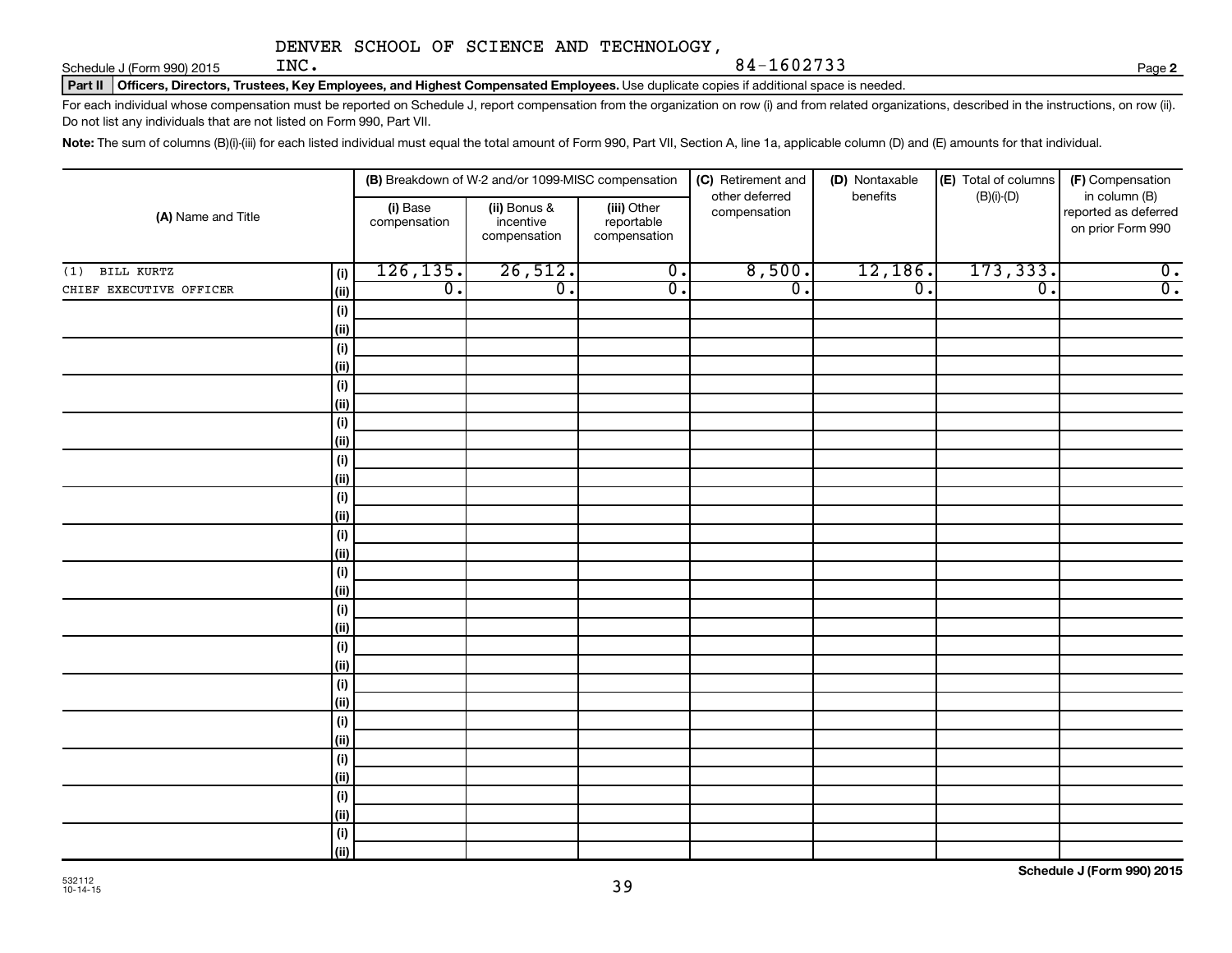Schedule J (Form 990) 2015  $INC$ .

**Part III Supplemental Information**

Provide the information, explanation, or descriptions required for Part I, lines 1a, 1b, 3, 4a, 4b, 4c, 5a, 5b, 6a, 6b, 7, and 8, and for Part II. Also complete this part for any additional information.

PART I, LINE 7:

THE ORGANIZATION ANNUALLY REVIEWS THE PERFORMANCES OF ITS EMPLOYEES TO

DETERMINE IF ADDITIONAL COMPENSATION IN THE FORM OF BONUSES WILL BE PAID.

DURING FISCAL YEAR ENDING JUNE 30, 2016, THE ORGANIZATION AWARDED THE CHIEF

EXECUTIVE OFFICER, CHIEF OPERATING OFFICER, CHIEF OF SCHOOLS, AND THE CHIEF

OF STAFF A BONUS BASED ON REVIEW OF THEIR PERFORMANCES AND SERVICES TO THE

ORGANIZATION.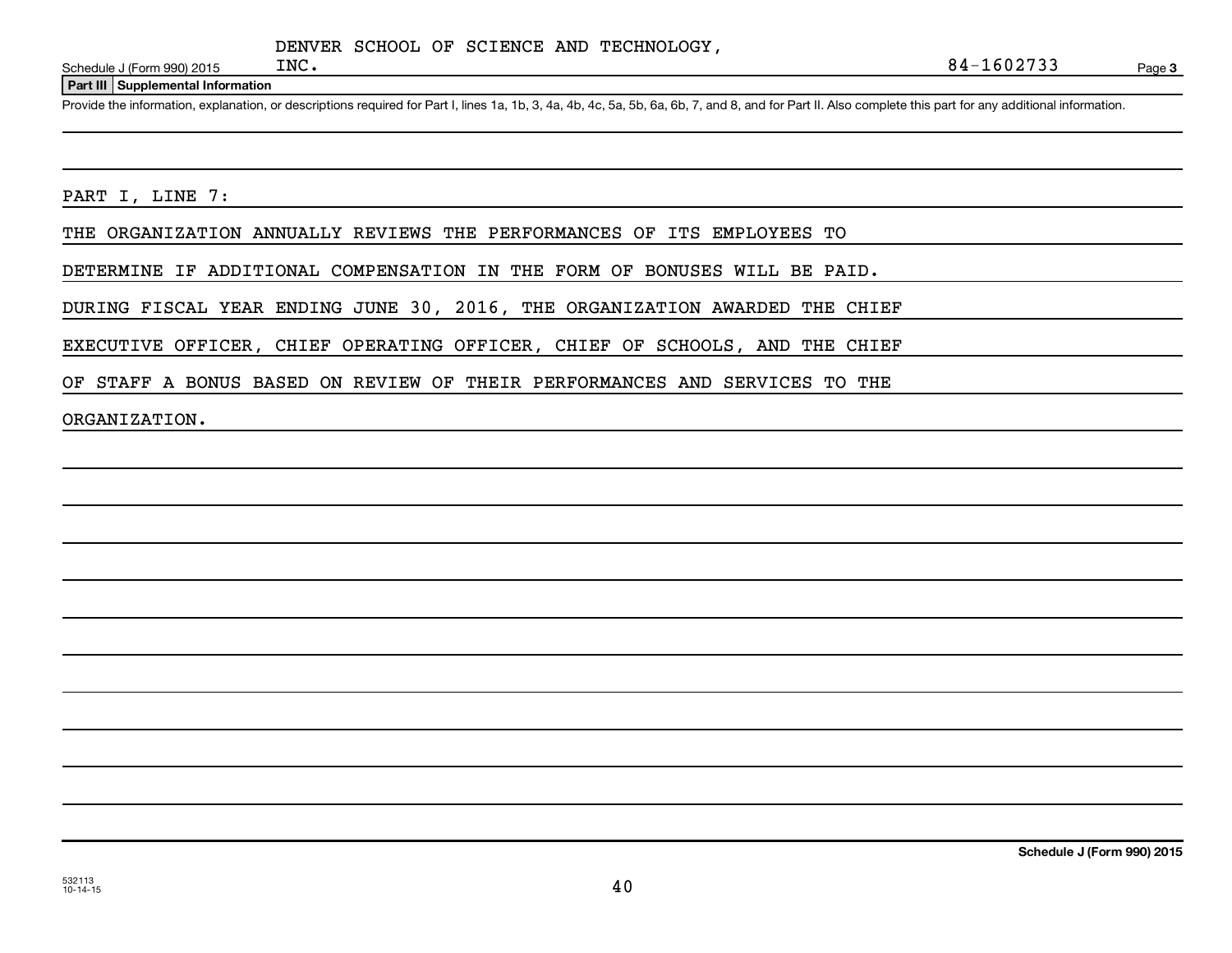|        | (Form 990)                                             |                                                                                         |                               |                                      | Complete if the organizations answered "Yes" on Form 990, Part IV, lines 29 or 30.                                             |                              | 2015                                                         |            |    |
|--------|--------------------------------------------------------|-----------------------------------------------------------------------------------------|-------------------------------|--------------------------------------|--------------------------------------------------------------------------------------------------------------------------------|------------------------------|--------------------------------------------------------------|------------|----|
|        | Department of the Treasury<br>Internal Revenue Service | Attach to Form 990.                                                                     |                               |                                      | Information about Schedule M (Form 990) and its instructions is at www.irs.gov/form990.                                        |                              | <b>Open To Public</b>                                        | Inspection |    |
|        | Name of the organization                               | INC.                                                                                    |                               |                                      | DENVER SCHOOL OF SCIENCE AND TECHNOLOGY,                                                                                       |                              | <b>Employer identification number</b><br>84-1602733          |            |    |
| Part I |                                                        | <b>Types of Property</b>                                                                |                               |                                      |                                                                                                                                |                              |                                                              |            |    |
|        |                                                        |                                                                                         | (a)<br>Check if<br>applicable | (b)<br>Number of<br>contributions or | (c)<br>Noncash contribution<br>amounts reported on<br>litems contributed Form 990, Part VIII, line 1g                          |                              | (d)<br>Method of determining<br>noncash contribution amounts |            |    |
| 1.     |                                                        |                                                                                         |                               |                                      |                                                                                                                                |                              |                                                              |            |    |
| 2      |                                                        |                                                                                         |                               |                                      |                                                                                                                                |                              |                                                              |            |    |
| З      |                                                        |                                                                                         |                               |                                      |                                                                                                                                |                              |                                                              |            |    |
| 4      |                                                        |                                                                                         |                               |                                      |                                                                                                                                |                              |                                                              |            |    |
| 5      |                                                        | Clothing and household goods                                                            |                               |                                      |                                                                                                                                |                              |                                                              |            |    |
| 6      |                                                        |                                                                                         |                               |                                      |                                                                                                                                |                              |                                                              |            |    |
| 7      |                                                        |                                                                                         |                               |                                      |                                                                                                                                |                              |                                                              |            |    |
| 8      |                                                        |                                                                                         |                               |                                      |                                                                                                                                |                              |                                                              |            |    |
| 9      |                                                        |                                                                                         | $\overline{\texttt{x}}$       |                                      |                                                                                                                                | 49,799. VALUE AT DATE OF CON |                                                              |            |    |
| 10     |                                                        | Securities - Closely held stock                                                         |                               |                                      |                                                                                                                                |                              |                                                              |            |    |
| 11     | Securities - Partnership, LLC, or                      |                                                                                         |                               |                                      |                                                                                                                                |                              |                                                              |            |    |
| 12     |                                                        | Securities - Miscellaneous                                                              |                               |                                      |                                                                                                                                |                              |                                                              |            |    |
| 13     | Qualified conservation contribution -                  |                                                                                         |                               |                                      |                                                                                                                                |                              |                                                              |            |    |
|        |                                                        |                                                                                         |                               |                                      |                                                                                                                                |                              |                                                              |            |    |
| 14     |                                                        | Qualified conservation contribution - Other                                             |                               |                                      |                                                                                                                                |                              |                                                              |            |    |
| 15     |                                                        |                                                                                         |                               |                                      |                                                                                                                                |                              |                                                              |            |    |
| 16     |                                                        |                                                                                         |                               |                                      |                                                                                                                                |                              |                                                              |            |    |
| 17     |                                                        |                                                                                         |                               |                                      |                                                                                                                                |                              |                                                              |            |    |
| 18     |                                                        |                                                                                         |                               |                                      |                                                                                                                                |                              |                                                              |            |    |
| 19     |                                                        |                                                                                         |                               |                                      |                                                                                                                                |                              |                                                              |            |    |
| 20     |                                                        | Drugs and medical supplies                                                              |                               |                                      |                                                                                                                                |                              |                                                              |            |    |
| 21     |                                                        |                                                                                         |                               |                                      |                                                                                                                                |                              |                                                              |            |    |
| 22     |                                                        |                                                                                         |                               |                                      |                                                                                                                                |                              |                                                              |            |    |
| 23     |                                                        |                                                                                         |                               |                                      |                                                                                                                                |                              |                                                              |            |    |
| 24     |                                                        |                                                                                         |                               |                                      |                                                                                                                                |                              |                                                              |            |    |
| 25     | Other $\blacktriangleright$ (                          | $\overline{\phantom{a}}$                                                                |                               |                                      |                                                                                                                                |                              |                                                              |            |    |
| 26     | Other                                                  |                                                                                         |                               |                                      |                                                                                                                                |                              |                                                              |            |    |
| 27     | Other                                                  |                                                                                         |                               |                                      |                                                                                                                                |                              |                                                              |            |    |
| 28     | Other                                                  |                                                                                         |                               |                                      |                                                                                                                                |                              |                                                              |            |    |
| 29     |                                                        | Number of Forms 8283 received by the organization during the tax year for contributions |                               |                                      |                                                                                                                                |                              |                                                              |            |    |
|        |                                                        | for which the organization completed Form 8283, Part IV, Donee Acknowledgement          |                               |                                      | 29                                                                                                                             |                              |                                                              | 0          |    |
|        |                                                        |                                                                                         |                               |                                      |                                                                                                                                |                              |                                                              | Yes        | No |
|        |                                                        |                                                                                         |                               |                                      | 30a During the year, did the organization receive by contribution any property reported in Part I, lines 1 through 28, that it |                              |                                                              |            |    |
|        |                                                        |                                                                                         |                               |                                      | must hold for at least three years from the date of the initial contribution, and which is not required to be used for         |                              |                                                              |            |    |
|        |                                                        |                                                                                         |                               |                                      |                                                                                                                                |                              | 30a                                                          |            | x  |
|        |                                                        | <b>b</b> If "Yes," describe the arrangement in Part II.                                 |                               |                                      |                                                                                                                                |                              |                                                              |            |    |
| 31     |                                                        |                                                                                         |                               |                                      | Does the organization have a gift acceptance policy that requires the review of any non-standard contributions?                |                              | 31                                                           |            | x  |
|        |                                                        |                                                                                         |                               |                                      | 32a Does the organization hire or use third parties or related organizations to solicit, process, or sell noncash              |                              |                                                              |            |    |
|        | contributions?                                         |                                                                                         |                               |                                      |                                                                                                                                |                              | 32a                                                          |            | х  |
|        | <b>b</b> If "Yes," describe in Part II.                |                                                                                         |                               |                                      |                                                                                                                                |                              |                                                              |            |    |
| 33     |                                                        |                                                                                         |                               |                                      | If the organization did not report an amount in column (c) for a type of property for which column (a) is checked,             |                              |                                                              |            |    |

| <b>SCHEDULE M</b> |  |
|-------------------|--|
| (Form 990)        |  |

## **Noncash Contributions**

For Paperwork Reduction Act Notice, see the Instructions for Form 990. **Schedule M (Form 990) (2015**)

LHA

describe in Part II.

OMB No. 1545-0047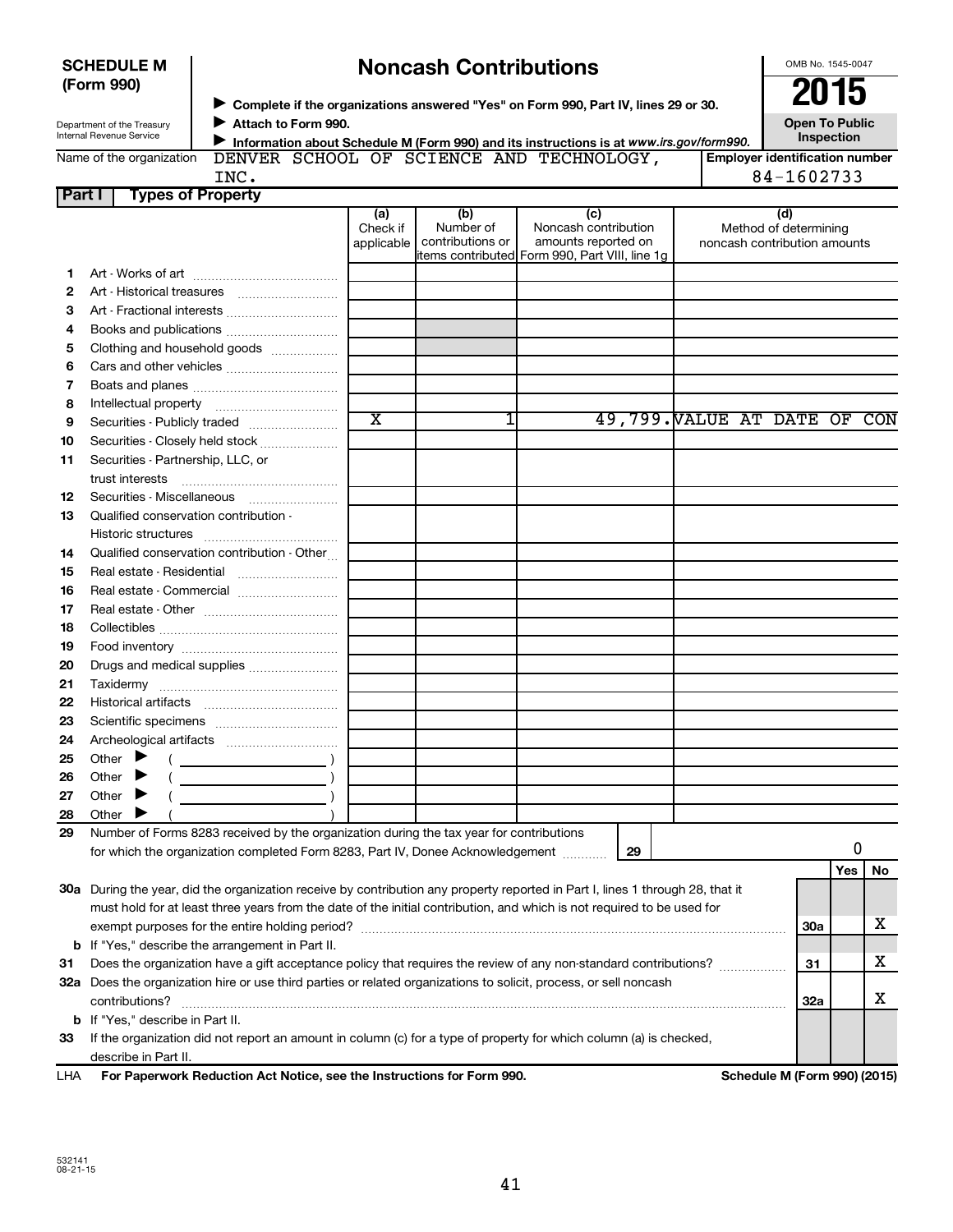| DENVER SCHOOL OF SCIENCE AND TECHNOLOGY, |  |
|------------------------------------------|--|
|------------------------------------------|--|

|                | <br>Schedule M (Form 990) (2015) INC.                                                                                                                                                                                               | 84-1602733<br>Page 2 |
|----------------|-------------------------------------------------------------------------------------------------------------------------------------------------------------------------------------------------------------------------------------|----------------------|
| <b>Part II</b> | <b>Supplemental Information.</b> Provide the information required by Part I, lines 30b, 32b, and 33, and whether the organization is reporting in Part I, column (b), the number of contributions, the number of items received, or |                      |
|                |                                                                                                                                                                                                                                     |                      |
|                |                                                                                                                                                                                                                                     |                      |
|                |                                                                                                                                                                                                                                     |                      |
|                |                                                                                                                                                                                                                                     |                      |
|                |                                                                                                                                                                                                                                     |                      |
|                |                                                                                                                                                                                                                                     |                      |
|                |                                                                                                                                                                                                                                     |                      |
|                |                                                                                                                                                                                                                                     |                      |
|                |                                                                                                                                                                                                                                     |                      |
|                |                                                                                                                                                                                                                                     |                      |
|                |                                                                                                                                                                                                                                     |                      |
|                |                                                                                                                                                                                                                                     |                      |
|                |                                                                                                                                                                                                                                     |                      |
|                |                                                                                                                                                                                                                                     |                      |
|                |                                                                                                                                                                                                                                     |                      |
|                |                                                                                                                                                                                                                                     |                      |
|                |                                                                                                                                                                                                                                     |                      |
|                |                                                                                                                                                                                                                                     |                      |
|                |                                                                                                                                                                                                                                     |                      |
|                |                                                                                                                                                                                                                                     |                      |
|                |                                                                                                                                                                                                                                     |                      |
|                |                                                                                                                                                                                                                                     |                      |
|                |                                                                                                                                                                                                                                     |                      |
|                |                                                                                                                                                                                                                                     |                      |
|                |                                                                                                                                                                                                                                     |                      |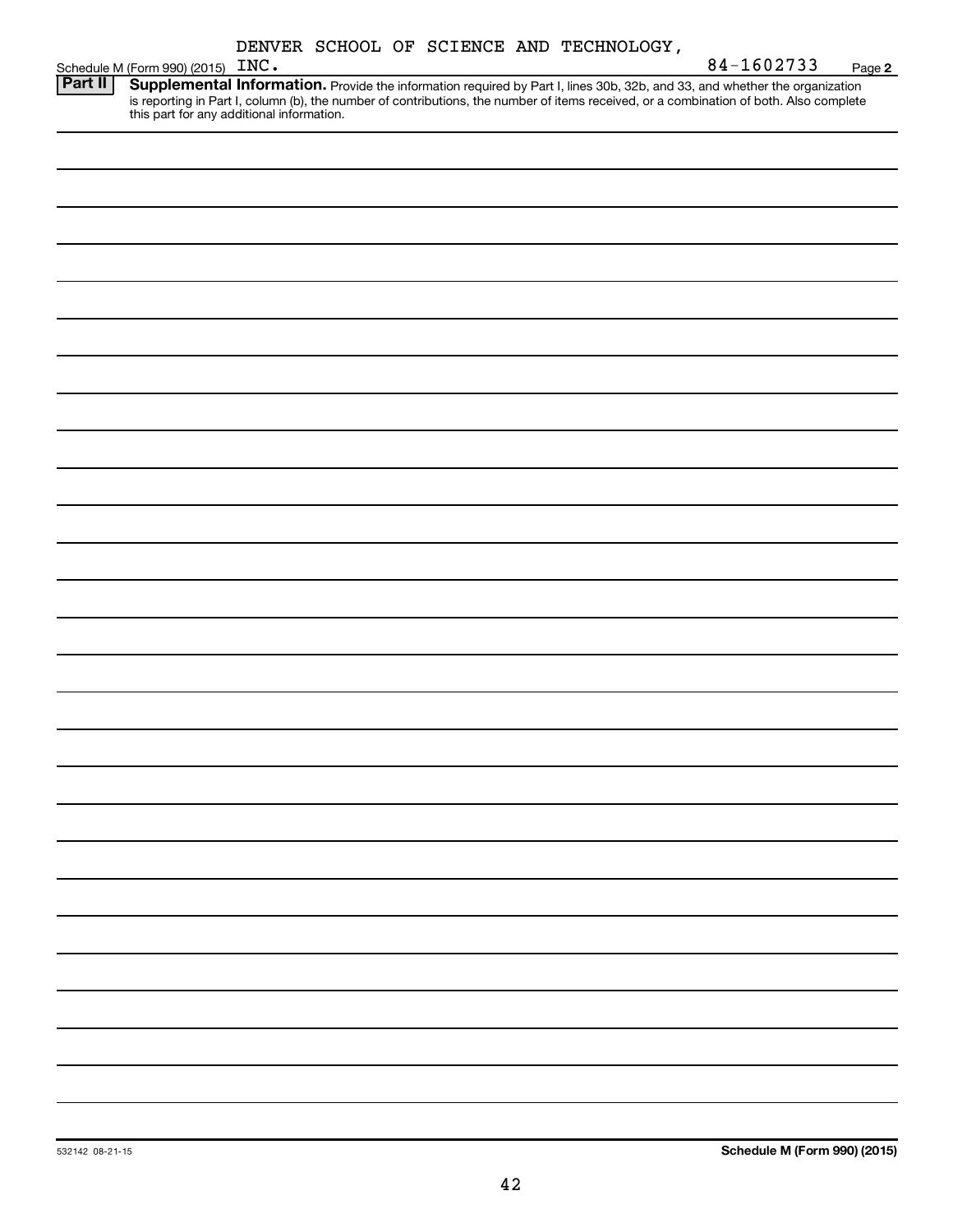**(Form 990 or 990-EZ)**

Department of the Treasury

Internal Revenue Service Name of the organization

# SCHEDULE O **Supplemental Information to Form 990 or 990-EZ 2015**<br>(Form 990 or 990-EZ) Complete to provide information for responses to specific questions on

DENVER SCHOOL OF SCIENCE AND TECHNOLOGY,

**Information about Schedule O (Form 990 or 990-EZ) and its instructions is at WWW.irs.gov/form990. Complete to provide information for responses to specific questions on Form 990 or 990-EZ or to provide any additional information. | Attach to Form 990 or 990-EZ.**



**Employer identification number** INC. 84-1602733

#### FORM 990, PART VI, SECTION A, LINE 8B:

THE ORGANIZATION DOES NOT HAVE ANY COMMITTEES WITH THE AUTHORITY TO ACT ON

BEHALF OF THE GOVERNING BODY.

FORM 990, PART VI, SECTION B, LINE 11:

THE FORM 990 IS REVIEWED BY THE AUDIT COMMITTEE AND EXECUTIVE OFFICERS

BEFORE FILING.

FORM 990, PART VI, SECTION B, LINE 12C:

ALL BOARD MEMBERS ARE REQUIRED TO COMPLETE A CONFLICT OF INTEREST STATEMENT ANNUALLY. DETERMINATIONS OF CONFLICTS AND REVIEWS OF CONFLICTS ARE MADE BY THE ENTIRE BOARD OF DIRECTORS. IF A CONFLICT EXISTS, THE CONFLICTED PERSON(S) ARE NOT ELIGIBLE TO VOTE ON THE MATTER(S) RELATED TO THE

CONFLICT.

FORM 990, PART VI, SECTION B, LINE 15:

53221  $09 - 02 - 15$ LHA For Paperwork Reduction Act Notice, see the Instructions for Form 990 or 990-EZ. Schedule O (Form 990 or 990-EZ) (2015) THE DSST BOARD OF DIRECTORS ANNUALLY DECIDES AND APPROVES ANY CHANGES IN PAY FOR THE CEO ALONG WITH ANY YEARLY BONUS FOR THE CEO. THIS BONUS AMOUNT CEILING FOR THE FOLLOWING FISCAL YEAR IS DECIDED AS WELL. FOR OTHER KEY EMPLOYEES, AN ANNUAL REVIEW PROCESS INVOLVING MULTIPLE PEERS AND SUBORDINATES IS CONDUCTED, RESULTING IN AN AGREED UPON ANNUAL RAISE. PER THE DSST BY-LAWS, SECTION 4.5 - "THE CEO WILL, DIRECTLY OR INDIRECTLY, SUPERVISE ALL OTHER STAFF MEMBERS EMPLOYED BY DSST PUBLIC SCHOOLS. HE OR SHE WILL BE ULTIMATELY RESPONSIBLE FOR SELECTING STAFF MEMBERS, CONDUCTING STAFF REVIEWS AND RECOMMENDING COMPENSATION LEVELS." DSST ALSO HIRED AN INDEPENDENT CONSULTANT TO DO AN ORGANIZATION WIDE COMPENSATION ANALYSIS FOR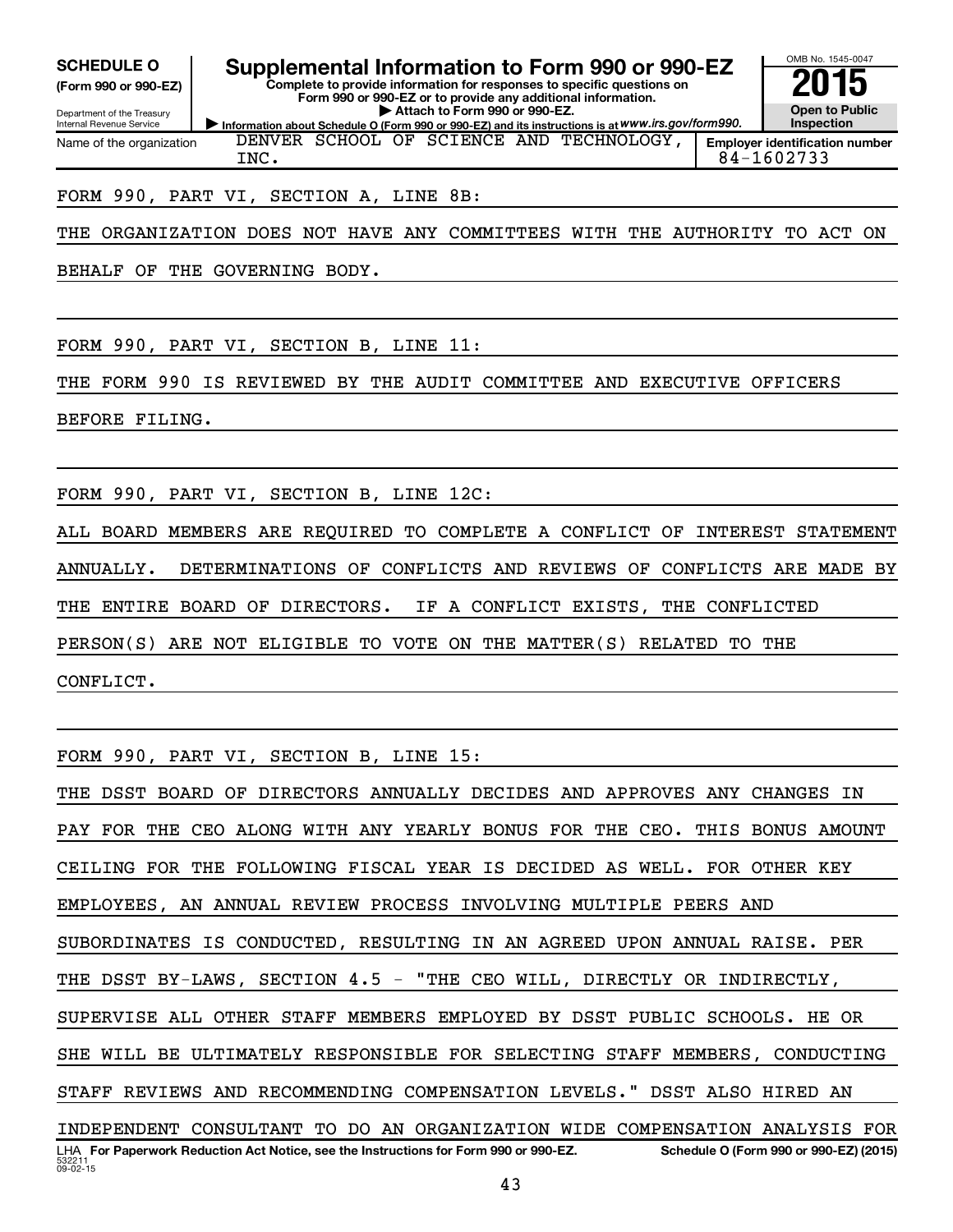| Schedule O (Form 990 or 990-EZ) (2015) |      |  |  |                                          | Page 2                                              |
|----------------------------------------|------|--|--|------------------------------------------|-----------------------------------------------------|
| Name of the organization               | TNC. |  |  | DENVER SCHOOL OF SCIENCE AND TECHNOLOGY, | <b>Employer identification number</b><br>84-1602733 |

ALL ITS EMPLOYEES, INCLUDING KEY EMPLOYEES.

FORM 990, PART VI, SECTION C, LINE 19:

THE ORGANIZATION MAKES ITS GOVERNING DOCUMENTS, CONFLICT OF INTEREST

POLICY, AND FINANCIAL STATEMENTS AVAILABLE TO THE PUBLIC UPON REQUEST.

FORM 990, PART VII, SECTION A LINE 1A AND SCHEDULE J, PART II:

PRIOR TO APRIL 1, 2015 DSST HAD A MANAGEMENT AGREEMENT WITH SCIENCE AND

TECH MANAGEMENT CORP (STMC), AN UNRELATED ORGANIZATION, TO PROVIDE DSST

WITH ADMINISTRATIVE AND STAFFING SERVICES. EFFECTIVE APRIL 1, 2015

DSST TERMINATED THE MANAGMEENT AGREEMENT WITH STMC AND BROUGHT ALL THE

ADMINISTRATIVE, STAFFING AND PAYROLL FUNCTIONS IN-HOUSE. THE AMOUNTS

REPORTED ON FORM 990, PART VII, SECTION A, LINE 1A AND SCHEDULE J, PART

II ARE THE COMPENSATION AMOUNTS PAID BY DSST FOR CALENDAR YEAR 2015.

THE CHIEF EXECUTIVE OFFICER, CHIEF OPERATING OFFICER, CHIEF OF SCHOOLS,

AND CHIEF OF STAFF'S COMPENSATION PAID BY DSST FOR FISCAL YEAR ENDING

JUNE 30, 2016 IS AS FOLLOWS:

|                |  | CHIEF EXECUTIVE OFFICER         | \$204,924 |
|----------------|--|---------------------------------|-----------|
|                |  | CHIEF OPERATING OFFICER         | \$105,869 |
|                |  | CHIEF OF SCHOOLS (STARTED 9/15) | \$122,962 |
|                |  | CHIEF OF SCHOOLS (LEFT 6/16)    | \$65,013  |
| CHIEF OF STAFF |  |                                 | \$128,591 |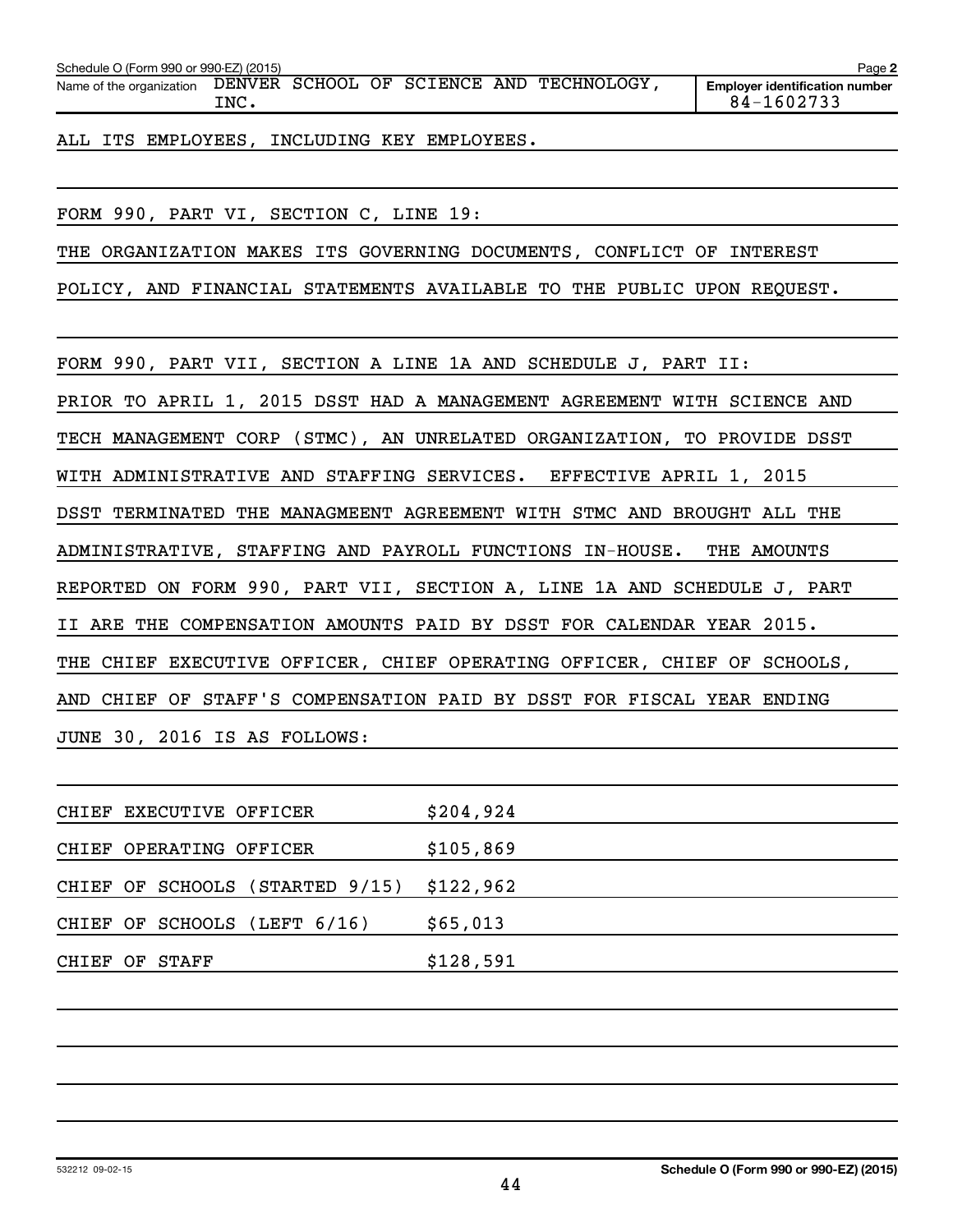| <b>Related Organizations and Unrelated Partnerships</b><br><b>SCHEDULE R</b><br>(Form 990)<br>Complete if the organization answered "Yes" on Form 990, Part IV, line 33, 34, 35b, 36, or 37.<br>Attach to Form 990.<br>Department of the Treasury<br>Information about Schedule R (Form 990) and its instructions is at www.irs.gov/form990.<br>Internal Revenue Service<br>DENVER SCHOOL OF SCIENCE AND TECHNOLOGY,<br><b>Employer identification number</b><br>Name of the organization<br>84-1602733<br>INC. |                                                |                                                     |                                      |                                                          |                                               |                                     |                                                                   |  |  |  |  |
|-----------------------------------------------------------------------------------------------------------------------------------------------------------------------------------------------------------------------------------------------------------------------------------------------------------------------------------------------------------------------------------------------------------------------------------------------------------------------------------------------------------------|------------------------------------------------|-----------------------------------------------------|--------------------------------------|----------------------------------------------------------|-----------------------------------------------|-------------------------------------|-------------------------------------------------------------------|--|--|--|--|
| Identification of Disregarded Entities Complete if the organization answered "Yes" on Form 990, Part IV, line 33.<br>Part I<br>(a)<br>Name, address, and EIN (if applicable)<br>of disregarded entity                                                                                                                                                                                                                                                                                                           | (b)<br>Primary activity                        | (c)<br>Legal domicile (state or<br>foreign country) | (d)<br>Total income                  | (e)<br>End-of-year assets                                |                                               | (f)<br>Direct controlling<br>entity |                                                                   |  |  |  |  |
|                                                                                                                                                                                                                                                                                                                                                                                                                                                                                                                 |                                                |                                                     |                                      |                                                          |                                               |                                     |                                                                   |  |  |  |  |
|                                                                                                                                                                                                                                                                                                                                                                                                                                                                                                                 |                                                |                                                     |                                      |                                                          |                                               |                                     |                                                                   |  |  |  |  |
| Identification of Related Tax-Exempt Organizations Complete if the organization answered "Yes" on Form 990, Part IV, line 34 because it had one or more related tax-exempt<br>Part II<br>organizations during the tax year.                                                                                                                                                                                                                                                                                     |                                                |                                                     |                                      |                                                          |                                               |                                     |                                                                   |  |  |  |  |
| (a)<br>Name, address, and EIN<br>of related organization                                                                                                                                                                                                                                                                                                                                                                                                                                                        | (b)<br>Primary activity                        | (c)<br>Legal domicile (state or<br>foreign country) | (d)<br><b>Exempt Code</b><br>section | (e)<br>Public charity<br>status (if section<br>501(c)(3) | (f)<br>Direct controlling<br>entity           | Yes                                 | $(g)$<br>Section 512(b)(13)<br>controlled<br>entity?<br><b>No</b> |  |  |  |  |
| DSST PUBLIC SCHOOLS FOUNDATION - 45-2796694<br>3401 OUEBEC STREET STE. 7200<br>DENVER, CO 80207                                                                                                                                                                                                                                                                                                                                                                                                                 | PROVIDE PHILANTHROPIC<br>SUPPORT TO DSST. INC. | COLORADO                                            | 501(C)(3)                            | LINE 7                                                   | DENVER SCHOOL OF<br>SCIENCE AND<br>TECHNOLOGY | X                                   |                                                                   |  |  |  |  |

**For Paperwork Reduction Act Notice, see the Instructions for Form 990. Schedule R (Form 990) 2015**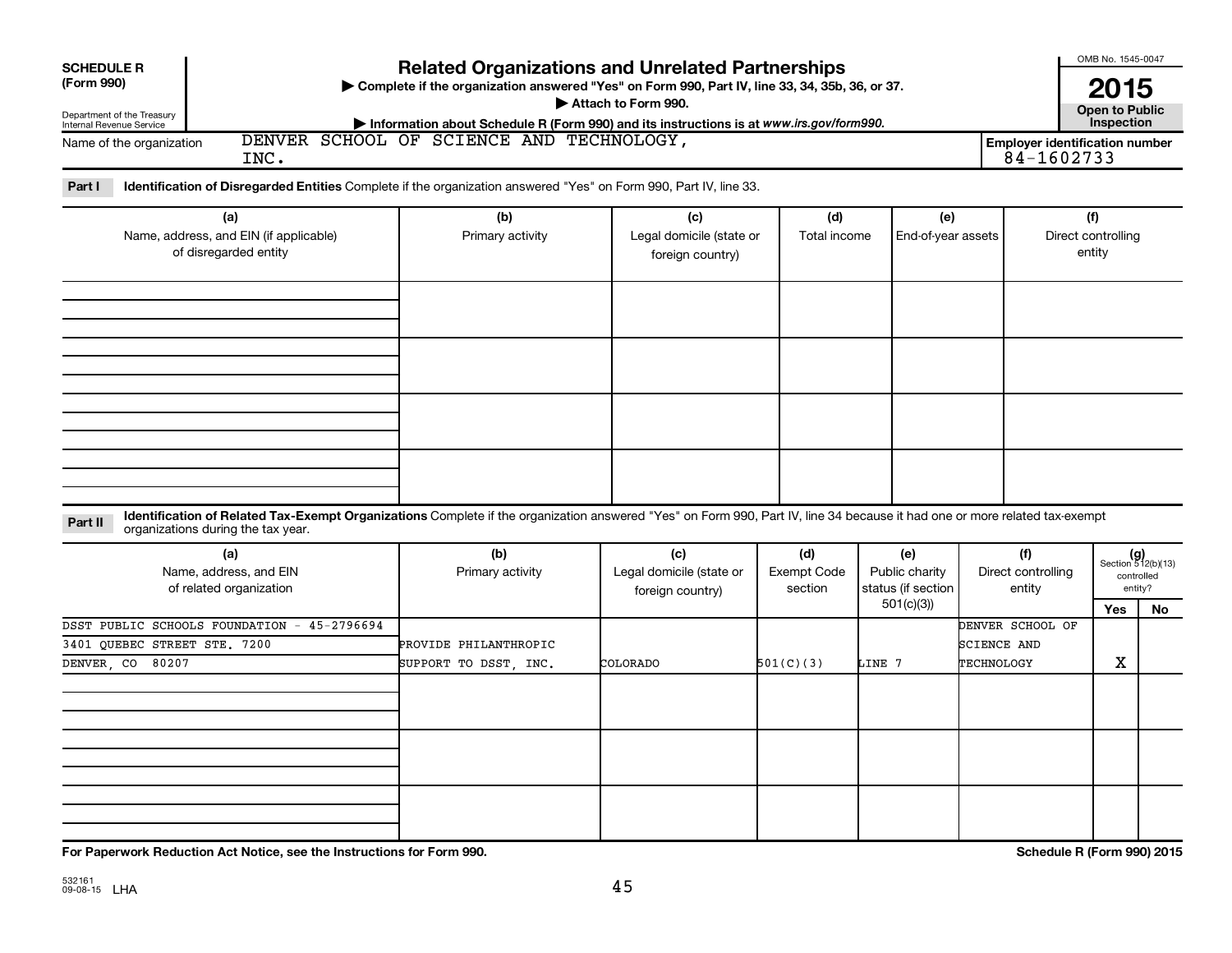Schedule R (Form 990) 2015  $INC.$ 

Part III Identification of Related Organizations Taxable as a Partnership Complete if the organization answered "Yes" on Form 990, Part IV, line 34 because it had one or more related<br>Read to the organizations tracted as a organizations treated as a partnership during the tax year.

| (a)                                               | (b)              | (c)                  | (d)                          | (e)                                                                                        | (f)                      | (g)                     | (h)              | (i)                                                       | (j) | (k)                                                     |
|---------------------------------------------------|------------------|----------------------|------------------------------|--------------------------------------------------------------------------------------------|--------------------------|-------------------------|------------------|-----------------------------------------------------------|-----|---------------------------------------------------------|
| Name, address, and EIN<br>of related organization | Primary activity | Legal<br>domicile    | Direct controlling<br>entity | Predominant income<br>(related, unrelated,<br>excluded from tax under<br>sections 512-514) | Share of total<br>income | Share of<br>end-of-year | Disproportionate | Code V-UBI                                                |     | General or Percentage<br>managing ownership<br>partner? |
|                                                   |                  | (state or<br>foreign |                              |                                                                                            |                          | assets                  | allocations?     | amount in box<br>20 of Schedule<br>K-1 (Form 1065) Yes No |     |                                                         |
|                                                   |                  | country)             |                              |                                                                                            |                          |                         | Yes   No         |                                                           |     |                                                         |
|                                                   |                  |                      |                              |                                                                                            |                          |                         |                  |                                                           |     |                                                         |
|                                                   |                  |                      |                              |                                                                                            |                          |                         |                  |                                                           |     |                                                         |
|                                                   |                  |                      |                              |                                                                                            |                          |                         |                  |                                                           |     |                                                         |
|                                                   |                  |                      |                              |                                                                                            |                          |                         |                  |                                                           |     |                                                         |
|                                                   |                  |                      |                              |                                                                                            |                          |                         |                  |                                                           |     |                                                         |
|                                                   |                  |                      |                              |                                                                                            |                          |                         |                  |                                                           |     |                                                         |
|                                                   |                  |                      |                              |                                                                                            |                          |                         |                  |                                                           |     |                                                         |
|                                                   |                  |                      |                              |                                                                                            |                          |                         |                  |                                                           |     |                                                         |
|                                                   |                  |                      |                              |                                                                                            |                          |                         |                  |                                                           |     |                                                         |
|                                                   |                  |                      |                              |                                                                                            |                          |                         |                  |                                                           |     |                                                         |
|                                                   |                  |                      |                              |                                                                                            |                          |                         |                  |                                                           |     |                                                         |
|                                                   |                  |                      |                              |                                                                                            |                          |                         |                  |                                                           |     |                                                         |
|                                                   |                  |                      |                              |                                                                                            |                          |                         |                  |                                                           |     |                                                         |
|                                                   |                  |                      |                              |                                                                                            |                          |                         |                  |                                                           |     |                                                         |
|                                                   |                  |                      |                              |                                                                                            |                          |                         |                  |                                                           |     |                                                         |
|                                                   |                  |                      |                              |                                                                                            |                          |                         |                  |                                                           |     |                                                         |
|                                                   |                  |                      |                              |                                                                                            |                          |                         |                  |                                                           |     |                                                         |

Part IV Identification of Related Organizations Taxable as a Corporation or Trust Complete if the organization answered "Yes" on Form 990, Part IV, line 34 because it had one or more related<br>Comparison tracted as a comprat organizations treated as a corporation or trust during the tax year.

| (a)<br>Name, address, and EIN<br>of related organization | (b)<br>Primary activity | (c)<br>Legal domicile<br>state or<br>foreign | (d)<br>Direct controlling<br>entity | (e)<br>Type of entity<br>(C corp, S corp,<br>or trust) | (f)<br>Share of total<br>income | (g)<br>Share of<br>end-of-year<br>assets | (h)<br>Percentage<br>ownership | $\begin{array}{c} \textbf{(i)}\\ \text{Section}\\ 512 \text{(b)} \text{(13)}\\ \text{controlled} \\ \text{entity?} \end{array}$ |
|----------------------------------------------------------|-------------------------|----------------------------------------------|-------------------------------------|--------------------------------------------------------|---------------------------------|------------------------------------------|--------------------------------|---------------------------------------------------------------------------------------------------------------------------------|
|                                                          |                         | country)                                     |                                     |                                                        |                                 |                                          |                                | Yes   No                                                                                                                        |
|                                                          |                         |                                              |                                     |                                                        |                                 |                                          |                                |                                                                                                                                 |
|                                                          |                         |                                              |                                     |                                                        |                                 |                                          |                                |                                                                                                                                 |
|                                                          |                         |                                              |                                     |                                                        |                                 |                                          |                                |                                                                                                                                 |
|                                                          |                         |                                              |                                     |                                                        |                                 |                                          |                                |                                                                                                                                 |
|                                                          |                         |                                              |                                     |                                                        |                                 |                                          |                                |                                                                                                                                 |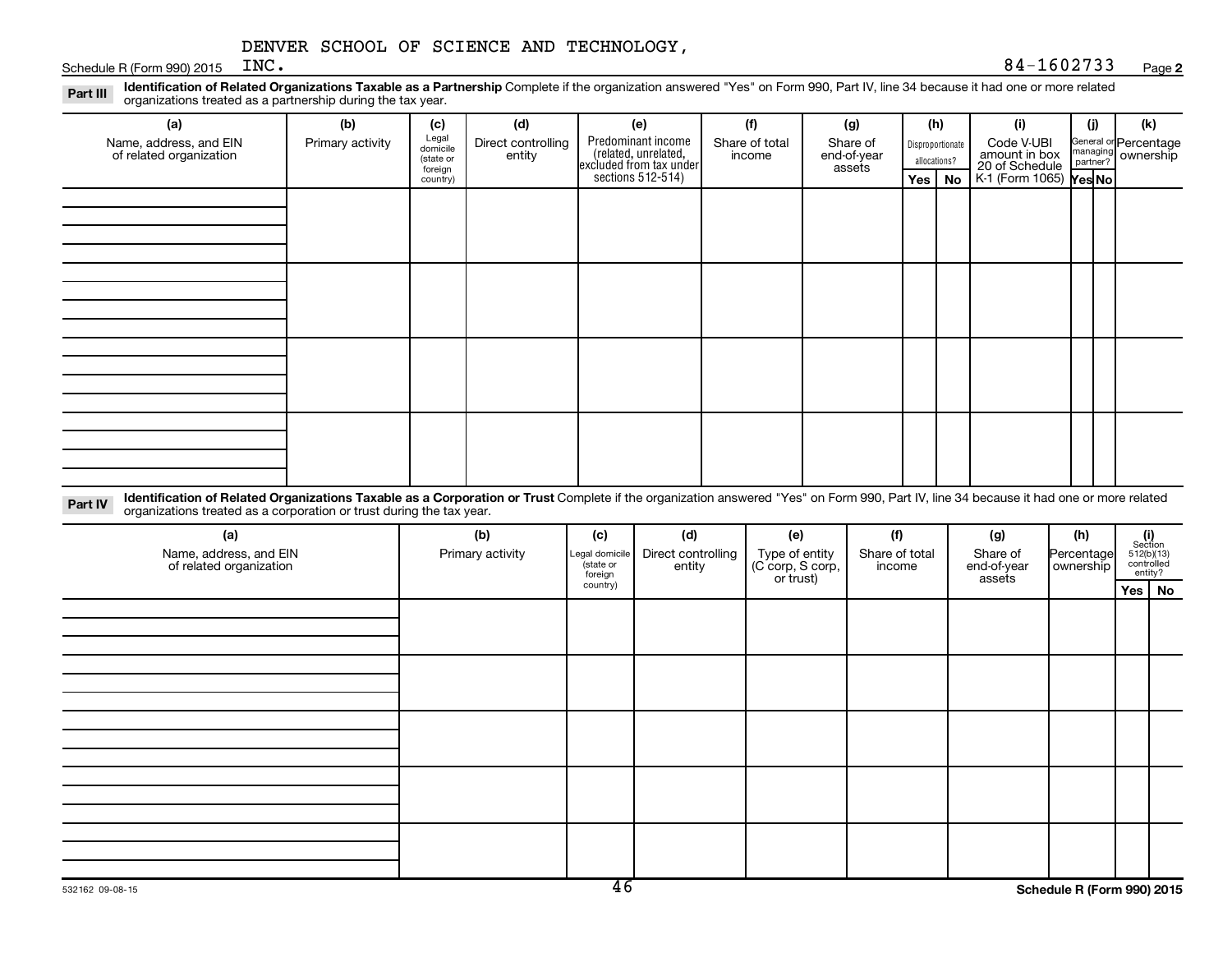Schedule R (Form 990) 2015  $INC$ .

Part V Transactions With Related Organizations Complete if the organization answered "Yes" on Form 990, Part IV, line 34, 35b, or 36.

| Note. Complete line 1 if any entity is listed in Parts II, III, or IV of this schedule.                                                                                                                                        |                                                                                                                                                                                                                                                                                                                                                                                                                                                                 |     |     |     |                      |     | No                          |
|--------------------------------------------------------------------------------------------------------------------------------------------------------------------------------------------------------------------------------|-----------------------------------------------------------------------------------------------------------------------------------------------------------------------------------------------------------------------------------------------------------------------------------------------------------------------------------------------------------------------------------------------------------------------------------------------------------------|-----|-----|-----|----------------------|-----|-----------------------------|
|                                                                                                                                                                                                                                | During the tax year, did the organization engage in any of the following transactions with one or more related organizations listed in Parts II-IV?                                                                                                                                                                                                                                                                                                             |     |     |     |                      | Yes |                             |
|                                                                                                                                                                                                                                |                                                                                                                                                                                                                                                                                                                                                                                                                                                                 |     |     |     | 1a                   |     | $\overline{\mathbf{X}}$     |
|                                                                                                                                                                                                                                | b Gift, grant, or capital contribution to related organization(s) manufactured content and content of the contribution to related organization(s) manufactured content and content of the content of the content of the conten                                                                                                                                                                                                                                  |     |     |     | 1 <sub>b</sub>       |     | $\overline{\texttt{x}}$     |
|                                                                                                                                                                                                                                |                                                                                                                                                                                                                                                                                                                                                                                                                                                                 |     |     |     | 1c                   |     | X                           |
|                                                                                                                                                                                                                                | d Loans or loan guarantees to or for related organization(s) www.communically.com/www.communically.com/www.communically.com/www.communically.com/www.communically.com/www.communically.com/www.communically.com/www.communical                                                                                                                                                                                                                                  |     |     |     | 1 <sub>d</sub>       |     | $\overline{\texttt{x}}$     |
|                                                                                                                                                                                                                                | e Loans or loan guarantees by related organization(s) manufaction contains and contains and contains and contains and contains and contains and contains and contains and contains and contains and contains and contains and                                                                                                                                                                                                                                   |     |     |     | 1e                   |     | $\overline{\mathbf{x}}$     |
|                                                                                                                                                                                                                                |                                                                                                                                                                                                                                                                                                                                                                                                                                                                 |     |     |     |                      |     |                             |
|                                                                                                                                                                                                                                | f Dividends from related organization(s) manufactured and contract contract or manufactured and contract contract or manufactured and contract or manufactured and contract or manufactured and contract or manufactured and c                                                                                                                                                                                                                                  |     |     |     | 1f                   |     | X                           |
|                                                                                                                                                                                                                                | g Sale of assets to related organization(s) www.assettion.com/www.assettion.com/www.assettion.com/www.assettion.com/www.assettion.com/www.assettion.com/www.assettion.com/www.assettion.com/www.assettion.com/www.assettion.co                                                                                                                                                                                                                                  |     |     |     | 1g                   |     | $\overline{\textnormal{x}}$ |
|                                                                                                                                                                                                                                |                                                                                                                                                                                                                                                                                                                                                                                                                                                                 |     |     |     | 1 <sub>h</sub>       |     | $\overline{\texttt{x}}$     |
|                                                                                                                                                                                                                                | h Purchase of assets from related organization(s) manufactured content to content the content of assets from related organization(s) manufactured content to content the content of a set of assets from related organization(<br>Exchange of assets with related organization(s) manufaction contracts and account of the contract of the contract or contract or contract or contract or contract or contract or contract or contract or contract or contract |     |     |     |                      |     | $\overline{\texttt{x}}$     |
|                                                                                                                                                                                                                                |                                                                                                                                                                                                                                                                                                                                                                                                                                                                 |     |     |     |                      |     | $\overline{\mathbf{x}}$     |
|                                                                                                                                                                                                                                |                                                                                                                                                                                                                                                                                                                                                                                                                                                                 |     |     |     |                      |     |                             |
|                                                                                                                                                                                                                                |                                                                                                                                                                                                                                                                                                                                                                                                                                                                 |     |     |     |                      |     | X                           |
|                                                                                                                                                                                                                                |                                                                                                                                                                                                                                                                                                                                                                                                                                                                 |     |     |     |                      |     | $\overline{\mathbf{x}}$     |
|                                                                                                                                                                                                                                |                                                                                                                                                                                                                                                                                                                                                                                                                                                                 |     |     |     | 11<br>1 <sub>m</sub> |     | $\overline{\textnormal{x}}$ |
|                                                                                                                                                                                                                                |                                                                                                                                                                                                                                                                                                                                                                                                                                                                 |     |     |     |                      |     | $\overline{\textbf{X}}$     |
|                                                                                                                                                                                                                                | o Sharing of paid employees with related organization(s) manufactured and content to the content of the content of the content of the content of the content of the content of the content of the content of the content of th                                                                                                                                                                                                                                  |     |     |     |                      |     | $\overline{\texttt{x}}$     |
|                                                                                                                                                                                                                                |                                                                                                                                                                                                                                                                                                                                                                                                                                                                 |     |     |     |                      |     |                             |
|                                                                                                                                                                                                                                |                                                                                                                                                                                                                                                                                                                                                                                                                                                                 |     |     |     |                      |     | X                           |
|                                                                                                                                                                                                                                |                                                                                                                                                                                                                                                                                                                                                                                                                                                                 |     |     |     |                      |     | $\overline{\mathbf{x}}$     |
|                                                                                                                                                                                                                                |                                                                                                                                                                                                                                                                                                                                                                                                                                                                 |     |     |     |                      |     |                             |
| Other transfer of cash or property to related organization(s) CONSERVIERS (2008) CONSERVIERS (2008) CONSERVIERS (2009) CONSERVIERS (2009) CONSERVIERS (2009) CONSERVIERS (2009) CONSERVIERS (2009) CONSERVIERS (2009) CONSERVI |                                                                                                                                                                                                                                                                                                                                                                                                                                                                 |     |     |     | 1r                   |     | X                           |
|                                                                                                                                                                                                                                |                                                                                                                                                                                                                                                                                                                                                                                                                                                                 |     |     |     | 1s                   |     | $\overline{\texttt{x}}$     |
|                                                                                                                                                                                                                                | 2 If the answer to any of the above is "Yes," see the instructions for information on who must complete this line, including covered relationships and transaction thresholds.                                                                                                                                                                                                                                                                                  |     |     |     |                      |     |                             |
|                                                                                                                                                                                                                                | (a)                                                                                                                                                                                                                                                                                                                                                                                                                                                             | (b) | (c) | (d) |                      |     |                             |

| (a)<br>Name of related organization | (b)<br>Transaction<br>type (a-s) | (c)<br>Amount involved | (d)<br>Method of determining amount involved |
|-------------------------------------|----------------------------------|------------------------|----------------------------------------------|
| (1)                                 |                                  |                        |                                              |
| (2)                                 |                                  |                        |                                              |
| (3)                                 |                                  |                        |                                              |
| (4)                                 |                                  |                        |                                              |
| (5)                                 |                                  |                        |                                              |
| (6)                                 | $\overline{4\pi}$                |                        |                                              |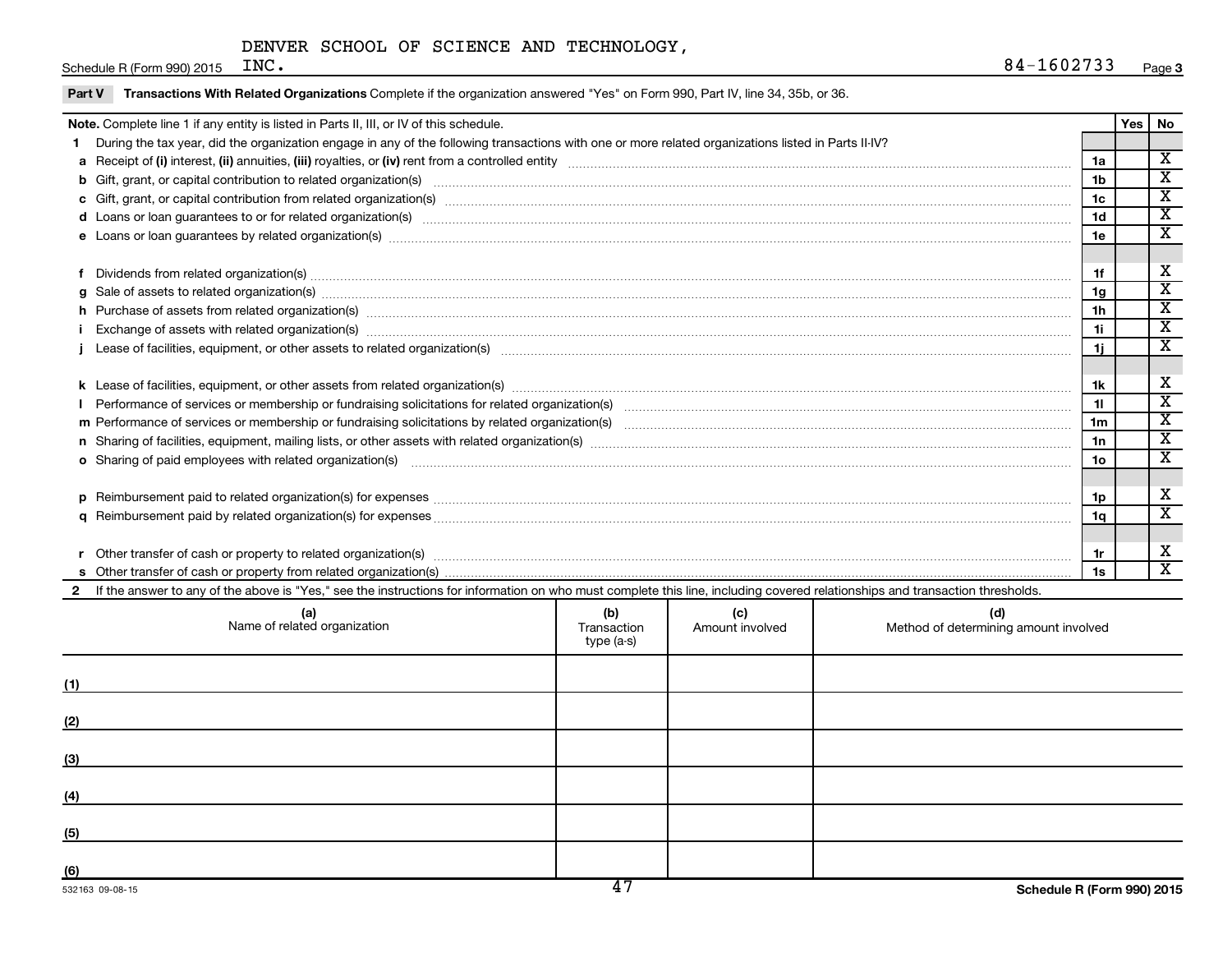Schedule R (Form 990) 2015  $INC$ .

#### Part VI Unrelated Organizations Taxable as a Partnership Complete if the organization answered "Yes" on Form 990, Part IV, line 37.

Provide the following information for each entity taxed as a partnership through which the organization conducted more than five percent of its activities (measured by total assets or gross revenue) that was not a related organization. See instructions regarding exclusion for certain investment partnerships.

| (a)                                 | (b)              | (c)                                             | (d)                                                                                        |                                                                    |  | (f)                         | (g)                               |        | (h)                              | (i)                                                                                                                   | (i)    | (k) |  |  |  |  |  |
|-------------------------------------|------------------|-------------------------------------------------|--------------------------------------------------------------------------------------------|--------------------------------------------------------------------|--|-----------------------------|-----------------------------------|--------|----------------------------------|-----------------------------------------------------------------------------------------------------------------------|--------|-----|--|--|--|--|--|
| Name, address, and EIN<br>of entity | Primary activity | Legal domicile<br>(state or foreign<br>country) | Predominant income<br>(related, unrelated,<br>excluded from tax under<br>sections 512-514) | (e)<br>Are all<br>partners sec.<br>$501(c)(3)$<br>orgs.?<br>Yes No |  | Share of<br>total<br>income | Share of<br>end-of-year<br>assets | Yes No | Disproportionate<br>allocations? | Code V-UBI<br>amount in box 20 managing<br><sup>22</sup> of Schedule K-1<br>(Form 1065)<br><b>Property Resolution</b> | Yes NO |     |  |  |  |  |  |
|                                     |                  |                                                 |                                                                                            |                                                                    |  |                             |                                   |        |                                  |                                                                                                                       |        |     |  |  |  |  |  |
|                                     |                  |                                                 |                                                                                            |                                                                    |  |                             |                                   |        |                                  |                                                                                                                       |        |     |  |  |  |  |  |
|                                     |                  |                                                 |                                                                                            |                                                                    |  |                             |                                   |        |                                  |                                                                                                                       |        |     |  |  |  |  |  |
|                                     |                  |                                                 |                                                                                            |                                                                    |  |                             |                                   |        |                                  |                                                                                                                       |        |     |  |  |  |  |  |
|                                     |                  |                                                 |                                                                                            |                                                                    |  |                             |                                   |        |                                  |                                                                                                                       |        |     |  |  |  |  |  |
|                                     |                  |                                                 |                                                                                            |                                                                    |  |                             |                                   |        |                                  |                                                                                                                       |        |     |  |  |  |  |  |
|                                     |                  |                                                 |                                                                                            |                                                                    |  |                             |                                   |        |                                  |                                                                                                                       |        |     |  |  |  |  |  |
|                                     |                  |                                                 |                                                                                            |                                                                    |  |                             |                                   |        |                                  |                                                                                                                       |        |     |  |  |  |  |  |
|                                     |                  |                                                 |                                                                                            |                                                                    |  |                             |                                   |        |                                  |                                                                                                                       |        |     |  |  |  |  |  |
|                                     |                  |                                                 |                                                                                            |                                                                    |  |                             |                                   |        |                                  |                                                                                                                       |        |     |  |  |  |  |  |
|                                     |                  |                                                 |                                                                                            |                                                                    |  |                             |                                   |        |                                  |                                                                                                                       |        |     |  |  |  |  |  |
|                                     |                  |                                                 |                                                                                            |                                                                    |  |                             |                                   |        |                                  |                                                                                                                       |        |     |  |  |  |  |  |
|                                     |                  |                                                 |                                                                                            |                                                                    |  |                             |                                   |        |                                  |                                                                                                                       |        |     |  |  |  |  |  |
|                                     |                  |                                                 |                                                                                            |                                                                    |  |                             |                                   |        |                                  |                                                                                                                       |        |     |  |  |  |  |  |
|                                     |                  |                                                 |                                                                                            |                                                                    |  |                             |                                   |        |                                  |                                                                                                                       |        |     |  |  |  |  |  |
|                                     |                  |                                                 |                                                                                            |                                                                    |  |                             |                                   |        |                                  |                                                                                                                       |        |     |  |  |  |  |  |
|                                     |                  |                                                 |                                                                                            |                                                                    |  |                             |                                   |        |                                  |                                                                                                                       |        |     |  |  |  |  |  |
|                                     |                  |                                                 |                                                                                            |                                                                    |  |                             |                                   |        |                                  |                                                                                                                       |        |     |  |  |  |  |  |
|                                     |                  |                                                 |                                                                                            |                                                                    |  |                             |                                   |        |                                  |                                                                                                                       |        |     |  |  |  |  |  |
|                                     |                  |                                                 |                                                                                            |                                                                    |  |                             |                                   |        |                                  |                                                                                                                       |        |     |  |  |  |  |  |
|                                     |                  |                                                 |                                                                                            |                                                                    |  |                             |                                   |        |                                  |                                                                                                                       |        |     |  |  |  |  |  |
|                                     |                  |                                                 |                                                                                            |                                                                    |  |                             |                                   |        |                                  |                                                                                                                       |        |     |  |  |  |  |  |
|                                     |                  |                                                 |                                                                                            |                                                                    |  |                             |                                   |        |                                  |                                                                                                                       |        |     |  |  |  |  |  |
|                                     |                  |                                                 |                                                                                            |                                                                    |  |                             |                                   |        |                                  |                                                                                                                       |        |     |  |  |  |  |  |
|                                     |                  |                                                 |                                                                                            |                                                                    |  |                             |                                   |        |                                  |                                                                                                                       |        |     |  |  |  |  |  |
|                                     |                  |                                                 |                                                                                            |                                                                    |  |                             |                                   |        |                                  |                                                                                                                       |        |     |  |  |  |  |  |
|                                     |                  |                                                 |                                                                                            |                                                                    |  |                             |                                   |        |                                  |                                                                                                                       |        |     |  |  |  |  |  |
|                                     |                  |                                                 |                                                                                            |                                                                    |  |                             |                                   |        |                                  |                                                                                                                       |        |     |  |  |  |  |  |
|                                     |                  |                                                 |                                                                                            |                                                                    |  |                             |                                   |        |                                  |                                                                                                                       |        |     |  |  |  |  |  |

**Schedule R (Form 990) 2015**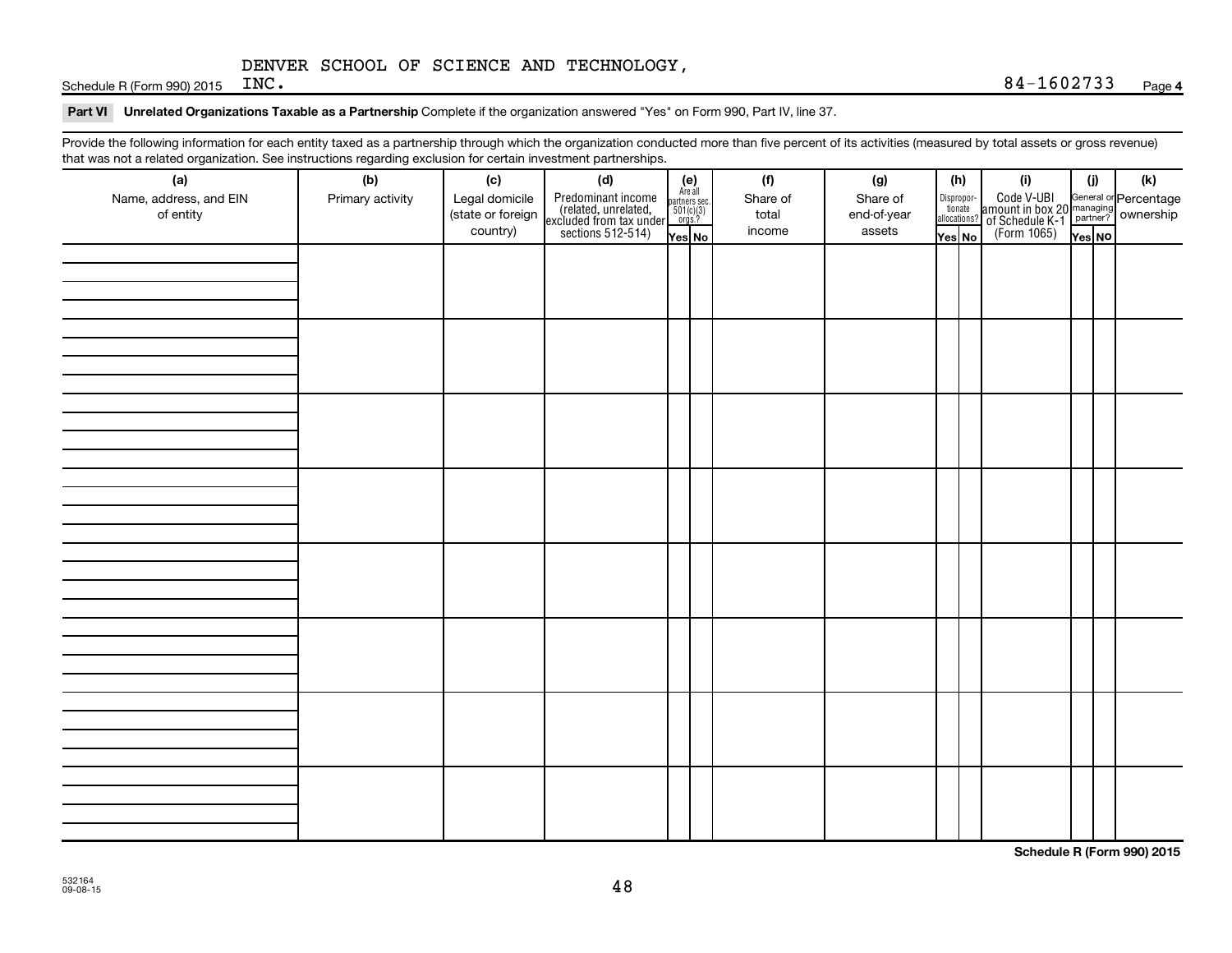| Schedule R (Form 990) 2015 |  |
|----------------------------|--|

| <b>Part VII   Supplemental Information</b>                                                  |
|---------------------------------------------------------------------------------------------|
| Provide additional information for responses to questions on Schedule R (see instructions). |
|                                                                                             |
|                                                                                             |
|                                                                                             |
|                                                                                             |